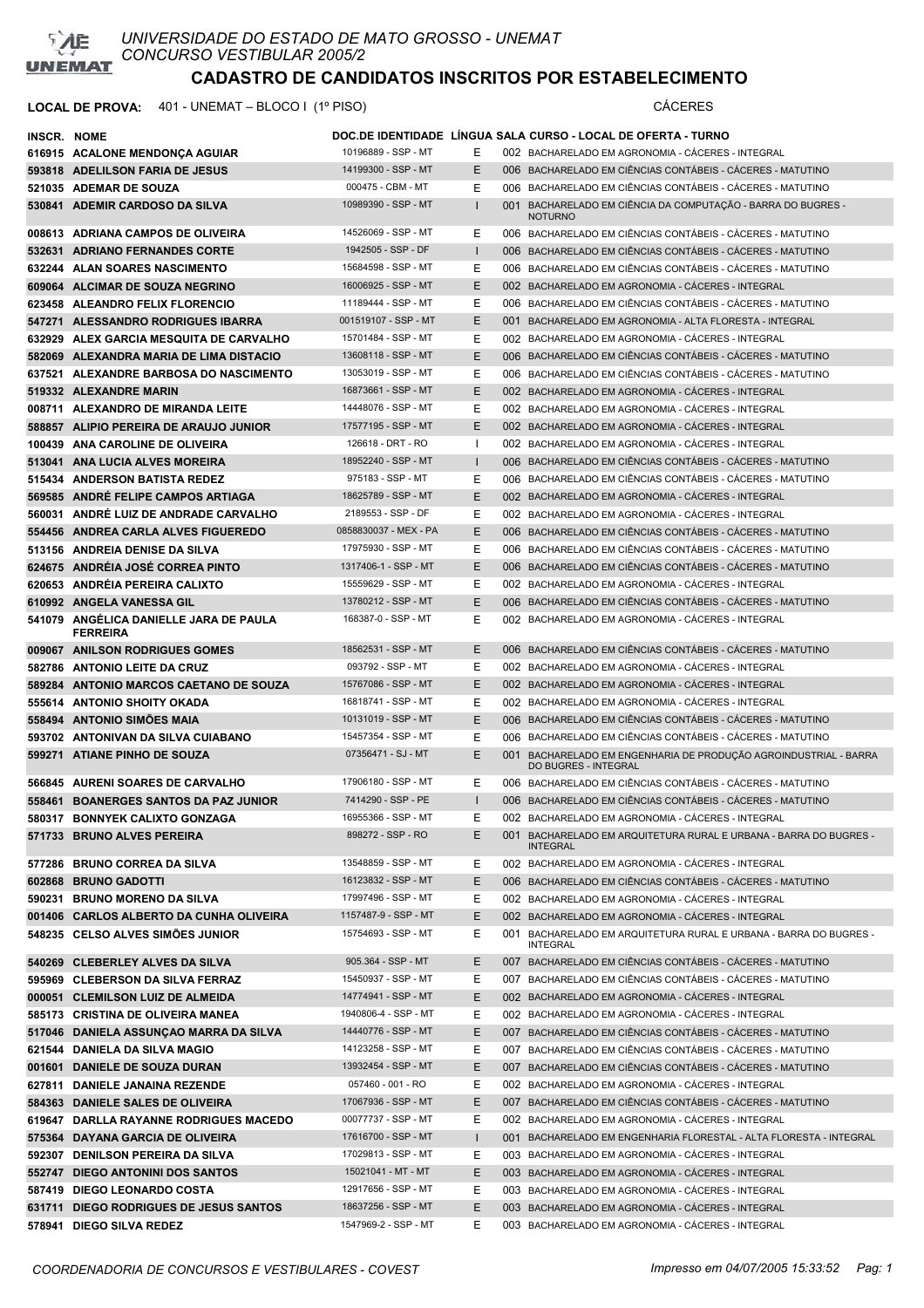

| <b>INSCR. NOME</b> |                                                                        |                                            |              | DOC.DE IDENTIDADE LINGUA SALA CURSO - LOCAL DE OFERTA - TURNO                                                                                 |
|--------------------|------------------------------------------------------------------------|--------------------------------------------|--------------|-----------------------------------------------------------------------------------------------------------------------------------------------|
|                    | 512036 DIONE MAIA SILVA                                                | 19016913 - SSP - MT                        | E.           | 001 BACHARELADO EM ARQUITETURA RURAL E URBANA - BARRA DO BUGRES -<br><b>INTEGRAL</b>                                                          |
|                    | 526673 DRIELE SVERSUTH PEREIRA                                         | 16029801 - SSP - MT                        | E.           | 003 BACHARELADO EM AGRONOMIA - CÁCERES - INTEGRAL                                                                                             |
|                    | 519367 EDEZIO DA SILVA CORREA                                          | 817938 - SSP - MT                          | E.           | 007 BACHARELADO EM CIÊNCIAS CONTÁBEIS - CACERES - MATUTINO                                                                                    |
|                    | 517577 EDILENE SILVA DO NASCIMENTO                                     | 17670772 - SSP - MT                        | Е            | 007 BACHARELADO EM CIÊNCIAS CONTÁBEIS - CÁCERES - MATUTINO                                                                                    |
|                    | 521469 EDILSON ALVES RIBEIRO                                           | 08633975 - SSP - MT                        | $\mathbf{I}$ | 007 BACHARELADO EM CIÊNCIAS CONTÁBEIS - CACERES - MATUTINO                                                                                    |
|                    | 626287 EDINARA DOS SANTOS                                              | 021137 - CTPS - RO                         | E            | 007 BACHARELADO EM CIÊNCIAS CONTÁBEIS - CÁCERES - MATUTINO                                                                                    |
|                    | 584134 EDIVALDO JOSE DO CARMO NETO                                     | 10815962 - SSP - MG                        | E.           | 007 BACHARELADO EM CIÊNCIAS CONTÁBEIS - CACERES - MATUTINO                                                                                    |
|                    | 521604 ELAINE CRISTINA FLORES POIQUI                                   | 17997593 - SSP - MT                        | E            | 007 BACHARELADO EM CIÊNCIAS CONTÁBEIS - CÁCERES - MATUTINO                                                                                    |
|                    | 586234 ELANE SUELLEN SILVA DA CRUZ                                     | 1517213-9 - SSP - MT                       | E            | 003 BACHARELADO EM AGRONOMIA - CÁCERES - INTEGRAL                                                                                             |
|                    | <b>584487 ELIEL MENDESDO NASCIMENTO</b>                                | 16122763 - SSP - MT                        | E            | 003 BACHARELADO EM AGRONOMIA - CÁCERES - INTEGRAL                                                                                             |
|                    | 587478 ELISABETE DE OLIVEIRA                                           | 362475 - SSP - RO                          | E            | 007 BACHARELADO EM CIÊNCIAS CONTÁBEIS - CACERES - MATUTINO                                                                                    |
|                    | 614319 ELIZA CRISTINA CUIABANO                                         | 12913570 - SSP - MT                        | E            | 003 BACHARELADO EM AGRONOMIA - CACERES - INTEGRAL                                                                                             |
|                    | 554766 ELTOM MACIEL DOS SANTOS                                         | 15668398 - SSP - MT                        | E.           | 003 BACHARELADO EM AGRONOMIA - CACERES - INTEGRAL                                                                                             |
|                    | 576379 ERLOM DALBEM                                                    | 16864727 - SSP - MT<br>16830750 - SSP - MT | E<br>E.      | 003 BACHARELADO EM AGRONOMIA - CÁCERES - INTEGRAL                                                                                             |
|                    | 543683 EUZILENE INACIO SANTANA                                         | 18098550 - SSP - MT                        | E            | 003 BACHARELADO EM AGRONOMIA - CACERES - INTEGRAL                                                                                             |
|                    | 518964 FABIANA DE ALMEIDA SILVERIO                                     | 16995058 - SSP - MT                        | E.           | 003 BACHARELADO EM AGRONOMIA - CACERES - INTEGRAL<br>007 BACHARELADO EM CIÊNCIAS CONTÁBEIS - CÁCERES - MATUTINO                               |
|                    | 001911 FABIANE FARIA DA GUIA<br>011436 FABIANO DE ASSIS SOUZA          | 16824113 - SSP - MT                        | E            | 007 BACHARELADO EM CIÊNCIAS CONTÁBEIS - CÁCERES - MATUTINO                                                                                    |
|                    | 595241 FABIO APARECIDO RODRIGUES                                       | 16587510 - SSP - MT                        | E.           | 001 BACHARELADO EM AGRONOMIA - ALTA FLORESTA - INTEGRAL                                                                                       |
|                    | 525855 FABIO SILVA LEMES                                               | 14249758 - SSP - MT                        | E            | 007 BACHARELADO EM CIÊNCIAS CONTÁBEIS - CÁCERES - MATUTINO                                                                                    |
|                    | 604054 FABRICIO MARTINS CASTRILLON                                     | 19695250 - SSP - MT                        | $\mathbf{I}$ | 007 BACHARELADO EM CIÊNCIAS CONTÁBEIS - CÁCERES - MATUTINO                                                                                    |
|                    | 530336 FABRICIO URBIRATAN CALISTO DA SILVA                             | 12919721 - SSP - MT                        | J.           | 001 BACHARELADO EM CIÊNCIA DA COMPUTAÇÃO - BARRA DO BUGRES -                                                                                  |
|                    |                                                                        |                                            |              | <b>NOTURNO</b>                                                                                                                                |
|                    | 607665 FERNANDA BENITES TEIXEIRA                                       | 16420268 - SSJ - MT                        | E.           | 007 BACHARELADO EM CIÊNCIAS CONTÁBEIS - CÁCERES - MATUTINO                                                                                    |
|                    | 511961 FERNANDA DA SILVA                                               | 17213053 - SSP - MT                        | E            | 003 BACHARELADO EM AGRONOMIA - CÁCERES - INTEGRAL                                                                                             |
|                    | 559181 FERNANDA DIAS FIGUEIREDO                                        | 76548 - SSP - MT                           | E.           | 007 BACHARELADO EM CIÊNCIAS CONTÁBEIS - CÁCERES - MATUTINO                                                                                    |
|                    | 006548 FERNANDA DUARTE ARTIAGA                                         | 0938408648 - MEX - MS                      | E            | 002 LICENCIATURA PLENA EM MATEMÁTICA - BARRA DO BUGRES - NOTURNO                                                                              |
|                    | 514314 FERNANDA ILIEZER SILVA DOS SANTOS                               | 15982688 - SSP - MT                        | E.           | 007 BACHARELADO EM CIÊNCIAS CONTÁBEIS - CACERES - MATUTINO                                                                                    |
|                    | 007145 FERNANDO DE CAMPOS CAETANO                                      | 10860746 - SJ - MT                         | E            | 007 BACHARELADO EM CIÊNCIAS CONTÁBEIS - CÁCERES - MATUTINO                                                                                    |
|                    | 512656 FERNANDO JOSE EHLE DIAS                                         | 13102648 - SSP - MT                        | E.           | 003 BACHARELADO EM AGRONOMIA - CÁCERES - INTEGRAL                                                                                             |
|                    | 521728 FERNANDO SANTIAGO XIMENES                                       | 383413886 - SSP - SP                       | Ι.           | 003 BACHARELADO EM AGRONOMIA - CACERES - INTEGRAL                                                                                             |
|                    | 567604 FHAYANNE DE CASSIA DOS SANTOS                                   | 16058925 - SSP - MT                        | E.           | 007 BACHARELADO EM CIÊNCIAS CONTÁBEIS - CÁCERES - MATUTINO                                                                                    |
|                    | 632971 FLAVIA LUCIANE AMANCIO                                          | 15349543 - SSP - MT                        | E            | 001 BACHARELADO EM ARQUITETURA RURAL E URBANA - BARRA DO BUGRES -<br><b>INTEGRAL</b>                                                          |
|                    | 582492 FRANCILEIA PAULA DE CASTRO                                      | 15008606 - SSP - MT                        | E.           | 003 BACHARELADO EM AGRONOMIA - CÁCERES - INTEGRAL                                                                                             |
|                    | 528935 GEISIANI MIRANDA CEBALHO                                        | 17537029 - SSP - MT                        | E            | 003 BACHARELADO EM AGRONOMIA - CÁCERES - INTEGRAL                                                                                             |
|                    | 009717 GEOVANE DE SANTANA                                              | 11141964 - SJ - MT<br>16446577 - SSP - MT  | E.<br>Е      | 003 BACHARELADO EM AGRONOMIA - CACERES - INTEGRAL                                                                                             |
|                    | 585882 GIELLEN DA SILVA FERRAZ<br>581348 GILBERTO LINCOLN NASCIMENTO   | 17441749 - SSP - MT                        | Ε            | 001 BACHARELADO EM ENGENHARIA DE PRODUÇÃO AGROINDUSTRIAL - BARRA<br>DO BUGRES - INTEGRAL<br>003 BACHARELADO EM AGRONOMIA - CACERES - INTEGRAL |
|                    | <b>PETRONILHO</b>                                                      |                                            |              |                                                                                                                                               |
|                    | 583286 GILVANI BORTLOZZO                                               | 14634155 - SSP - MT                        | E.           | 003 BACHARELADO EM AGRONOMIA - CÁCERES - INTEGRAL                                                                                             |
|                    | 521078 GIRLAINE PARDIM DE SOUZA MIRANDA                                | 18186602 - SSP - MT                        | E            | 007 BACHARELADO EM CIÊNCIAS CONTÁBEIS - CÁCERES - MATUTINO                                                                                    |
|                    | 008486 GISELE DA SILVA SANTOS                                          | 16018842 - SSP - MT                        | $\mathbf{I}$ | 001 BACHARELADO EM CIÊNCIA DA COMPUTAÇÃO - BARRA DO BUGRES -<br><b>NOTURNO</b>                                                                |
|                    | 567922 GISELE TEIXEIRA ALVARES                                         | 14931524 - SSP - MT                        | E            | 007 BACHARELADO EM CIÊNCIAS CONTÁBEIS - CÁCERES - MATUTINO                                                                                    |
|                    | 635961 GISLAINE BARBOSA GUERRERO                                       | 16929381 - SSP - MT                        | Ε            | 001 LICENCIATURA PLENA EM CIÊNCIAS BIOLÓGICAS - CÁCERES - NOTURNO                                                                             |
|                    | 598879 GLAUCILENE FRANCISCA DE LARA                                    | 1301016-6 - SSP - MT                       | E.           | 003 BACHARELADO EM AGRONOMIA - CÁCERES - INTEGRAL                                                                                             |
|                    | 622941 GRACIELLA OLIVEIRA COELHO                                       | 16269390 - SSP - MT                        | E            | 007 BACHARELADO EM CIÊNCIAS CONTÁBEIS - CÁCERES - MATUTINO                                                                                    |
|                    | 617067 GUILHERME DE FREITAS GONÇALO                                    | 18920845 - SSP - MT                        | $\mathbf{I}$ | 003 BACHARELADO EM AGRONOMIA - CÁCERES - INTEGRAL                                                                                             |
|                    | 614157 HELIDO DA SILVA FERRARI                                         | 18216650 - SSP - MT<br>14616831 - SSP - MT | E            | 007 BACHARELADO EM CIÊNCIAS CONTÁBEIS - CÁCERES - MATUTINO                                                                                    |
|                    | 564974 HELIO CIRINO CAVALCANTE FELIPE<br>531014 HELITON FERREIRA ORTIZ | 07351917 - SJ - MT                         | E<br>E       | 007 BACHARELADO EM CIÊNCIAS CONTÁBEIS - CÁCERES - MATUTINO<br>007 BACHARELADO EM CIÊNCIAS CONTÁBEIS - CÁCERES - MATUTINO                      |
|                    | 576182 HENRIQUE ISPER MENDONCA                                         | 386972497 - SSP - SP                       | $\mathbf{I}$ | 003 BACHARELADO EM AGRONOMIA - CÁCERES - INTEGRAL                                                                                             |
|                    | 521434 HILZINEI LOURENÇO DA SILVA NOGUEIRA                             | 841315 - SSP - MT                          | E            | 007 BACHARELADO EM CIÊNCIAS CONTÁBEIS - CÁCERES - MATUTINO                                                                                    |
|                    | 569241 IARA LEDA DE SOUZA                                              | 706289 - SSP - RO                          | E            | 003 BACHARELADO EM AGRONOMIA - CÁCERES - INTEGRAL                                                                                             |
|                    | 594067 IDAIANA ZORATTI DE SOUZA                                        | 1850144-3 - SSP - MT                       | E            | 003 BACHARELADO EM AGRONOMIA - CÁCERES - INTEGRAL                                                                                             |
|                    | 563617 INÊS MARTINS DE SOUZA                                           | 16281284 - SSP - MT                        | E            | 003 BACHARELADO EM AGRONOMIA - CÁCERES - INTEGRAL                                                                                             |
|                    | 004332 IONICE APARECIDA LANCONI                                        | 05497477 - SSP - MT                        | E            | 007 BACHARELADO EM CIÊNCIAS CONTÁBEIS - CÁCERES - MATUTINO                                                                                    |
|                    | 597821 IVANA MORAES MELQUIADES                                         | 15754090 - SSP - MT                        | E            | 001 BACHARELADO EM AGRONOMIA - ALTA FLORESTA - INTEGRAL                                                                                       |
|                    | 524603 JANAINA DE ALMEIDA FIGUEIREDO                                   | 15120090 - SSP - MT                        | E            | 008 BACHARELADO EM CIÊNCIAS CONTÁBEIS - CÁCERES - MATUTINO                                                                                    |
|                    | 598984 JANAINA FERREIRA EGUES                                          | 17811120 - SSP - MT                        | E            | 002 LICENCIATURA PLENA EM MATEMÁTICA - BARRA DO BUGRES - NOTURNO                                                                              |
|                    | 618772 JANAINA MORAES DE CAMPOS                                        | 18690238 - SSP - MT                        | E            | 008 BACHARELADO EM CIÊNCIAS CONTÁBEIS - CÁCERES - MATUTINO                                                                                    |
|                    | 609757 JANAINYS PAULA DA SILVA                                         | 17128510 - SSP - MT                        | E.           | 008 BACHARELADO EM CIÊNCIAS CONTÁBEIS - CÁCERES - MATUTINO                                                                                    |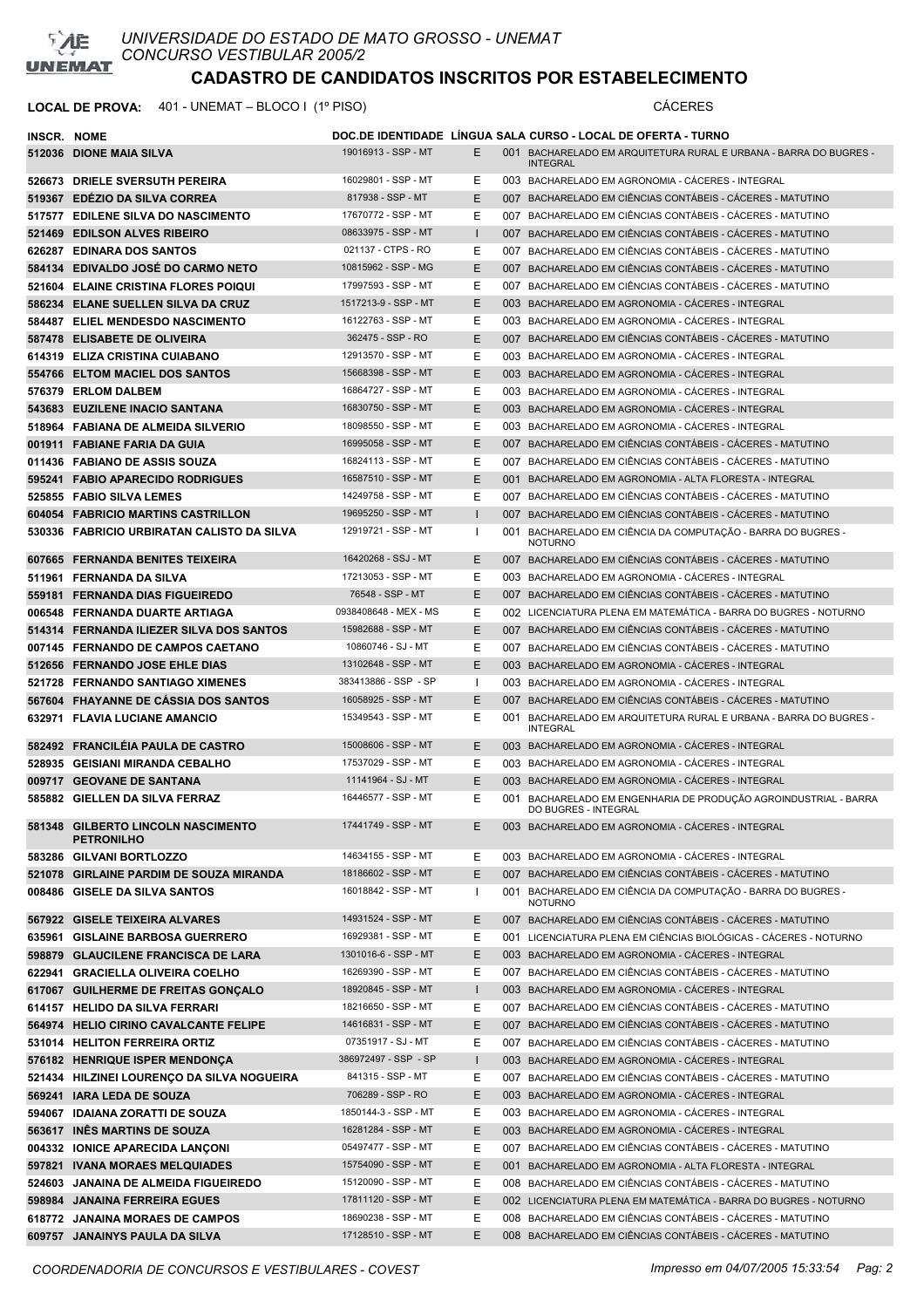

| INSCR. NOME |                                                                          |                                            |              |     | DOC.DE IDENTIDADE LINGUA SALA CURSO - LOCAL DE OFERTA - TURNO                                                                                 |
|-------------|--------------------------------------------------------------------------|--------------------------------------------|--------------|-----|-----------------------------------------------------------------------------------------------------------------------------------------------|
|             | 008141 JANE PORTES BALDUINO                                              | 998155 - SSP - MT                          | Е            |     | 003 BACHARELADO EM AGRONOMIA - CACERES - INTEGRAL                                                                                             |
|             | 634034 JANILSON BRITUALDO FERREIRA<br><b>DOURADINHO</b>                  | 14363356 - SSP - MT                        | Ε            |     | 003 BACHARELADO EM AGRONOMIA - CACERES - INTEGRAL                                                                                             |
|             | 523089 JEFERSON ADRIANO DOS SANTOS ROMERO                                | 16196864 - SSP - MT                        | Ε            |     | 008 BACHARELADO EM CIÊNCIAS CONTÁBEIS - CÁCERES - MATUTINO                                                                                    |
|             | 521019 JEFERSON RAFAEL HECK                                              | 16790537 - SSP - MT                        | E            |     | 003 BACHARELADO EM AGRONOMIA - CÁCERES - INTEGRAL                                                                                             |
|             | 511951 JEFFERSON DA SILVA PAULINO                                        | 12631361 - SSP - MT                        | Ε            |     | 008 BACHARELADO EM CIÊNCIAS CONTÁBEIS - CÁCERES - MATUTINO                                                                                    |
|             | 633381 JESSICA DE SOUZA OLIVEIRA                                         | 18813895 - SSP - MT                        | E            |     | 001 BACHARELADO EM ARQUITETURA RURAL E URBANA - BARRA DO BUGRES -<br><b>INTEGRAL</b>                                                          |
|             | 582026 JESSICA MANEA ALVES DA CRUZ                                       | 1913181-0 - SSP - MT                       | Ε            |     | 004 BACHARELADO EM AGRONOMIA - CACERES - INTEGRAL                                                                                             |
|             | 617709 JOAO ASSUMPÇÃO JÚNIOR                                             | 1144061890 - SSP - BA                      | E            |     | 004 BACHARELADO EM AGRONOMIA - CÁCERES - INTEGRAL                                                                                             |
|             | 624471 JOAO NEI DA SILVA                                                 | 354932 - SSP - MT                          | Е            |     | 008 BACHARELADO EM CIÊNCIAS CONTÁBEIS - CÁCERES - MATUTINO                                                                                    |
| 628328      | JOAO PAULO MENDONÇA AZEVEDO                                              | 11299800 - SSP - MT                        | $\mathbf{I}$ |     | 008 BACHARELADO EM CIÊNCIAS CONTÁBEIS - CÁCERES - MATUTINO                                                                                    |
|             | 606634 JOELSON MIRANDA DA SILVA                                          | 18968252 - SSP - MT                        | Ε            |     | 004 BACHARELADO EM AGRONOMIA - CÁCERES - INTEGRAL                                                                                             |
|             | 581161 JONAS SANTOS DE ARAUJO                                            | 3881465 - SSP - MT                         | E            |     | 001 BACHARELADO EM AGRONOMIA - ALTA FLORESTA - INTEGRAL                                                                                       |
|             | 638137 JORDAO CARVALHO DA CRUZ                                           | 14775450 - SSP - MT                        | Е            |     | 008 BACHARELADO EM CIÊNCIAS CONTÁBEIS - CÁCERES - MATUTINO                                                                                    |
|             | 524573 JOSE CLAUDIO PAULA COSTA                                          | 979824 - SSP - MT                          | E            |     | 008 BACHARELADO EM CIÊNCIAS CONTÁBEIS - CÁCERES - MATUTINO                                                                                    |
|             | 008702 JOSE FERNANDO SANTOS CARVALHO                                     | 16957792 - SSP - MT                        | Ε            |     | 004 BACHARELADO EM AGRONOMIA - CÁCERES - INTEGRAL                                                                                             |
|             | 634271 JOSÉ HENRIQUE DA SILVA LARA                                       | 15488128 - SSP - MT                        | E            |     | 004 BACHARELADO EM AGRONOMIA - CACERES - INTEGRAL                                                                                             |
|             | 588181 JOSÉ MARTINS DE BARROS                                            | 087217 - SSP - MT                          | Ε            |     | 008 BACHARELADO EM CIÊNCIAS CONTÁBEIS - CÁCERES - MATUTINO                                                                                    |
| 563544      | JOSE PAULO CARVALHO DA SILVA                                             | 15969770 - SSP - MT                        | E            |     | 001 BACHARELADO EM ENGENHARIA DE PRODUÇÃO AGROINDUSTRIAL - BARRA<br><b>DO BUGRES - INTEGRAL</b>                                               |
|             | 005861 JOSENILDO DE SOUZA NUNES                                          | 14276763 - SSP - MT                        | Е            |     | 004 BACHARELADO EM AGRONOMIA - CÁCERES - INTEGRAL                                                                                             |
|             | 631779 JOSIANE CRUZ DE MIRANDA                                           | 19417268 - SSP - MT                        | Ε            |     | 008 BACHARELADO EM CIÊNCIAS CONTÁBEIS - CÁCERES - MATUTINO                                                                                    |
|             | 637769 JOSIMAR DIAS DE OLIVEIRA                                          | 11142120 - SSP - MT                        | E            |     | 004 BACHARELADO EM AGRONOMIA - CÁCERES - INTEGRAL                                                                                             |
|             | 518761 JOTSEMANY BAIRON DA SILVA                                         | 08641862 - SSP - MT                        | E            |     | 004 BACHARELADO EM AGRONOMIA - CACERES - INTEGRAL                                                                                             |
| 584861      | JOYCE APARECIDA CUIABANO DA SILVA                                        | 14636590 - SSP - MT                        | Ε            |     | 008 BACHARELADO EM CIÊNCIAS CONTÁBEIS - CÁCERES - MATUTINO                                                                                    |
|             | 615791 JOYCE DE ARRUDA PRATTES GARCIA                                    | 16291913 - SSP - MT                        | Ε            |     | 002 BACHARELADO EM ENGENHARIA DE PRODUÇÃO AGROINDUSTRIAL - BARRA<br><b>DO BUGRES - INTEGRAL</b>                                               |
|             | 523119 JUCELEY GONCALVES FARIA                                           | 1242486-2 - SSP - MT                       | $\mathbf{I}$ |     | 008 BACHARELADO EM CIÊNCIAS CONTÁBEIS - CÁCERES - MATUTINO                                                                                    |
|             | 610739 JULIANA ALMENDROS FRAGA                                           | 19434693 - SSP - MT                        | Ε            |     | 008 BACHARELADO EM CIÊNCIAS CONTÁBEIS - CÁCERES - MATUTINO                                                                                    |
|             | 590932 JULIANE MELO ANDRÉ SOARES                                         | 17129052 - SSP - MT                        | $\mathbf{I}$ |     | 001 BACHARELADO EM CIÊNCIA DA COMPUTAÇÃO - BARRA DO BUGRES -<br><b>NOTURNO</b>                                                                |
|             | 516953 JULIANO BELOTE                                                    | 1209152 - SSP - MS                         | E            |     | 008 BACHARELADO EM CIÊNCIAS CONTÁBEIS - CACERES - MATUTINO                                                                                    |
|             | 610161 JUSCELAINE CASIMIRO FERNANDES                                     | 15596478 - SSP - MT                        | Ε            |     | 004 BACHARELADO EM AGRONOMIA - CÁCERES - INTEGRAL                                                                                             |
|             | 521523 KARINE PEDROZA                                                    | 16019520 - SSP - MT                        | E            |     | 004 BACHARELADO EM AGRONOMIA - CACERES - INTEGRAL                                                                                             |
| 516899      | KASSIA CRISTINA AYRES DA LUZ                                             | 17442516 - SSP - MT                        | Ε            |     | 002 BACHARELADO EM ENGENHARIA DE PRODUÇÃO AGROINDUSTRIAL - BARRA<br>DO BUGRES - INTEGRAL                                                      |
|             | 609099 KATIUSCIA CHRISTINI DE ASSUNÇÃO                                   | 1510488-5 - SSP - MT                       | E.           |     | 004 BACHARELADO EM AGRONOMIA - CÁCERES - INTEGRAL                                                                                             |
| 569861      | <b>KLAUS ALEXANDER SANCHES SANTOS</b>                                    | 15559084 - SSP - MT                        | $\mathbf{I}$ |     | 004 BACHARELADO EM AGRONOMIA - CÁCERES - INTEGRAL                                                                                             |
|             | 591769 KREVERSON FABIO CINTRA                                            | 13782169 - SSP - MT                        | Ε            |     | 004 BACHARELADO EM AGRONOMIA - CÁCERES - INTEGRAL                                                                                             |
|             | 638617 LAERTE MARCOS LAZARIN                                             | 395428 - SSP - MT                          | E            |     | 004 BACHARELADO EM AGRONOMIA - CÁCERES - INTEGRAL                                                                                             |
|             | 611905 LAURA CRISTINA BIANCHINI<br>615331 LAURA LETICIA MONTEIRO CATELAN | 10495657 - SSP - MT<br>16446020 - SSP - MT | Е<br>Е       |     | 004 BACHARELADO EM AGRONOMIA - CÁCERES - INTEGRAL<br>002 BACHARELADO EM ENGENHARIA DE PRODUÇÃO AGROINDUSTRIAL - BARRA<br>DO BUGRES - INTEGRAL |
|             | 625141 LAYLA DENISE DA COSTA                                             | 18690890 - SSP - MT                        | E            |     | 008 BACHARELADO EM CIÊNCIAS CONTÁBEIS - CÁCERES - MATUTINO                                                                                    |
|             | 577375 LEONARDO DA SILVA CASASUS FIGUEIREDO                              | 15405974 - SSP - MT                        | $\mathbf{I}$ |     | 001 BACHARELADO EM CIÊNCIA DA COMPUTAÇÃO - BARRA DO BUGRES -<br><b>NOTURNO</b>                                                                |
|             | 009334 LETICIA CORREIA RODRIGUES                                         | 17660289 - SJ - MT                         | Е            |     | 004 BACHARELADO EM AGRONOMIA - CÁCERES - INTEGRAL                                                                                             |
|             | 605981 LILIAN DA SILVA RODRIGUES                                         | 18681018 - SSP - MT                        | Е            |     | 008 BACHARELADO EM CIÊNCIAS CONTÁBEIS - CÁCERES - MATUTINO                                                                                    |
|             | 584886 LISIANA SILVA DE OLIVEIRA                                         | 19321996 - SSP - MT                        | Е            |     | 008 BACHARELADO EM CIÊNCIAS CONTÁBEIS - CÁCERES - MATUTINO                                                                                    |
|             | 007544 LUCIANDO FLORENCIO DA SILVA                                       | 000477 - CBM - MT                          | Ε            |     | 008 BACHARELADO EM CIÊNCIAS CONTÁBEIS - CÁCERES - MATUTINO                                                                                    |
|             | 578673 LUCIENE APARECIDA RIBEIRO                                         | 12019496 - SJ - MT                         | E            |     | 008 BACHARELADO EM CIÊNCIAS CONTÁBEIS - CÁCERES - MATUTINO                                                                                    |
|             | 575836 LUCIRLEI INACIO                                                   | 1413426-8 - SSP - MT                       | Е            |     | 008 BACHARELADO EM CIÊNCIAS CONTÁBEIS - CÁCERES - MATUTINO                                                                                    |
|             | 633666 LUIS EDUARDO DAMAZIO DOMINGOS                                     | 437089630 - SSP - SP                       | $\mathbf{I}$ |     | 004 BACHARELADO EM AGRONOMIA - CÁCERES - INTEGRAL                                                                                             |
|             | 516716 LUIZ BATISTA FRANÇA RIBEIRO                                       | 13043226 - SSP - MT                        | Ε            |     | 008 BACHARELADO EM CIÊNCIAS CONTÁBEIS - CÁCERES - MATUTINO                                                                                    |
|             | 558321 LUIZ FERNANDO BERTAGLIA DA SILVA                                  | 1415782-9 - SSP - MT                       | E            | 001 | BACHARELADO EM AGRONOMIA - ALTA FLORESTA - INTEGRAL                                                                                           |
|             | 103047 LUIZ ROBERTO DA SILVA FILGUEIRA                                   | 00181513102 - CACERES -<br>МT              | Е            |     | 004 BACHARELADO EM AGRONOMIA - CÁCERES - INTEGRAL                                                                                             |
|             | 530433 LUIZA MARIA BOAVENTURA                                            | 10977732 - SSP - MT                        | Е            |     | 008 BACHARELADO EM CIÊNCIAS CONTÁBEIS - CÁCERES - MATUTINO                                                                                    |
| 576891      | LUZIANE CUNHA SIQUEIRA                                                   | 13706128 - SSP - MT                        | Ε            |     | 004 BACHARELADO EM AGRONOMIA - CÁCERES - INTEGRAL                                                                                             |
|             | 561215 MANOELLA ARANTES VERDUM                                           | 13203142 - SSP - MT                        | $\mathbf{I}$ |     | 004 BACHARELADO EM AGRONOMIA - CÁCERES - INTEGRAL                                                                                             |
|             | 587311 MARA RÚBIA CATELAM CARMO                                          | 10619 - SSP - MT                           | Е            |     | 008 BACHARELADO EM CIÊNCIAS CONTÁBEIS - CÁCERES - MATUTINO                                                                                    |
| 593346      | <b>MARAIZA CRISTINA DA CRUZ TORRES</b>                                   | 16820177 - SSP - MT                        | Е            |     | 008 BACHARELADO EM CIÊNCIAS CONTÁBEIS - CÁCERES - MATUTINO                                                                                    |
|             | 598011 MARCELLE LEAL MENDES                                              | 17130131 - SSP - MT                        | Е            |     | 004 BACHARELADO EM AGRONOMIA - CÁCERES - INTEGRAL                                                                                             |
|             | 559008 MARCELO FERRI                                                     | 13352903 - SSP - MT                        | E            |     | 004 BACHARELADO EM AGRONOMIA - CÁCERES - INTEGRAL                                                                                             |
|             | 635952 MARCIA APARECIDA ALVES DE ABREU                                   | 16929420 - SSP - MT                        | Ε            |     | 002 LICENCIATURA PLENA EM MATEMÁTICA - BARRA DO BUGRES - NOTURNO                                                                              |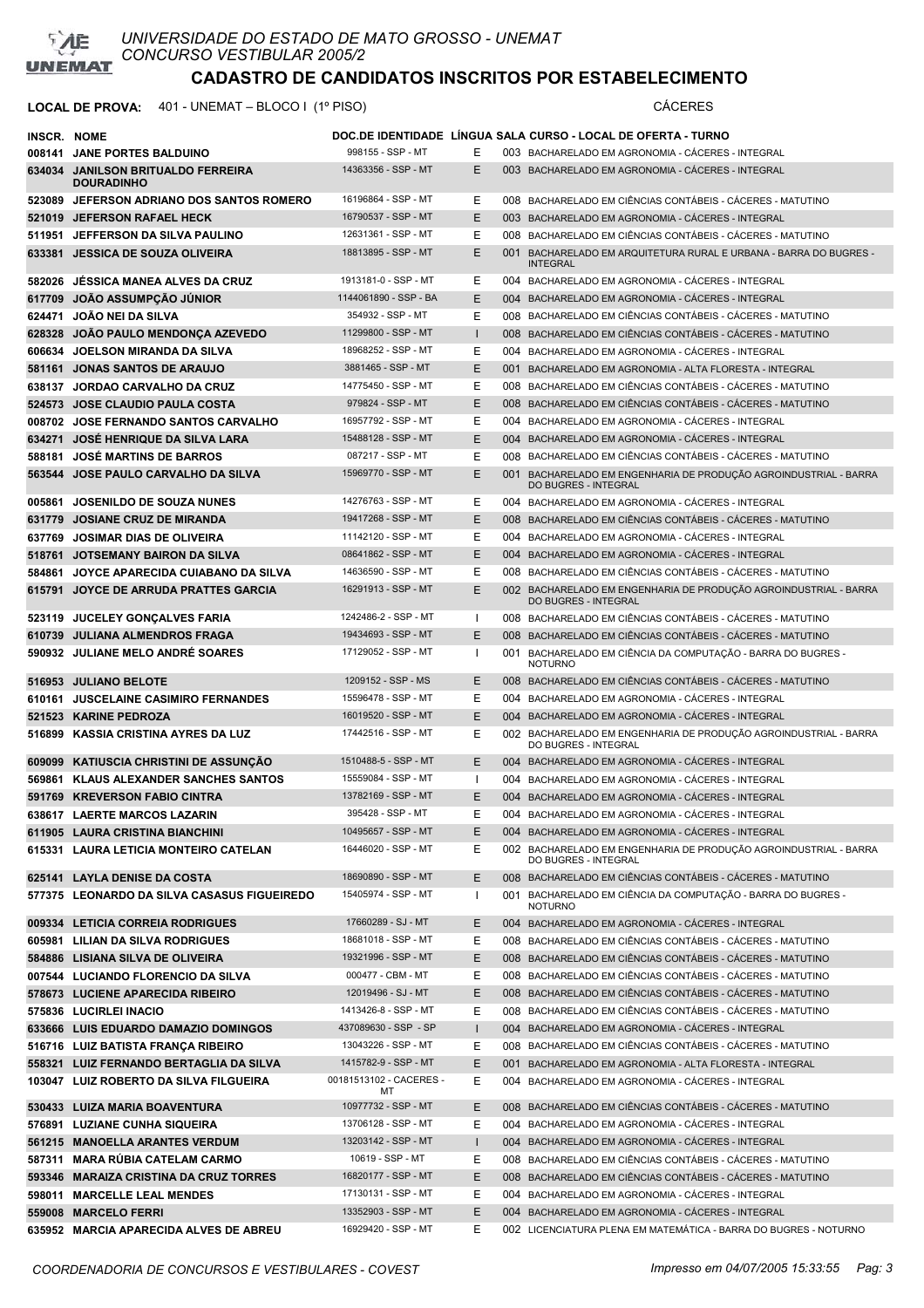

## **LOCAL DE PROVA:** 401 - UNEMAT – BLOCO I (1º PISO) CÁCERES

| <b>INSCR. NOME</b> |                                                                                |                                            |                   | DOC.DE IDENTIDADE   LINGUA SALA CURSO - LOCAL DE OFERTA - TURNO                                                 |
|--------------------|--------------------------------------------------------------------------------|--------------------------------------------|-------------------|-----------------------------------------------------------------------------------------------------------------|
|                    | 602671 MARCIA HELENA GONÇALO                                                   | 16892992 - SSP - MT                        | E.                | 001 BACHARELADO EM ARQUITETURA RURAL E URBANA - BARRA DO BUGRES -<br><b>INTEGRAL</b>                            |
|                    | 570478 MARCIANA ANGELINA PARABA                                                | 8482900019 - CTPS - MT                     | л.                | 008 BACHARELADO EM CIÊNCIAS CONTÁBEIS - CÁCERES - MATUTINO                                                      |
|                    | 510424 MARCIO ARNOR DE OLIVEIRA                                                | 15969592 - SSP - MT                        | E.                | 008 BACHARELADO EM CIÊNCIAS CONTÁBEIS - CACERES - MATUTINO                                                      |
|                    | 529631 MARCIO GARCIA LOBATO DO PRADO LOPES                                     | 18589510 - SSP - MT                        | E                 | 004 BACHARELADO EM AGRONOMIA - CACERES - INTEGRAL                                                               |
|                    | 523356 MARCO ROGERIO SAN MARTIN ARAUJO                                         | 001405078 - SSP - MS                       | E.                | 004 BACHARELADO EM AGRONOMIA - CACERES - INTEGRAL                                                               |
|                    | 102601 MARCOS ANTONIO DE OLIVEIRA SABALA                                       | 880681 - PM - MT                           | E                 | 008 BACHARELADO EM CIÊNCIAS CONTÁBEIS - CÁCERES - MATUTINO                                                      |
|                    | 523771 MARCOS ANTONIO SOBRINHO                                                 | 12539767 - SSP - MT                        | E.                | 004 BACHARELADO EM AGRONOMIA - CACERES - INTEGRAL                                                               |
|                    | 008249 MARIA AUXILIADORA RAMOS LEITE                                           | 12533440 - SSP - MT                        | E                 | 008 BACHARELADO EM CIÊNCIAS CONTÁBEIS - CÁCERES - MATUTINO                                                      |
|                    | 512851 MARIA CAROLINE RONDON BARBOSA DOS<br><b>SANTOS CAMARGO</b>              | 11095199 - SJ - MT                         | E                 | 001 LICENCIATURA PLENA EM CIÊNCIAS BIOLÓGICAS - CÁCERES - NOTURNO                                               |
|                    | 518247 MARIA ELIZANGELA SILVA DOSSANTOS                                        | 13639110 - SSP - MT                        | E                 | 004 BACHARELADO EM AGRONOMIA - CÁCERES - INTEGRAL                                                               |
|                    | 004472 MARIA IRACEMA DE ARRUDA PINHYEIRO                                       | 657413 - SSP - MT                          | E.                | 008 BACHARELADO EM CIÊNCIAS CONTÁBEIS - CÁCERES - MATUTINO                                                      |
|                    | 584975 MARIELE SILVA MACEDO                                                    | 17307708 - SSP - MT                        | E                 | 004 BACHARELADO EM AGRONOMIA - CÁCERES - INTEGRAL                                                               |
|                    | 516414 MARILENE REFOSCO BASTO                                                  | 926590 - SSP - MT                          | E.                | 001 LICENCIATURA PLENA EM GEOGRAFIA - CÁCERES - NOTURNO                                                         |
|                    | 005118 MARILENE SILVA CSATRO                                                   | 17472466 - SSP - MT                        | E                 | 009 BACHARELADO EM CIÊNCIAS CONTÁBEIS - CÁCERES - MATUTINO                                                      |
| 621821             | <b>MARILYN FERNANDA DA SILVA</b>                                               | 17302650 - SSP - MT                        | E.                | 004 BACHARELADO EM AGRONOMIA - CÁCERES - INTEGRAL                                                               |
|                    | 010413 MARINA GONÇALVES FRAGA                                                  | 735617 - SSP - MT<br>11306173 - SSP - MT   | E                 | 004 BACHARELADO EM AGRONOMIA - CACERES - INTEGRAL                                                               |
| 518451             | <b>MARIO RABELO JUNIOR</b>                                                     | 16903480 - SSP - MT                        | E.                | 004 BACHARELADO EM AGRONOMIA - CACERES - INTEGRAL                                                               |
|                    | 598755 MARLON DE OLIVEIRA SILVA                                                | 16929454 - SSP - MT                        | E                 | 005 BACHARELADO EM AGRONOMIA - CÁCERES - INTEGRAL                                                               |
|                    | 002496 MARLY ALVES NOGUEIRA                                                    | 07923066 - SSP - MT                        | E.<br>E           | 005 BACHARELADO EM AGRONOMIA - CACERES - INTEGRAL                                                               |
|                    | 606928 MARTA LEITE DA COSTA BRUNO                                              | 90734334 - SSP - PR                        | $\mathbf{I}$      | 009 BACHARELADO EM CIÊNCIAS CONTÁBEIS - CÁCERES - MATUTINO                                                      |
|                    | 577367 MAURICIO JOSÉ PACÍFICO PORTEL                                           | 15263541 - SSP - MT                        | $\mathbf{I}$      | 005 BACHARELADO EM AGRONOMIA - CACERES - INTEGRAL<br>009 BACHARELADO EM CIÊNCIAS CONTÁBEIS - CÁCERES - MATUTINO |
|                    | 512737 MAURO DA SILVA MENDONÇA<br>634204 MAXSUEL MAGALHAES DA SILVA            | 14438780 - SSP - MT                        | E.                | 005 BACHARELADO EM AGRONOMIA - CACERES - INTEGRAL                                                               |
|                    | 592481 MIDIA MARIANO BERNARDO                                                  | 17237203 - SSP - MT                        | E                 | 009 BACHARELADO EM CIÊNCIAS CONTÁBEIS - CÁCERES - MATUTINO                                                      |
|                    | 517976 MIGUELINA JOCILENE DA SILVA                                             | 973699 - SSP - MT                          | E.                | 009 BACHARELADO EM CIÊNCIAS CONTÁBEIS - CÁCERES - MATUTINO                                                      |
|                    | 571636 MILTON ALVES PEREIRA JUNIOR                                             | 794838 - SSP - RO                          | E                 | 005 BACHARELADO EM AGRONOMIA - CÁCERES - INTEGRAL                                                               |
|                    | 101168 MORGANA SANTOS TUNES                                                    | 16410734 - SSP - MT                        | E.                | 005 BACHARELADO EM AGRONOMIA - CÁCERES - INTEGRAL                                                               |
|                    | 007846 NEI ALEXANDRE STORTI                                                    | 12715816 - SSP - MT                        | E                 | 005 BACHARELADO EM AGRONOMIA - CÁCERES - INTEGRAL                                                               |
|                    | 583847 NELSON ORTEGA DA SILVA                                                  | 15451542 - SSP - MT                        | E                 | 009 BACHARELADO EM CIÊNCIAS CONTÁBEIS - CACERES - MATUTINO                                                      |
|                    | 602655 NILTON CESAR DE ALMEIDA SILVA                                           | 878799 - PM - MT                           | E                 | 002 LICENCIATURA PLENA EM MATEMÁTICA - BARRA DO BUGRES - NOTURNO                                                |
|                    | 530557 NILVANA DA CRUZ GOMES                                                   | 0937974244 - MEX - MT                      | E                 | 005 BACHARELADO EM AGRONOMIA - CÁCERES - INTEGRAL                                                               |
|                    | 514251 NUBIA CRISTIANA DA SILVA ORTIZ                                          | 09992952 - SSP - MT                        | E                 | 009 BACHARELADO EM CIÊNCIAS CONTÁBEIS - CÁCERES - MATUTINO                                                      |
|                    | 512818 ODILIA DE SOUZA FRANCA                                                  | 12326640 - SSP - MT                        | E.                | 005 BACHARELADO EM AGRONOMIA - CÁCERES - INTEGRAL                                                               |
|                    | 584126 ODNÉA C ARDOSO AMARAL                                                   | 1389513-3 - SSP - MT                       | E                 | 009 BACHARELADO EM CIÊNCIAS CONTÁBEIS - CÁCERES - MATUTINO                                                      |
|                    | 521371 OSKAR MARQUES JUNIOR                                                    | 904859 - SSP - RO                          | $\mathsf{I}$      | 005 BACHARELADO EM AGRONOMIA - CÁCERES - INTEGRAL                                                               |
|                    | 561398 PABLO NILO DE OLIVEIRA ZANOL                                            | 11544651 - SSP - MT                        | $\mathbf{I}$      | 001 BACHARELADO EM CIÊNCIA DA COMPUTAÇÃO - BARRA DO BUGRES -<br><b>NOTURNO</b>                                  |
|                    | 598372 PAULO RICARDO SILVA GOMES                                               | 19088930 - SSP - MT                        | E                 | 005 BACHARELADO EM AGRONOMIA - CÁCERES - INTEGRAL                                                               |
|                    | 514225 PAULO ROBERTO DA SILVA ALEXANDRE                                        | 15405397 - SSP - MT                        | Е                 | 009 BACHARELADO EM CIÊNCIAS CONTÁBEIS - CÁCERES - MATUTINO                                                      |
|                    | 611859 PEDRO AUGUSTO TIELLET                                                   | 1914142-4 - SSPI - MT                      | $\mathbf{I}$      | 001 BACHARELADO EM ENGENHARIA FLORESTAL - ALTA FLORESTA - INTEGRAL                                              |
|                    | 513598 PEDRO VAZ DE BARROS NETO                                                | 1186442-7 - SSP - MT                       | E                 | 009 BACHARELADO EM CIÊNCIAS CONTÁBEIS - CÁCERES - MATUTINO                                                      |
|                    | 101907 PETER DA SILVA OLIVEIRA                                                 | 18143628 - SSP - MT                        | E                 | 005 BACHARELADO EM AGRONOMIA - CÁCERES - INTEGRAL                                                               |
|                    | 608793 PETER STAN BARBOSA PINHEIRO                                             | 6700263 - SSP - MG                         | E                 | 009 BACHARELADO EM CIÊNCIAS CONTÁBEIS - CÁCERES - MATUTINO                                                      |
|                    | 514047 POLIANA APARECIDA GOMES DA SILVA                                        | 16447417 - SSP - MT<br>17043050 - SSP - MT | E                 | 005 BACHARELADO EM AGRONOMIA - CÁCERES - INTEGRAL                                                               |
|                    | 009611 PRISCILA GARCIA DE ASSUNÇÃO<br>635545 RAFAEL CRISÓSTOMO PAES DE PROENÇA | 747600 - SSP - RO                          | E                 | 009 BACHARELADO EM CIÊNCIAS CONTÁBEIS - CÁCERES - MATUTINO<br>005 BACHARELADO EM AGRONOMIA - CÁCERES - INTEGRAL |
|                    | 558801 REGINALDO APARECIDO FERREIRA CAMPOS                                     | 14813220 - SSP - MT                        | $\mathbf{I}$<br>E | 009 BACHARELADO EM CIÊNCIAS CONTÁBEIS - CÁCERES - MATUTINO                                                      |
|                    | 621773 RENATA CAVALCANTE DE ARAÚJO                                             | 1.256.163-0 - SSP - MT                     | E                 | 009 BACHARELADO EM CIÊNCIAS CONTÁBEIS - CÁCERES - MATUTINO                                                      |
|                    | 623814 RICARDO DA SILVA SOUZA                                                  | 18492190 - SSP - MT                        | E                 | 005 BACHARELADO EM AGRONOMIA - CÁCERES - INTEGRAL                                                               |
|                    | 598811 RICARDO DE CAMPOS LEITE                                                 | 17808243 - SSP - MT                        | E                 | 002 BACHARELADO EM ENGENHARIA DE PRODUÇÃO AGROINDUSTRIAL - BARRA<br>DO BUGRES - INTEGRAL                        |
|                    | 557315 RITA DE CASSIA MUNIZ                                                    | 07357087 - SSP - MT                        | E.                | 009 BACHARELADO EM CIÊNCIAS CONTÁBEIS - CÁCERES - MATUTINO                                                      |
|                    | 562394 ROBERTO RIVELINO RODRIGUES DE SOUZA                                     | 16838866 - SSP - MT                        | E                 | 005 BACHARELADO EM AGRONOMIA - CÁCERES - INTEGRAL                                                               |
|                    | 588776 ROBSON SOARES BARBOSA                                                   | 18306284 - SSP - MT                        | $\mathbf{I}$      | 009 BACHARELADO EM CIÊNCIAS CONTÁBEIS - CÁCERES - MATUTINO                                                      |
|                    | 553441 RODRIGO DE SOUZA OLIVEIRA                                               | 937838 - SSP - RO                          | $\mathbf{I}$      | 005 BACHARELADO EM AGRONOMIA - CÁCERES - INTEGRAL                                                               |
|                    | 568694 RODRIGO DO CARMO E SILVA                                                | 18534961 - SSP - MT                        | E                 | 005 BACHARELADO EM AGRONOMIA - CÁCERES - INTEGRAL                                                               |
|                    | 598534 ROGÉRIO DE ALMEIDA ESPINOSA                                             | 1710327-4 - SSP - MT                       | E                 | 005 BACHARELADO EM AGRONOMIA - CÁCERES - INTEGRAL                                                               |
|                    | 591645 ROGERIO SURUBI MATUCARI                                                 | 0938288545 - MEX - MS                      | E                 | 001 BACHARELADO EM AGRONOMIA - ALTA FLORESTA - INTEGRAL                                                         |
|                    | 526096 RONALDO DA COSTA VILA NOVA                                              | 1330465-8 - SSP - MT                       | E                 | 009 BACHARELADO EM CIÊNCIAS CONTÁBEIS - CÁCERES - MATUTINO                                                      |
|                    | 516295 RONEY GONÇALVES BATISTA                                                 | 001000 - CBM - MT                          | E                 | 009 BACHARELADO EM CIÊNCIAS CONTÁBEIS - CÁCERES - MATUTINO                                                      |
|                    | 622761 RONY CEZAR PONHE MACIEL                                                 | 163345531 - CNH - MT                       | $\mathbf{I}$      | 005 BACHARELADO EM AGRONOMIA - CÁCERES - INTEGRAL                                                               |
|                    | 590584 ROOSEVELT DA SILVA CASTRILLON JUNIOR                                    | 11186046 - SSP - MT                        | E                 | 005 BACHARELADO EM AGRONOMIA - CÁCERES - INTEGRAL                                                               |
|                    | 008265 ROSA APARECIDA BASSAN ANTELO                                            | 13192868 - SSP - MT                        | E                 | 009 BACHARELADO EM CIÊNCIAS CONTÁBEIS - CÁCERES - MATUTINO                                                      |

*COORDENADORIA DE CONCURSOS E VESTIBULARES - COVEST Impresso em 04/07/2005 15:33:55 Pag: 4*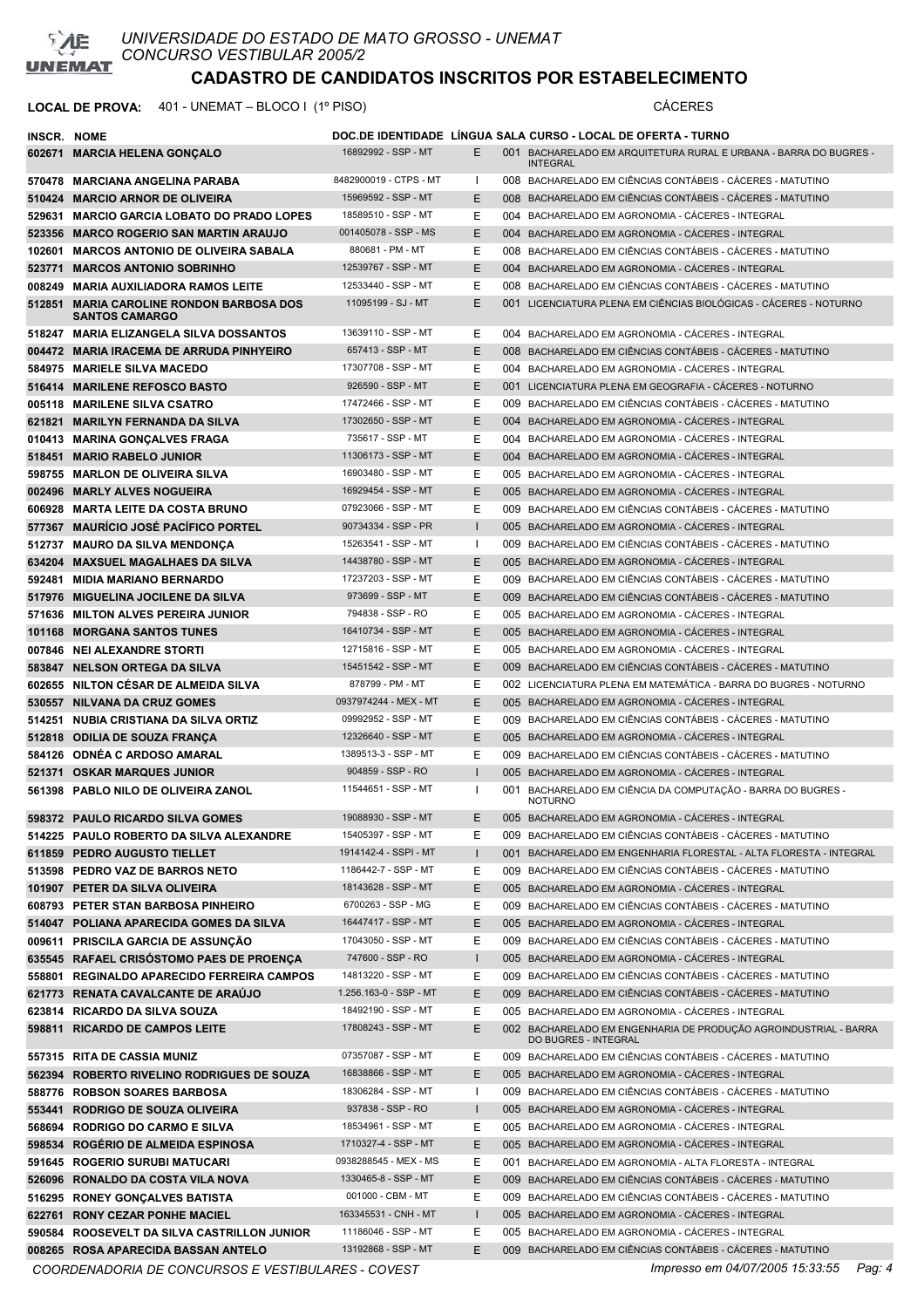

| <b>INSCR. NOME</b> |                                           |                      |              | DOC.DE IDENTIDADE LÍNGUA SALA CURSO - LOCAL DE OFERTA - TURNO                     |
|--------------------|-------------------------------------------|----------------------|--------------|-----------------------------------------------------------------------------------|
|                    | 539422 ROSA PEREIRA DE SOUZA              | 641524 - SSP - MT    | Е            | 009 BACHARELADO EM CIÊNCIAS CONTÁBEIS - CÁCERES - MATUTINO                        |
|                    | 615561 ROSANGELA MARTINS CARDOZO          | 000964820 - SSP - MS | E            | 009 BACHARELADO EM CIÊNCIAS CONTÁBEIS - CÁCERES - MATUTINO                        |
|                    | 010847 ROSELAINE CARVALHO DE MELO         | 19128282 - SSP - MT  | Ε            | 009 BACHARELADO EM CIÊNCIAS CONTÁBEIS - CÁCERES - MATUTINO                        |
|                    | 559156 ROSELANE BARBOSA DE FRANCA         | 18418155 - SSP - MT  | E            | 001 BACHARELADO EM CIÊNCIAS CONTÁBEIS - CÁCERES - MATUTINO                        |
|                    | 593631 ROSENIL DA SILVA BATISTA           | 1925117-3 - SSP - MT | Ε            | 005 BACHARELADO EM AGRONOMIA - CÁCERES - INTEGRAL                                 |
|                    | 616231 ROSIANE MARTINS CARDOZO            | 11141832 - SSP - MT  | E            | 009 BACHARELADO EM CIÊNCIAS CONTÁBEIS - CÁCERES - MATUTINO                        |
|                    | 569232 ROSINEIA PARREIRA DA SILVA         | 16123549 - SSP - MT  | E            | 009 BACHARELADO EM CIÊNCIAS CONTÁBEIS - CÁCERES - MATUTINO                        |
|                    | 546615 ROSSINI ROCHA ALMEIDA              | 12781606 - SSP - MT  | E            | 009 BACHARELADO EM CIÊNCIAS CONTÁBEIS - CÁCERES - MATUTINO                        |
|                    | 592315 SAULO SEGUNDO BRITO                | 1179569-7 - SSP - MT | Ε            | 005 BACHARELADO EM AGRONOMIA - CÁCERES - INTEGRAL                                 |
|                    | 593982 SEBASTIANA PACHECO JUNQUEIRA       | 560330 - SSP - MT    | $\mathbf{I}$ | 009 BACHARELADO EM CIÊNCIAS CONTÁBEIS - CÁCERES - MATUTINO                        |
|                    | 633372 SÉRGIO BATISTA SILVA DE SOUZA      | 15269914 - SSP - MT  | Е            | 005 BACHARELADO EM AGRONOMIA - CÁCERES - INTEGRAL                                 |
|                    | 638412 SERLANDER SOARES DE CASTRO         | 15661946 - SSP - MT  | E            | 005 BACHARELADO EM AGRONOMIA - CÁCERES - INTEGRAL                                 |
|                    | 603911 SIMONE AMARAL NASCIMENTO           | 17483980 - SSP - MT  | Ε            | 009 BACHARELADO EM CIÊNCIAS CONTÁBEIS - CÁCERES - MATUTINO                        |
|                    | 001775 SIMONE APARECIDA DA SILVA ASSUMÇÃO | 14526921 - SSP - MT  | E            | 009 BACHARELADO EM CIÊNCIAS CONTÁBEIS - CÁCERES - MATUTINO                        |
|                    | 552186 SIMONE TREUHERZ WAILAND            | 965910 - SSP - MT    |              | 001 BACHARELADO EM AGRONOMIA - ALTA FLORESTA - INTEGRAL                           |
|                    | 601144 SIUDINEI ALVES DA SILVA            | 11226269 - SSP - MT  | E            | 005 BACHARELADO EM AGRONOMIA - CÁCERES - INTEGRAL                                 |
|                    | 589349 TATIANA TEIXEIRA RIBAS             | 891424 - SSP - RO    | Ε            | 005 BACHARELADO EM AGRONOMIA - CÁCERES - INTEGRAL                                 |
|                    | 634859 THIAGO ASSUNCÃO                    | 1557825-9 - SSP - MT | E            | 005 BACHARELADO EM AGRONOMIA - CÁCERES - INTEGRAL                                 |
|                    | 585441 TIAGO SEVERINO                     | 15803724 - SSP - MT  |              | 009 BACHARELADO EM CIÊNCIAS CONTÁBEIS - CÁCERES - MATUTINO                        |
|                    | 607347 TIARAJU TIAGO PRADE                | 12946354 - SSP - MT  | E            | 005 BACHARELADO EM AGRONOMIA - CÁCERES - INTEGRAL                                 |
|                    | 550353 UDINEI OLIVEIRA MIRANDA            | 17045975 - SSP - MT  | E            | 005 BACHARELADO EM AGRONOMIA - CÁCERES - INTEGRAL                                 |
|                    | 521736 VALDILENE DE OLIVEIRA              | 1761527 5 - SSP - MT | E            | 009 BACHARELADO EM CIÊNCIAS CONTÁBEIS - CÁCERES - MATUTINO                        |
|                    | 009831 VALDINEI FRAUVIANO ORTIZ           | 897962 - SSP - MT    | E            | 006 BACHARELADO EM AGRONOMIA - CÁCERES - INTEGRAL                                 |
|                    | 576761 VALDINEY DA SILVA VIANA            | 15619818 - SSP - MT  | E            | 006 BACHARELADO EM AGRONOMIA - CÁCERES - INTEGRAL                                 |
|                    | 586285 VALQUIRIA DE QUEIROZ CARNEIRO      | 71400 - SSP - MT     | Ε            | 006 BACHARELADO EM AGRONOMIA - CÁCERES - INTEGRAL                                 |
|                    | 585181 VANDERLEIA RODRIGUES DA SILVA      | 16893620 - SSP - MT  | E            | 006 BACHARELADO EM AGRONOMIA - CÁCERES - INTEGRAL                                 |
|                    | 597783 VANDINELMA DE OLIVEIRA VIEIRA      | 14604310 - SSP - MT  | Ε            | 006 BACHARELADO EM AGRONOMIA - CÁCERES - INTEGRAL                                 |
|                    | 543284 VICTOR COLUMBANO FANTACCI COSTA    | 19356811 - SSP - MT  |              | 001 BACHARELADO EM CIÊNCIA DA COMPUTAÇÃO - BARRA DO BUGRES -<br><b>NOTURNO</b>    |
|                    | 611573 WAGNER RIBEIRO DA CRUZ             | 14890712 - SSP - MT  | Е            | 006 BACHARELADO EM AGRONOMIA - CÁCERES - INTEGRAL                                 |
|                    | 514764 WANDERSON CANDIDO DALTO            | 16893573 - SSP - MT  | E            | 006 BACHARELADO EM AGRONOMIA - CÁCERES - INTEGRAL                                 |
|                    | 631108 WESLEN FLAVIO DE PAULA             | 78990 - SSP - RO     |              | 006 BACHARELADO EM AGRONOMIA - CÁCERES - INTEGRAL                                 |
|                    | 638277 WESLEY LEITE DE ALMEIDA            | 16714687 - SSP - MT  | E            | 001 LICENCIATURA PLENA EM CIÊNCIAS BIOLÓGICAS - ALTA FLORESTA -<br><b>NOTURNO</b> |
|                    | 571547 WILLIAN SOARES NETO                | 14488949 - SSP - MT  |              | 006 BACHARELADO EM AGRONOMIA - CÁCERES - INTEGRAL                                 |
|                    | 636487 YURI CARRELO MONARI                | 16091418 - SSP - MT  |              | 006 BACHARELADO EM AGRONOMIA - CÁCERES - INTEGRAL                                 |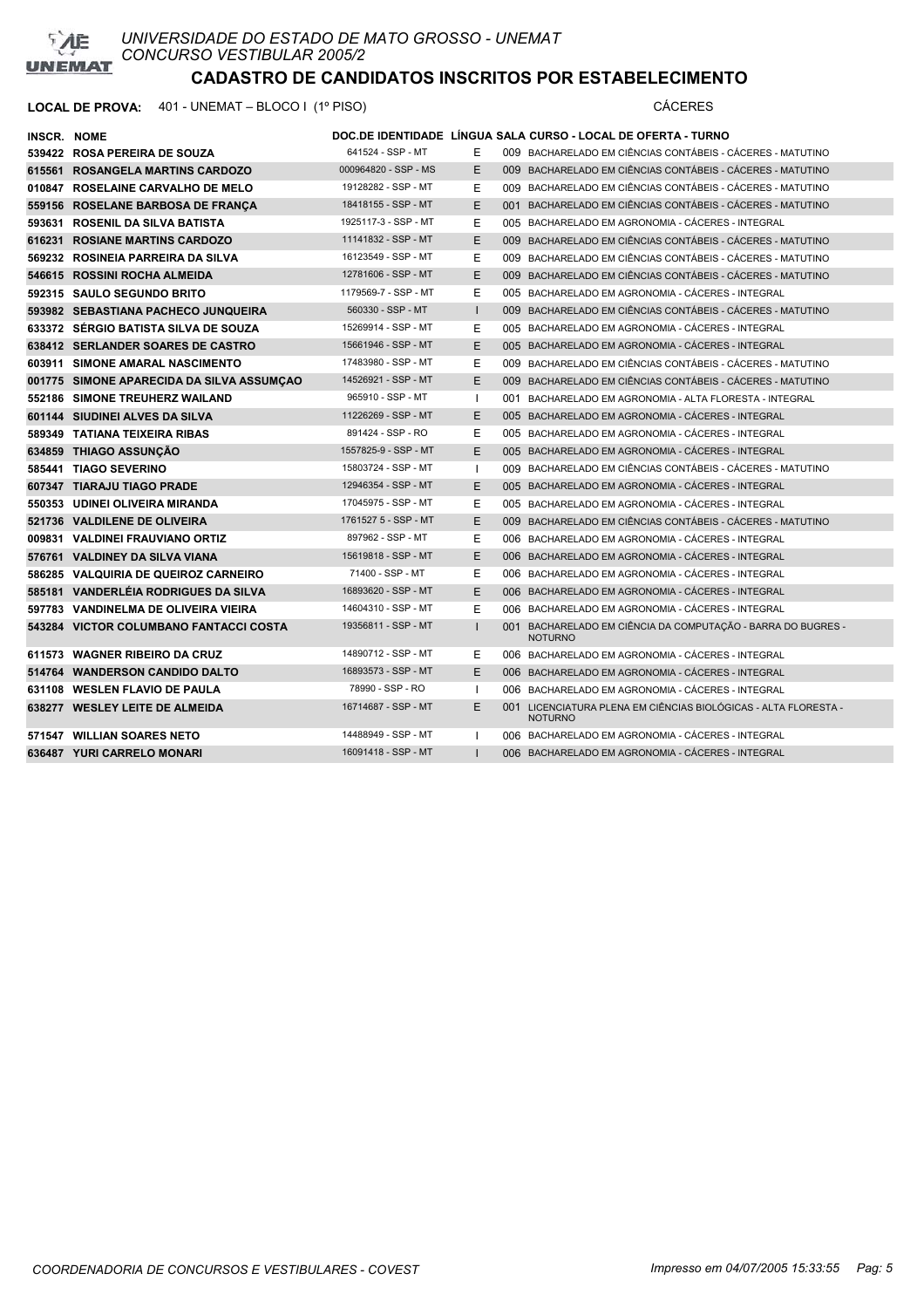

| <b>INSCR. NOME</b> |                                                                              |                                             |                   | DOC.DE IDENTIDADE LINGUA SALA CURSO - LOCAL DE OFERTA - TURNO                                      |
|--------------------|------------------------------------------------------------------------------|---------------------------------------------|-------------------|----------------------------------------------------------------------------------------------------|
|                    | 558605 ABILIO EMANOEL CAMARGO RAMOS                                          | 14198975 - SSP - MT                         | Е                 | 019 BACHARELADO EM ENFERMAGEM - CACERES - INTEGRAL                                                 |
|                    | 000868 ADAILSON APARECIDO RAMOS DE OLIVEIRA                                  | 15479064 - SSP - MT                         | E.                | 010 BACHARELADO EM DIREITO - CÁCERES - MATUTINO                                                    |
|                    | 611522 ADAUTO BARROS CEBALHO                                                 | 000833 - SSP - MT                           | Е                 | 010 BACHARELADO EM DIREITO - CÁCERES - MATUTINO                                                    |
|                    | 530328 ADELAINE APARECIDA PEREIRA                                            | 1629095-0 - SSP - MT                        | E.                | 010 BACHARELADO EM DIREITO - CÁCERES - MATUTINO                                                    |
|                    | 011452 ADEMAR RAMOS DE ALMEIDA                                               | 03830837 - SSP - MT                         | E                 | 010 BACHARELADO EM DIREITO - CÁCERES - MATUTINO                                                    |
|                    | 551406 ADEMIR PIRES SOARES                                                   | 16150554 - SSP - MT                         | E.                | 019 BACHARELADO EM ENFERMAGEM - CÁCERES - INTEGRAL                                                 |
|                    | 528609 ADILMA APARECIDA BAPTISTA BISPO                                       | 15806456 - SSP - MT                         | E                 | 019 BACHARELADO EM ENFERMAGEM - CÁCERES - INTEGRAL                                                 |
|                    | 512486 ADMILSON VICENTE DE ARRIUDA MARECO                                    | 868074 - SSP - MT                           | $\mathbf{I}$      | 010 BACHARELADO EM DIREITO - CÁCERES - MATUTINO                                                    |
|                    | 609323 ADNILSE RAMOS DA SILVA                                                | 10448063 - SJ - MT                          | E.                | 019 BACHARELADO EM ENFERMAGEM - CACERES - INTEGRAL                                                 |
|                    | 633496 ADRIANA RODRIGUES DOS SANTOS BRITO                                    | 10665749 - SJ - MT                          | E.                | 010 BACHARELADO EM DIREITO - CÁCERES - MATUTINO                                                    |
|                    | 524697 ADRIANA SANTANA DE CARVALHO                                           | 10564608 - SSJ - MT                         | E.                | 019 BACHARELADO EM ENFERMAGEM - CÁCERES - INTEGRAL                                                 |
|                    | 564311 ADRIANO PINHEIRO GARCIA                                               | 15544702 - SSP - MT                         | E.                | 010 BACHARELADO EM DIREITO - CÁCERES - MATUTINO                                                    |
|                    | 595501 ADRIANY SABRINE FERREIRA                                              | 18581498 - SSP - MT                         | E.                | 010 BACHARELADO EM DIREITO - CÁCERES - MATUTINO                                                    |
|                    | 558206 ADRIELE PRADO DE OLIVEIRA                                             | 17130174 - SSP - MT                         | E.                | 019 BACHARELADO EM ENFERMAGEM - CACERES - INTEGRAL                                                 |
|                    | 537411 ALCINEI FERREIRA DE CARVALHO                                          | 880693 - PM - MT                            | E.                | 010 BACHARELADO EM DIREITO - CÁCERES - MATUTINO                                                    |
|                    | 634921 ALDO FERREIRA DOS SANTOS                                              | 07509901 - SSP - MT                         | E.                | 019 BACHARELADO EM ENFERMAGEM - CACERES - INTEGRAL                                                 |
|                    | 563641 ALEIXO FERREIRA DA SILVA                                              | 834249 - SSP - MT                           | E.                | 019 BACHARELADO EM ENFERMAGEM - CÁCERES - INTEGRAL                                                 |
|                    | 511501 ALEKSANDRO MARQUES DE AGUILAR                                         | 980768 - SSP - MT                           | E.                | 010 BACHARELADO EM DIREITO - CÁCERES - MATUTINO                                                    |
|                    | 637203 ALEN RODRIGUES FERNANDES                                              | 12917290 - SSP - MT                         | E.                | 019 BACHARELADO EM ENFERMAGEM - CÁCERES - INTEGRAL                                                 |
|                    | 510556 ALESSANDRA BASTO NEVES                                                | 13586300 - SSP - MT                         | E.                | 019 BACHARELADO EM ENFERMAGEM - CÁCERES - INTEGRAL                                                 |
|                    | 632856 ALESSANDRA GARCIA MESQUITA DE                                         | 17845360 - SSP - MT                         | E.                | 010 BACHARELADO EM DIREITO - CÁCERES - MATUTINO                                                    |
|                    | <b>CARVALHO</b>                                                              |                                             |                   |                                                                                                    |
|                    | 553476 ALESSANDRA LIMA FIGUEIREDO KRAUS                                      | 14625962 - SSP - MT                         | E.                | 010 BACHARELADO EM DIREITO - CÁCERES - MATUTINO                                                    |
|                    | 011517 ALESSANDRA PARDIM DE SOUZA                                            | 1334683-0 - SSP - MT                        | E.                | 019 BACHARELADO EM ENFERMAGEM - CÁCERES - INTEGRAL                                                 |
|                    | 550698 ALESSANDRA PRADO SOUZA FREIRE                                         | 243051578 - SSP - SP                        | E.                | 010 BACHARELADO EM DIREITO - CÁCERES - MATUTINO                                                    |
|                    | 607622 ALESSANDRO CARVALHO DE MELO                                           | 14775379 - SSP - MT                         | E.                | 010 BACHARELADO EM DIREITO - CÁCERES - MATUTINO                                                    |
|                    | 571181 ALESSANDRO CORREIA DE OLIVEIRA                                        | 15029476 - SSP - MT                         | E.                | 019 BACHARELADO EM ENFERMAGEM - CACERES - INTEGRAL                                                 |
|                    | 615706 ALESSANDRO MONFORTE BALDO                                             | 1118599-6 - MT - MT                         | E.                | 010 BACHARELADO EM DIREITO - CÁCERES - MATUTINO                                                    |
|                    | 577146 ALESSANDRO SANTANA DE SOUZA                                           | 14605376 - SSP - MT                         | $\mathbf{I}$      | 019 BACHARELADO EM ENFERMAGEM - CÁCERES - INTEGRAL                                                 |
|                    | 585076 ALEX SANDRO KISZEWSKI MELO                                            | 833133 - SSP - MT                           | E                 | 010 BACHARELADO EM DIREITO - CACERES - MATUTINO                                                    |
|                    | 622095 ALEXANDRA FELIX RODRIGUES                                             | 14656906 - SSP - MT                         | E.                | 010 BACHARELADO EM DIREITO - CÁCERES - MATUTINO                                                    |
|                    | 636754 ALEXANDRA VISCONDE VINHA DE AZEVEDO                                   | 10566293 - SSP - MG                         | E.                | 019 BACHARELADO EM ENFERMAGEM - CACERES - INTEGRAL                                                 |
|                    | 008419 ALEXANDRE DE OLIVEIRA                                                 | 1607791-1 - SSP - MT                        | E.                | 010 BACHARELADO EM DIREITO - CÁCERES - MATUTINO                                                    |
|                    | 595551 ALEXANDRE PACHECO QUIDA                                               | 1660785-6 - SSP - MT                        | E                 | 010 BACHARELADO EM DIREITO - CÁCERES - MATUTINO                                                    |
|                    | 514527 ALIANNA CAROLINE SOUSA CARDOSO                                        | 16203968 - SSP - MT                         | $\mathbf{I}$      | 010 BACHARELADO EM DIREITO - CÁCERES - MATUTINO                                                    |
|                    | 613509 ALINE PATRICIA LOPES LIMA                                             | 340103 - SSP - MT                           | $\mathbf{I}$      | 010 BACHARELADO EM DIREITO - CÁCERES - MATUTINO                                                    |
|                    | 577855 ALLINE APARECIDA DA CRUZ FERRAZ                                       | 17713587 - SSP - MT                         | E.                | 010 BACHARELADO EM DIREITO - CÁCERES - MATUTINO                                                    |
|                    | 594741 ALMIRA AMARAL SANTANA                                                 | 1534948-9 - SSP - MT                        | E                 | 019 BACHARELADO EM ENFERMAGEM - CÁCERES - INTEGRAL                                                 |
|                    | 002011 ALZIRA DE SOUZA MORAES DIAS                                           | 1232040-4 - SSP - MT                        | E                 | 011 BACHARELADO EM DIREITO - CÁCERES - MATUTINO                                                    |
|                    | 624969 AMANDA CARDOSO LUIZ                                                   | 3204600018 - SSP - MT                       | E.                | 011 BACHARELADO EM DIREITO - CÁCERES - MATUTINO                                                    |
|                    | 584835 ANA CAROLINA CINTRA JOSETTI                                           | 16415370 - SSP - MT                         | E.                | 011 BACHARELADO EM DIREITO - CÁCERES - MATUTINO                                                    |
|                    | 544868 ANA CAROLINA MOREIRA                                                  | 10579801 - SSP - MG                         | E.                | 011 BACHARELADO EM DIREITO - CÁCERES - MATUTINO                                                    |
|                    | 515604 ANA CELIA ALVES DA SILVA                                              | 14487640 - SSP - MT                         | E                 | 019 BACHARELADO EM ENFERMAGEM - CÁCERES - INTEGRAL                                                 |
|                    | 599913 ANA LAURA CARNEIRO GERALDES                                           | 14460742 - SSP - MT<br>380210940 - SSP - SP | E                 | 011 BACHARELADO EM DIREITO - CÁCERES - MATUTINO                                                    |
|                    | 517062 ANDERSON NAZARENO DE ARAUJO                                           | 586657 - SSP - MT                           | E                 | 011 BACHARELADO EM DIREITO - CÁCERES - MATUTINO                                                    |
|                    | 594891 ANDRE AUGUSTO COSTA MARQUES NEVES                                     | 10367039 - SSP - MT                         | E<br>$\mathbf{I}$ | 011 BACHARELADO EM DIREITO - CÁCERES - MATUTINO                                                    |
|                    | 571199 ANDRÉ CARLOS SANTOS LOURENÇO                                          | 18621848 - SSP - MT                         | E.                | 011 BACHARELADO EM DIREITO - CÁCERES - MATUTINO<br>011 BACHARELADO EM DIREITO - CÁCERES - MATUTINO |
|                    | 567027 ANNA LETICIA MORON PEREIRA LEITE<br>525758 ANNE SHIRLEY GONZAGA SILVA | 18185215 - SSP - MT                         | E.                | 011 BACHARELADO EM DIREITO - CÁCERES - MATUTINO                                                    |
|                    | 557072 ANTONIELLE MENDES DA SILVA                                            | 15401588 - SSP - MT                         | E.                | 011 BACHARELADO EM DIREITO - CÁCERES - MATUTINO                                                    |
|                    | 531995 ANTONIO CARLOS DE SOUZA JUNIOR                                        | 0938288248 - MEX - MT                       | E.                | 011 BACHARELADO EM DIREITO - CÁCERES - MATUTINO                                                    |
|                    | 586676 ANTONIO DA SILVA NAZARETH                                             | 374004 - CNH - MT                           | E                 | 011 BACHARELADO EM DIREITO - CÁCERES - MATUTINO                                                    |
|                    | 602851 APARECIDA DE ARRUDA PINHEIRO                                          | 0319209342 - MEX - RS                       | E.                | 011 BACHARELADO EM DIREITO - CÁCERES - MATUTINO                                                    |
|                    | 566594 ARIANE RIBEIRO DA CRUZ                                                | 17309115 - SSP - MT                         | E.                | 011 BACHARELADO EM DIREITO - CÁCERES - MATUTINO                                                    |
|                    | 627771 ARISTEU GREGORIO DE ALMEIDA                                           | 881780 - PM - MT                            | E.                | 011 BACHARELADO EM DIREITO - CÁCERES - MATUTINO                                                    |
|                    | 606197 AURY PAULO RODRIGUES                                                  | 1028586897 - SSP - RS                       | E.                | 011 BACHARELADO EM DIREITO - CÁCERES - MATUTINO                                                    |
|                    | 561274 AZER FLORENTINO VIEIRA                                                | 5002/D-MT - CREA - MT                       | E.                | 011 BACHARELADO EM DIREITO - CÁCERES - MATUTINO                                                    |
|                    | 616885 BRUNO FONTES CALONE                                                   | 19085818 - SSP - MT                         | E.                | 011 BACHARELADO EM DIREITO - CÁCERES - MATUTINO                                                    |
|                    | 583227 CARLOS ROBERTO DOS SANTOS JUNIOR                                      | 14584069 - SSP - MT                         | E.                | 011 BACHARELADO EM DIREITO - CÁCERES - MATUTINO                                                    |
|                    | 605735 CAROLINNE VILELA GAIVA                                                | 18311083 - SSP - MT                         | E                 | 011 BACHARELADO EM DIREITO - CÁCERES - MATUTINO                                                    |
|                    | 549673 CLÁUDIA MONEZ CHAGAS                                                  | 13840843 - SSP - MT                         | E                 | 011 BACHARELADO EM DIREITO - CÁCERES - MATUTINO                                                    |
|                    | 594369 CLAYTON LUIZ MONTANARI                                                | 17483522 - SSP - MT                         | E.                | 011 BACHARELADO EM DIREITO - CÁCERES - MATUTINO                                                    |
|                    | 612332 CLEONEIDE ALVES DOS SANTOS                                            | 346999 - SSP - MT                           | E.                | 011 BACHARELADO EM DIREITO - CÁCERES - MATUTINO                                                    |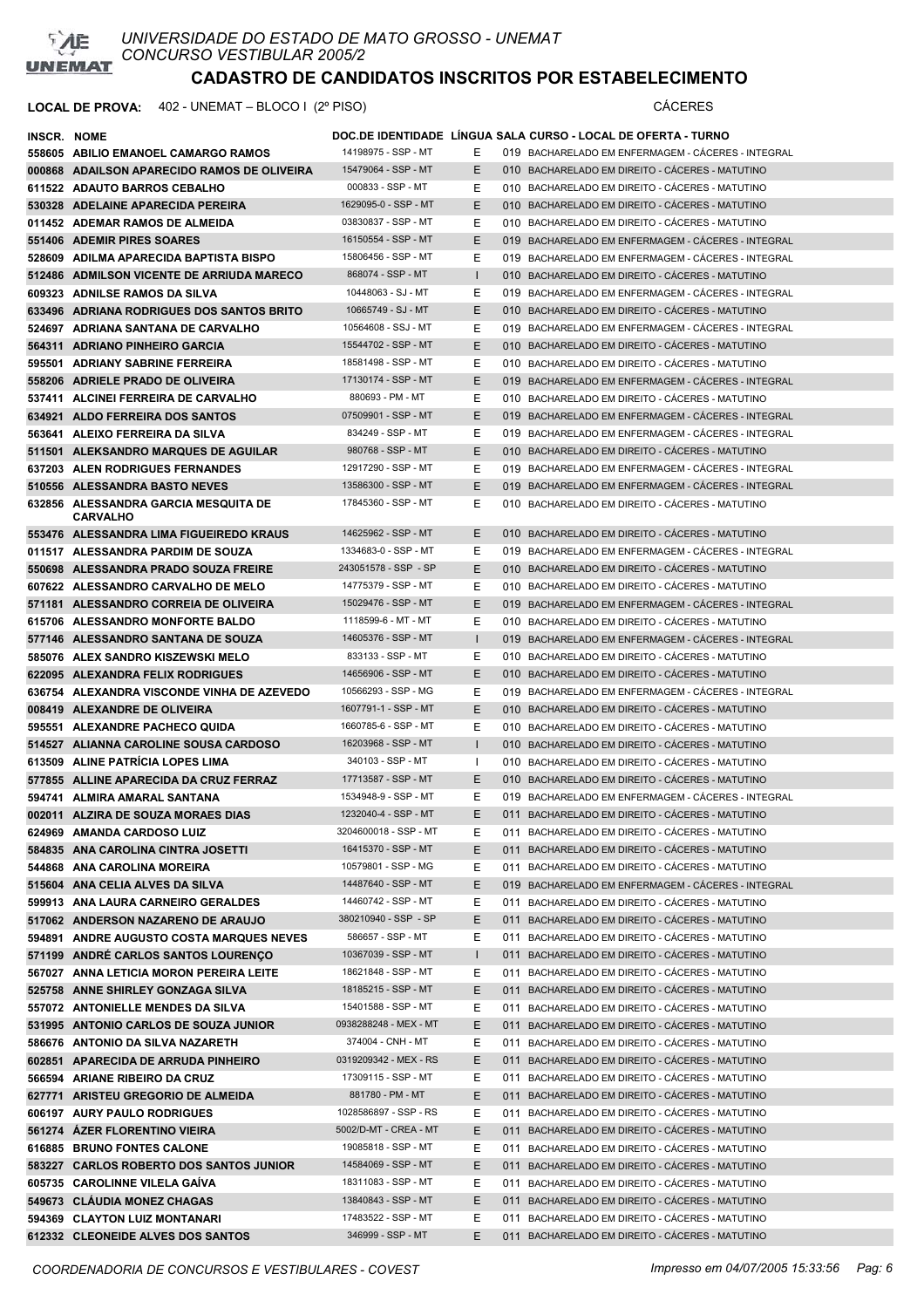

## **LOCAL DE PROVA:** 402 - UNEMAT – BLOCO I (2º PISO) CÁCERES

| INSCR. NOME |                                                                        |                                          |              | DOC.DE IDENTIDADE   LÍNGUA SALA CURSO - LOCAL DE OFERTA - TURNO                                    |
|-------------|------------------------------------------------------------------------|------------------------------------------|--------------|----------------------------------------------------------------------------------------------------|
|             | 006696 CLEONICE ALMEIDA DE SOUZA                                       | 903623498 - SSP - MT                     |              | 011 BACHARELADO EM DIREITO - CACERES - MATUTINO                                                    |
|             | 635154 CRISTIANA DE VASCONCELOS LOPES                                  | 15599302 - SSP - MT                      | E.           | 011 BACHARELADO EM DIREITO - CÁCERES - MATUTINO                                                    |
|             | 555011 CRISTIANE CATIA RICALDES                                        | 16643488 - SSP - MT                      | Е            | 011 BACHARELADO EM DIREITO - CÁCERES - MATUTINO                                                    |
|             | 002161 CRISTIANE DE MORAES ORNELA DUARTE                               | 847495 - SSP - MT                        | E.           | 011 BACHARELADO EM DIREITO - CÁCERES - MATUTINO                                                    |
|             | 584461 CRISTIANE FERREIRA DE OLIVEIRA                                  | 16718526 - SSP - MT                      | Е            | 011 BACHARELADO EM DIREITO - CÁCERES - MATUTINO                                                    |
|             | 583545 CRISTIANE MATUCARI LARA                                         | 1550519-7 - SSP - MT                     | Е            | 011 BACHARELADO EM DIREITO - CÁCERES - MATUTINO                                                    |
|             | 611603 CRYSLENE MARIA DA SILVA ALMEIDA<br><b>ANICETO</b>               | 16928938 - SSP - MT                      | Ε            | 012 BACHARELADO EM DIREITO - CÁCERES - MATUTINO                                                    |
|             | 563791 DANIEL ANASTÁCIO                                                | 53440 - FUNAI - MS                       | $\mathbf{I}$ | 012 BACHARELADO EM DIREITO - CÁCERES - MATUTINO                                                    |
|             | 621358 DANIEL SULZBACHER FONTES                                        | 19617305 - SSP - MT                      | Е            | 012 BACHARELADO EM DIREITO - CÁCERES - MATUTINO                                                    |
|             | 611336 DENNYTON GONCALVES SANTOS                                       | 15377423 - SSP - MT                      | Е            | 012 BACHARELADO EM DIREITO - CÁCERES - MATUTINO                                                    |
|             | 596221 DIEGO GALVAO DE PAULA                                           | 18920624 - SSP - MT                      |              | 012 BACHARELADO EM DIREITO - CÁCERES - MATUTINO                                                    |
|             | 631035 DIVALDO FERREIRA SOUTO FILHO                                    | 1391218 - SSP - MT                       | E            | 012 BACHARELADO EM DIREITO - CÁCERES - MATUTINO                                                    |
|             | 516121 EDGAR FRANCISCO DE ALMEIDA                                      | 15430405 - SSP - MT                      | Ε            | 012 BACHARELADO EM DIREITO - CÁCERES - MATUTINO                                                    |
|             | 621391 EDILANE APARECIDA SOARES NEVES                                  | 1100384-7 - SSP - MT                     | Е            | 012 BACHARELADO EM DIREITO - CÁCERES - MATUTINO                                                    |
|             | 102733 EDILEUSA DOS REIS CADIDE                                        | 19153724 - SSP - MT                      | Е            | 012 BACHARELADO EM DIREITO - CÁCERES - MATUTINO                                                    |
|             | 589659 EDISON PEREIRA DA SILVA                                         | 945944 - SSP - MT                        | Е            | 012 BACHARELADO EM DIREITO - CÁCERES - MATUTINO                                                    |
|             | 612421 EDREIELE YASMIN SILVA CARNEIRO<br><b>GERALDES</b>               | 15008630 - SSP - MT                      |              | 012 BACHARELADO EM DIREITO - CÁCERES - MATUTINO                                                    |
|             | 540439 EDUARDO JOSE DA SILVA                                           | 10583564 - SSP - MT                      | E.           | 012 BACHARELADO EM DIREITO - CÁCERES - MATUTINO                                                    |
|             | 517607 ELIANA AUGUSTA BOTELHO                                          | 0938200649 - MEX - MS                    | Е            | 012 BACHARELADO EM DIREITO - CÁCERES - MATUTINO                                                    |
|             | 518603 ELISANGELA RIBEIRO DE JESUS                                     | 11584580 - SJ - MT                       | Е            | 012 BACHARELADO EM DIREITO - CÁCERES - MATUTINO                                                    |
|             | 615226 ELVIS JEAN DOS PASSOS                                           | 14224925 - SSP - MT                      | Е            | 012 BACHARELADO EM DIREITO - CÁCERES - MATUTINO                                                    |
|             | 580899 ELY OLIVEIRA DA SILVA                                           | 10665404 - SSP - MT                      | Е            | 012 BACHARELADO EM DIREITO - CÁCERES - MATUTINO                                                    |
|             | 626945 ENOQUE RAMOS DUARTE                                             | 836121 - SSP - MT                        | Е            | 012 BACHARELADO EM DIREITO - CÁCERES - MATUTINO                                                    |
|             | 625485 ERLON LUCAS FERRAZ BERNARDO                                     | 335665329 - SSP - MT                     | E.           | 012 BACHARELADO EM DIREITO - CÁCERES - MATUTINO                                                    |
|             | 523518 EVANIL FRANCISCO DE AMORIM                                      | 011243 - FUNAI - MS                      | Ε            | 012 BACHARELADO EM DIREITO - CÁCERES - MATUTINO                                                    |
|             | 571954 EVIO FERRAZ NETO                                                | 1609186-8 - SSP - MT                     | E            | 012 BACHARELADO EM DIREITO - CÁCERES - MATUTINO                                                    |
|             | 604411 FABIANA MANEA                                                   | 1064300019 - SSP - MT                    | Е            | 012 BACHARELADO EM DIREITO - CÁCERES - MATUTINO                                                    |
|             | 599751 FABIO DA SILVA                                                  | 15848680 - SSP - MT                      | Е            | 012 BACHARELADO EM DIREITO - CÁCERES - MATUTINO                                                    |
|             | 572314 FÉLIA OLÍMPIA DALTO                                             | 523.551 - SSP - MT                       | Ε            | 012 BACHARELADO EM DIREITO - CÁCERES - MATUTINO                                                    |
|             | 538141 FERNANDA ALMEIDA DE ARRUDA C. NATAL                             | 14944049 - SSP - MT                      | Е            | 012 BACHARELADO EM DIREITO - CÁCERES - MATUTINO                                                    |
|             | 589951 FERNANDA LEITE CAMILO                                           | 19514816 - SSP - MT                      | Е            | 012 BACHARELADO EM DIREITO - CÁCERES - MATUTINO                                                    |
|             | 559628 FERNANDO ANTONIO DE SOUZA E SILVA<br><b>COSTA</b>               | 2381182 - SSP - DF                       | E.           | 012 BACHARELADO EM DIREITO - CÁCERES - MATUTINO                                                    |
|             | 561231 FERNANDO GOMES SOARES                                           | 14795612 - SSP - MT                      | Е            | 012 BACHARELADO EM DIREITO - CÁCERES - MATUTINO                                                    |
|             | 637653 FERNANDO JOSE MARQUIORETO                                       | 483394 - SSP - MT                        | Е            | 012 BACHARELADO EM DIREITO - CÁCERES - MATUTINO                                                    |
|             | 511595 FLAVIO DA SILVA                                                 | 1334068-9 - SSP - MT                     | Е            | 012 BACHARELADO EM DIREITO - CÁCERES - MATUTINO                                                    |
|             | 511341 GABRIEL ADORNO LOPES                                            | 350524130 - SSP - SP                     | $\mathbf{I}$ | 012 BACHARELADO EM DIREITO - CÁCERES - MATUTINO                                                    |
|             | 545082 GABRIELLY SANTOS DE ARRUDA                                      | 18561322 - SSP - MT                      | E.           | 013 BACHARELADO EM DIREITO - CÁCERES - MATUTINO                                                    |
|             | 516066 GEORGE CARVALHO CORREA                                          | 18434622 - SSP - MT                      | E            | 013 BACHARELADO EM DIREITO - CÁCERES - MATUTINO                                                    |
|             | 008435 GESIEL CRISTOFHER DE A. COSTA                                   | 0938208543 - ME - MT                     | Е            | 013 BACHARELADO EM DIREITO - CÁCERES - MATUTINO                                                    |
|             | 520551 GETULIO DE OLIVEIRA                                             | 402282 - SSP - MT                        | E.           | 013 BACHARELADO EM DIREITO - CÁCERES - MATUTINO                                                    |
|             | 511927 GILBERTO PEREIRA DE JESUS                                       | 11595434 - SSP - MT<br>877740 - SSP - MT | E.           | 013 BACHARELADO EM DIREITO - CÁCERES - MATUTINO                                                    |
|             | 562807 GILDÁZIO ALVES DA SILVA                                         | 72481 - SSP - MT                         | E.           | 013 BACHARELADO EM DIREITO - CÁCERES - MATUTINO                                                    |
|             | 524239 GILMAR ALMEIDA DA SILVA<br>526631 GILMARA DE FATIMA LARA GARCIA | 686019 - SSP - MT                        | Ε<br>Е       | 013 BACHARELADO EM DIREITO - CÁCERES - MATUTINO<br>013 BACHARELADO EM DIREITO - CÁCERES - MATUTINO |
|             | 632198 GILMARA OLIVEIRA GOMES                                          | 15326454 - SSP - MT                      | Е            | 013 BACHARELADO EM DIREITO - CÁCERES - MATUTINO                                                    |
|             | 606391 GILSON CUNHA ESPINDOLA JUNIOR                                   | 14752310 - SSP - MT                      | Ε            | 013 BACHARELADO EM DIREITO - CÁCERES - MATUTINO                                                    |
|             | 632643 GILSON FERREIRA DORADO                                          | 880666 - PM - MT                         | Ε            | 013 BACHARELADO EM DIREITO - CÁCERES - MATUTINO                                                    |
|             | 589691 GISELA APARECIDA DORADO                                         | 735353 - SSP - MT                        | Е            | 013 BACHARELADO EM DIREITO - CÁCERES - MATUTINO                                                    |
|             | 636411 GISELLY DA SILVA LARA PICADA                                    | 1665322-0 - SSP - MT                     |              | 013 BACHARELADO EM DIREITO - CÁCERES - MATUTINO                                                    |
|             | 604569 GUILHERME AUGUSTO SAN MARTIN ARAUJO                             | 001305017 - SSP - MS                     | Ε            | 013 BACHARELADO EM DIREITO - CÁCERES - MATUTINO                                                    |
|             | 541443 GUSTAVO VETTORAZZI PEREIRA                                      | 18401252 - SSP - MT                      | Ε            | 013 BACHARELADO EM DIREITO - CÁCERES - MATUTINO                                                    |
|             | 514641 HAECKEL SADLER DE OLIVEIRA                                      | 13697587 - SSP - MT                      | E.           | 013 BACHARELADO EM DIREITO - CÁCERES - MATUTINO                                                    |
|             | 538451 HECMONY LUCIO DA SILVA                                          | 785194 - SSP - RO                        | Ε            | 013 BACHARELADO EM DIREITO - CÁCERES - MATUTINO                                                    |
|             | 626546 HÉLIO APARECIDO DA SILVA                                        | 08556733 - SSP - MT                      | E.           | 013 BACHARELADO EM DIREITO - CÁCERES - MATUTINO                                                    |
|             | 614742 HERLANDRESON GOMES GONÇALVES                                    | 2461558 - SSP - PB                       | Е            | 013 BACHARELADO EM DIREITO - CÁCERES - MATUTINO                                                    |
|             | 512291 IRENE SIMOES PEDROGA FULIOTO                                    | 13053167 - SSP - MT                      | E.           | 013 BACHARELADO EM DIREITO - CÁCERES - MATUTINO                                                    |
|             | 638668 ISABELLA REGIANI ROCHA DE OLIVEIRA                              | 14671204 - SSP - MT                      |              | 013 BACHARELADO EM DIREITO - CÁCERES - MATUTINO                                                    |
|             | 551058 ISIS ALVES PACHECO                                              | 10501 - MTE - MT                         | E.           | 013 BACHARELADO EM DIREITO - CÁCERES - MATUTINO                                                    |
|             | 008818 IVAN LARA FERREIRA NEVES                                        | 12373613 - SSP - MT                      | Е            | 013 BACHARELADO EM DIREITO - CÁCERES - MATUTINO                                                    |
|             | 102091 IVANETE RIBEIRO NASCIMENTO                                      | 11985560 - SSP - MG                      |              | 013 BACHARELADO EM DIREITO - CÁCERES - MATUTINO                                                    |
|             | 621021 IZAQUE FERNANDES LEITE                                          | 469320 - SSP - MT                        | Е            | 013 BACHARELADO EM DIREITO - CÁCERES - MATUTINO                                                    |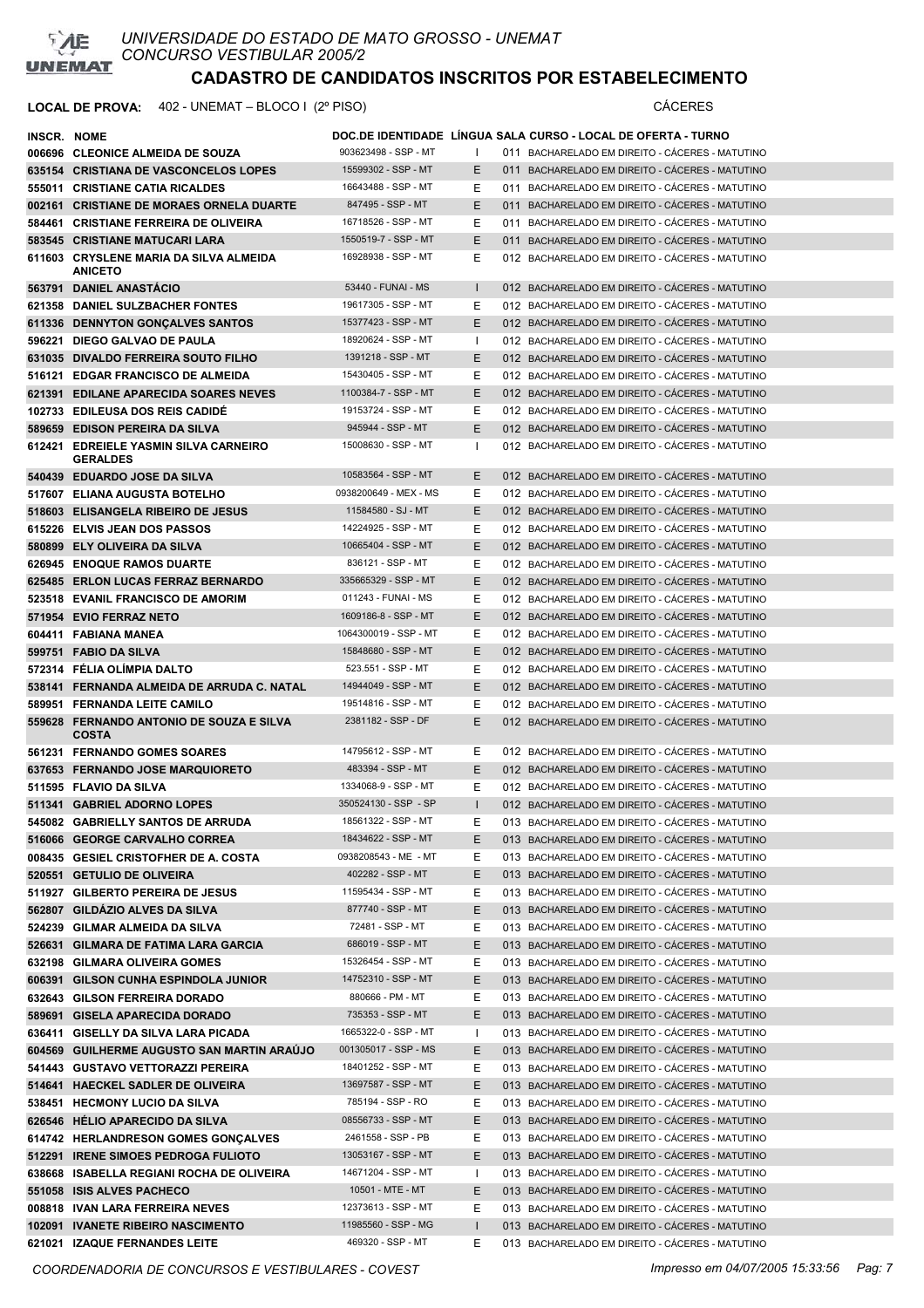

| INSCR. NOME |                                                                   |                                         |         | DOC.DE IDENTIDADE LINGUA SALA CURSO - LOCAL DE OFERTA - TURNO                                      |
|-------------|-------------------------------------------------------------------|-----------------------------------------|---------|----------------------------------------------------------------------------------------------------|
|             | 594921 JACKSON ALEX RODRIGUES GONCALVES                           | 15021459 - SSP - MT                     | E.      | 013 BACHARELADO EM DIREITO - CÁCERES - MATUTINO                                                    |
|             | 596906 JAIANE FERNANDA DA SILVA                                   | 18049168 - SSP - MT                     | E.      | 013 BACHARELADO EM DIREITO - CÁCERES - MATUTINO                                                    |
|             | 543756 JANAINA DE CAMPOS FONSECA                                  | 14391929 - SSP - MT                     | E.      | 013 BACHARELADO EM DIREITO - CÁCERES - MATUTINO                                                    |
|             | 563862 JANDIRA SANTOS DE CARVALHO                                 | 32299524 - SSP - SE                     | Ε       | 013 BACHARELADO EM DIREITO - CÁCERES - MATUTINO                                                    |
|             | 610691 JAQUELINE PINAFO                                           | 53673333 - SSP - PR                     | Ε       | 013 BACHARELADO EM DIREITO - CÁCERES - MATUTINO                                                    |
|             | 592961 JESUE SAO BERNARDO                                         | 267199 - SSP - MT                       | E       | 014 BACHARELADO EM DIREITO - CÁCERES - MATUTINO                                                    |
|             | 529869 JOAO CARMELO GOMES                                         | 933058 - SSP - MT                       | Ε       | 014 BACHARELADO EM DIREITO - CÁCERES - MATUTINO                                                    |
|             | 513971 JOAO NEI DA SILVA ORTIZ                                    | 1224761-8 - SSP - MT                    | Ε       | 014 BACHARELADO EM DIREITO - CACERES - MATUTINO                                                    |
|             | 629006 JOAO RICARDO DOS SANTOS SILVA                              | 001259037 - SSP - MS                    | E.      | 014 BACHARELADO EM DIREITO - CACERES - MATUTINO                                                    |
|             | 625442 JOAQUIM RAFAEL MARTINS DE FREITAS                          | 15724646 - SSP - MT                     | E.      | 014 BACHARELADO EM DIREITO - CÁCERES - MATUTINO                                                    |
|             | 523631 JOCIMAR ALMEIDA DA SILVA                                   | 530321 - SSP - MT                       | E.      | 014 BACHARELADO EM DIREITO - CÁCERES - MATUTINO                                                    |
|             | 007617 JOCYELY LARA OLIVEIRA                                      | 14082063 - SSP - MT                     | E.      | 014 BACHARELADO EM DIREITO - CACERES - MATUTINO                                                    |
|             | 616834 JOEL CONCEIÇAO DUARTE DE SOUZA                             | 00485752 - SSP - RO                     | E.      | 014 BACHARELADO EM DIREITO - CÁCERES - MATUTINO                                                    |
|             | 567868 JOICE JERÖNIMO SILVA                                       | 14912384 - SSP - MT                     | E.      | 014 BACHARELADO EM DIREITO - CÁCERES - MATUTINO                                                    |
|             | 576808 JONATA KARAN MATHEUS                                       | 14166860 - SSP - MT                     | E       | 014 BACHARELADO EM DIREITO - CÁCERES - MATUTINO                                                    |
|             | 629529 JORGE THIAGO GONZAGA MOTA                                  | 1841643-8 - SSP - MT                    | Е       | 014 BACHARELADO EM DIREITO - CÁCERES - MATUTINO                                                    |
|             | 548081 JORGETE JARA GOMES LONGONIO                                | 10462899 - SSP - MT                     | E.      | 014 BACHARELADO EM DIREITO - CÁCERES - MATUTINO                                                    |
|             | 102776 JOSÉ ERNESTO CADIDÉ                                        | 08986266 - SSP - AM                     | Ε       | 014 BACHARELADO EM DIREITO - CÁCERES - MATUTINO                                                    |
|             | 527963 JOSÉ ROBERTO MERCADO                                       | 9211993 - SJ - MT                       | E.      | 014 BACHARELADO EM DIREITO - CÁCERES - MATUTINO                                                    |
|             | 547352 JOSE ROBERTO SALES DUARTE                                  | 993566 - SSP - MT                       | Ε       | 014 BACHARELADO EM DIREITO - CÁCERES - MATUTINO                                                    |
|             | 523011 JOSIANE NUNES DOS SANTOS                                   | 17386446 - SSP - MT                     | Ε       | 014 BACHARELADO EM DIREITO - CÁCERES - MATUTINO                                                    |
|             | 616648 JUCILENE DE MIRANDA OLIVEIRA                               | 11160870 - SSP - MT                     | Ε       | 014 BACHARELADO EM DIREITO - CÁCERES - MATUTINO                                                    |
|             | 604437 JUCIMAR SILVA MATOS                                        | 00686311 - SSP - RO                     | Ε       | 014 BACHARELADO EM DIREITO - CÁCERES - MATUTINO                                                    |
|             | 611956 JUCINEIA FATIMA NEVES                                      | 13418165 - SSP - MT                     | Е       | 014 BACHARELADO EM DIREITO - CÁCERES - MATUTINO                                                    |
|             | 565245 JULIANA VIEIRA FERREIRA                                    | 18096948 - SSP - MT                     | E.      | 014 BACHARELADO EM DIREITO - CÁCERES - MATUTINO                                                    |
|             | 513581 JULIO PEREIRA DA SILVA                                     | 1516582 - SSP - BA                      | E       | 014 BACHARELADO EM DIREITO - CÁCERES - MATUTINO                                                    |
|             | 554571 JUNIO CESAR NOBREGA                                        | 15969576 - SSP - MT                     |         | 014 BACHARELADO EM DIREITO - CÁCERES - MATUTINO                                                    |
|             | 529061 JUSTINO TOLEDO                                             | 35 692 121 9 - SSP - MT                 | Ε       | 014 BACHARELADO EM DIREITO - CÁCERES - MATUTINO                                                    |
|             | 522481 KELLY CRISTINA CARVALHO PEREIRA                            | 17103720 - SSP - MT                     | E.      | 014 BACHARELADO EM DIREITO - CÁCERES - MATUTINO                                                    |
|             | 573957 KELMA MARIA DE SOUSA RODRIGUES                             | 07172117 - SSP - MT                     | E.      | 014 BACHARELADO EM DIREITO - CÁCERES - MATUTINO                                                    |
|             | 561789 KLEITON CESAR SILVA DE AMEIDA                              | 13197029 - SSP - MT                     | E.      | 014 BACHARELADO EM DIREITO - CACERES - MATUTINO                                                    |
|             | 577642 LANDARA ANNE MELO ZINHANI                                  | 19552050 - SSP - MT                     | л.      | 014 BACHARELADO EM DIREITO - CÁCERES - MATUTINO                                                    |
|             | 569801 LARISSA CISNEROS MONTECCHI                                 | 14200066 - SSP - MT                     | Е       | 014 BACHARELADO EM DIREITO - CÁCERES - MATUTINO                                                    |
|             | 617334 LEANDRO LANÇONI                                            | 17371015 - SSP - MT                     | Ε       | 014 BACHARELADO EM DIREITO - CACERES - MATUTINO                                                    |
|             | 561037 LEANDRO SILVEIRA ROCHA                                     | 1399131-0 - SSP - MT                    | E.      | 014 BACHARELADO EM DIREITO - CÁCERES - MATUTINO                                                    |
|             | 521906 LEILA DE JESUS OLIVEIRA                                    | 16019245 - SSP - MT                     | Е       | 015 BACHARELADO EM DIREITO - CACERES - MATUTINO                                                    |
|             | 582051 LEOMAR AMARANTE MOTA                                       | 878143 - PM - MT                        | E.      | 015 BACHARELADO EM DIREITO - CÁCERES - MATUTINO                                                    |
|             | 599531 LINDALVA FRANCISCA DE OLIVEIRA                             | 17307996 - SSP - MT                     | Е       | 015 BACHARELADO EM DIREITO - CÁCERES - MATUTINO                                                    |
|             | 553425 LINSIOD LACERDA PASSOS                                     | 12507024 - SSP - MT                     | E.      | 015 BACHARELADO EM DIREITO - CÁCERES - MATUTINO                                                    |
|             | 552232 LISE MARINE DE OLIVEIRA SILVA                              | 16594746 - SSP - MT                     |         | 015 BACHARELADO EM DIREITO - CÁCERES - MATUTINO                                                    |
|             | 607479 LORIVAL SOARES DA SILVA                                    | 09107223 - SSP - MT                     | Е       | 015 BACHARELADO EM DIREITO - CÁCERES - MATUTINO                                                    |
|             | 582981 LUBIA MARCIA DOS SANTOS CERQUEIRA                          | 879447 - SSP - MT                       | E.      | 015 BACHARELADO EM DIREITO - CÁCERES - MATUTINO                                                    |
|             | <b>PEDROGA</b>                                                    |                                         |         |                                                                                                    |
|             | 575461 LUCINEIA RODRIGUES DE SOUZA                                | 17670918 - SSP - MT                     | E.      | 015 BACHARELADO EM DIREITO - CÁCERES - MATUTINO                                                    |
|             | 530476 LUCINEIA VICENTE                                           | 11895632 - SJ - MT<br>748457 - SSP - MT | Ε       | 015 BACHARELADO EM DIREITO - CÁCERES - MATUTINO                                                    |
|             | 599182 LUIZ ANTONIO PINHEIRO RAMOS<br>605069 LUIZ CARLOS DA SILVA | 09550291 - SSP - MT                     | E       | 015 BACHARELADO EM DIREITO - CÁCERES - MATUTINO                                                    |
|             |                                                                   | 998696 - SSP - MT                       | Ε<br>E. | 015 BACHARELADO EM DIREITO - CÁCERES - MATUTINO                                                    |
|             | 561101 LUZIDARC FATIMA DE OLIVEIRA SOUZA                          | 0760206037 - MEX - MS                   | ш       | 015 BACHARELADO EM DIREITO - CÁCERES - MATUTINO<br>015 BACHARELADO EM DIREITO - CÁCERES - MATUTINO |
|             | 624586 MACIEL JOSE DA SILVA<br>556963 MARA MONE FERREIRA SOARES   | 11150483 - SSP - MT                     | E.      | 015 BACHARELADO EM DIREITO - CÁCERES - MATUTINO                                                    |
|             | 624071 MARCEL PEREIRA BARBOSA                                     | 5346599 - SSP - MG                      | -1      | 015 BACHARELADO EM DIREITO - CÁCERES - MATUTINO                                                    |
|             | 567078 MARCELO COELHO MIRANDA                                     | 13147293 - SSP - MT                     | Ε       | 015 BACHARELADO EM DIREITO - CÁCERES - MATUTINO                                                    |
|             | 522449 MARCELO RODRIGUES DE LARA                                  | 07356900 - SSP - MT                     | Ε       | 015 BACHARELADO EM DIREITO - CÁCERES - MATUTINO                                                    |
|             | 570311 MARCIA HELOISA DE ANDRADE FRANCO                           | 03434028 - SSP - MT                     | Ε       | 015 BACHARELADO EM DIREITO - CÁCERES - MATUTINO                                                    |
|             | 587176 MARCIA REGINA MATHIAS DOS GUIMARES                         | 239682646 - SSP - MT                    | Ε       | 015 BACHARELADO EM DIREITO - CACERES - MATUTINO                                                    |
|             | <b>BRITO</b>                                                      |                                         |         |                                                                                                    |
|             | 623971 MARCIO BORDIM DE SOUZA                                     | 14261391 - SSP - MT                     | E.      | 015 BACHARELADO EM DIREITO - CÁCERES - MATUTINO                                                    |
|             | 623105 MARCIO GREYCK DA SILVA                                     | 882525 - PM - MT                        | Ε       | 015 BACHARELADO EM DIREITO - CÁCERES - MATUTINO                                                    |
|             | 514926 MARCIO MARIO FRANÇA DE CAMARGO                             | 506228 - SSP - MT                       | Ε       | 015 BACHARELADO EM DIREITO - CÁCERES - MATUTINO                                                    |
|             | 620301 MARCIO TADEU MARTINS                                       | 335927981 - SSP - SP                    | E       | 015 BACHARELADO EM DIREITO - CÁCERES - MATUTINO                                                    |
|             | 516805 MARCO ANTONIO RODRIGUES DA SILVA                           | 560938 - SSP - RO                       |         | 015 BACHARELADO EM DIREITO - CÁCERES - MATUTINO                                                    |
|             | 544027 MARCO FLAVIO CUNHA MARTINS                                 | 345.676 - SSP - MT                      | Ε       | 015 BACHARELADO EM DIREITO - CÁCERES - MATUTINO                                                    |
|             | 511706 MARCOS PEREIRA DE SOUZA                                    | 09498370 - SSP - MT                     | E.      | 015 BACHARELADO EM DIREITO - CÁCERES - MATUTINO                                                    |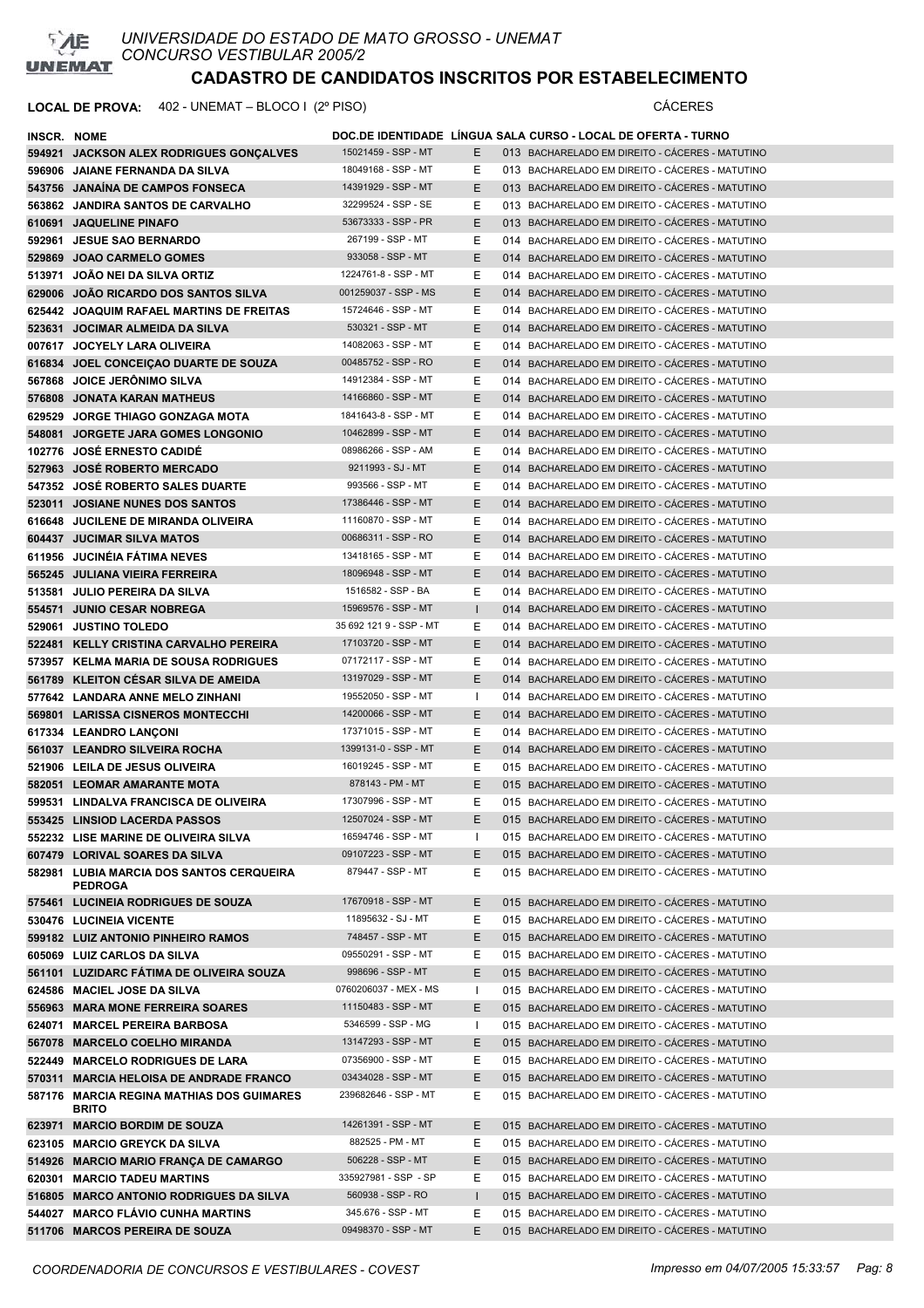

**LOCAL DE PROVA:** 402 - UNEMAT – BLOCO I (2º PISO) CÁCERES

| INSCR. NOME |                                          |                                          |              | DOC.DE IDENTIDADE LÍNGUA SALA CURSO - LOCAL DE OFERTA - TURNO |
|-------------|------------------------------------------|------------------------------------------|--------------|---------------------------------------------------------------|
|             | 589471 MARIA APARECIDA NEPONUCENO DOS S. | 2385821 - SSP - MT                       | Е            | 015 BACHARELADO EM DIREITO - CACERES - MATUTINO               |
|             | <b>SILVA</b>                             |                                          |              |                                                               |
|             | 620238 MARIA CELENE ALVES DA SILVA       | 10248935 - SSP - MT                      | E.           | 015 BACHARELADO EM DIREITO - CÁCERES - MATUTINO               |
|             | 606499 MARIA CRISTINA DE ALMEIDA         | 11822970 - SSP - MT                      | Е            | 015 BACHARELADO EM DIREITO - CÁCERES - MATUTINO               |
|             | 563692 MARIANA NAVARRO DE FREITAS DIÓRIO | 16389956 - SSP - MT                      |              | 015 BACHARELADO EM DIREITO - CÁCERES - MATUTINO               |
|             | 518425 MARILUCIANA FRANÇA DOS SANTOS     | 14005751 - SSP - MT                      | Е            | 016 BACHARELADO EM DIREITO - CÁCERES - MATUTINO               |
|             | 541923 MARIO MEURER VICTOR               | 5994594 - SSP - MT                       | $\mathbf{L}$ | 016 BACHARELADO EM DIREITO - CÁCERES - MATUTINO               |
|             | 520462 MARIVALDO FRANCE DE LARA SALES    | 000695A - CBM - MT                       | E.           | 016 BACHARELADO EM DIREITO - CÁCERES - MATUTINO               |
|             | 595942 MARTA FERREIRA DOS SANTOS         | 244995874 - SSP - SP                     | E.           | 016 BACHARELADO EM DIREITO - CÁCERES - MATUTINO               |
|             | 629154 MARYANA RAMSAY ANTUNES DIAS       | 14358476 - SSP - MT                      | Е            | 016 BACHARELADO EM DIREITO - CÁCERES - MATUTINO               |
|             | 609251 MAURIANE CARVALHO MERGAREJO       | 120763 - PM - MT                         | E.           | 016 BACHARELADO EM DIREITO - CÁCERES - MATUTINO               |
|             |                                          | 17209072 - SSP - MT                      | Е            |                                                               |
|             | 637378 MICHELLI NERO VIEIRA              |                                          |              | 016 BACHARELADO EM DIREITO - CÁCERES - MATUTINO               |
|             | 518565 MIGUEL DOS SANTOS JUSTINIANO      | 13167073 - SSP - MT<br>187527 - SSP - MS | E.           | 016 BACHARELADO EM DIREITO - CÁCERES - MATUTINO               |
|             | 609773 MIGUEL MACARIO LOPES              |                                          | Е            | 016 BACHARELADO EM DIREITO - CÁCERES - MATUTINO               |
|             | 515493 MILENE APARECIDA SILVA            | 1412312-6 - SSP - MT                     | E.           | 016 BACHARELADO EM DIREITO - CÁCERES - MATUTINO               |
|             | 006581 MILTON RODRIGUES PAIVA            | 878164 - SSP - MT                        |              | 016 BACHARELADO EM DIREITO - CÁCERES - MATUTINO               |
|             | 545643 MONICA RAMOS                      | 1430612 - SSP - GO                       | $\mathbf{L}$ | 016 BACHARELADO EM DIREITO - CÁCERES - MATUTINO               |
|             | 580643 MONIZE MIRA CINTRA                | 18919332 - SSP - MT                      | Е            | 016 BACHARELADO EM DIREITO - CÁCERES - MATUTINO               |
|             | 590959 NATALIA DE CARVALHO               | 000935631 - SSP - RO                     | E.           | 016 BACHARELADO EM DIREITO - CÁCERES - MATUTINO               |
|             | 621234 NATANIEL PINHEIRO OLIVEIRA        | 12529699 - SSP - MT                      | Е            | 016 BACHARELADO EM DIREITO - CÁCERES - MATUTINO               |
|             | 568783 NAYARA SALDANHA DA SILVA          | 14472589 - SSP - MT                      | E.           | 016 BACHARELADO EM DIREITO - CÁCERES - MATUTINO               |
|             | 577121 NELSON FLAVIO MAGIO DIAMANTE      | 12466638 - SSP - MT                      | ı.           | 016 BACHARELADO EM DIREITO - CÁCERES - MATUTINO               |
|             | 617301 NEZILDO CARVALHO DA SILVA         | 15867595 - SSP - MT                      | E.           | 016 BACHARELADO EM DIREITO - CÁCERES - MATUTINO               |
|             | 009041 NOELI CONCEIÇÃO VIEIRA SONAQUE    | 11382040 - SJ - MT                       | Е            | 016 BACHARELADO EM DIREITO - CACERES - MATUTINO               |
|             | 589675 NORLENE SOUZA DE ALMEIDA          | 003715 - SSP - MS                        | E.           | 016 BACHARELADO EM DIREITO - CÁCERES - MATUTINO               |
|             | 585661 NUANE CAROLINE RODRIGUES          | 7776700017 - MT - MT                     | Т.           | 016 BACHARELADO EM DIREITO - CACERES - MATUTINO               |
|             | 520209 ODENISE JARA GOMES                | 735497 - SSP - MT                        | E.           | 016 BACHARELADO EM DIREITO - CÁCERES - MATUTINO               |
|             | 541877 ODILEI GOMES DE CAMPOS            | 13043846 - SSP - MT                      | Е            | 016 BACHARELADO EM DIREITO - CACERES - MATUTINO               |
|             | 554871 OLINDA SIMOES PEDROGA             | 869559 - SSP - MT                        | E.           | 016 BACHARELADO EM DIREITO - CACERES - MATUTINO               |
|             | 614572 OLIVER MAURICE RODRIGUES PEREIRA  | 15201350 - SSP - MT                      | Е            | 016 BACHARELADO EM DIREITO - CACERES - MATUTINO               |
|             | 604331 ONIVALDO SIMOES GARCIA            | 877061 - SSP - MT                        | E.           | 016 BACHARELADO EM DIREITO - CÁCERES - MATUTINO               |
|             | 547301 ORLANDO WALDOMIRO DAN JUNIOR      | 345492328 - SSP - MT                     | Е            | 016 BACHARELADO EM DIREITO - CACERES - MATUTINO               |
|             | 623393 OSVALDO FERNANDES RIBAS           | 951746 - SSP - MT                        | E.           | 016 BACHARELADO EM DIREITO - CÁCERES - MATUTINO               |
|             | 549487 OTAVIO LEITE DE ALMEIDA           | 10529772 - SJ - MT                       | Е            | 016 BACHARELADO EM DIREITO - CÁCERES - MATUTINO               |
|             | 534791 OTONY DE CAMPOS LEITE             | 737987 - SSP - MT                        | E.           | 016 BACHARELADO EM DIREITO - CÁCERES - MATUTINO               |
|             | 592404 PABLO MAIA BARBOSA                | 12260550 - SSP - MT                      | ı.           | 017 BACHARELADO EM DIREITO - CACERES - MATUTINO               |
|             | 542628 PALOMA OLIVEIRA DA SILVA          | 17481058 - SSP - MT                      | $\mathbf{I}$ | 017 BACHARELADO EM DIREITO - CÁCERES - MATUTINO               |
|             | 579361 PAOLLO LUIS GATTASS               | 12214825 - SJ - MT                       | Е            | 017 BACHARELADO EM DIREITO - CÁCERES - MATUTINO               |
|             | 524107 PATRICIA ALMEIDA OURIVES SILVA    | 15405818 - SSP - MT                      | E            | 017 BACHARELADO EM DIREITO - CÁCERES - MATUTINO               |
|             | 617288 PAULA BERTOLINO SANVEZZO          | 18098487 - SSP - MT                      |              | 017 BACHARELADO EM DIREITO - CÁCERES - MATUTINO               |
|             | 512419 PRISCILLA GOMES DE ARRUDA         | 19021020 - SSP - MT                      | Е            | 017 BACHARELADO EM DIREITO - CÁCERES - MATUTINO               |
|             | 625167 RAFAEL ANTONIO CAPELARI ROSA      | 000945199 - SSP - RO                     | Е            | 017 BACHARELADO EM DIREITO - CÁCERES - MATUTINO               |
|             | 582701 RAFAEL BRESSAN PETENUCCI          | 13585452 - CNH - MT                      | L            | 017 BACHARELADO EM DIREITO - CÁCERES - MATUTINO               |
|             | 524255 RAFAEL DE ALMEIDA DA SILVA        | 1749492-3 - SSP - MT                     | Е            | 017 BACHARELADO EM DIREITO - CÁCERES - MATUTINO               |
|             | 617385 RAFAEL MENDES MIKULSKI            | 812797 - SSP - MT                        | Е            | 017 BACHARELADO EM DIREITO - CÁCERES - MATUTINO               |
|             | 551015 RAFAELLA GOMES FAVRETO            | 16350081 - SSP - MT                      | L            | 017 BACHARELADO EM DIREITO - CÁCERES - MATUTINO               |
|             | 569879 RAMAR DE OLIVEIRA JORDÃO          | 880788 - PM - MT                         | $\mathbf{I}$ | 017 BACHARELADO EM DIREITO - CÁCERES - MATUTINO               |
|             | 572641 RAPHAEL POZZOBOM FERRAREZI        | 16007190 - SSP - MT                      | I.           | 017 BACHARELADO EM DIREITO - CÁCERES - MATUTINO               |
|             | 586927 RAPHAEL TINGO FANAIA              | 13449401 - SSP - MG                      | E.           | 017 BACHARELADO EM DIREITO - CÁCERES - MATUTINO               |
|             | 590151 RAYANA ALCÂNTARA GONZAGA          | 18740294 - SSP - MT                      | Е            | 017 BACHARELADO EM DIREITO - CÁCERES - MATUTINO               |
|             | 597139 REGISLAINE OLIVEIRA BORGES        | 16838220 - SSP - MT                      | Е            | 017 BACHARELADO EM DIREITO - CÁCERES - MATUTINO               |
|             | 565962 RENATA TREVISAN                   | 17976456 - SSP - MT                      | Е            | 017 BACHARELADO EM DIREITO - CÁCERES - MATUTINO               |
|             | 566111 RENATO CANDIDO DA COSTA SILVA     | 12853380 - SSP - MT                      | E.           | 017 BACHARELADO EM DIREITO - CÁCERES - MATUTINO               |
|             | 621791 RENATO RODRIGUES COUTINHO         | 16463943 - SJSP - MT                     | Е            | 017 BACHARELADO EM DIREITO - CÁCERES - MATUTINO               |
|             | 544035 RENATO TAVARES DE MELO            | 18969810 - SSP - MT                      | E.           | 017 BACHARELADO EM DIREITO - CÁCERES - MATUTINO               |
|             | 576697 RICHSANDER NEVES RAMOS            | 18624537 - SSP - MT                      | Е            | 017 BACHARELADO EM DIREITO - CÁCERES - MATUTINO               |
|             | 581062 RITCHERSON RENATO NEVES RAMOS     | 17944341 - SSP - MT                      | E.           | 017 BACHARELADO EM DIREITO - CÁCERES - MATUTINO               |
|             | 562734 ROBERT KARUZZ SOUZA FAUSTINO      | 15318818 - SSP - MT                      | Е            | 017 BACHARELADO EM DIREITO - CACERES - MATUTINO               |
|             | 545414 ROBERTA BRESSANE MARIANO          | 11216980 - SSP - MT                      | E.           | 017 BACHARELADO EM DIREITO - CÁCERES - MATUTINO               |
|             | 009083 ROBERTO DE JESUS OLIVEIRA         | 14200350 - SSP - MT                      | Е            | 017 BACHARELADO EM DIREITO - CACERES - MATUTINO               |
|             | 006645 ROBSON DA SILVA TORRES            | 16269420 - SSP - MT                      | E.           | 017 BACHARELADO EM DIREITO - CÁCERES - MATUTINO               |
|             | 522767 ROBSON FLORES DE OLIVEIRA         | 18217656 - SSP - MT                      | Е            | 017 BACHARELADO EM DIREITO - CÁCERES - MATUTINO               |
|             | 554715 ROBSON JOSE FAUSTINO              | 628286 - SSP - MT                        | Е            | 017 BACHARELADO EM DIREITO - CÁCERES - MATUTINO               |
|             |                                          |                                          |              |                                                               |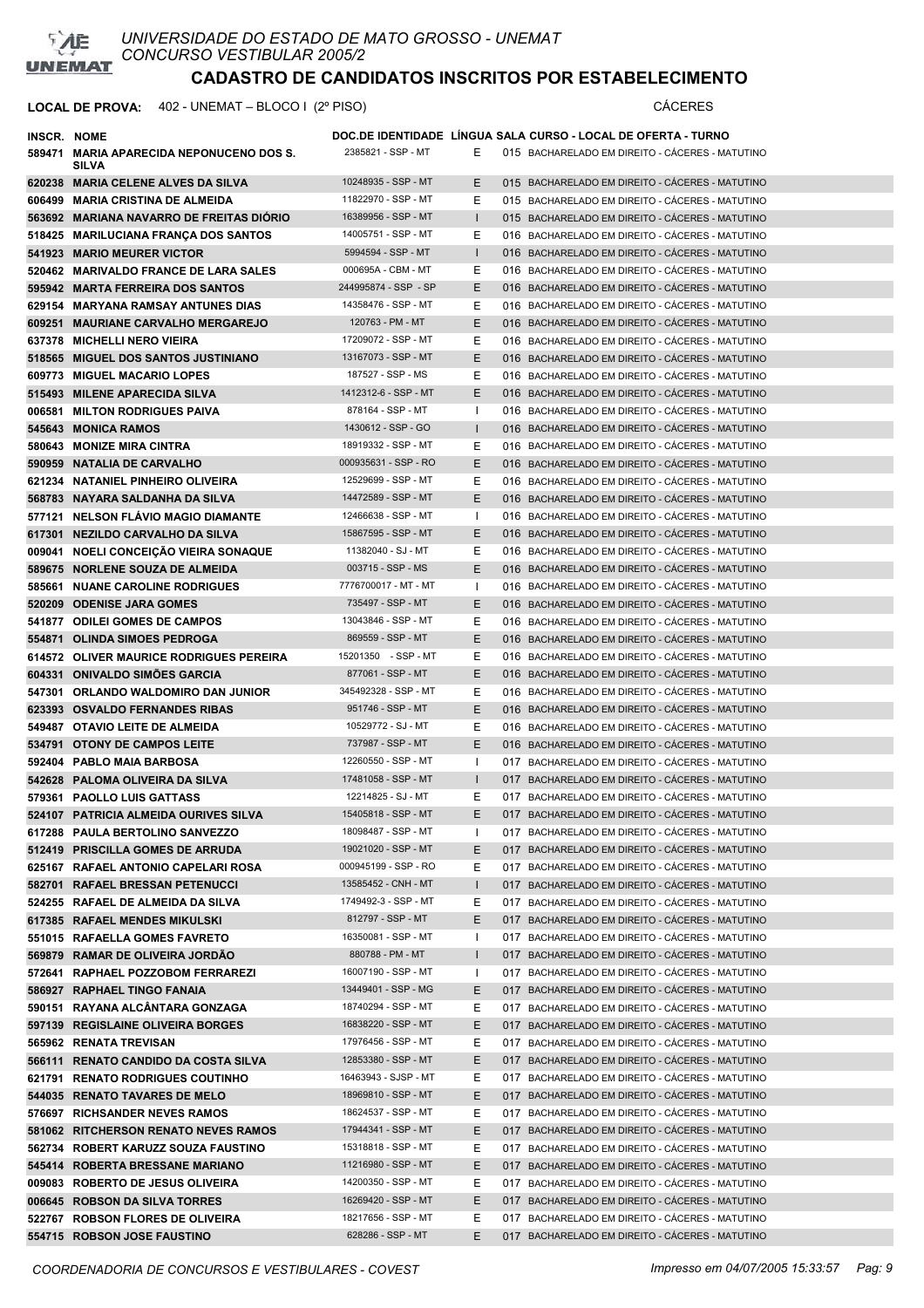

| INSCR. NOME |                                                          |                                           |              | DOC.DE IDENTIDADE LINGUA SALA CURSO - LOCAL DE OFERTA - TURNO                                                            |
|-------------|----------------------------------------------------------|-------------------------------------------|--------------|--------------------------------------------------------------------------------------------------------------------------|
|             | 625396 RODINEY FERNANDES DE GODOY                        | 11410035 - SSP - MT                       | ь.           | 017 BACHARELADO EM DIREITO - CACERES - MATUTINO                                                                          |
|             | 610216 RONALDO MAIA DELUQUI                              | 17845017 - SSP - MT                       | E            | 017 BACHARELADO EM DIREITO - CÁCERES - MATUTINO                                                                          |
|             | 540749 RONALDO MOTTA SOUZA                               | 13821806 - SSP - MT                       | $\mathbf{I}$ | 018 BACHARELADO EM DIREITO - CÁCERES - MATUTINO                                                                          |
|             | 624322 RONI VAN PEREIRA DE OLIVEIRA                      | 12761435 - SSP - MT                       | E            | 018 BACHARELADO EM DIREITO - CÁCERES - MATUTINO                                                                          |
|             | 518638 RONILSON DO COUTO COSTA                           | 1548927-2 - SSP - MT                      | Е            | 018 BACHARELADO EM DIREITO - CÁCERES - MATUTINO                                                                          |
|             | 609536 ROSAN ALBERTO VARGAS DO PRADO<br><b>RODRIGUES</b> | 19520220 - SSP - MT                       | E            | 018 BACHARELADO EM DIREITO - CÁCERES - MATUTINO                                                                          |
|             | 542814 ROSANA APARECIDA GERVAZONI                        | 18682014 - SSP - MT                       | Е            | 018 BACHARELADO EM DIREITO - CÁCERES - MATUTINO                                                                          |
|             | 599565 ROSANGELA BORDINHAO BAIAROSKI                     | 13586157 - SSP - MT                       | E            | 018 BACHARELADO EM DIREITO - CÁCERES - MATUTINO                                                                          |
|             | 570354 ROSANGELA CAMARA AQUINO DE LAVOR                  | 16211812 - SSP - MT                       | Е            | 018 BACHARELADO EM DIREITO - CÁCERES - MATUTINO                                                                          |
|             | 615749 ROSELI MARTINS CARDOZO                            | 957682 - SSP - MT                         | Е            | 018 BACHARELADO EM DIREITO - CÁCERES - MATUTINO                                                                          |
|             | 006051 ROSILENE CAMPOS LEONEL                            | 15668347 - SSP - MT                       | Ι.           | 018 BACHARELADO EM DIREITO - CÁCERES - MATUTINO                                                                          |
|             | 541567 RUY GUILHERME PERAL DA SILVA                      | 16977580 - SSP - MT                       | E            | 018 BACHARELADO EM DIREITO - CACERES - MATUTINO                                                                          |
|             | 521388 SABRINA DE MOURA MACEDO                           | 16694627 - SSP - MT                       | Е            | 018 BACHARELADO EM DIREITO - CÁCERES - MATUTINO                                                                          |
|             | 582395 SABRINA ORTEGA DA SILVA                           | 15451593 - SSP - MT                       | E            | 018 BACHARELADO EM DIREITO - CÁCERES - MATUTINO                                                                          |
|             | 542792 SANDRA APARECIDA MOTA GERVAZONI<br><b>VIANA</b>   | 11745745 - SSP - MT                       | л.           | 018 BACHARELADO EM DIREITO - CÁCERES - MATUTINO                                                                          |
|             | 576123 SATURNINO RODRIGUES DE OLIVEIRA                   | 08763909 - SSP - MT                       | $\mathbf{L}$ | 018 BACHARELADO EM DIREITO - CÁCERES - MATUTINO                                                                          |
|             | 623296 SEBASTIANA DA SILVA RAMOS                         | 16429559 - SSP - MT                       | Е            | 018 BACHARELADO EM DIREITO - CÁCERES - MATUTINO                                                                          |
|             | 624659 SELMA REGINA DE SOUZA MARTINEZ                    | 246043 - SSP - MT                         | E            | 018 BACHARELADO EM DIREITO - CÁCERES - MATUTINO                                                                          |
|             | 580741 SHIRLEY CLAUDIA DA SILVA E SOUZA                  | 18505570 - SSP - MT                       |              | 018 BACHARELADO EM DIREITO - CÁCERES - MATUTINO                                                                          |
|             | 523781 SHIRLEY REGINA RIBEIRO                            | 07770219 - SSP - MT                       | E            | 018 BACHARELADO EM DIREITO - CÁCERES - MATUTINO                                                                          |
|             | 631159 SIDINEIA APARECIDA SILVA DE SOUZA                 | 11141689 - SSP - MT                       | $\mathbf{I}$ | 018 BACHARELADO EM DIREITO - CÁCERES - MATUTINO                                                                          |
|             | 006742 SILVANO MARQUES LOURENCO                          | 10486135 - SSP - MT                       | E            | 018 BACHARELADO EM DIREITO - CÁCERES - MATUTINO                                                                          |
|             | 632996 SIMONE MICHELIN VICENTE                           | 1517240-6 - SSP - MT                      | Е            | 018 BACHARELADO EM DIREITO - CÁCERES - MATUTINO                                                                          |
|             | 580911 SOLANGE GARDIN DE MELO                            | 878545 - SSP - MT                         | E            | 018 BACHARELADO EM DIREITO - CÁCERES - MATUTINO                                                                          |
|             | 627933 SUELLEYN DE OLIVEIRA PAINS                        | 14122456 - SSP - MT                       | Е            | 018 BACHARELADO EM DIREITO - CÁCERES - MATUTINO                                                                          |
|             | 547891 TAIANE BONINI PINTO DE ARRUDA                     | 16504496 - SSP - MT                       | $\mathbf{I}$ | 018 BACHARELADO EM DIREITO - CÁCERES - MATUTINO                                                                          |
|             | 611867 THAIS CRISTINA DE REZENDE COSTA                   | 372458713 - SSP - SP                      | Е            | 018 BACHARELADO EM DIREITO - CÁCERES - MATUTINO                                                                          |
|             | 547603 THAIS KAMILA TAVARES AMARAL                       | 19354355 - SSP - MT                       | E            | 018 BACHARELADO EM DIREITO - CÁCERES - MATUTINO                                                                          |
|             | 623954 THAISA OLEAS LUCATELLI                            | 16447522 - SSP - MT                       | $\mathbf{I}$ | 018 BACHARELADO EM DIREITO - CÁCERES - MATUTINO                                                                          |
|             | 625132 THIAGO BACELLAR GARCIA MACIEL                     | 14318091 - SSP - MT                       | E            | 018 BACHARELADO EM DIREITO - CACERES - MATUTINO                                                                          |
|             | 633801 THIAGO DE FREITAS SOUZA                           | 15566943 - SSP - MT                       | Е            | 018 BACHARELADO EM DIREITO - CÁCERES - MATUTINO                                                                          |
|             | 614441 TIAGO ZANOL MATOS                                 | 18581382 - SSP - MT                       | E            | 018 BACHARELADO EM DIREITO - CACERES - MATUTINO                                                                          |
|             | 629553 VAGNER DE MORAES MELQUIADES                       | 14487802 - SSP - MT                       | Е            | 019 BACHARELADO EM DIREITO - CÁCERES - MATUTINO                                                                          |
|             | 514756 VALDECI DE JESUS LIRA                             | 11653930 - SJ - MT<br>15276724 - SSP - MT | E            | 019 BACHARELADO EM DIREITO - CÁCERES - MATUTINO                                                                          |
|             | 564991 VALDINEIA DA SILVA SOUZA                          |                                           | Е            | 019 BACHARELADO EM DIREITO - CÁCERES - MATUTINO                                                                          |
|             | 575763 VALDINEY DA SILVA                                 | 882674 - PM - MT<br>16211340 - SSP - MT   | E<br>E       | 019 BACHARELADO EM DIREITO - CÁCERES - MATUTINO                                                                          |
|             | 101631 VALERIA DE ALMEIDA GONCALVES                      | 16511204 - SSP - MT                       |              | 010 BACHARELADO EM CIÊNCIAS CONTÁBEIS - CÁCERES - MATUTINO<br>010 BACHARELADO EM CIÊNCIAS CONTÁBEIS - CÁCERES - MATUTINO |
|             | 583189 VALTAIR GUEDES<br>600881 VALTER MORO              | 3710831 - SSP - MT                        | L<br>Е       | 019 BACHARELADO EM DIREITO - CÁCERES - MATUTINO                                                                          |
|             | 100765 VANESSA PEREIRA DA ROCHA                          | 15567052 - SSP - MT                       | Е            | 019 BACHARELADO EM DIREITO - CÁCERES - MATUTINO                                                                          |
|             | 563595 VICENTE DE PAULA VITORINO                         | 952698 - SSP - MT                         | Е            | 019 BACHARELADO EM DIREITO - CÁCERES - MATUTINO                                                                          |
|             | 533246 VICTOR OLAVO DA SILVA                             | 14904756 - SSP - MT                       | Е            | 019 BACHARELADO EM DIREITO - CÁCERES - MATUTINO                                                                          |
|             | 554103 VINICIUS ALMENDROS FRAGA                          | 5038838792 - SSP - RS                     | Е            | 019 BACHARELADO EM DIREITO - CÁCERES - MATUTINO                                                                          |
|             | 575224 VITOR AUGUSTO MAIA                                | 14213621 - SSP - MT                       | E            | 019 BACHARELADO EM DIREITO - CÁCERES - MATUTINO                                                                          |
|             | 584274 WAGNER GEORGE FERNANDES                           | 11160942 - SSP - MT                       | Е            | 019 BACHARELADO EM DIREITO - CÁCERES - MATUTINO                                                                          |
|             | 618489 WALKYRIA ALVES CANDIDO                            | 06279864 - SSP - MT                       | E            | 019 BACHARELADO EM DIREITO - CÁCERES - MATUTINO                                                                          |
|             | 560561 WANDERLEIA DA SILVA BARBOSA                       | 14440652 - SSP - MT                       | Е            | 010 BACHARELADO EM CIÊNCIAS CONTÁBEIS - CÁCERES - MATUTINO                                                               |
|             | 558982 WELLINGTON SANTANA DE CARVALHO                    | 17943507 - SSP - MT                       | E            | 010 BACHARELADO EM CIÊNCIAS CONTÁBEIS - CÁCERES - MATUTINO                                                               |
|             | 622915 WELLISON DOS SANTOS SILVA                         | 12717053 - SSP - MT                       | Е            | 019 BACHARELADO EM DIREITO - CACERES - MATUTINO                                                                          |
|             | 593931 WESLEIDE DA SILVA FERREIRA                        | 16077865 - SSP - MT                       | L            | 010 BACHARELADO EM CIÊNCIAS CONTÁBEIS - CÁCERES - MATUTINO                                                               |
|             | 590924 WEVENTON FERREIRA MARTINS                         | 881548 - PM - MT                          | Е            | 019 BACHARELADO EM DIREITO - CÁCERES - MATUTINO                                                                          |
|             | 583928 WILDMA MARIA BELTRÃO GAMA                         | 4767961 - SSP - GO                        | E            | 010 BACHARELADO EM CIÊNCIAS CONTÁBEIS - CÁCERES - MATUTINO                                                               |
|             | 558826 WYLTON PEDROSA FIGUEIREDO                         | 2003006001976 - 09 - MT                   | Е            | 010 BACHARELADO EM CIÊNCIAS CONTÁBEIS - CÁCERES - MATUTINO                                                               |
|             | 555134 ZULEICA MACHADO DOS SANTOS                        | 048147342 - IFP - RJ                      | Е            | 010 BACHARELADO EM CIÊNCIAS CONTÁBEIS - CÁCERES - MATUTINO                                                               |
|             |                                                          |                                           |              |                                                                                                                          |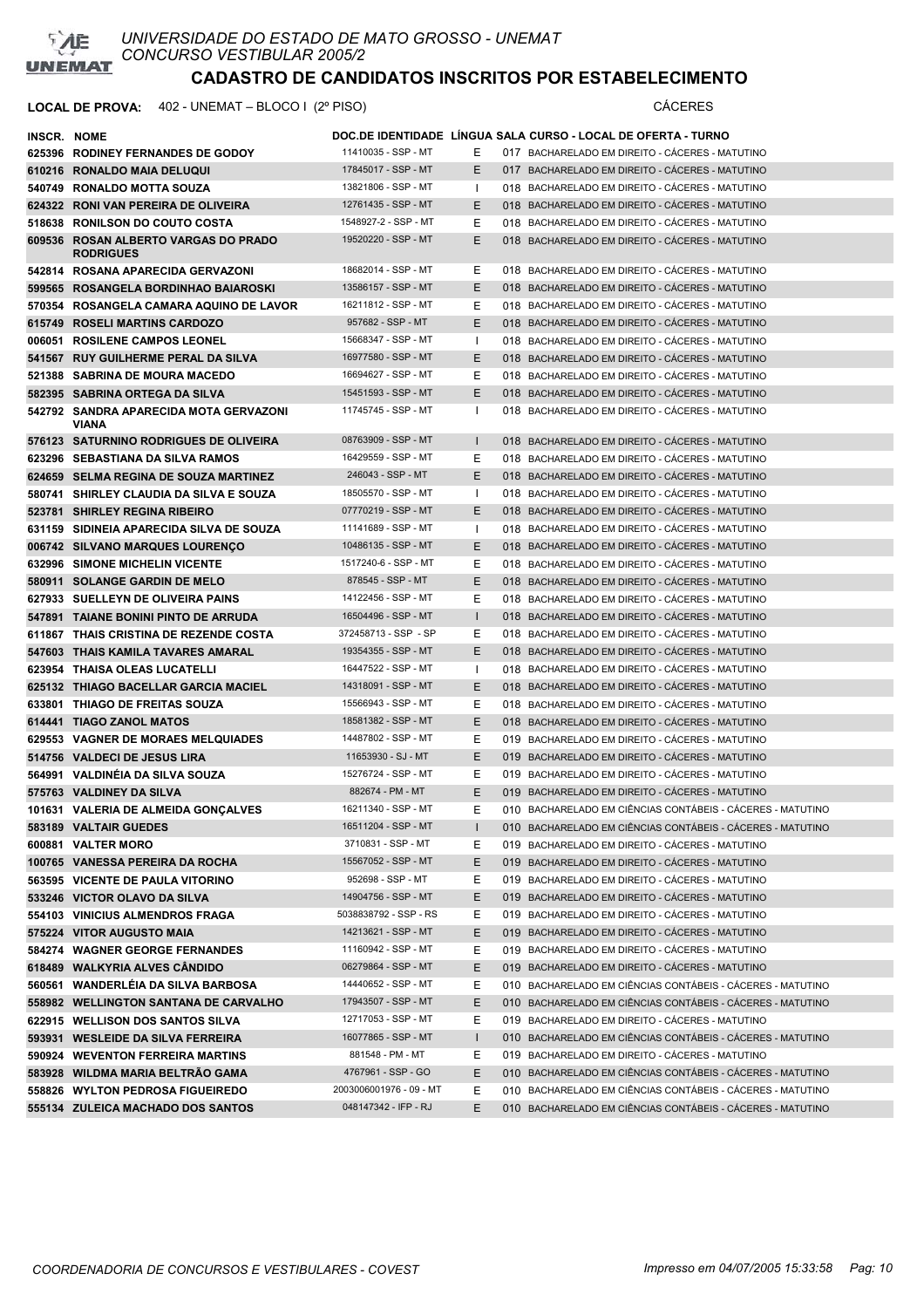

| <b>INSCR. NOME</b> |                                                                |                                          |              | DOC.DE IDENTIDADE LINGUA SALA CURSO - LOCAL DE OFERTA - TURNO                                            |
|--------------------|----------------------------------------------------------------|------------------------------------------|--------------|----------------------------------------------------------------------------------------------------------|
|                    | 622151 ADEILSON ARAUJO TORRES                                  | 13674838 - SSP - MT                      | Е            | 028 LICENCIATURA PLENA EM CIÊNCIAS BIOLÓGICAS - CÁCERES - NOTURNO                                        |
|                    | 510025 ADEMIR CAMPOS AMBROSIO                                  | 12930490 - SSP - MT                      | Е            | 028 LICENCIATURA PLENA EM CIÊNCIAS BIOLÓGICAS - CACERES - NOTURNO                                        |
|                    | 522601 ADESIA OLIVEIRA DE SOUZA                                | 13990438 - SSP - MT                      | -1           | 028 LICENCIATURA PLENA EM CIÊNCIAS BIOLÓGICAS - CÁCERES - NOTURNO                                        |
|                    | 008494 ADEVANIA PEREIRA BATISTA                                | 14198797 - SSP - MT                      | E            | 028 LICENCIATURA PLENA EM CIÊNCIAS BIOLÓGICAS - CÁCERES - NOTURNO                                        |
|                    | 603937 ADINEIA APARECIDA DE LIMA MARTINS                       | 11142138 - SSP - MT                      | Е            | 028 LICENCIATURA PLENA EM CIÊNCIAS BIOLÓGICAS - CÁCERES - NOTURNO                                        |
|                    | 008801 ADMILSON SANABRIA OLIVEIRA                              | 13719351 - SSP - MT                      | Е            | 028 LICENCIATURA PLENA EM CIÊNCIAS BIOLÓGICAS - CACERES - NOTURNO                                        |
|                    | 516571 ADRIANA DA SILVA CAMPOS                                 | 12427608 - SSP - MT                      | Е            | 028 LICENCIATURA PLENA EM CIÊNCIAS BIOLÓGICAS - CÁCERES - NOTURNO                                        |
|                    | 573493 ADRIANA FIGUEIREDO FERREIRA                             | 1000364981 - SSP - MA                    | I            | 028 LICENCIATURA PLENA EM CIÊNCIAS BIOLÓGICAS - CÁCERES - NOTURNO                                        |
|                    | 006815 ADRIANA MORAIS DE CAMPOS                                | 998844 - SSP - MT                        | Е            | 028 LICENCIATURA PLENA EM CIÊNCIAS BIOLÓGICAS - CÁCERES - NOTURNO                                        |
|                    | 511315 ADRIANA RIBEIRO DE PINHO                                | 16592336 - SSP - MT                      | ı            | 029 LICENCIATURA PLENA EM CIÊNCIAS BIOLÓGICAS - CÁCERES - NOTURNO                                        |
|                    | 522211 ADRIANO RAFAEL SILVA VELASCO                            | 08474serie00013 - MIN.                   | Ε            | 029 LICENCIATURA PLENA EM CIÊNCIAS BIOLÓGICAS - CÁCERES - NOTURNO                                        |
|                    | 604062 AGLAUNICE FATIMA DA SILVA                               | TRAB. - MT<br>18622364 - SSP - MT        | E            | 029 LICENCIATURA PLENA EM CIÊNCIAS BIOLÓGICAS - CÁCERES - NOTURNO                                        |
|                    | 554502 ALBERTO SCHENKEL                                        | 8037010744 - SSP - RS                    | Е            | 029 LICENCIATURA PLENA EM CIÊNCIAS BIOLÓGICAS - CÁCERES - NOTURNO                                        |
|                    | 580538 ALESSANDRA DE OLIVEIRA GAIA                             | 14594293 - SSP - MT                      | E            | 029 LICENCIATURA PLENA EM CIÊNCIAS BIOLÓGICAS - CACERES - NOTURNO                                        |
|                    | 603872 ALESSANDRA MARIA SANTANA DE<br><b>CARVALHO</b>          | 18505597 - SSP - MT                      | Ε            | 029 LICENCIATURA PLENA EM CIÊNCIAS BIOLÓGICAS - CÁCERES - NOTURNO                                        |
|                    | 580651 ALEXSANDRO DE OLIVEIRA GAIA                             | 16464184 - SSP - MT                      | Е            | 029 LICENCIATURA PLENA EM CIÊNCIAS BIOLÓGICAS - CÁCERES - NOTURNO                                        |
|                    | 563821 ALICE SOBRINHO FERREIRA DE LIMA                         | 16008405 - SSP - MT                      | Е            | 029 LICENCIATURA PLENA EM CIÊNCIAS BIOLÓGICAS - CÁCERES - NOTURNO                                        |
|                    | 535494 ALINE CRISTINA ZORZI                                    | 000856114 - SSP - RO                     | Е            | 029 LICENCIATURA PLENA EM CIÊNCIAS BIOLÓGICAS - CÁCERES - NOTURNO                                        |
|                    | 637033 ALVASIR FERREIRA DE ALENCAR                             | 03162257 - SSP - MT                      | Е            | 029 LICENCIATURA PLENA EM CIÊNCIAS BIOLÓGICAS - CÁCERES - NOTURNO                                        |
|                    | 001813 ANA LUCIA DO VALLE                                      | 13042246 - SSP - MT                      | Е            | 020 BACHARELADO EM ENFERMAGEM - CÁCERES - INTEGRAL                                                       |
|                    | 558486 ANA LUIZA CARDOZO SILVA                                 | 19085974 - SSP - MT                      | ш            | 020 BACHARELADO EM ENFERMAGEM - CÁCERES - INTEGRAL                                                       |
|                    | 511293 ANA PAULA DOS REIS DE SOUZA                             | 18821022 - SSP - MT                      | E            | 029 LICENCIATURA PLENA EM CIÊNCIAS BIOLÓGICAS - CÁCERES - NOTURNO                                        |
|                    | 602639 ANA PAULA SARAIVA MAIA                                  | 2484120 - SSP - PB                       | Е            | 020 BACHARELADO EM ENFERMAGEM - CÁCERES - INTEGRAL                                                       |
|                    | 512699 ANAILDE DOS SANTOS DE OLIVEIRA                          | 14199378 - SSP - MT                      | E            | 029 LICENCIATURA PLENA EM CIÊNCIAS BIOLÓGICAS - CÁCERES - NOTURNO                                        |
|                    | 584509 ANDERSON CAMARGO PAESANO                                | 1449225-3 - SSP - MT                     | Е            | 020 BACHARELADO EM ENFERMAGEM - CACERES - INTEGRAL                                                       |
|                    | 545554 ANDERSON CUIABANO RAMOS                                 | 14618940 - SSP - MT                      | E            | 020 BACHARELADO EM ENFERMAGEM - CACERES - INTEGRAL                                                       |
|                    | 539805 ANDRE DA SILVA NOGUEIRA                                 | 15849180 - SSP - MT                      | Ε            | 029 LICENCIATURA PLENA EM CIÊNCIAS BIOLÓGICAS - CÁCERES - NOTURNO                                        |
|                    | 521485 ANDRE FELIPE DE ARRUDA MOURA                            | 14935317 - SSP - MT                      | E            | 020 BACHARELADO EM ENFERMAGEM - CACERES - INTEGRAL                                                       |
|                    | 009407 ANDRE LUIZ DA SILVA                                     | 15220974 - SSP - MT                      | Е            | 029 LICENCIATURA PLENA EM CIÊNCIAS BIOLÓGICAS - CÁCERES - NOTURNO                                        |
|                    | 523526 ANDRE LUIZ DE PINHO JUSTINIANO                          | 17068274 - SSP - MT                      | E            | 029 LICENCIATURA PLENA EM CIÊNCIAS BIOLÓGICAS - CÁCERES - NOTURNO                                        |
|                    | 608211 ANDREA DE OLIVEIRA PEREIRA                              | 17035821 - SSP - MT                      |              | 029 LICENCIATURA PLENA EM CIÊNCIAS BIOLÓGICAS - CÁCERES - NOTURNO                                        |
|                    | 550371 ANGELA MARIA RODRIGUES                                  | 17155991 - SSP - MT                      | E            | 029 LICENCIATURA PLENA EM CIÊNCIAS BIOLÓGICAS - CÁCERES - NOTURNO                                        |
|                    | 563196 ANGELA PINHEIRO CARNEIRO                                | 16837371 - SSP - MT                      | $\mathbf{I}$ | 020 BACHARELADO EM ENFERMAGEM - CÁCERES - INTEGRAL                                                       |
|                    | 515752 ANGELUCIA ALVES DA SILVA                                | 14487578 - SSP - MT                      | Е            | 020 BACHARELADO EM ENFERMAGEM - CACERES - INTEGRAL                                                       |
|                    | 011177 ANTONIA LUCIENE DOS SANTOS                              | 729933 - SSP - MT                        | Е            | 029 LICENCIATURA PLENA EM CIÊNCIAS BIOLÓGICAS - CÁCERES - NOTURNO                                        |
|                    | 589811 ANY DALETE PAGLIUCA DA SILVA                            | 0704500019 - MTE - MT                    |              | 020 BACHARELADO EM ENFERMAGEM - CÁCERES - INTEGRAL                                                       |
|                    | 520535 APARECIDA DE FATIMA DELUQUI                             | 866196 - SSP - MT                        | Е            | 029 LICENCIATURA PLENA EM CIÊNCIAS BIOLÓGICAS - CÁCERES - NOTURNO                                        |
|                    | 007188 APARECIDA DE SOUZA CUIABANO                             | 726188 - SSP - MT                        | Ε            | 020 BACHARELADO EM ENFERMAGEM - CÁCERES - INTEGRAL                                                       |
|                    | 002399 APARECIDA LAUDICEIA DA SILVA                            | 718596 - SSP - MT                        | Ε            | 029 LICENCIATURA PLENA EM CIÊNCIAS BIOLÓGICAS - CÁCERES - NOTURNO                                        |
|                    | 511803 APARECIDA MAMORE FERREIRA                               | 993512 - SSP - MT                        | Е            | 020 BACHARELADO EM ENFERMAGEM - CÁCERES - INTEGRAL                                                       |
|                    | 578495 ARIANE APARECIDA FERREIRA AIRES                         | 18160000 - SSP - MT                      | Е            | 020 BACHARELADO EM ENFERMAGEM - CÁCERES - INTEGRAL                                                       |
|                    | 563323 ARIELE ASSUNCAO RAMOS                                   | 16528654 - SSP - MT                      | E.           | 020 BACHARELADO EM ENFERMAGEM - CÁCERES - INTEGRAL                                                       |
|                    | 618977 ARIELY DAIANE ALMEIDA NERIS DE<br><b>ASSUNÇAO</b>       | 18679846 - SSP - MT                      | Е            | 020 BACHARELADO EM ENFERMAGEM - CÁCERES - INTEGRAL                                                       |
|                    | 547794 ARISTEU APARECIDO DOS SANTOS                            | 579006 - SSP - MT                        | E.           | 020 BACHARELADO EM ENFERMAGEM - CÁCERES - INTEGRAL                                                       |
|                    | 567108 ARYANNE ROSA DE OLIVEIRA                                | 15376931 - SSP - MT                      | Е            | 020 BACHARELADO EM ENFERMAGEM - CÁCERES - INTEGRAL                                                       |
|                    | 541249 AUDALIO RODRIGUES DE MELLO                              | 13959425 - SSP - MT                      | Е            | 029 LICENCIATURA PLENA EM CIÊNCIAS BIOLÓGICAS - CÁCERES - NOTURNO                                        |
|                    | 622631 AUREA MARIA TAVARES DOS SANTOS                          | 17732816 - SSP - MT                      | Е            | 020 BACHARELADO EM ENFERMAGEM - CÁCERES - INTEGRAL                                                       |
|                    | 567728 AUSTIN JOSE JACOB BRASILEIRO DE<br><b>MORAES JUNIOR</b> | 15318184 - SSP - MT                      | Е            | 020 BACHARELADO EM ENFERMAGEM - CÁCERES - INTEGRAL                                                       |
|                    | 583766 BARBARA FORGIARINI BASTOS ANICETO                       | 16713591 - SSP - MT                      | Е            | 020 BACHARELADO EM ENFERMAGEM - CÁCERES - INTEGRAL                                                       |
|                    | 596213 BELYSE FREITAS DA SILVA                                 | 17043115 - SSP - MT                      | Ε            | 029 LICENCIATURA PLENA EM CIÊNCIAS BIOLÓGICAS - CÁCERES - NOTURNO                                        |
|                    | 522074 BENEDITO GILNEI PEREIRA DO PRADO                        | 13616889 - SSP - MT                      | Е            | 029 LICENCIATURA PLENA EM CIÊNCIAS BIOLÓGICAS - CÁCERES - NOTURNO                                        |
|                    | 513687 BENEDITO RENATO DA SILVA                                | 10590978 - SJ - MT                       | Е            | 020 BACHARELADO EM ENFERMAGEM - CÁCERES - INTEGRAL                                                       |
|                    | 006718 BENILSON DA SILVA RAMOS                                 | 19000626 - SSP - MT                      | Ε            | 029 LICENCIATURA PLENA EM CIÊNCIAS BIOLÓGICAS - CÁCERES - NOTURNO                                        |
|                    | 624764 BERNADETE FERREIRA DA SILVA                             | 13652532 - SSP - MT                      | Е            | 029 LICENCIATURA PLENA EM CIÊNCIAS BIOLÓGICAS - CÁCERES - NOTURNO                                        |
|                    | 534587 BETHANIA LUIZE DE CAMPOS                                | 13011421 - SSP - MT                      | Ε            | 020 BACHARELADO EM ENFERMAGEM - CÁCERES - INTEGRAL                                                       |
|                    | 567744 BRUNO FONTES FIGUEIREDO                                 | 18690130 - SSP - MT                      | E.           | 029 LICENCIATURA PLENA EM CIÊNCIAS BIOLÓGICAS - CÁCERES - NOTURNO                                        |
|                    | 583936 BYANCA FORGIARINI BASTOS ANICETO                        | 16713540 - SSP - MT<br>900423 - SSP - MT | Е            | 020 BACHARELADO EM ENFERMAGEM - CACERES - INTEGRAL                                                       |
|                    | 512583 CAMILA SILVA ORMONDE<br>557251 CARLA BARROS SILVA       | 15750507 - SSP - MT                      | ı            | 020 BACHARELADO EM ENFERMAGEM - CÁCERES - INTEGRAL<br>020 BACHARELADO EM ENFERMAGEM - CÁCERES - INTEGRAL |
|                    | 516181 CARLA CAROLINE COSTA FREIRE                             | 240977 - SSP - RR                        | Е            | 020 BACHARELADO EM ENFERMAGEM - CÁCERES - INTEGRAL                                                       |
|                    |                                                                |                                          |              |                                                                                                          |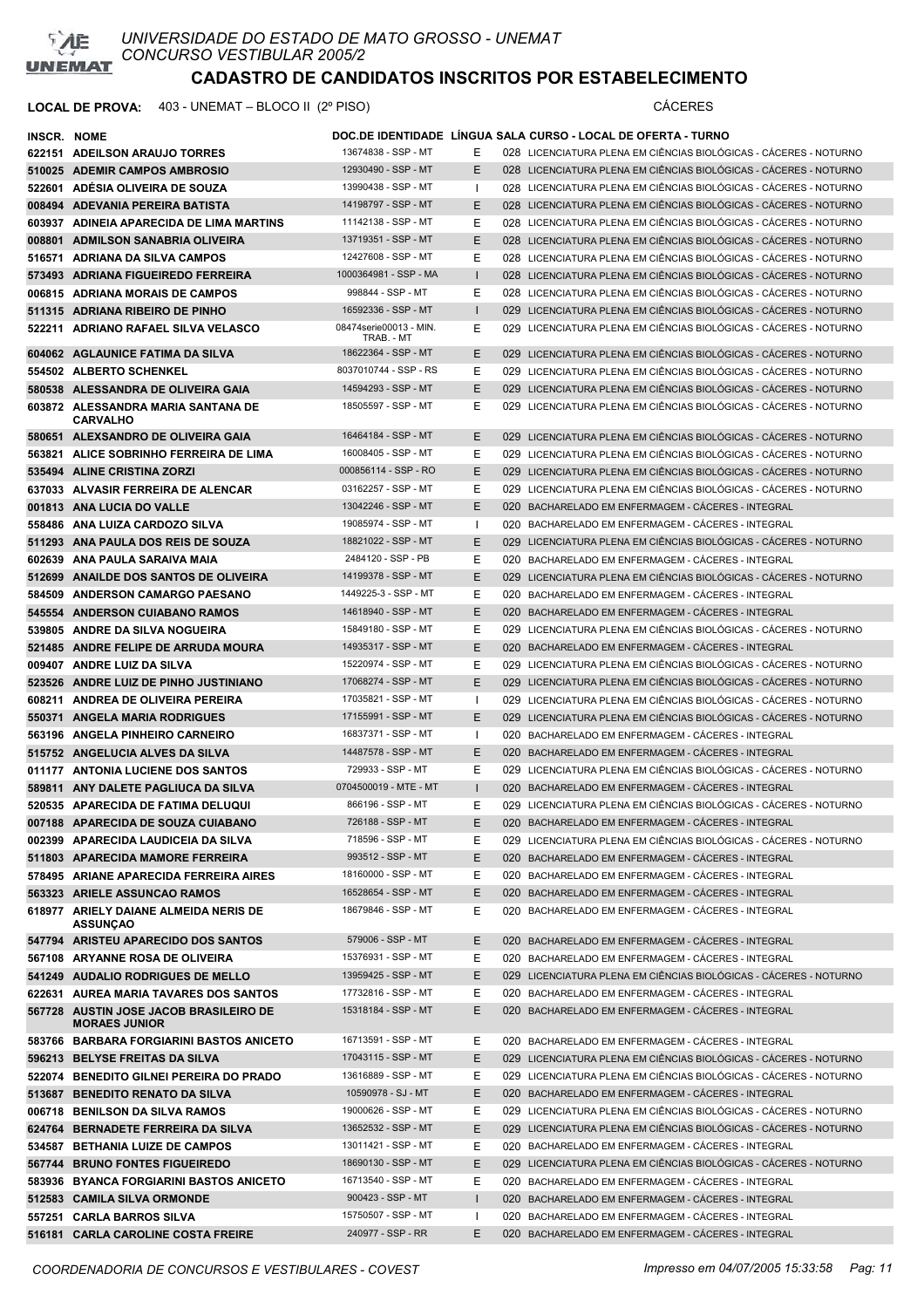

### **LOCAL DE PROVA:** 403 - UNEMAT – BLOCO II (2º PISO) CÁCERES

| INSCR. NOME |                                           |                         |              | DOC.DE IDENTIDADE LINGUA SALA CURSO - LOCAL DE OFERTA - TURNO     |
|-------------|-------------------------------------------|-------------------------|--------------|-------------------------------------------------------------------|
|             | 618901 CARLOS ADRIANO TEIXEIRA            | 12915874 - SSP - MT     | Е            | 029 LICENCIATURA PLENA EM CIÊNCIAS BIOLÓGICAS - CÁCERES - NOTURNO |
|             | 011029 CARLOS AUGUSTO DE CAMPOS MAGALHAES | 000605 - CBM - MT       | E.           | 020 BACHARELADO EM ENFERMAGEM - CÁCERES - INTEGRAL                |
|             | 521591 CARLUCIA COSTA GOMES               | 12878880 - SSP - MT     | Е            | 029 LICENCIATURA PLENA EM CIÊNCIAS BIOLÓGICAS - CÁCERES - NOTURNO |
|             | 634476 CARMELITA LÚCIA DE ARRUDA          | 13346130 - SSP - MT     | E            | 020 BACHARELADO EM ENFERMAGEM - CACERES - INTEGRAL                |
|             | 102288 CAROLINE AMORIM SILVA DE JESUS     | 13053221 - SSP - MT     | Е            | 020 BACHARELADO EM ENFERMAGEM - CÁCERES - INTEGRAL                |
|             | 581763 CAROLINE DE BARROS CORDEIRO        | 16554663 - SJSP - MT    | E.           | 020 BACHARELADO EM ENFERMAGEM - CACERES - INTEGRAL                |
|             | 554821 CATARINA SIMOES PEDROGA            | 09377085 - SSP - MT     | Е            | 020 BACHARELADO EM ENFERMAGEM - CÁCERES - INTEGRAL                |
|             | 637025 CELIA REGINA GRANELLA              | 984428 - SSP - MT       | E            | 021 BACHARELADO EM ENFERMAGEM - CACERES - INTEGRAL                |
|             | 593214 CESAR LOURENCO DA SILVA CLEMENTE   | 406507 - SIM - RJ       | -1           | 029 LICENCIATURA PLENA EM CIÊNCIAS BIOLÓGICAS - CÁCERES - NOTURNO |
|             | 593222 CINARA THAIS SILVA DE BRITO        | 16595300 - SJSP - MT    | E.           | 021 BACHARELADO EM ENFERMAGEM - CÁCERES - INTEGRAL                |
|             | 550949 CINDY LAURA NASCIMENTO DE AZEVEDO  | 08633959 - SSP - MT     | $\mathbf{I}$ | 021 BACHARELADO EM ENFERMAGEM - CÁCERES - INTEGRAL                |
|             | 102628 CLARICE CONCEICÃO BEZERRA MELO     | 1064168-8 - SSP - MT    | E.           | 029 LICENCIATURA PLENA EM CIÊNCIAS BIOLÓGICAS - CÁCERES - NOTURNO |
|             | 547913 CLARICE MARQUES CALDERA            | 13549332 - SSP - MT     | Е            | 021 BACHARELADO EM ENFERMAGEM - CÁCERES - INTEGRAL                |
|             | 583944 CLAUDIA CRISTINA DE CASTRO         | 18878156 - SSP - MT     | E.           | 021 BACHARELADO EM ENFERMAGEM - CÁCERES - INTEGRAL                |
|             | 624233 CLAUDIA LOPES DA SILVA             | 846810 - SSP - MT       | Е            | 021 BACHARELADO EM ENFERMAGEM - CÁCERES - INTEGRAL                |
|             | 514179 CLAUDINETE FERREIRA LEMES DA SILVA | 1479558-2 - SSP - MT    | E            | 021 BACHARELADO EM ENFERMAGEM - CÁCERES - INTEGRAL                |
|             | 589977 CLEIDE MARIA DA SILVA CEBALHO      | 18379990 - SSP - MT     | Е            | 021 BACHARELADO EM ENFERMAGEM - CÁCERES - INTEGRAL                |
|             | 001546 CLEONICE MARIA DA SILVA            | 512395 - SSP - MT       | E            | 021 BACHARELADO EM ENFERMAGEM - CÁCERES - INTEGRAL                |
|             | 637955 CRISTIANE CORREA DA SILVA          | 9502289 - SSP - MT      | Е            | 021 BACHARELADO EM ENFERMAGEM - CÁCERES - INTEGRAL                |
|             | 583537 CRISTIANE DE SOUZA FREITAS         | 13959638 - CNH - MT     | Е            | 021 BACHARELADO EM ENFERMAGEM - CÁCERES - INTEGRAL                |
|             | 586137 CRISTIANE GONÇALVES FERREIRA       | 14989-8 - SSP - MT      | Е            | 021 BACHARELADO EM ENFERMAGEM - CÁCERES - INTEGRAL                |
|             | 560723 CRISTIANE MICK                     | 0938485646 - EXÉRCITO - | Е            | 021 BACHARELADO EM ENFERMAGEM - CÁCERES - INTEGRAL                |
|             |                                           | MT                      |              |                                                                   |
|             | 637921 CRISTINA MENDES DE PAULA           | 11771062 - SSP - MT     | Е            | 021 BACHARELADO EM ENFERMAGEM - CÁCERES - INTEGRAL                |
|             | 565911 CRISTINA SANTOS PEREIRA            | 1389482-0 - SSP - MT    | E            | 021 BACHARELADO EM ENFERMAGEM - CACERES - INTEGRAL                |
|             | 560375 DAIANE GARCIA DE LIMA              | 17323975 - SSP - MT     | Е            | 021 BACHARELADO EM ENFERMAGEM - CÁCERES - INTEGRAL                |
|             | 612049 DANIEL RODRIGUES TEIXEIRA          | 14595419 - SSP - MT     | E            | 021 BACHARELADO EM ENFERMAGEM - CACERES - INTEGRAL                |
|             | 602711 DANIELA CRISTINA GONÇALO           | 16624092 - SJSP - MT    | Т.           | 021 BACHARELADO EM ENFERMAGEM - CÁCERES - INTEGRAL                |
|             | 521957 DAYANE CAMARA DE SOUZA             | 18621694 - SSP - MT     | Е            | 021 BACHARELADO EM ENFERMAGEM - CACERES - INTEGRAL                |
|             | 578509 DAYANE DIONISIO DOS SANTOS         | 12425010 - SSP - MT     | Е            | 021 BACHARELADO EM ENFERMAGEM - CÁCERES - INTEGRAL                |
|             | 626902 DEBORA KAISE RODRIGUES DE SOUSA    | 1759019-1 - SSP - MT    | $\mathbf{I}$ | 021 BACHARELADO EM ENFERMAGEM - CÁCERES - INTEGRAL                |
|             | 632805 DJANDER SANTOS SOUZA               | 12085928 - SSJ - MT     | $\mathbf{I}$ | 021 BACHARELADO EM ENFERMAGEM - CÁCERES - INTEGRAL                |
|             | 605972 DORAMA RAMOS DE PAULA              | 386107 - SSP - RO       | E.           | 021 BACHARELADO EM ENFERMAGEM - CÁCERES - INTEGRAL                |
|             | 621714 DOUGLAS DA SILVA MAGIO             | 17616328 - SSP - MT     | Е            | 021 BACHARELADO EM ENFERMAGEM - CACERES - INTEGRAL                |
|             | 565733 EDEN CRISTINA PEREIRA ORTIZ        | 13063332 - SSP - MT     | Е            | 021 BACHARELADO EM ENFERMAGEM - CÁCERES - INTEGRAL                |
|             | 638447 EDER FERREIRA                      | 14199580 - SSP - MT     | Е            | 021 BACHARELADO EM ENFERMAGEM - CÁCERES - INTEGRAL                |
|             | 637041 EDERSON PEDRO NUNES MOTA           | 14763885 - SSP - MT     | E.           | 021 BACHARELADO EM ENFERMAGEM - CÁCERES - INTEGRAL                |
|             | 102016 EDITE APARECIDA CAMARGO DA SILVA   | 11186550 - SSP - MT     | Е            | 021 BACHARELADO EM ENFERMAGEM - CÁCERES - INTEGRAL                |
|             | 592226 EDMUNDO DE SOUZA ESTEVES DIAS      | 246576406 - SSP - SP    | E            | 021 BACHARELADO EM ENFERMAGEM - CÁCERES - INTEGRAL                |
|             | 554626 EGYDIO JORGE RIBEIRO VILA          | 17615651 - SSP - MT     | Е            | 021 BACHARELADO EM ENFERMAGEM - CACERES - INTEGRAL                |
|             | 519316 ELAINE MARIA GOMES DE OLIVIERA     | 14897768 - SSP - MT     | E.           | 022 BACHARELADO EM ENFERMAGEM - CÁCERES - INTEGRAL                |
|             | 515159 ELEM CRISTINA BATISTA              | 328602085 - SP - SP     | Е            | 022 BACHARELADO EM ENFERMAGEM - CACERES - INTEGRAL                |
|             | 593052 ELIANA CRISTINA DA SILVA           | 000285286 - SSP - MT    | E.           | 022 BACHARELADO EM ENFERMAGEM - CÁCERES - INTEGRAL                |
|             | 633747 ELIANE DA CHAGA OLIVEIRA           | 13043331 - SSP - MT     | Е            | 022 BACHARELADO EM ENFERMAGEM - CÁCERES - INTEGRAL                |
|             | 549193 ELIAS RODRIGUES DO NASCIMENTO      | 16336712 - SSP - MT     | $\mathsf{I}$ | 022 BACHARELADO EM ENFERMAGEM - CÁCERES - INTEGRAL                |
|             | 546658 ELIENE DE SOUZA PORTO              | 12707139 - SSP - MT     | Е            | 022 BACHARELADO EM ENFERMAGEM - CÁCERES - INTEGRAL                |
|             | 520969 ELIZANE GARCIA DA SILVA            | 943967 - SSP - MT       | E.           | 022 BACHARELADO EM ENFERMAGEM - CÁCERES - INTEGRAL                |
|             | 636101 ELLINEZ LAYRA TOLEDO DA SILVA      | 14199238 - SSP - MT     | Е            | 022 BACHARELADO EM ENFERMAGEM - CÁCERES - INTEGRAL                |
|             | 539686 EMANUELLE DE OLIVEIRA BENEVIDES    | 15203611 - SSP - MT     | E.           | 022 BACHARELADO EM ENFERMAGEM - CÁCERES - INTEGRAL                |
|             | 523021 EMERSON LUIZ DE CAMPOS RODRIGUES   | 16019997 - SSP - MT     |              | 022 BACHARELADO EM ENFERMAGEM - CÁCERES - INTEGRAL                |
|             | 563447 EVANICE PINTO DO NASCIMENTO JATOBÁ | 821450 - SSP - MT       | L            | 022 BACHARELADO EM ENFERMAGEM - CÁCERES - INTEGRAL                |
|             | 513873 EVANIL DA COSTA LEITE              | 08275564 - SSP - MT     | Е            | 022 BACHARELADO EM ENFERMAGEM - CÁCERES - INTEGRAL                |
|             | 605506 EVELYN CÂNDIDO SILVA               | 84289 00018 - SSP - MT  | E.           | 022 BACHARELADO EM ENFERMAGEM - CÁCERES - INTEGRAL                |
|             | 007986 FABIO REIS DA SILVA                | 16552903 - SSP - MT     | Е            | 022 BACHARELADO EM ENFERMAGEM - CÁCERES - INTEGRAL                |
|             | 605018 FERNANDA ALENCAR                   | 96539487 - SSP - PR     | E.           | 022 BACHARELADO EM ENFERMAGEM - CÁCERES - INTEGRAL                |
|             | 557404 FERNANDA ANDRADE DINIZ             | 15108031 - SSP - MT     | Е            | 022 BACHARELADO EM ENFERMAGEM - CÁCERES - INTEGRAL                |
|             | 101834 FERNANDA CASTELLAN                 | 18561357 - SSP - MT     | E.           | 022 BACHARELADO EM ENFERMAGEM - CÁCERES - INTEGRAL                |
|             | 596329 FLAVIANE PORANGABA DE FREITAS      | 14870410 - SSP - MT     | Е            | 022 BACHARELADO EM ENFERMAGEM - CÁCERES - INTEGRAL                |
|             | 584339 FLAVIANE SOUZA DE FRANÇA           | 7043996 - SDS - PE      | Е            | 022 BACHARELADO EM ENFERMAGEM - CÁCERES - INTEGRAL                |
|             | 621749 GELSON PEREIRA BORGES              | 06212018 - SSP - MT     | Е            | 022 BACHARELADO EM ENFERMAGEM - CÁCERES - INTEGRAL                |
|             | 596591 GENECI VIEIRA                      | 1247184-4 - SSP - MT    | Е            | 022 BACHARELADO EM ENFERMAGEM - CÁCERES - INTEGRAL                |
|             | 609196 GILZA FERREIRA GOMES               | 10564942 - SJ - MT      | Е            | 022 BACHARELADO EM ENFERMAGEM - CÁCERES - INTEGRAL                |
|             | 514144 GIRLAINE SOARESLARA SCANDIANE      | 15085953 - SSP - MT     | E.           | 022 BACHARELADO EM ENFERMAGEM - CÁCERES - INTEGRAL                |
|             | 529982 GISELE ANTUNES MAGALHAES           | 15896749 - SSP - MT     | Е            | 022 BACHARELADO EM ENFERMAGEM - CÁCERES - INTEGRAL                |

*COORDENADORIA DE CONCURSOS E VESTIBULARES - COVEST Impresso em 04/07/2005 15:33:59 Pag: 12*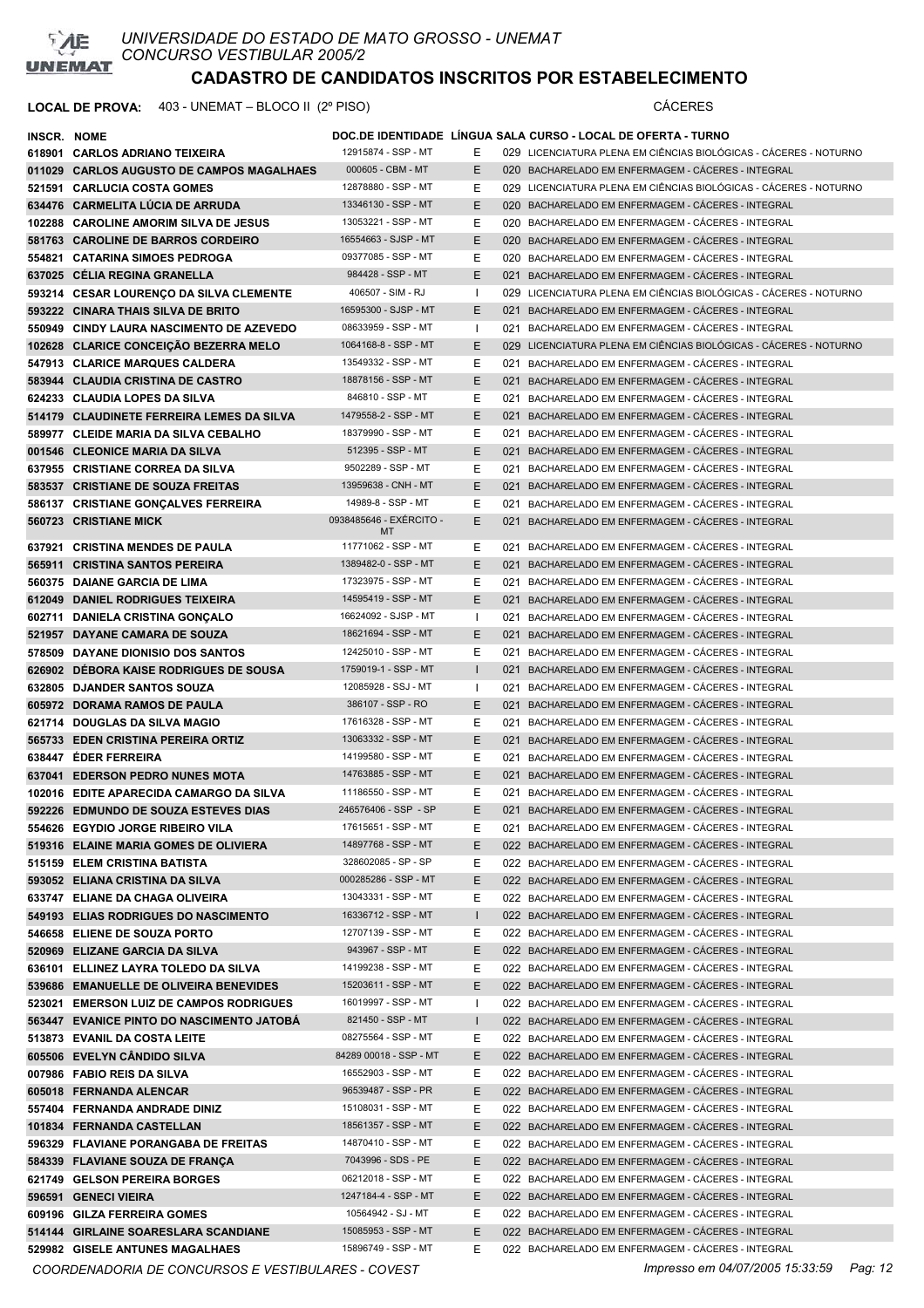

| INSCR. NOME |                                                            |                       |              | DOC.DE IDENTIDADE LINGUA SALA CURSO - LOCAL DE OFERTA - TURNO |
|-------------|------------------------------------------------------------|-----------------------|--------------|---------------------------------------------------------------|
|             | 510947 GISELE COUTINHO HILL                                | 15488101 - SSP - MT   | E.           | 022 BACHARELADO EM ENFERMAGEM - CACERES - INTEGRAL            |
|             | 625817 GISELLE ANTONIA EGUES DOS REIS                      | 105837108 - SSP - MT  | $\mathbf{I}$ | 022 BACHARELADO EM ENFERMAGEM - CACERES - INTEGRAL            |
|             | 562475 GISLEIDE SILVA LOPES                                | 712484 - SSP - RO     | E.           | 022 BACHARELADO EM ENFERMAGEM - CÁCERES - INTEGRAL            |
|             | 599263 GLAUCIANE FRANCISCA DE LARA                         | 13451693 - SSP - MT   | E.           | 022 BACHARELADO EM ENFERMAGEM - CÁCERES - INTEGRAL            |
|             | 009571 GRAZIELE CRISTINA DOS ANJOS ALVES                   | 16607023 - SSP - MT   | E.           | 022 BACHARELADO EM ENFERMAGEM - CÁCERES - INTEGRAL            |
|             | 621404 GUIOMAR CRISPIN PEREIRA                             | 11058510 - SJ - MT    | E.           | 022 BACHARELADO EM ENFERMAGEM - CÁCERES - INTEGRAL            |
|             | 001325 GUSTAVO MORAIS DA SILVA                             | 16958683 - SSP - MT   | E.           | 023 BACHARELADO EM ENFERMAGEM - CÁCERES - INTEGRAL            |
|             | 002658 HALASSI NUNES DOS SANTOS                            | 11402377 - SJ - MT    | E.           | 023 BACHARELADO EM ENFERMAGEM - CACERES - INTEGRAL            |
|             | 541869 HELENICE BARBOSA ELIAS                              | 12905044 - SSP - MG   | E.           | 023 BACHARELADO EM ENFERMAGEM - CÁCERES - INTEGRAL            |
|             | 622141 HELOISA HELENA STAINHAUSER DA CRUZ                  | 15525899 - SSP - MT   | E.           | 023 BACHARELADO EM ENFERMAGEM - CÁCERES - INTEGRAL            |
|             | 003824 ILMA ROSA DOS SANTOS                                | 17662516 - SSP - MT   | $\mathbf{I}$ | 023 BACHARELADO EM ENFERMAGEM - CÁCERES - INTEGRAL            |
|             | 603554 ILSA MONTEIRO COSTA                                 | 13759191 - SSP - MT   | E.           | 023 BACHARELADO EM ENFERMAGEM - CACERES - INTEGRAL            |
|             | 590614 IONE TERESINHA SOARES DE SOUSA                      | 0366888733 - MEX - RS | $\mathbf{I}$ | 023 BACHARELADO EM ENFERMAGEM - CÁCERES - INTEGRAL            |
|             | 510211 IRAILDA DA SILVA ASSUNÇAO                           | 722919 - SSP - MT     | E.           | 023 BACHARELADO EM ENFERMAGEM - CÁCERES - INTEGRAL            |
|             | 620289 IRANI OLIVEIRA DELUQUI                              | 15377091 - SSP - MT   | E.           | 023 BACHARELADO EM ENFERMAGEM - CACERES - INTEGRAL            |
|             | 604763 IVANETE MACEDO AMARANTE                             | 881075 - PM - MT      | E.           | 023 BACHARELADO EM ENFERMAGEM - CACERES - INTEGRAL            |
|             | 638366 IZAINA MARTINS DA ROCHA                             | 1502096-7 - SSP - MT  | E.           | 023 BACHARELADO EM ENFERMAGEM - CÁCERES - INTEGRAL            |
|             | 628069 JANAINA GRAZIELLI BEVILACQUA                        | 781827 - SSP - RO     | E.           | 023 BACHARELADO EM ENFERMAGEM - CÁCERES - INTEGRAL            |
|             | 600301 JANAINA PACHECO DE MOURA                            | 14436884 - SSP - MT   | E.           | 023 BACHARELADO EM ENFERMAGEM - CACERES - INTEGRAL            |
|             | 008745 JANE GUILHERMINA DA COSTA                           | 1503296-5 - SSP - MT  | E.           | 023 BACHARELADO EM ENFERMAGEM - CÁCERES - INTEGRAL            |
|             | 512966 JAQUELINE FERNANDA DA SILVA                         | 14126796 - SSP - MT   | E.           | 023 BACHARELADO EM ENFERMAGEM - CÁCERES - INTEGRAL            |
|             | 591548 JAQUELINE LUIZA DOS SANTOS                          | 16852168 - SSP - MT   | E.           | 023 BACHARELADO EM ENFERMAGEM - CÁCERES - INTEGRAL            |
|             | 561959 JAQUELINE SOUZA CARNEIRO                            | 15055388 - SSP - MT   | $\mathbf{I}$ | 023 BACHARELADO EM ENFERMAGEM - CACERES - INTEGRAL            |
|             | 511277 JEAN BELOTE                                         | 10121048 - SJ - MT    | E            | 023 BACHARELADO EM ENFERMAGEM - CÁCERES - INTEGRAL            |
|             | 623067 JEAN RICARDO DA SILVA COSTA                         | 13781294 - SSP - MT   | E.           | 023 BACHARELADO EM ENFERMAGEM - CACERES - INTEGRAL            |
|             | 634107 JEFERSON COLETO DE ARAUJO FILHO                     | 11746017 - SJ - MT    | E.           | 023 BACHARELADO EM ENFERMAGEM - CÁCERES - INTEGRAL            |
|             | 594768 JEOSANA VILELA REZENDE                              | 4625011 - DGPC - GO   | E.           | 023 BACHARELADO EM ENFERMAGEM - CACERES - INTEGRAL            |
|             | 519065 JOAO BENEDITO DA SILVA FRANCA                       | 11418320 - SSJ - MT   | E.           | 023 BACHARELADO EM ENFERMAGEM - CÁCERES - INTEGRAL            |
|             | 584436 JOCELI ASSUNÇÃO TARGA                               | 08013462 - SSP - MT   | E.           | 023 BACHARELADO EM ENFERMAGEM - CÁCERES - INTEGRAL            |
|             | 604704 JOCEMIR BARBOZA PRATES SCHMIDT                      | 7043329593 - SSP - RS | E.           | 023 BACHARELADO EM ENFERMAGEM - CÁCERES - INTEGRAL            |
|             | 589098 JOCY PEDROSA SILVA CASTRILLON                       | 12923524 - SSP - MT   | E.           | 023 BACHARELADO EM ENFERMAGEM - CACERES - INTEGRAL            |
|             | 525871 JONEY BENEDITO JUVENAL DE ALMEIDA                   | 14492873 - SSP - MT   | $\mathbf{I}$ | 023 BACHARELADO EM ENFERMAGEM - CACERES - INTEGRAL            |
|             | 613061 JOSE APARECIDO DE FRANÇA JUNIOR                     | 4715354 - SSP - MT    | E.           | 023 BACHARELADO EM ENFERMAGEM - CÁCERES - INTEGRAL            |
|             | 524379 JOSÉ CARLOS CAMPOS CAVALCANTI                       | 13733214 - SSP - MT   | Е            | 023 BACHARELADO EM ENFERMAGEM - CACERES - INTEGRAL            |
|             | 629847 JOSIMAR CAMILO DE SOUZA                             | 17743389 - SSP - MT   | E.           | 023 BACHARELADO EM ENFERMAGEM - CACERES - INTEGRAL            |
|             | 616389 JOSIMAR JOSE SIMIAO                                 | 10564683 - SJ - MT    | E.           | 023 BACHARELADO EM ENFERMAGEM - CACERES - INTEGRAL            |
|             | 587443 JUCELIA OLIVEIRA GUEDES                             | 263989367 - SSP - SP  | $\mathbf{I}$ | 024 BACHARELADO EM ENFERMAGEM - CÁCERES - INTEGRAL            |
|             | 523186 JULIANY APARECIDA SCACHETTI                         | 13081586 - SSP - MT   | E.           | 024 BACHARELADO EM ENFERMAGEM - CACERES - INTEGRAL            |
|             | 539571 KAREN ALLEN GODA CARDOSO                            | 359272344 - SSP - SP  |              | 024 BACHARELADO EM ENFERMAGEM - CÁCERES - INTEGRAL            |
|             | 577383 KAREN DE ARRUDA MEDEIROS                            | 14203561 - SSP - MT   | E.           | 024 BACHARELADO EM ENFERMAGEM - CÁCERES - INTEGRAL            |
|             | 564214 KARLA CRISTINA CALCADO                              | 79468894 - SSP - PR   | E.           | 024 BACHARELADO EM ENFERMAGEM - CÁCERES - INTEGRAL            |
|             | 621901 KATIA APARECIDA CARVALHO PINHEIRO                   | 001075390 - SSP - MS  | E            | 024 BACHARELADO EM ENFERMAGEM - CÁCERES - INTEGRAL            |
|             | 550485 KATIANA DE PAULA MEDRADO                            | 1239859-4 - SSP - MT  | E.           | 024 BACHARELADO EM ENFERMAGEM - CÁCERES - INTEGRAL            |
|             | 612189 KELLY APARECIDA BRUNO                               | 15413271864 - SJ - MT | $\mathbf{I}$ | 024 BACHARELADO EM ENFERMAGEM - CÁCERES - INTEGRAL            |
|             | 612341 KELLY FATIMA HURTADO FERREIRA DE<br><b>OLIVEIRA</b> | 14198479 - SSP - MT   | E.           | 024 BACHARELADO EM ENFERMAGEM - CÁCERES - INTEGRAL            |
|             | 547824 LAÍS FÁTIMA DE OLIVEIRA RAULINO                     | 738121 - SSP - MT     | $\mathbf{I}$ | 024 BACHARELADO EM ENFERMAGEM - CÁCERES - INTEGRAL            |
|             | 521493 LAURICE DE ARRUDA FIALHO                            | 7227515 - SSP - MT    | E.           | 024 BACHARELADO EM ENFERMAGEM - CÁCERES - INTEGRAL            |
|             | 609838 LEANDRO SOUZA MESSIAS                               | 17363926 - SSP - MT   | E.           | 024 BACHARELADO EM ENFERMAGEM - CÁCERES - INTEGRAL            |
|             | 548121 LEILA MARIA FELICIO GARCIA                          | 1654694-6 - SSP - MT  | E.           | 024 BACHARELADO EM ENFERMAGEM - CÁCERES - INTEGRAL            |
|             | 512885 LEILA REGINA DE SOUZA                               | 681595 - SPES - MT    | E.           | 024 BACHARELADO EM ENFERMAGEM - CÁCERES - INTEGRAL            |
|             | 597041 LETICIA AMARAL SANTANA                              | 15607755 - SSP - MT   | E.           | 024 BACHARELADO EM ENFERMAGEM - CÁCERES - INTEGRAL            |
|             | 541796 LETICIA GOMES COSTA                                 | 19487371 - SSP - MT   | $\mathbf{I}$ | 024 BACHARELADO EM ENFERMAGEM - CÁCERES - INTEGRAL            |
|             | 516104 LEUMA RIBEIRO ALENCAR CAMPOS                        | 915 244 - SSP - MT    | E.           | 024 BACHARELADO EM ENFERMAGEM - CÁCERES - INTEGRAL            |
|             | 604747 LILIANE PAZ GONÇALVES                               | 10470840 - SSP - SJ   | E.           | 024 BACHARELADO EM ENFERMAGEM - CÁCERES - INTEGRAL            |
|             | 563811 LUANA APARECIDA VIANA                               | 162088 - RO - RO      | E.           | 024 BACHARELADO EM ENFERMAGEM - CÁCERES - INTEGRAL            |
|             | 517399 LUCIANA DOS SANTOS DE AQUINO                        | 17823200 - SSP - MT   | E.           | 024 BACHARELADO EM ENFERMAGEM - CÁCERES - INTEGRAL            |
|             | 617636 LUCIANA MARIA RIBEIRO DA SILVA                      | 904574 - SSP - MT     | E.           | 024 BACHARELADO EM ENFERMAGEM - CÁCERES - INTEGRAL            |
|             | 551694 LUCIENE PIRES SOARES                                | 18566995 - SSP - MT   | E            | 024 BACHARELADO EM ENFERMAGEM - CACERES - INTEGRAL            |
|             | 556815 LUCILA MARINA DA SILVA                              | 452997 - SSP - MT     | E.           | 024 BACHARELADO EM ENFERMAGEM - CÁCERES - INTEGRAL            |
|             | 102008 LUCILENE RIBEIRO DE CARVALHO                        | 11141816 - SJ - MT    | E.           | 024 BACHARELADO EM ENFERMAGEM - CÁCERES - INTEGRAL            |
|             | 622923 LUIZA FRAGA DE OLIVEIRA                             | 05560780 - SSP - MT   | $\mathbf{I}$ | 024 BACHARELADO EM ENFERMAGEM - CÁCERES - INTEGRAL            |
|             | 102571 LUZILEIDE APARECIDA DOS SANTOS                      | 13797034 - SSP - MT   |              | 024 BACHARELADO EM ENFERMAGEM - CÁCERES - INTEGRAL            |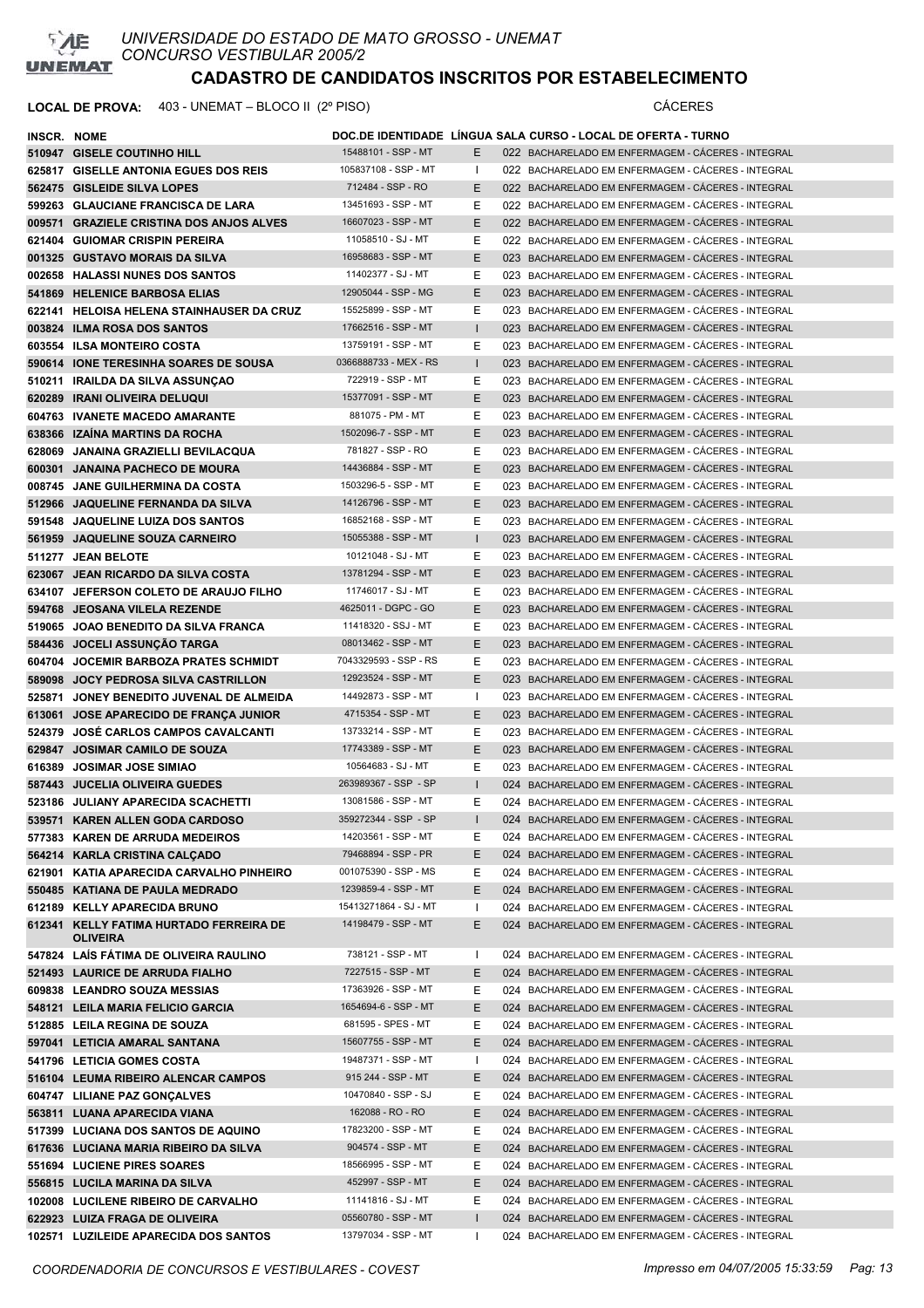

| INSCR. NOME |                                              |                       |              | DOC.DE IDENTIDADE LINGUA SALA CURSO - LOCAL DE OFERTA - TURNO |
|-------------|----------------------------------------------|-----------------------|--------------|---------------------------------------------------------------|
|             | 510521 LUZINETE APARECIDA DA SILVA LEMES     | 12802603 - SSP - MT   | E.           | 024 BACHARELADO EM ENFERMAGEM - CACERES - INTEGRAL            |
|             | 580872 MAGNOLIA DE CASTRO                    | 936188 - SSP - MT     | Е            | 024 BACHARELADO EM ENFERMAGEM - CÁCERES - INTEGRAL            |
|             | 101801 MALISLENE LUCAS DE ARAUJO             | 11673672 - SJ - MT    | E.           | 024 BACHARELADO EM ENFERMAGEM - CÁCERES - INTEGRAL            |
|             | 526835 MARCELA CLARA DE MIRANDA              | 13806149 - SSP - MT   | Е            | 024 BACHARELADO EM ENFERMAGEM - CÁCERES - INTEGRAL            |
|             | 515311 MARCELA DE ALMEIDA SILVA              | 16489799 - SSP - MT   | E.           | 025 BACHARELADO EM ENFERMAGEM - CACERES - INTEGRAL            |
|             | 608769 MARCIA CRISTINA FERREIRA              | 1973482 - SSP - DF    | E.           | 025 BACHARELADO EM ENFERMAGEM - CÁCERES - INTEGRAL            |
|             | 549908 MARCO ANTONIO ANTUNES DA CRUZ         | 08803455 - SSP - MT   | E.           | 025 BACHARELADO EM ENFERMAGEM - CÁCERES - INTEGRAL            |
|             |                                              | 12601454 - SSP - MT   |              |                                                               |
|             | 527254 MARCOS AURELIO ARAUJO DE SOUZA        |                       | Е            | 025 BACHARELADO EM ENFERMAGEM - CÁCERES - INTEGRAL            |
|             | 608386 MARCOS FERREIRA MEDEIROS              | 17371147 - SSP - MT   | E.           | 025 BACHARELADO EM ENFERMAGEM - CACERES - INTEGRAL            |
|             | 517852 MARIA APARECIDA DE OLIVEIRA LUZ       | 547 697 - SSP - MT    | E.           | 025 BACHARELADO EM ENFERMAGEM - CACERES - INTEGRAL            |
|             | 518051 MARIA AUXILIADORA DE OLIVEIRA         | 819451 - SSP - MT     | E.           | 025 BACHARELADO EM ENFERMAGEM - CÁCERES - INTEGRAL            |
|             | 633551 MARIA DA CONCEICÃO DA SILVA ARRUDA    | 304003 - SSP - MT     | Е            | 025 BACHARELADO EM ENFERMAGEM - CÁCERES - INTEGRAL            |
|             | 511935 MARIA DA SILVA SANTOS                 | 699016 - SSP - MT     | E.           | 025 BACHARELADO EM ENFERMAGEM - CÁCERES - INTEGRAL            |
|             | 594202 MARIA DANIELA DA SILVA                | 11341793 - SP - MT    | Е            | 025 BACHARELADO EM ENFERMAGEM - CÁCERES - INTEGRAL            |
|             | 563031 MARIA DE FATIMA DA CRUZ SOBRINHO      | 121135 - SSP - MT     | E.           | 025 BACHARELADO EM ENFERMAGEM - CÁCERES - INTEGRAL            |
|             | 513709 MARIA DE FATIMA DOS SANTOS MORENO     | 12840874 - SSP - MT   | Е            | 025 BACHARELADO EM ENFERMAGEM - CÁCERES - INTEGRAL            |
|             | 515061 MARIA DE LOURDES LEITE DA COSTA       | 1108674-2 - SJ - MT   | E.           | 025 BACHARELADO EM ENFERMAGEM - CACERES - INTEGRAL            |
|             | 581232 MARIA DO CARMO PEREIRA ALVES          | 5787647 - SSP - PE    | Е            | 025 BACHARELADO EM ENFERMAGEM - CÁCERES - INTEGRAL            |
|             | 596302 MARIA JOSÉ RAMOS DE OLIVEIRA          | 1780538-4 - SSP - MT  | E.           | 025 BACHARELADO EM ENFERMAGEM - CÁCERES - INTEGRAL            |
|             | 634298 MARIA ONEIDE NASCIMENTO DE OLIVEIRA   | 340091 - SSP - MT     | Е            | 025 BACHARELADO EM ENFERMAGEM - CÁCERES - INTEGRAL            |
|             | 619591 MARIA ROZILENE MENDES CARDOSO         | 16132858 - SSP - MT   | E.           | 025 BACHARELADO EM ENFERMAGEM - CÁCERES - INTEGRAL            |
|             | 580015 MARIA SIMONE MENDES BEZERRA           | 18536689 - SSP - MT   | Е.           | 025 BACHARELADO EM ENFERMAGEM - CÁCERES - INTEGRAL            |
|             | 580007 MARIANA CARVALHO CASTILHO DE AVELLAR  | 17713277 - SSP - MT   | E.           | 025 BACHARELADO EM ENFERMAGEM - CÁCERES - INTEGRAL            |
|             | 622796 MARILZA APARECIDA LUZ                 | 384301 - SSP - MT     | Е            | 025 BACHARELADO EM ENFERMAGEM - CÁCERES - INTEGRAL            |
|             | 563609 MARISE CARNEIRO STORTI                | 16119061 - SSP - MT   | E.           | 025 BACHARELADO EM ENFERMAGEM - CACERES - INTEGRAL            |
|             | 516163 MARIZA DE JESUS SILVA                 | 641426 - SSP - MT     | Е            | 025 BACHARELADO EM ENFERMAGEM - CÁCERES - INTEGRAL            |
|             |                                              | 0926326349 - MEX - MS |              |                                                               |
|             | 572837 MARIZE REZENDE DA COSTA               |                       | Е            | 025 BACHARELADO EM ENFERMAGEM - CACERES - INTEGRAL            |
|             | 518727 MARLON DUARTE DE LIRA                 | 05365902 - SSP - MT   | Е            | 025 BACHARELADO EM ENFERMAGEM - CÁCERES - INTEGRAL            |
|             | 512974 MARTA DE PAULA PEREIRA                | 13549170 - SSP - MT   | E.           | 025 BACHARELADO EM ENFERMAGEM - CACERES - INTEGRAL            |
|             | 580406 MARTA DOS SANTOS MIRANDA DE ARAUJO    | 234865702 - SSP - SP  | E.           | 025 BACHARELADO EM ENFERMAGEM - CÁCERES - INTEGRAL            |
|             | 609927 MATHSAN SALES DE OLIVEIRA             | 19552378 - SSP - MT   | E.           | 025 BACHARELADO EM ENFERMAGEM - CACERES - INTEGRAL            |
|             | 516589 MAURICIO FERREIRA MENDES              | 11087374 - SJ - MT    | Ι.           | 025 BACHARELADO EM ENFERMAGEM - CÁCERES - INTEGRAL            |
|             | 603821 MAURICLEIA MEDEIROS DA SILVA          | 735360 - SSP - MT     | $\mathbf{I}$ | 025 BACHARELADO EM ENFERMAGEM - CACERES - INTEGRAL            |
|             | 517143 MICHELLINE DE SOUZA TAVARES           | 13807226 - SSP - MT   | E.           | 025 BACHARELADO EM ENFERMAGEM - CÁCERES - INTEGRAL            |
|             | 540031 MICHELLY CAROLINA FERREIRA            | 18876595 - SP - MT    | E.           | 026 BACHARELADO EM ENFERMAGEM - CÁCERES - INTEGRAL            |
|             | 547697 MILENA PELLINI GUIZELIN               | 16349970 - SSP - MT   | Е            | 026 BACHARELADO EM ENFERMAGEM - CÁCERES - INTEGRAL            |
|             | 561088 MIRIAM ARRUDA SOUZA                   | 13637142 - SSP - MT   | E.           | 026 BACHARELADO EM ENFERMAGEM - CÁCERES - INTEGRAL            |
|             | 624403 MONIA MACLINE SAMPAIO                 | 1804910-9 - SSP - MT  | Е            | 026 BACHARELADO EM ENFERMAGEM - CÁCERES - INTEGRAL            |
|             | 007943 MONICA CAMPOS DA SILVA                | 16818539 - SSP - MT   | E            | 026 BACHARELADO EM ENFERMAGEM - CÁCERES - INTEGRAL            |
|             | 588156 NAYARA SOUZA MIRANDA                  | 18459587 - SSP - MT   | Е            | 026 BACHARELADO EM ENFERMAGEM - CACERES - INTEGRAL            |
|             | 513288 NEIZE FATIMA DE SOUZA                 | 817902 - SSP - MT     | E.           | 026 BACHARELADO EM ENFERMAGEM - CÁCERES - INTEGRAL            |
|             | 612261 NELIA MARILU PINHEIRO RAMOS           | 13081535 - SSP - MT   | Е            | 026 BACHARELADO EM ENFERMAGEM - CÁCERES - INTEGRAL            |
|             | 007791 NIVALDO PEDROZO DA SILVA              | 12916560 - SSP - MT   | E.           | 026 BACHARELADO EM ENFERMAGEM - CÁCERES - INTEGRAL            |
|             | 544191 NOLAN ARRAIS URURAY DE SOUZA SILVA    | 15377334 - SSP - MT   | E.           | 026 BACHARELADO EM ENFERMAGEM - CÁCERES - INTEGRAL            |
|             | 577898 ORLANDINA VICENTE PROENÇA DE BARROS   | 342320 - SSP - MT     | E.           | 026 BACHARELADO EM ENFERMAGEM - CÁCERES - INTEGRAL            |
|             | 619868 PATRICIA APARECIDA RIBEIRO DOS SANTOS | 14632837 - SSP - MT   | E.           | 026 BACHARELADO EM ENFERMAGEM - CÁCERES - INTEGRAL            |
|             | 567574 PATRICIA BERTUOL                      | 1720634-0 - SSP - MT  | E.           | 026 BACHARELADO EM ENFERMAGEM - CÁCERES - INTEGRAL            |
|             | 585424 PATRICIA SOARES DA MOTTA              | 0938339249 - MEX - MS | Е.           | 026 BACHARELADO EM ENFERMAGEM - CÁCERES - INTEGRAL            |
|             | 575381 PAULA CRISTINA MACHADO DE MACEDO      | 17863147 - SSP - MT   | E.           | 026 BACHARELADO EM ENFERMAGEM - CÁCERES - INTEGRAL            |
|             | 598542 PAULO VINICIUS DE MIRANDA PEREIRA     | 17554047 - SSP - MT   | E.           | 026 BACHARELADO EM ENFERMAGEM - CÁCERES - INTEGRAL            |
|             |                                              | 1141-685-8 - SSP - MT |              |                                                               |
|             | 570141 POLIANA BEATRIZ DE OLIVEIRAS SANTOS   |                       | E.           | 026 BACHARELADO EM ENFERMAGEM - CÁCERES - INTEGRAL            |
|             | 563471 POLLYANA KENNIA DE ASSUNCAO           | 1841674-8 - SSP - MT  | E.           | 026 BACHARELADO EM ENFERMAGEM - CÁCERES - INTEGRAL            |
|             | 549266 PRISCILA MACEDO GOLSALVES             | 000937615 - SSP - RO  | E.           | 026 BACHARELADO EM ENFERMAGEM - CÁCERES - INTEGRAL            |
|             | 544272 QUEILA CRISTINA DE OLIVEIRA           | 912134 - SSP - MT     | Ε            | 026 BACHARELADO EM ENFERMAGEM - CÁCERES - INTEGRAL            |
|             | 620246 RAFAEL DE OLIVEIRA                    | 18489796 - SSP - MT   | L            | 026 BACHARELADO EM ENFERMAGEM - CÁCERES - INTEGRAL            |
|             | 637841 RAFAEL FARIA MENDIETA                 | 15545504 - SSP - MT   | Е.           | 026 BACHARELADO EM ENFERMAGEM - CÁCERES - INTEGRAL            |
|             | 599328 RENATA DE ALMEIDA ACOSTA              | 14250128 - SSP - MT   | E.           | 026 BACHARELADO EM ENFERMAGEM - CÁCERES - INTEGRAL            |
|             | 585505 RENATA GLADYS ALCARAZ GARCIA.         | 16955480 - SSP - MT   | Е            | 026 BACHARELADO EM ENFERMAGEM - CÁCERES - INTEGRAL            |
|             | 574971 RITA DE CASSIA FREITAS NUNES          | 11577258 - SSP - MT   | E.           | 026 BACHARELADO EM ENFERMAGEM - CÁCERES - INTEGRAL            |
|             | 583758 ROBENILZA RODRIGUES                   | 12875368 - SSP - MT   | E            | 026 BACHARELADO EM ENFERMAGEM - CÁCERES - INTEGRAL            |
|             | 616494 ROBERTO DA SILVA FERREIRA             | 001261018 - SSP - MS  | E.           | 026 BACHARELADO EM ENFERMAGEM - CÁCERES - INTEGRAL            |
|             | 516317 ROSA MARIA DE ALMEIDA                 | 726333 - SSP - MT     | Е            | 026 BACHARELADO EM ENFERMAGEM - CÁCERES - INTEGRAL            |
|             | 524441 ROSANA LEMES DA SILVA                 | 521370 - SSP - MT     | E.           | 026 BACHARELADO EM ENFERMAGEM - CÁCERES - INTEGRAL            |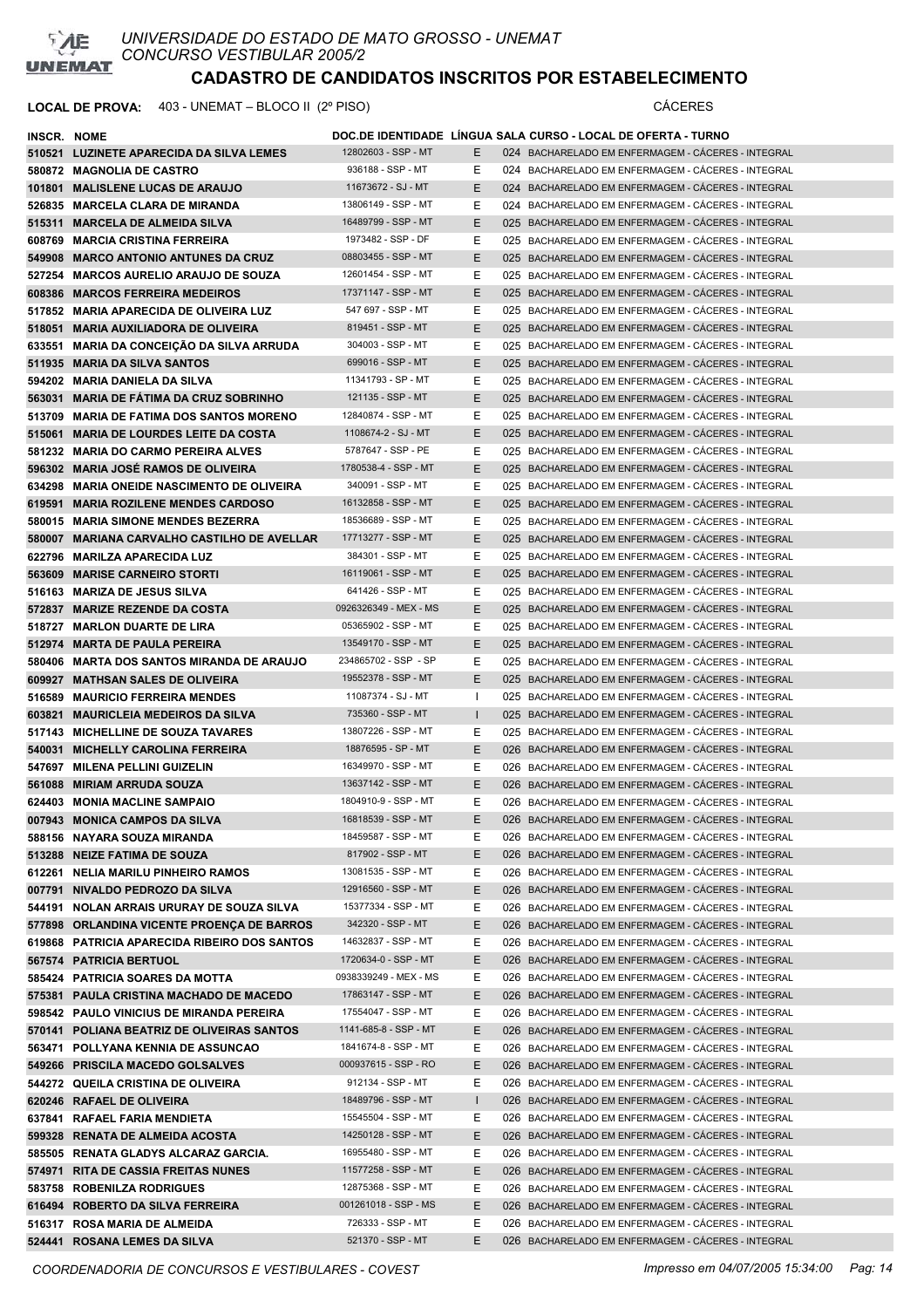

| <b>INSCR. NOME</b> |                                                              |                          |              | DOC.DE IDENTIDADE LINGUA SALA CURSO - LOCAL DE OFERTA - TURNO |
|--------------------|--------------------------------------------------------------|--------------------------|--------------|---------------------------------------------------------------|
|                    | 570044 ROSANE DE FARIA MACIEL                                | 11129794 - SSP - MT      | Е            | 026 BACHARELADO EM ENFERMAGEM - CÁCERES - INTEGRAL            |
|                    | 511251 ROSANGELA AUGUSTA DA COSTA                            | 14315963 - SSP - MT      | $\mathbf{I}$ | 027 BACHARELADO EM ENFERMAGEM - CACERES - INTEGRAL            |
|                    | 512451 ROSEANI ANTUNES MAGALHAES                             | 11130229 - SSP - MT      | Е            | 027 BACHARELADO EM ENFERMAGEM - CACERES - INTEGRAL            |
|                    | 011061 ROSELI DA CRUZ SANTOS                                 | 15409813 - SSP - MT      | E.           | 027 BACHARELADO EM ENFERMAGEM - CÁCERES - INTEGRAL            |
|                    | 623083 ROSELI SENATORE DA SILVA                              | 10694862 - SSP - MT      | Е            | 027 BACHARELADO EM ENFERMAGEM - CÁCERES - INTEGRAL            |
|                    | 562556 ROSELI SOUZA MELO RAUBER                              | 10556842 - SSP - MT      | E.           | 027 BACHARELADO EM ENFERMAGEM - CACERES - INTEGRAL            |
|                    | 561096 ROSILENE DA SILVA RIBEIRO                             | 09987126 - SSP - MT      | E.           | 027 BACHARELADO EM ENFERMAGEM - CÁCERES - INTEGRAL            |
|                    | 541303 ROSIMAR GONÇALVES DA SILVA                            | 15311325 - SSP - MT      | E.           | 027 BACHARELADO EM ENFERMAGEM - CÁCERES - INTEGRAL            |
|                    | 633615 ROZENILDA DIAS BARBOSA                                | 07242140 - SJ - MT       | E.           | 027 BACHARELADO EM ENFERMAGEM - CÁCERES - INTEGRAL            |
|                    | 008941 RUBIA PEREIRA DE OLIVEIRA                             | 13782274 - SSP - MT      | E.           | 027 BACHARELADO EM ENFERMAGEM - CÁCERES - INTEGRAL            |
|                    | 593966 SANDRA REGINA DOS SANTOS MAGRI                        | 17242193 - SSP - MT      | $\mathbf{I}$ | 027 BACHARELADO EM ENFERMAGEM - CÁCERES - INTEGRAL            |
|                    | 638226 SANDRO JOSE DA SILVA                                  | 16838777 - SSP - MT      | E.           | 027 BACHARELADO EM ENFERMAGEM - CACERES - INTEGRAL            |
|                    | 622192 SARA ARGENTI ALVARENGA                                | 35.548.730-5 - SSP - SP  | Е            | 027 BACHARELADO EM ENFERMAGEM - CÁCERES - INTEGRAL            |
|                    | 561053 SILVIA ARRUDA COSTA MARQUES                           | 10168249 - SSP - MT      | E.           | 027 BACHARELADO EM ENFERMAGEM - CACERES - INTEGRAL            |
|                    | 623792 SIMONE C. FERNANDES NAVES GOMES                       | 13585215 - SSP - MT      | E.           | 027 BACHARELADO EM ENFERMAGEM - CÁCERES - INTEGRAL            |
|                    | 603351 SIMONE DALBEM DE SOUZA                                | 16307801 - SSP - MT      | $\mathbf{L}$ | 027 BACHARELADO EM ENFERMAGEM - CÁCERES - INTEGRAL            |
|                    | 562912 SIMONE DE SOUZA FAUSTINO                              | 11150750 - SSP - MT      | E.           | 027 BACHARELADO EM ENFERMAGEM - CÁCERES - INTEGRAL            |
|                    | 512184 SIMONE PEREIRA DA SILVA                               | 1479588-4 - SSP - MT     | E.           | 027 BACHARELADO EM ENFERMAGEM - CÁCERES - INTEGRAL            |
|                    | 004571 SIMONE RODRIGUES DA SILVA                             | 1790535-4 - SSP - MT     | E.           | 027 BACHARELADO EM ENFERMAGEM - CÁCERES - INTEGRAL            |
|                    | 514951 SIRLENE ALVES DE OLIVEIRA                             | 15639827 - SSP - MT      | E.           | 027 BACHARELADO EM ENFERMAGEM - CACERES - INTEGRAL            |
|                    | 603732 SONIA CRISTINA DE OLIVEIRA                            | 07416431 - SJ - MT       | E.           | 027 BACHARELADO EM ENFERMAGEM - CÁCERES - INTEGRAL            |
|                    | 574481 SONIA MARIA LEITE                                     | 12891908 - SSP - MT      | E.           | 027 BACHARELADO EM ENFERMAGEM - CÁCERES - INTEGRAL            |
|                    | 540919 SUELLEN DA SILVA ESPIRITO SANTO                       | 16119568 - SSP - MT      | E.           | 027 BACHARELADO EM ENFERMAGEM - CÁCERES - INTEGRAL            |
|                    | 574082 SUELLEN ELIZA VEZARO                                  | 4329087 - SSP - SC       | E.           | 027 BACHARELADO EM ENFERMAGEM - CÁCERES - INTEGRAL            |
|                    | 580554 SUELLEN LARA GARCIA NUNES                             | 16595572 - SSP - MT      | E.           | 027 BACHARELADO EM ENFERMAGEM - CÁCERES - INTEGRAL            |
|                    | 541338 SULENY DURAN                                          | 2476400019 - SSP - MT    | E.           | 027 BACHARELADO EM ENFERMAGEM - CÁCERES - INTEGRAL            |
|                    | 590991 SUZANE LIRA MOTTA                                     | 382257339 - SSP - MT     | Е            | 027 BACHARELADO EM ENFERMAGEM - CACERES - INTEGRAL            |
|                    | 599824 SYLVIA TEIXEIRA CERAVOLO                              | 15107536 - SSP - MG      | $\mathbf{I}$ | 027 BACHARELADO EM ENFERMAGEM - CÁCERES - INTEGRAL            |
|                    | 009059 SYNARA MIRANDA                                        | 819441 - SSP - MT        | E.           | 027 BACHARELADO EM ENFERMAGEM - CACERES - INTEGRAL            |
|                    | 567663 TACIANA CRISTINA BRASILEIRO DE MORAES                 | 19439261 - SSP - MT      | E.           | 027 BACHARELADO EM ENFERMAGEM - CÁCERES - INTEGRAL            |
|                    | 622702 TAIS TOSTA VITORAZZI                                  | 16126696 - SSP - MT      | E.           | 027 BACHARELADO EM ENFERMAGEM - CACERES - INTEGRAL            |
|                    | 610941 TANIA MARIA RAMOS FELIX                               | 15559151 - SSP - SP      | E.           | 028 BACHARELADO EM ENFERMAGEM - CÁCERES - INTEGRAL            |
|                    | 609153 TATIANE FATIMA FRANÇA                                 | 1460376-4 - SSP - MT     | E.           | 028 BACHARELADO EM ENFERMAGEM - CACERES - INTEGRAL            |
|                    | 603066 TATYANE DA SILVA CASASUS FIGUEIREDO                   | 15406407 - SSP - MT      | E.           | 028 BACHARELADO EM ENFERMAGEM - CÁCERES - INTEGRAL            |
|                    | 630411 THEISSE CRISTINA FERREIRA DIOGO                       | 16087020 - SSP - MT      | E.           | 028 BACHARELADO EM ENFERMAGEM - CÁCERES - INTEGRAL            |
|                    | 631213 THIAGO CASTRILLON FURLANETTI                          | 10205977 - SSP - MT      | E.           | 028 BACHARELADO EM ENFERMAGEM - CÁCERES - INTEGRAL            |
|                    | 559407 THIAGO DE MEDEIROS DELUQUI                            | 15733327 - MT - MT       | Е            | 028 BACHARELADO EM ENFERMAGEM - CÁCERES - INTEGRAL            |
|                    | 518191 VALERIA EVANGELISTA MIRANDA                           | 12875430 - SSP - MT      | E.           | 028 BACHARELADO EM ENFERMAGEM - CACERES - INTEGRAL            |
|                    | 517283 VERA LUCIA LEMES DA SILVA                             | 01106244 - SSP - MT      | E.           | 028 BACHARELADO EM ENFERMAGEM - CÁCERES - INTEGRAL            |
|                    | 616931 VERA LUCIA YAMAVAKI                                   | 7831373 - SSP - SP       | E.           | 028 BACHARELADO EM ENFERMAGEM - CÁCERES - INTEGRAL            |
|                    | 101771 VERA OLIVEIRA DELUQUI                                 | 14461374 - SSP - MT      | E.           | 028 BACHARELADO EM ENFERMAGEM - CÁCERES - INTEGRAL            |
|                    | 512575 VILMA DA CRUZ CAMPOS                                  | 13990039 - SSP - MT      | E.           | 028 BACHARELADO EM ENFERMAGEM - CÁCERES - INTEGRAL            |
|                    | 630357 VILMA DA SILVA DIAS SOUZA                             | 20019920 - SSP - SP      | E.           | 028 BACHARELADO EM ENFERMAGEM - CÁCERES - INTEGRAL            |
|                    | 530298 VILSON LOPES DA SILVA                                 | 879673 - PM - MT         | E.           | 028 BACHARELADO EM ENFERMAGEM - CÁCERES - INTEGRAL            |
|                    | 514161 VIVALDO GOMES CORREIA                                 | 11875518 - SJ - MT       | E            | 028 BACHARELADO EM ENFERMAGEM - CÁCERES - INTEGRAL            |
|                    | 631371 VIVIAN CEBALHO PEREIRA                                | 17943698 - SSP - MT      |              | 028 BACHARELADO EM ENFERMAGEM - CÁCERES - INTEGRAL            |
|                    | 512494 WALTER CID ARRUDA DE AQUINO                           | 990526 - SSP - MT        | $\mathbf{I}$ | 028 BACHARELADO EM ENFERMAGEM - CÁCERES - INTEGRAL            |
|                    |                                                              | CT 79481 - MINIST T - MT | E<br>E.      | 028 BACHARELADO EM ENFERMAGEM - CÁCERES - INTEGRAL            |
|                    | 569704 WANDERLEIA DOMINGOS FERREIRA                          | 18922260 - SSP - MS      | E            | 028 BACHARELADO EM ENFERMAGEM - CÁCERES - INTEGRAL            |
|                    | 596681 WIILLIAM MACEDO FRANÇA                                | 17722080 - SSP - MT      | E.           | 028 BACHARELADO EM ENFERMAGEM - CÁCERES - INTEGRAL            |
|                    | 619914 WYLLIAM MANIEIRO DA COSTA                             | 302494 - SSP - MT        | E            | 028 BACHARELADO EM ENFERMAGEM - CÁCERES - INTEGRAL            |
|                    | 103081 ZELITA ALVES DE ALMEIDA<br>511617 ZENAIDE SOARES CRUZ | 05866146 - SSP - MT      | E.           | 028 BACHARELADO EM ENFERMAGEM - CÁCERES - INTEGRAL            |
|                    |                                                              |                          |              |                                                               |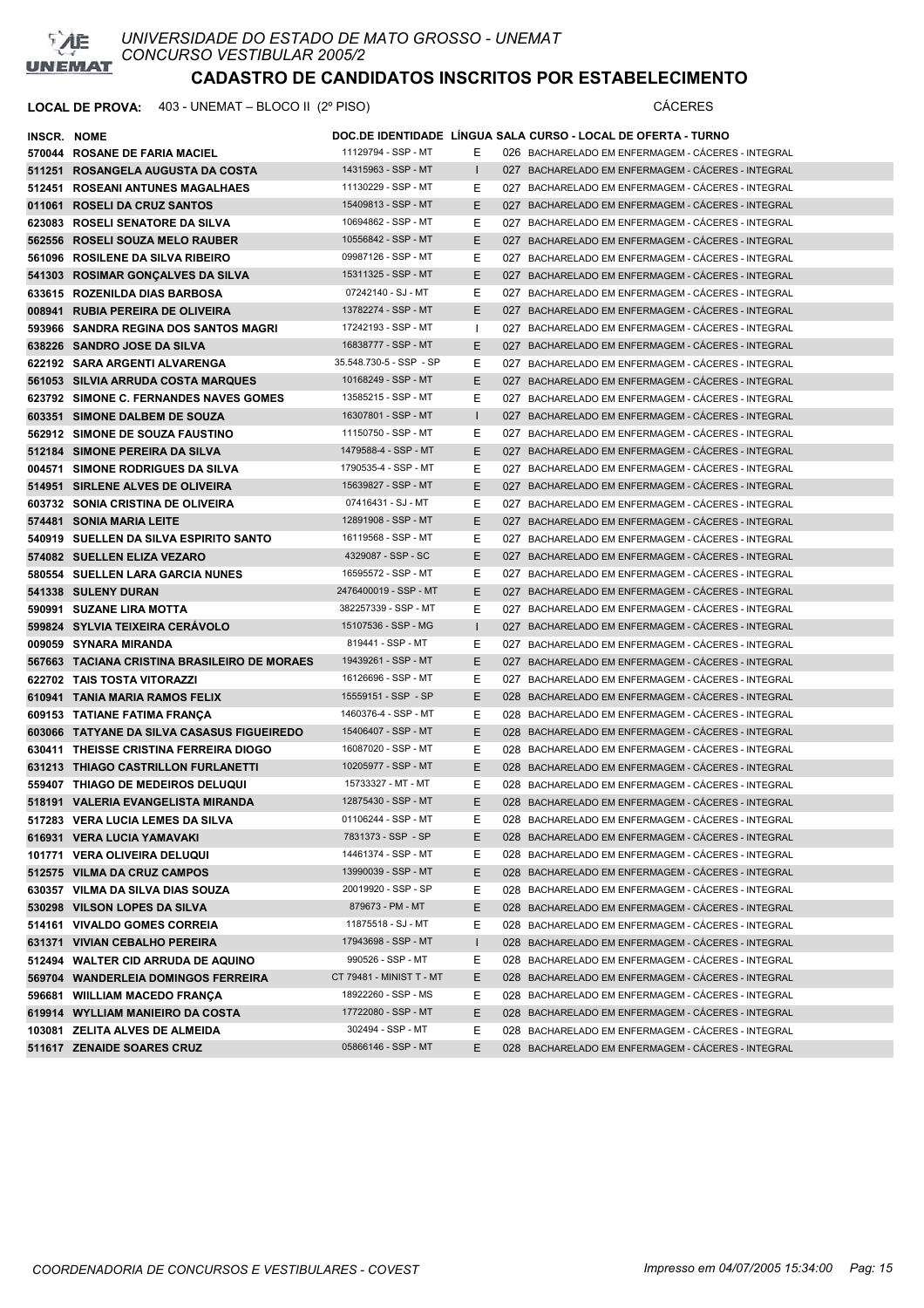

| INSCR. NOME |                                                                            |                                          |              | DOC.DE IDENTIDADE LÍNGUA SALA CURSO - LOCAL DE OFERTA - TURNO                                                                  |
|-------------|----------------------------------------------------------------------------|------------------------------------------|--------------|--------------------------------------------------------------------------------------------------------------------------------|
|             | 617415 ADÃO AURELIO DE ALMEIDA                                             | 10448535 - SSP - MT                      | Е            | 043 LICENCIATURA PLENA EM GEOGRAFIA - CÁCERES - NOTURNO                                                                        |
|             | 633534 ADEILSON NASCIMENTO DA SILVA                                        | 17671159 - SSP - MT                      | E            | 043 LICENCIATURA PLENA EM GEOGRAFIA - CÁCERES - NOTURNO                                                                        |
|             | 008826 ADEILSON PINHO                                                      | 15106004 - SSP - MT                      | Ε            | 043 LICENCIATURA PLENA EM GEOGRAFIA - CÁCERES - NOTURNO                                                                        |
|             | 510361 ADEMILSON SOUZA SANTOS                                              | 909823 - SSP - MT                        | E            | 043 LICENCIATURA PLENA EM GEOGRAFIA - CÁCERES - NOTURNO                                                                        |
|             | 513857 ADRIANA DA SILVA SOUZA                                              | 15430278 - SSP - MT                      | ı            | 038 LICENCIATURA PLENA EM COMPUTAÇÃO - CÁCERES - MATUTINO                                                                      |
|             | 573698 ADRIANO DE FIGUEIREDO FERREIRA                                      | 129421519999 - SSP - MT                  |              | 038 LICENCIATURA PLENA EM COMPUTAÇÃO - CÁCERES - MATUTINO                                                                      |
|             | 516597 ADRIELLI APARECIDA DE CARVALHO                                      | 18433804 - SSP - MT                      | $\mathbf{I}$ | 038 LICENCIATURA PLENA EM COMPUTAÇÃO - CÁCERES - MATUTINO                                                                      |
|             | 584169 AGEU ASSIS DE PAULA                                                 | 18624715 - SSP - MT                      | E            | 043 LICENCIATURA PLENA EM GEOGRAFIA - CÁCERES - NOTURNO                                                                        |
|             | 585688 AGUIMAR DA SILVA TOMAZELLI                                          | 10313745 - SSP - MT                      | Е            | 043 LICENCIATURA PLENA EM GEOGRAFIA - CÁCERES - NOTURNO                                                                        |
|             | 522971 AILTON ANTONIO PINTO                                                | 14163144 - SSP - MT                      | E            | 043 LICENCIATURA PLENA EM GEOGRAFIA - CÁCERES - NOTURNO                                                                        |
|             | 578258 AIRTON VERDECIO DE GUSMÃO                                           | 15349799 - SSP - MT                      | Ε            | 043 LICENCIATURA PLENA EM GEOGRAFIA - CÁCERES - NOTURNO                                                                        |
|             | 574724 ALBEDIO NEVES FELICIO                                               | 17279399 - SSP - MT                      |              | 038 LICENCIATURA PLENA EM COMPUTAÇÃO - CÁCERES - MATUTINO                                                                      |
|             | 523305 ALESSANDRO WAGNER SILVA DO                                          | 15137660 - SSP - MT                      | Ε            | 043 LICENCIATURA PLENA EM GEOGRAFIA - CÁCERES - NOTURNO                                                                        |
|             | <b>NASCIMENTO</b>                                                          |                                          |              |                                                                                                                                |
|             | 540201 ALEXANDRE GADOTTI                                                   | 11246839 - SJ - MT                       | $\mathbf{I}$ | 038 LICENCIATURA PLENA EM COMPUTAÇÃO - CÁCERES - MATUTINO                                                                      |
|             | 519286 ALINY APARECIDA PESSOA DE CASTRO                                    | 6112115 - SIM - DF                       | $\mathbf{I}$ | 038 LICENCIATURA PLENA EM COMPUTAÇÃO - CÁCERES - MATUTINO                                                                      |
|             | 604666 ALLISSON PEDRO ALMEIDA SILVA                                        | 18184987 - SSP - MT                      | $\mathsf{I}$ | 038 LICENCIATURA PLENA EM COMPUTAÇÃO - CÁCERES - MATUTINO                                                                      |
|             | 527173 ALTAIR FERREIRA DOS SANTOS                                          | 15474682 - SSP - MT                      | Е            | 043 LICENCIATURA PLENA EM GEOGRAFIA - CÁCERES - NOTURNO                                                                        |
|             | 009016 AMILTON RIBEIRO DE MORAES                                           | 17876982 - SSP - MT                      | Е            | 043 LICENCIATURA PLENA EM GEOGRAFIA - CÁCERES - NOTURNO                                                                        |
|             | 604021 ANA DALVA DO NASCIMENTO                                             | 979329 - SSP - MT                        | Е            | 043 LICENCIATURA PLENA EM GEOGRAFIA - CÁCERES - NOTURNO                                                                        |
|             | 635677 ANA FLAVIA DE BRITO                                                 | 17067243 - SSP - MT                      | E            | 043 LICENCIATURA PLENA EM GEOGRAFIA - CÁCERES - NOTURNO                                                                        |
|             | 597325 ANA MARIA LIMA DA SILVA                                             | 13081594 - SSP - MT                      |              | 038 LICENCIATURA PLENA EM COMPUTAÇÃO - CÁCERES - MATUTINO                                                                      |
|             | 519901 ANA PAULA INÁCIO DE OLIVEIRA                                        | 19470967 - SSP - MT                      |              | 038 LICENCIATURA PLENA EM COMPUTAÇÃO - CÁCERES - MATUTINO                                                                      |
|             | 601292 ANA PAULA SANTANA                                                   | 0925898348 - MEX - MS                    | J.           | 038 LICENCIATURA PLENA EM COMPUTAÇÃO - CÁCERES - MATUTINO                                                                      |
|             | 101982 ANDERSON ANTONIO DA SILVA                                           | 18622925 - SSP - MT                      | $\mathbf{I}$ | 038 LICENCIATURA PLENA EM COMPUTAÇÃO - CÁCERES - MATUTINO                                                                      |
|             | 007609 ANDERSON TEODORO BISPO                                              | 12825980 - SSP - MT                      | Е            | 043 LICENCIATURA PLENA EM GEOGRAFIA - CÁCERES - NOTURNO                                                                        |
|             | 514993 ANDREIA APARECIDA DO NASCIMENTO                                     | 15319210 - SSP - MT                      |              | 038 LICENCIATURA PLENA EM COMPUTAÇÃO - CÁCERES - MATUTINO                                                                      |
|             | 582816 ANTENOR DE JESUS RODRIGUES                                          | 15138135 - SSP - MT                      | Ε            | 043 LICENCIATURA PLENA EM GEOGRAFIA - CÁCERES - NOTURNO                                                                        |
|             | 519324 ANTONIA ERINALDA GONÇALVES MELO                                     | 200098046064 - SSP - CE                  | Е            | 043 LICENCIATURA PLENA EM GEOGRAFIA - CÁCERES - NOTURNO                                                                        |
|             | 623431 ANTONIO BARBOSA CUSTODIO FILHO                                      | 10550448 - SSP - SP                      | J.           | 038 LICENCIATURA PLENA EM COMPUTAÇÃO - CÁCERES - MATUTINO                                                                      |
|             | 518621 ANTONIO JOSÉ TOLEDO DA SILVA                                        | 12472387 - SSP - MT                      |              | 043 LICENCIATURA PLENA EM GEOGRAFIA - CÁCERES - NOTURNO                                                                        |
|             | 008206 ARTHUR LUIS GAIVA                                                   | 16490134 - SSP - MT                      | $\mathbf{I}$ | 038 LICENCIATURA PLENA EM COMPUTAÇÃO - CÁCERES - MATUTINO                                                                      |
|             | 532479 BASILIDES FERREIRA DA CRUZ                                          | 864736 - SSP - MT                        | $\mathbf{I}$ | 038 LICENCIATURA PLENA EM COMPUTAÇÃO - CÁCERES - MATUTINO                                                                      |
|             | 597422 BENEDITO SANTANA DA SILVA                                           | 722279 - SSP - MT                        | $\mathbf{I}$ | 038 LICENCIATURA PLENA EM COMPUTAÇÃO - CÁCERES - MATUTINO                                                                      |
|             | 596515 BONFIM APARECIDO TRINDADE                                           | 14200368 - SSP - MT                      | $\mathbf{I}$ | 038 LICENCIATURA PLENA EM COMPUTAÇÃO - CÁCERES - MATUTINO                                                                      |
|             | 586315 BRENO ALMEIDA CARLOS                                                | 15207137 - SSP - MT                      | $\mathbf{I}$ | 038 LICENCIATURA PLENA EM COMPUTAÇÃO - CÁCERES - MATUTINO                                                                      |
|             | 587044 CARLANE CASTELAN DO CARMO                                           | 18588492 - SSP - MT                      | E            | 043 LICENCIATURA PLENA EM GEOGRAFIA - CÁCERES - NOTURNO                                                                        |
|             | 009539 CARLOS GILBERTO SALES CAVALCANTE                                    | 10564586 - SSP - MT                      | J.           | 038 LICENCIATURA PLENA EM COMPUTAÇÃO - CÁCERES - MATUTINO                                                                      |
|             | 586358 CASSEANO GERMANO DOS SANTOS                                         | 12947920 - SSP - MT                      | E.           | 043 LICENCIATURA PLENA EM GEOGRAFIA - CÁCERES - NOTURNO                                                                        |
|             | 626694 CASSIO PAULO DE ALMEIDA JÚNIOR                                      | 16775970 - SJSP - MT                     |              | 038 LICENCIATURA PLENA EM COMPUTAÇÃO - CÁCERES - MATUTINO                                                                      |
|             | 608921 CATARINA DE ARRUDA MARTINS                                          | 14215160 - SSP - MT                      | $\mathbf{I}$ | 038 LICENCIATURA PLENA EM COMPUTAÇÃO - CÁCERES - MATUTINO                                                                      |
|             | 631922 CECILIA JOELMA DA GUIA LEITE                                        | 13107020 - SSP - MT                      | Е            | 043 LICENCIATURA PLENA EM GEOGRAFIA - CÁCERES - NOTURNO                                                                        |
|             | 002488 CELINE ALVES MACEDO                                                 | 17233550 - SSP - MT                      | $\mathsf{I}$ | 038 LICENCIATURA PLENA EM COMPUTAÇÃO - CÁCERES - MATUTINO                                                                      |
|             | 573892 CINTIA DA SILVA ROCHA                                               | 18638007 - SSP - MT                      | Е            | 043 LICENCIATURA PLENA EM GEOGRAFIA - CÁCERES - NOTURNO                                                                        |
|             | 563439 CLAUDEMIR DA SILVA RIBEIRO                                          | 17934028 - SSP - MT                      | $\mathbf{I}$ | 038 LICENCIATURA PLENA EM COMPUTAÇÃO - CÁCERES - MATUTINO                                                                      |
|             | 521949 CLAUDIANE DE SOUZA SANTANA                                          | 19470932 - SSP - MT                      | Е            | 030 LICENCIATURA PLENA EM CIÊNCIAS BIOLÓGICAS - CÁCERES - NOTURNO                                                              |
|             | 590576 CLAUDILENE LEITE BACCA                                              | 16030230 - SSP - MT                      | Е            | 030 LICENCIATURA PLENA EM CIÊNCIAS BIOLÓGICAS - CÁCERES - NOTURNO                                                              |
|             | 554782 CLEICIANY MIRANDA DE ARAUJO                                         | 17238056 - SSP - MT                      | Е            | 030 LICENCIATURA PLENA EM CIÊNCIAS BIOLÓGICAS - CÁCERES - NOTURNO                                                              |
|             | 527394 CLEIDE EUNICE DOS SANTOS                                            | 833107 - SSP - MT<br>16996089 - SSP - MT | E            | 043 LICENCIATURA PLENA EM GEOGRAFIA - CÁCERES - NOTURNO<br>038 LICENCIATURA PLENA EM COMPUTAÇÃO - CÁCERES - MATUTINO           |
|             | 615676 CLEITON KESSLER TAVARES BARBOZA                                     | 16289730 - SSP - MT                      | L            |                                                                                                                                |
|             | 008231 CLEONI DA SILVA LEOPOLDO                                            | 744304 - SSP - MT                        | Е            | 043 LICENCIATURA PLENA EM GEOGRAFIA - CÁCERES - NOTURNO                                                                        |
|             | 590185 CLEONICE FIRMINO DE JESUS<br>528161 CLEUZA APARECEIDA MIRANDA SOUZA | 10731237 - SSP - MT                      | Е            | 043 LICENCIATURA PLENA EM GEOGRAFIA - CÁCERES - NOTURNO<br>038 LICENCIATURA PLENA EM COMPUTAÇÃO - CÁCERES - MATUTINO           |
|             |                                                                            | 11805609 - SJ - MT                       | I.           |                                                                                                                                |
|             | 511374 CONCEIÇÃO DA SILVA MENDES<br>009393 CRISPIM DA SILVA LOPES          | 993614 - SSP - MT                        | Ε            | 039 LICENCIATURA PLENA EM COMPUTAÇÃO - CÁCERES - MATUTINO<br>030 LICENCIATURA PLENA EM CIÊNCIAS BIOLÓGICAS - CÁCERES - NOTURNO |
|             | 110023 CRISTIANA ROCHA DE MORAES                                           | 14199068 - SSP - MT                      | ı            | 039 LICENCIATURA PLENA EM COMPUTAÇÃO - CÁCERES - MATUTINO                                                                      |
|             | 613861 CRISTIANE BATISTA MARQUES                                           | 15627179 - SSP - MT                      | Ε            | 030 LICENCIATURA PLENA EM CIÊNCIAS BIOLÓGICAS - CÁCERES - NOTURNO                                                              |
|             | 006033 CRISTIANE JORRA POQUIVIQUI                                          | 18050395 - SSP - MT                      | Е            | 043 LICENCIATURA PLENA EM GEOGRAFIA - CÁCERES - NOTURNO                                                                        |
|             | 593001 CRISTIANE ROCHA DE MORAES                                           | 1537711-3 - SSP - MT                     | $\mathsf{I}$ | 039 LICENCIATURA PLENA EM COMPUTAÇÃO - CÁCERES - MATUTINO                                                                      |
|             | 626104 CRISTIANE SILVA IBANE DE SOUZA                                      | 16635183 - SSP - MT                      | Е            | 030 LICENCIATURA PLENA EM CIÊNCIAS BIOLÓGICAS - CÁCERES - NOTURNO                                                              |
|             | 618888 CRISTINA VIEIRA DA SILVA                                            | 11036958 - MT - SS                       | Е            | 043 LICENCIATURA PLENA EM GEOGRAFIA - CÁCERES - NOTURNO                                                                        |
|             | 622486 DADNER BARBERY BARBERY                                              | 6210017 - CI - BO                        |              | 039 LICENCIATURA PLENA EM COMPUTAÇÃO - CÁCERES - MATUTINO                                                                      |
|             | 580121 DAIANE RITTER MOREIRA                                               | 16429494 - SSP - MT                      | E            | 030 LICENCIATURA PLENA EM CIÊNCIAS BIOLÓGICAS - CÁCERES - NOTURNO                                                              |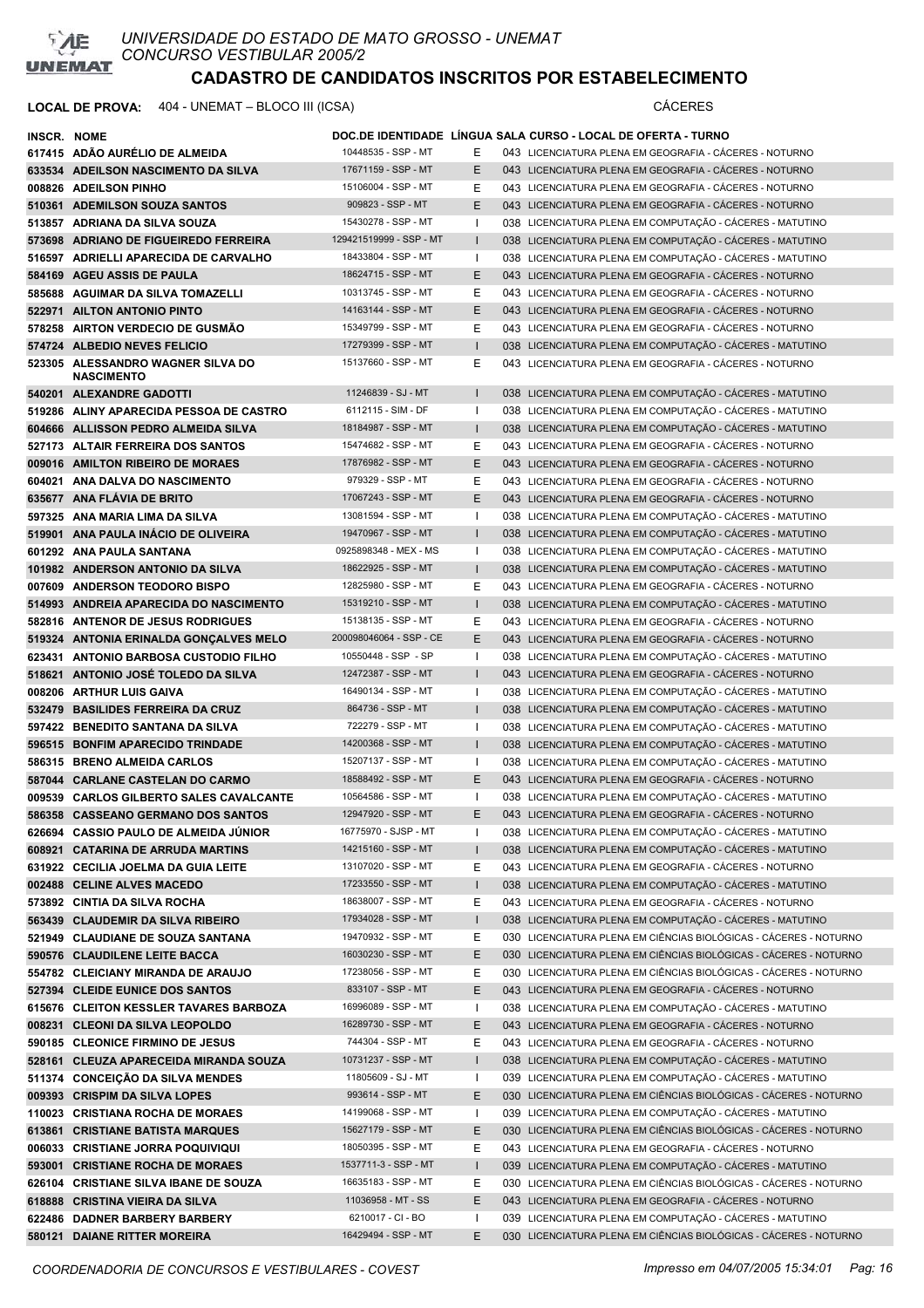

| <b>INSCR. NOME</b> |                                            |                         |              | DOC.DE IDENTIDADE LINGUA SALA CURSO - LOCAL DE OFERTA - TURNO     |
|--------------------|--------------------------------------------|-------------------------|--------------|-------------------------------------------------------------------|
|                    | 552674 DANIEL NETO DA SILVA                | 12549665 - SSP - MT     | E.           | 030 LICENCIATURA PLENA EM CIÊNCIAS BIOLÓGICAS - CÁCERES - NOTURNO |
|                    | 602973 DANIEL VILELLA HARTWIG              | 18455603 - SSP - MT     | $\mathbf{I}$ | 039 LICENCIATURA PLENA EM COMPUTAÇÃO - CÁCERES - MATUTINO         |
|                    | 528951 DANIELA LEITE DOS SANTOS            | 17237351 - SSP - MT     | E            | 043 LICENCIATURA PLENA EM GEOGRAFIA - CÁCERES - NOTURNO           |
|                    | 542741 DAVID RICH LIMA LOPES               | 673500 - SSP - RO       |              | 039 LICENCIATURA PLENA EM COMPUTAÇÃO - CÁCERES - MATUTINO         |
|                    | 594751 DAYLLEN DA SILVA ASSUNÇAO           | 17373336 - SSP - MT     | Е            | 030 LICENCIATURA PLENA EM CIÊNCIAS BIOLÓGICAS - CÁCERES - NOTURNO |
|                    | 527327 DEBORA CRISTINA PIMENTA DAS SILVA   | 13615840 - SSP - MT     |              | 039 LICENCIATURA PLENA EM COMPUTAÇÃO - CÁCERES - MATUTINO         |
|                    | 529991 DEISE CELESTINA SOARES              | 16076346 - SSP - MT     | Е            | 030 LICENCIATURA PLENA EM CIÊNCIAS BIOLÓGICAS - CÁCERES - NOTURNO |
|                    | 631965 DELCI CACIANO PONTES                | 12947962 - SSP - MT     | E            | 044 LICENCIATURA PLENA EM GEOGRAFIA - CÁCERES - NOTURNO           |
|                    | 628051 DELIA APARECIDA DE MACEDO ROJAS     | 14442620 - SSP - MT     | E.           | 044 LICENCIATURA PLENA EM GEOGRAFIA - CÁCERES - NOTURNO           |
|                    | 633224 DENISE CARRILHO MONTEIRO RIBEIRO    | 065132821 - SSP - RJ    | E.           | 030 LICENCIATURA PLENA EM CIÊNCIAS BIOLÓGICAS - CÁCERES - NOTURNO |
|                    | 611514 DEVAÍNA LEITE MENDES                | 729800 - SSP - MT       | Е            | 044 LICENCIATURA PLENA EM GEOGRAFIA - CÁCERES - NOTURNO           |
|                    | 001481 DEZENIL PEREIRA DE SOUZA            | 15648036 - SSP - MT     | E.           | 044 LICENCIATURA PLENA EM GEOGRAFIA - CACERES - NOTURNO           |
|                    | 005381 DINIQUISON JUNIO DE JESUS SILVA     | 14249863 - SSP - MT     | л.           | 039 LICENCIATURA PLENA EM COMPUTAÇÃO - CÁCERES - MATUTINO         |
|                    | 568457 DIOGO STEFAN PIRES CINTRA           | 16049861 - SSP - MT     |              | 039 LICENCIATURA PLENA EM COMPUTAÇÃO - CÁCERES - MATUTINO         |
|                    | 001422 DIVINA RODRIGUES DA SILVA           | 11149620 - SSP - MT     | Е            | 044 LICENCIATURA PLENA EM GEOGRAFIA - CÁCERES - NOTURNO           |
|                    | 530379 DIVINA SILVERIO DE MELO             | 730108 - SSP - MT       | E            | 030 LICENCIATURA PLENA EM CIÊNCIAS BIOLÓGICAS - CÁCERES - NOTURNO |
|                    | 539651 DOMINGOS PAIVA CARVALHO DE JESUS    | 0130051246 - M DEF - MS | Е            | 044 LICENCIATURA PLENA EM GEOGRAFIA - CACERES - NOTURNO           |
|                    | 599484 DORACI SILVA DE CAMPOS              | 60384547 - CTP - MT     | E.           | 044 LICENCIATURA PLENA EM GEOGRAFIA - CÁCERES - NOTURNO           |
|                    |                                            | 16966678 - SSP - MT     |              |                                                                   |
|                    | 569951 DOUGLAS DA SILVA ROCHA              |                         | I.           | 039 LICENCIATURA PLENA EM COMPUTAÇÃO - CÁCERES - MATUTINO         |
|                    | 570291 DOUGLAS ROGERIO DE ARRUDA           | 11963964 - SSP - MT     | Е            | 030 LICENCIATURA PLENA EM CIÊNCIAS BIOLÓGICAS - CÁCERES - NOTURNO |
|                    | 608084 EDCARLOS DA SILVA CAMPOS            | 10881956 - SSP - MT     | E.           | 044 LICENCIATURA PLENA EM GEOGRAFIA - CÁCERES - NOTURNO           |
|                    | 630251 EDEMILSON DUTRA DA SILVA            | 990809 - SSP - MT       | $\mathbf{I}$ | 039 LICENCIATURA PLENA EM COMPUTAÇÃO - CÁCERES - MATUTINO         |
|                    | 002267 EDER BARROS DE SOUZA                | 16290470 - SSP - MT     | Е            | 030 LICENCIATURA PLENA EM CIÊNCIAS BIOLÓGICAS - CÁCERES - NOTURNO |
|                    | 539562 EDER DA SILVA TESHIMA               | 15363902 - SSP - MT     | $\mathbf{I}$ | 039 LICENCIATURA PLENA EM COMPUTAÇÃO - CÁCERES - MATUTINO         |
|                    | 638307 EDER MAX DA SILVA                   | 11664681 - SSP - MT     | Е            | 030 LICENCIATURA PLENA EM CIÊNCIAS BIOLÓGICAS - CÁCERES - NOTURNO |
|                    | 557692 EDIANE FERREIRA DA SILVA            | 16652967 - SSP - MT     | $\mathbf{I}$ | 039 LICENCIATURA PLENA EM COMPUTAÇÃO - CÁCERES - MATUTINO         |
|                    | 609994 EDINA APARECIDA TELES               | 000028323 - SSP - MT    | Е            | 044 LICENCIATURA PLENA EM GEOGRAFIA - CÁCERES - NOTURNO           |
|                    | 523534 EDIVALDO ANGELO SANTANA             | 11380675 - SSP - MT     | E.           | 044 LICENCIATURA PLENA EM GEOGRAFIA - CACERES - NOTURNO           |
|                    | 584207 EDMILSON DA SILVA AZEVEDO           | 19085222 - SSP - MT     | I.           | 044 LICENCIATURA PLENA EM GEOGRAFIA - CÁCERES - NOTURNO           |
|                    | 515744 EDNA APARECIDA DORVANI              | 11485086 - SSP - MT     | Е            | 030 LICENCIATURA PLENA EM CIÊNCIAS BIOLÓGICAS - CÁCERES - NOTURNO |
|                    | 519537 EDNA DA SILVA AZEVEDO               | 15733530 - SSP - MT     | Ι.           | 039 LICENCIATURA PLENA EM COMPUTAÇÃO - CÁCERES - MATUTINO         |
|                    | 574341 EDNA MARIA DA SILVA                 | 10282939 - SSP - MT     | E.           | 030 LICENCIATURA PLENA EM CIÊNCIAS BIOLÓGICAS - CÁCERES - NOTURNO |
|                    | 550621 EDNALDO CARLOS ZANATTA              | 12357251 - SSP - MT     | Е            | 044 LICENCIATURA PLENA EM GEOGRAFIA - CÁCERES - NOTURNO           |
|                    | 520047 EDNEIA MORAIS FERREIRA              | 18186882 - SSP - MT     | E            | 044 LICENCIATURA PLENA EM GEOGRAFIA - CACERES - NOTURNO           |
|                    | 527807 EDSON COSTA MACEDO                  | 13410555 - SSP - MT     | Е            | 030 LICENCIATURA PLENA EM CIÊNCIAS BIOLÓGICAS - CÁCERES - NOTURNO |
|                    | 550841 EDSON DA SILVA MARQUES              | 1001626 - SSP - MT      | E            | 044 LICENCIATURA PLENA EM GEOGRAFIA - CÁCERES - NOTURNO           |
|                    | 522902 EDSON GOMES DA SILVA                | 1507837-0 - SSP - MT    | I.           | 039 LICENCIATURA PLENA EM COMPUTAÇÃO - CÁCERES - MATUTINO         |
|                    | 528285 EDUARDO ALVES CORREIA               | 962621 - SSP - MT       | E.           | 044 LICENCIATURA PLENA EM GEOGRAFIA - CÁCERES - NOTURNO           |
|                    | 615951 ELAINE CARDOZA CEBALHO              | 16828941 - SSP - MT     |              | 039 LICENCIATURA PLENA EM COMPUTAÇÃO - CÁCERES - MATUTINO         |
|                    | 524948 ELAINE RIBEIRO DE JESUS             | 13928805 - SSP - MT     | Ε            | 044 LICENCIATURA PLENA EM GEOGRAFIA - CÁCERES - NOTURNO           |
|                    | 596272 ELAINE RODRIGUES DA SILVA           | 17944880 - SSP - MT     |              | 039 LICENCIATURA PLENA EM COMPUTAÇÃO - CÁCERES - MATUTINO         |
|                    | 009741 ELAINE SENES ALVES                  | 16290534 - SSP - MT     | Ε            | 030 LICENCIATURA PLENA EM CIÊNCIAS BIOLÓGICAS - CÁCERES - NOTURNO |
|                    | 596043 ELANIO DOMINGUES DA ROCHA           | 16030699 - SSP - MT     | T            | 030 LICENCIATURA PLENA EM CIÊNCIAS BIOLÓGICAS - CÁCERES - NOTURNO |
|                    | 623288 ELEOSINA DOS REIS FILHA             | 923220 - SSP - MT       | Ε            | 044 LICENCIATURA PLENA EM GEOGRAFIA - CÁCERES - NOTURNO           |
|                    | 583031 ELEUZA GONCALVES DE ALENCAR         | 553232 - SSP - MT       | E            | 030 LICENCIATURA PLENA EM CIÊNCIAS BIOLÓGICAS - CÁCERES - NOTURNO |
|                    | 534501 ELFI DE LARA MENACHO                | 18417485 - SSP - MT     |              | 039 LICENCIATURA PLENA EM COMPUTAÇÃO - CÁCERES - MATUTINO         |
|                    | 007331 ELIANA RIBEIRO DA SILVA             | 15406091 - SSP - MT     | Е            | 030 LICENCIATURA PLENA EM CIÊNCIAS BIOLÓGICAS - CÁCERES - NOTURNO |
|                    | 631851 ELIANE CRISTINA FERREIRA            | 14321360 - SSP - MT     | Ε            | 030 LICENCIATURA PLENA EM CIÊNCIAS BIOLÓGICAS - CÁCERES - NOTURNO |
|                    | 511404 ELIANE DA SILVA PEREIRA             | 10494413 - SSP - MT     | Е            | 044 LICENCIATURA PLENA EM GEOGRAFIA - CÁCERES - NOTURNO           |
|                    | 002631 ELIANE MARIA DA SILVA               | 19153503 - SSP - MT     | E            | 044 LICENCIATURA PLENA EM GEOGRAFIA - CÁCERES - NOTURNO           |
|                    | 525731 ELIANE RIBEIRO DE JESUS             | 13105752 - SSP - MT     |              | 039 LICENCIATURA PLENA EM COMPUTAÇÃO - CÁCERES - MATUTINO         |
|                    | 598241 ELIAS NUNES DE SAANTANA             | 14934906 - SSP - MT     |              | 039 LICENCIATURA PLENA EM COMPUTAÇÃO - CÁCERES - MATUTINO         |
|                    | 595471 ELILIA GUTIERREZ                    | 13192680 - SSP - MT     | Е            | 030 LICENCIATURA PLENA EM CIÊNCIAS BIOLÓGICAS - CÁCERES - NOTURNO |
|                    | 511714 ELINY KELVIA DA SILVA               | 14644002 - SSP - MT     |              | 039 LICENCIATURA PLENA EM COMPUTAÇÃO - CÁCERES - MATUTINO         |
|                    | 567795 ELIS FERNANDA DE MELO SILVA         | 16078950 - SSP - MT     | Ε            | 030 LICENCIATURA PLENA EM CIÊNCIAS BIOLÓGICAS - CÁCERES - NOTURNO |
|                    | 589391 ELISAMARA LEITE DE ALMEIDA          | 16715250 - SSP - MT     |              | 039 LICENCIATURA PLENA EM COMPUTAÇÃO - CÁCERES - MATUTINO         |
|                    | 518689 ELISANGELA DA SILVA BARBOSA         | 1140217-2 - SSP - MT    | Е            | 044 LICENCIATURA PLENA EM GEOGRAFIA - CÁCERES - NOTURNO           |
|                    | 515205 ELISANGELA HURTADO DE OLIVEIRA      | 14225115 - SSP - MT     | E            | 030 LICENCIATURA PLENA EM CIÊNCIAS BIOLÓGICAS - CÁCERES - NOTURNO |
|                    | 519545 ELISANGELA MIGUEL DE OLIVEIRA       | 14991900 - SSP - MT     | ı            | 039 LICENCIATURA PLENA EM COMPUTAÇÃO - CÁCERES - MATUTINO         |
|                    | 520071 ELIZABETE DOS SANTOS                | 728247 - SSP - MT       | E            | 044 LICENCIATURA PLENA EM GEOGRAFIA - CÁCERES - NOTURNO           |
|                    | 529486 ELOIZA BASTO SANTIAGO               | 14020157 - SSP - MT     | T            | 039 LICENCIATURA PLENA EM COMPUTAÇÃO - CÁCERES - MATUTINO         |
|                    | 008966 ELOIZA FRANCISCA DE ALMEIDA MIRANDA | 654.572 - SSP - MT      | Е            | 044 LICENCIATURA PLENA EM GEOGRAFIA - CÁCERES - NOTURNO           |
|                    | 520381 ELSA MEDINA MARÇAL                  | 588803 - SSP - MT       | E            | 044 LICENCIATURA PLENA EM GEOGRAFIA - CÁCERES - NOTURNO           |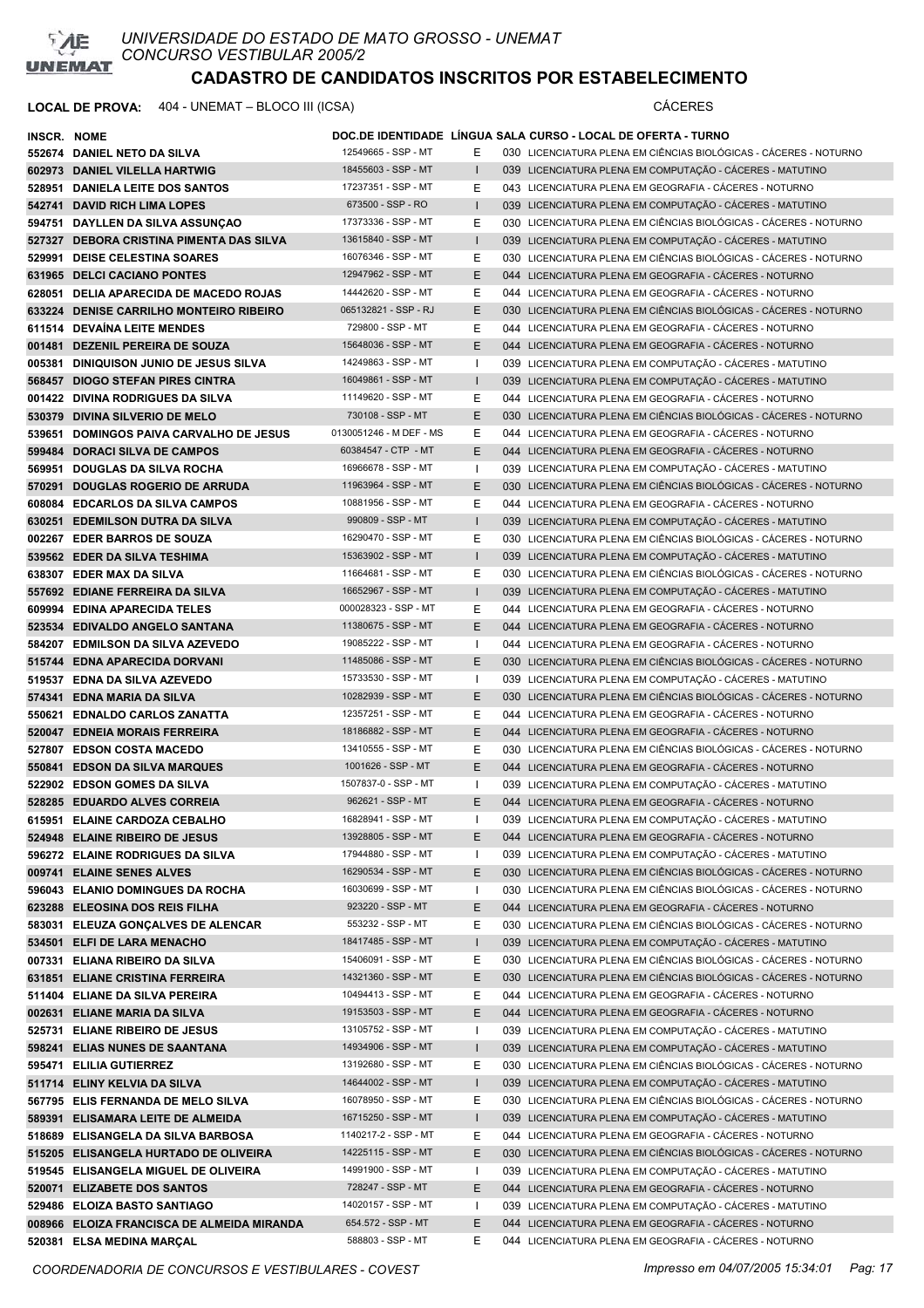

| <b>INSCR. NOME</b> |                                                           |                           |              | DOC.DE IDENTIDADE LÍNGUA SALA CURSO - LOCAL DE OFERTA - TURNO     |
|--------------------|-----------------------------------------------------------|---------------------------|--------------|-------------------------------------------------------------------|
|                    | 515418 ELSON ALVES DE OLIVEIRA                            | 13734210 - SSP - MT       | E            | 044 LICENCIATURA PLENA EM GEOGRAFIA - CÁCERES - NOTURNO           |
|                    | 597872 ELSON DUTRA DA SILVA                               | 583046 - SSP - MT         | Е            | 030 LICENCIATURA PLENA EM CIÊNCIAS BIOLÓGICAS - CÁCERES - NOTURNO |
|                    | 618217 EMERSON DE OLIVEIRA PINHEIRO                       | 16838726 - SSP - MT       | E.           | 030 LICENCIATURA PLENA EM CIÊNCIAS BIOLÓGICAS - CÁCERES - NOTURNO |
|                    | 006351 ENEVILTON DELUQUI                                  | 0937711547 - SSP - MT     | Е            | 044 LICENCIATURA PLENA EM GEOGRAFIA - CÁCERES - NOTURNO           |
|                    | 007684 ERICA BASSAN EGUES                                 | 18921930 - SSP - MT       | E            | 031 LICENCIATURA PLENA EM CIÊNCIAS BIOLÓGICAS - CÁCERES - NOTURNO |
|                    | 011282 ERICA LAURENCO DE SOUZA                            | 1566880-0 - SSP - MT      | Е            | 044 LICENCIATURA PLENA EM GEOGRAFIA - CÁCERES - NOTURNO           |
|                    | 575331 ERICA REGINA MACEDO                                | 13233335 - SSP - MT       | $\mathbf{I}$ | 039 LICENCIATURA PLENA EM COMPUTAÇÃO - CÁCERES - MATUTINO         |
|                    | 005924 ETHYENE APARECIDA ORTIZ DE FIGUEIREDO              | 1460762-0 - SSP - MT      | Е            | 031 LICENCIATURA PLENA EM CIÊNCIAS BIOLÓGICAS - CÁCERES - NOTURNO |
|                    | 007951 EUDES JUNIO ARRUDA DE AQUINO                       | 10583920 - SSP - MT       | E.           | 044 LICENCIATURA PLENA EM GEOGRAFIA - CÁCERES - NOTURNO           |
|                    | 007404 EUFRASIO LUIZ DA SILVA                             | 860346 - SSP - MT         | Ι.           | 044 LICENCIATURA PLENA EM GEOGRAFIA - CÁCERES - NOTURNO           |
|                    | 574163 EUGENIO CLOTILDE DIAS                              | 13451766 - SSP - MT       | E.           | 031 LICENCIATURA PLENA EM CIÊNCIAS BIOLÓGICAS - CÁCERES - NOTURNO |
|                    | 004693 EULA SALDANHA MACHADO                              | 14640058 - SSP - MT       | Ι.           | 031 LICENCIATURA PLENA EM CIÊNCIAS BIOLÓGICAS - CÁCERES - NOTURNO |
|                    | 515019 EUNICE DE MORAES                                   | 725431 - SSP - MT         | E            | 031 LICENCIATURA PLENA EM CIÊNCIAS BIOLÓGICAS - CÁCERES - NOTURNO |
|                    | 541151 EUZANA DE ANDRADE PINHEIRO                         | 18624421 - SSP - MT       | Е            | 031 LICENCIATURA PLENA EM CIÊNCIAS BIOLÓGICAS - CÁCERES - NOTURNO |
|                    | 510505 EVANIR GONCALVES XAVIER                            | 760644 - SSP - MT         | E            | 045 LICENCIATURA PLENA EM GEOGRAFIA - CÁCERES - NOTURNO           |
|                    | 514391 EVERTON FERNANDES DA FONSECA                       | 11574429 - SJ - MT        | $\mathbf{I}$ | 039 LICENCIATURA PLENA EM COMPUTAÇÃO - CÁCERES - MATUTINO         |
|                    | 574384 FABIANA APARECIDA MRTINS DE CASTRO                 | 17843545 - SSP - MT       | $\mathbf{I}$ | 039 LICENCIATURA PLENA EM COMPUTAÇÃO - CÁCERES - MATUTINO         |
|                    | 570869 FABIANE FERREIRA PARA                              | 18050158 - SSP - MT       | E            | 031 LICENCIATURA PLENA EM CIÊNCIAS BIOLÓGICAS - CÁCERES - NOTURNO |
|                    | 551449 FABIANO MAYOLINO MONTECCHI                         | 11195851 - SSP - MT       | E.           | 031 LICENCIATURA PLENA EM CIÊNCIAS BIOLÓGICAS - CÁCERES - NOTURNO |
|                    | 526291 FABIANO SILVA CABRAL PAES                          | 0938087244 - MEX - MS     | E.           | 031 LICENCIATURA PLENA EM CIÊNCIAS BIOLÓGICAS - CÁCERES - NOTURNO |
|                    | 101842 FAGNER DAS GRAÇAS OLIVEIRA                         | 12002720 - SJ - MT        | E            | 045 LICENCIATURA PLENA EM GEOGRAFIA - CÁCERES - NOTURNO           |
|                    | 596035 FAGNER FERREIRA DOS SANTOS                         | 1536308-2 - SSP - MT      | Е            | 045 LICENCIATURA PLENA EM GEOGRAFIA - CÁCERES - NOTURNO           |
|                    | 605794 FAGNER HENRIQUE DOS SANTOS                         | 16496663 - SSP - MT       |              | 039 LICENCIATURA PLENA EM COMPUTAÇÃO - CÁCERES - MATUTINO         |
|                    | 602914 FAGNER MONASKI VILA                                | 11600179 - SJ - MT        | $\mathbf{I}$ | 040 LICENCIATURA PLENA EM COMPUTAÇÃO - CÁCERES - MATUTINO         |
|                    | 557927 FAGNER RODRIGUES TRIGUEIRO DA SILVA                | 14521156 - SSP - MT       | E.           | 031 LICENCIATURA PLENA EM CIÊNCIAS BIOLÓGICAS - CÁCERES - NOTURNO |
|                    | 532673 FELIPE ANDRE DA SILVA ROCHA                        | 13576530 - SSP - MG       | Е            | 031 LICENCIATURA PLENA EM CIÊNCIAS BIOLÓGICAS - CÁCERES - NOTURNO |
|                    | 557293 FERNANDA VITTORAZZI DE SOUZA                       | 15544656 - SSP - MT       | E            | 031 LICENCIATURA PLENA EM CIÊNCIAS BIOLÓGICAS - CÁCERES - NOTURNO |
|                    | 553751 FERNANDO LUÍZ ALMEIDA PESSOA                       | 13838377 - SSP - MT       |              | 040 LICENCIATURA PLENA EM COMPUTAÇÃO - CÁCERES - MATUTINO         |
|                    | 577261 FERNANDO RUI SILVA                                 | 12510556 - SSP - MT       |              | 040 LICENCIATURA PLENA EM COMPUTAÇÃO - CÁCERES - MATUTINO         |
|                    | 574422 FILIPE ARRUDA FURLANETTO                           | 16007450 - SSP - MT       | Е            | 031 LICENCIATURA PLENA EM CIÊNCIAS BIOLÓGICAS - CÁCERES - NOTURNO |
|                    | 514403 FLAVIANE ANDREA PORQUERIO DA CRUZ                  | 17374049 - SSP - MT       | E            | 031 LICENCIATURA PLENA EM CIÊNCIAS BIOLÓGICAS - CÁCERES - NOTURNO |
|                    | 637701 FLAVIO CAMPOS DA SILVA                             | 15150534 - SSP - MT       | Е            | 031 LICENCIATURA PLENA EM CIÊNCIAS BIOLÓGICAS - CÁCERES - NOTURNO |
|                    | 620131 FLAVIO DELUQUE FREITAS                             | 14161516 - SSP - MT       | $\mathbf{I}$ | 031 LICENCIATURA PLENA EM CIÊNCIAS BIOLÓGICAS - CÁCERES - NOTURNO |
|                    | 519502 FLAVIO JOSUE R. DE FRANÇA                          | 13104993 - SSP - MT       | Е            | 045 LICENCIATURA PLENA EM GEOGRAFIA - CÁCERES - NOTURNO           |
|                    | 511731 FRANCIANE RODRIGUES MINEIRO                        | 14487594 - SSP - MT       | E.           | 031 LICENCIATURA PLENA EM CIÊNCIAS BIOLÓGICAS - CÁCERES - NOTURNO |
|                    | 520918 FRANCIELE FERREIRA DE SOUZA                        | 12270389 - SSP - MG       | Е            | 031 LICENCIATURA PLENA EM CIÊNCIAS BIOLÓGICAS - CÁCERES - NOTURNO |
|                    | 582484 FRANCISCA MARLANIA VIDAL DE LIMA<br><b>BEZERRA</b> | 13847856 - SSP - MT       | E            | 045 LICENCIATURA PLENA EM GEOGRAFIA - CÁCERES - NOTURNO           |
|                    | 637114 FRANCISCO MORAIS DOS SANTOS FILHO                  | 13962990 - SSP - MT       | E.           | 031 LICENCIATURA PLENA EM CIÊNCIAS BIOLÓGICAS - CÁCERES - NOTURNO |
|                    | 580996 FRANKS LAINE RODRIGUES LIMA                        | 14703696 - SSP - MT       |              | 040 LICENCIATURA PLENA EM COMPUTAÇÃO - CÁCERES - MATUTINO         |
|                    | 606413 GABRIEL BATEMARQUE WIDAL GARCIA                    | 18689922 - SSP - MT       |              | 040 LICENCIATURA PLENA EM COMPUTAÇÃO - CÁCERES - MATUTINO         |
|                    | 530191 GELSON LEITE DE SOUZA                              | 14200457 - SSP - MT       | Ε            | 031 LICENCIATURA PLENA EM CIÊNCIAS BIOLÓGICAS - CÁCERES - NOTURNO |
|                    | 009253 GENILDA PEREIRA DE SOUZA                           | 16607180 - SSP - MT       | Е            | 031 LICENCIATURA PLENA EM CIÊNCIAS BIOLÓGICAS - CÁCERES - NOTURNO |
|                    | 517585 GENILSON MARTINS DE ABREU                          | 13340816 - SSP - MT       | E            | 045 LICENCIATURA PLENA EM GEOGRAFIA - CÁCERES - NOTURNO           |
|                    | 004481 GEOVANA CARLA LANÇONI                              | 18350720 - SSP - MT       | Ε            | 031 LICENCIATURA PLENA EM CIÊNCIAS BIOLÓGICAS - CÁCERES - NOTURNO |
|                    | 005169 GESIELE DAS GRAÇAS OLIVEIRA                        | 0839915 - SSP - MT        |              | 040 LICENCIATURA PLENA EM COMPUTAÇÃO - CÁCERES - MATUTINO         |
|                    | 627135 GEZIANE RUFINO DA VEIGA                            | 17646472 - SSP - MT       |              | 040 LICENCIATURA PLENA EM COMPUTAÇÃO - CÁCERES - MATUTINO         |
|                    | 604674 GILBERTO ARAGÃO                                    | 02637355382 - DETRAN - MT |              | 040 LICENCIATURA PLENA EM COMPUTAÇÃO - CÁCERES - MATUTINO         |
|                    | 009857 GILCINEI ALMEIDA DE OLIVEIRA                       | 1561923-0 - SSP - MT      | Е            | 031 LICENCIATURA PLENA EM CIÊNCIAS BIOLÓGICAS - CÁCERES - NOTURNO |
|                    | 526061 GILDO SANTANA                                      | 574136 - SSP - MT         | E.           | 045 LICENCIATURA PLENA EM GEOGRAFIA - CÁCERES - NOTURNO           |
|                    | 530794 GILMAR DO CARMO POCHIE                             | 16316983 - SSP - MT       |              | 040 LICENCIATURA PLENA EM COMPUTAÇÃO - CÁCERES - MATUTINO         |
|                    | 594849 GILSON DA SILVA CUIABANO                           | 14110598 - SSP - MT       | E            | 045 LICENCIATURA PLENA EM GEOGRAFIA - CÁCERES - NOTURNO           |
|                    | 009733 GILSON DE SANTANA                                  | 11447850 - SJ - MT        | Е            | 031 LICENCIATURA PLENA EM CIÊNCIAS BIOLÓGICAS - CÁCERES - NOTURNO |
|                    | 623751 GILVAN DE SOUZA ROCHA                              | 15578780 - SSP - MT       | E            | 045 LICENCIATURA PLENA EM GEOGRAFIA - CÁCERES - NOTURNO           |
|                    | 523453 GIRLANE CARLOS NOBREGA                             | 1305135-0 - SSP - MT      | Е            | 031 LICENCIATURA PLENA EM CIÊNCIAS BIOLÓGICAS - CÁCERES - NOTURNO |
|                    | 583774 GIRLANE SILVA FERREIRA                             | 13441175 - SSP - MT       | E            | 045 LICENCIATURA PLENA EM GEOGRAFIA - CÁCERES - NOTURNO           |
|                    | 001767 GISELE ARAUJO OLANDA                               | 16223470 - SSP - MT       |              | 040 LICENCIATURA PLENA EM COMPUTAÇÃO - CÁCERES - MATUTINO         |
|                    | 528692 GISELE OLIVEIRA DA VEIGA                           | 14110644 - SSP - MT       | E            | 031 LICENCIATURA PLENA EM CIÊNCIAS BIOLÓGICAS - CÁCERES - NOTURNO |
|                    | 623881 GISELICA MIGUELINA SILVA OLIVEIRA                  | 15430014 - SSP - MT       | Е            | 045 LICENCIATURA PLENA EM GEOGRAFIA - CÁCERES - NOTURNO           |
|                    | 597511 GISLAINE MONTEIRO CLAUDINO                         | 18590268 - SSP - MT       | Ε            | 031 LICENCIATURA PLENA EM CIÊNCIAS BIOLÓGICAS - CÁCERES - NOTURNO |
|                    | 605417 GIULIANA FERNANDES                                 | 0925897647 - MEX - MS     |              | 031 LICENCIATURA PLENA EM CIÊNCIAS BIOLÓGICAS - CÁCERES - NOTURNO |
|                    | 597007 GLAUCIA PEREIRA NARDELLI                           | 476850605 - SSP - SP      | $\mathbf{I}$ | 040 LICENCIATURA PLENA EM COMPUTAÇÃO - CÁCERES - MATUTINO         |
|                    | 620891 GLEIDSON ALMEIDA SILVA                             | 17102731 - SSP - MT       |              | 045 LICENCIATURA PLENA EM GEOGRAFIA - CÁCERES - NOTURNO           |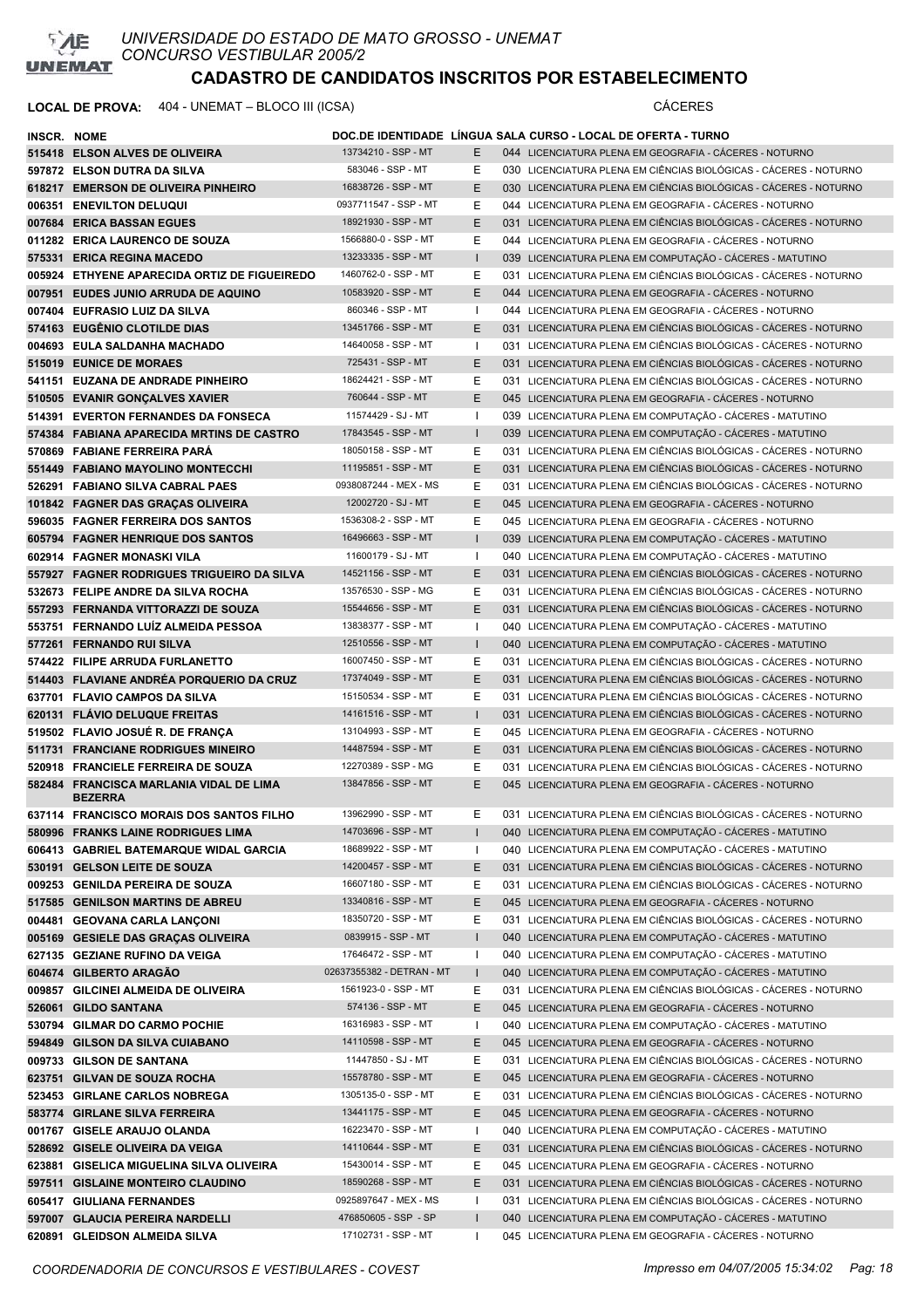

| <b>INSCR. NOME</b> |                                                          |                                            |              | DOC.DE IDENTIDADE LÍNGUA SALA CURSO - LOCAL DE OFERTA - TURNO     |
|--------------------|----------------------------------------------------------|--------------------------------------------|--------------|-------------------------------------------------------------------|
|                    | 606316 GLEISON DA SILVA SOUZA                            | 15056023 - SSP - MT                        | E.           | 032 LICENCIATURA PLENA EM CIÊNCIAS BIOLÓGICAS - CÁCERES - NOTURNO |
|                    | 542113 GLEISON YUJI KAWAI                                | 998719 - SSP - MT                          | $\mathbf{I}$ | 040 LICENCIATURA PLENA EM COMPUTAÇÃO - CÁCERES - MATUTINO         |
|                    | 607517 GONÇALINA GONÇALVES DO CARMO                      | 07480725 - SSP - MT                        | E            | 032 LICENCIATURA PLENA EM CIÊNCIAS BIOLÓGICAS - CÁCERES - NOTURNO |
|                    | 599141 GRACIELE SOUZA FERREIRA                           | 15848590 - SSP - MT                        | Е            | 045 LICENCIATURA PLENA EM GEOGRAFIA - CÁCERES - NOTURNO           |
|                    | 519651 GRACILIETE DA SILVA SOUZA                         | 15755436 - SSP - MT                        | E            | 032 LICENCIATURA PLENA EM CIÊNCIAS BIOLÓGICAS - CÁCERES - NOTURNO |
|                    | 584991 GRAICY HELLEN GRECO MENDES SILVA                  | 18886353 - SSP - MT                        | Е            | 032 LICENCIATURA PLENA EM CIÊNCIAS BIOLÓGICAS - CÁCERES - NOTURNO |
|                    | 610704 GRASIELE BASTOS                                   | 18536271 - SSP - MT                        | E            | 032 LICENCIATURA PLENA EM CIÊNCIAS BIOLÓGICAS - CÁCERES - NOTURNO |
|                    | 615439 GUILHERME JULIO FERREIRA NETO                     | 13734288 - SSP - MT                        | Е            | 032 LICENCIATURA PLENA EM CIÊNCIAS BIOLÓGICAS - CÁCERES - NOTURNO |
|                    | 528048 GUSTAVO FERNANDES EL HAGE                         | 18622330 - SSP - MT                        | E            | 032 LICENCIATURA PLENA EM CIÊNCIAS BIOLÓGICAS - CÁCERES - NOTURNO |
|                    | 001163 HELIO ANTONIO MARQUES VILAS BOAS                  | 16875150 - SSP - MT                        | Е            | 032 LICENCIATURA PLENA EM CIÊNCIAS BIOLÓGICAS - CÁCERES - NOTURNO |
|                    | 518166 HELIO DA SILVA MARQUES                            | 853536 - SSP - MT                          | E            | 032 LICENCIATURA PLENA EM CIÊNCIAS BIOLÓGICAS - CÁCERES - NOTURNO |
|                    | 001074 HELIO JOEL VILAS BOAS                             | 451975 - SSP - MT                          | Е            | 045 LICENCIATURA PLENA EM GEOGRAFIA - CÁCERES - NOTURNO           |
|                    | 001279 HELIS MARINNA MARQUES VILAS BOAS                  | 18921744 - SSP - MT                        | $\mathbf{I}$ | 040 LICENCIATURA PLENA EM COMPUTAÇÃO - CÁCERES - MATUTINO         |
|                    | 518531 HENIO DA SILVA CUIABANO                           | 14363461 - SSP - MT                        | Е            | 032 LICENCIATURA PLENA EM CIÊNCIAS BIOLÓGICAS - CÁCERES - NOTURNO |
|                    | 528552 ILDOMAR MELCHIADES FERREIRA LOBO                  | 422400 - SSP - MT                          | E            | 032 LICENCIATURA PLENA EM CIÊNCIAS BIOLÓGICAS - CÁCERES - NOTURNO |
|                    | 606065 INEUZIRA GONCALVES LEMOS                          | 740470 - SSP - MT                          | Е            | 045 LICENCIATURA PLENA EM GEOGRAFIA - CÁCERES - NOTURNO           |
|                    | 543608 IRENILSON SALVATERRA                              | 933052 - SSP - MT                          | E            | 045 LICENCIATURA PLENA EM GEOGRAFIA - CÁCERES - NOTURNO           |
|                    | 515876 ISIS DA SILVA LIMA                                | 526261 - SSP - MT                          | Е            | 045 LICENCIATURA PLENA EM GEOGRAFIA - CÁCERES - NOTURNO           |
|                    | 517755 IVANILDO GOMES DE LIMA                            | 14378221 - SSP - MT                        | E            | 045 LICENCIATURA PLENA EM GEOGRAFIA - CÁCERES - NOTURNO           |
|                    | 528129 IVANIR DE OLIVEIRA SILVA MIRA                     | 04010418 - SSP - MT                        | Е            | 032 LICENCIATURA PLENA EM CIÊNCIAS BIOLÓGICAS - CÁCERES - NOTURNO |
|                    | 553735 IVANIR VIANA E SILVA                              | 07357516 - SSP - MT                        | E            | 032 LICENCIATURA PLENA EM CIÊNCIAS BIOLÓGICAS - CÁCERES - NOTURNO |
|                    | 558966 JAIME LUIS DE SOUZA                               | 0368584538 - MEX - RS                      | Е            | 045 LICENCIATURA PLENA EM GEOGRAFIA - CÁCERES - NOTURNO           |
|                    | 525171 JAIR CONCEIÇAO DE ARRUDA                          | 15627012 - SSP - MT                        | E            | 032 LICENCIATURA PLENA EM CIÊNCIAS BIOLÓGICAS - CÁCERES - NOTURNO |
|                    | 613941 JANE ALVES CORREA FERNANDES                       | 17236878 - SSP - MT                        | Е            | 045 LICENCIATURA PLENA EM GEOGRAFIA - CÁCERES - NOTURNO           |
|                    | 609145 JANE DOS SANTOS PEREIRA                           | 16928954 - SSP - MT                        | E            | 032 LICENCIATURA PLENA EM CIÊNCIAS BIOLÓGICAS - CÁCERES - NOTURNO |
|                    | 543152 JANILSON PROFETA SANTOS                           | 1479555-8 - SSP - MT                       | $\mathbf{I}$ | 040 LICENCIATURA PLENA EM COMPUTAÇÃO - CÁCERES - MATUTINO         |
|                    | 558176 JANIO VIEIRA DA SILVA                             | 18455344 - SSP - MT                        | $\mathbf{I}$ | 040 LICENCIATURA PLENA EM COMPUTAÇÃO - CÁCERES - MATUTINO         |
|                    | 574589 JEAN CARLOS NEVES GOMES                           | 17495350 - CNH - MT                        | $\mathbf{I}$ | 040 LICENCIATURA PLENA EM COMPUTAÇÃO - CÁCERES - MATUTINO         |
|                    | 622524 JEFERSON DIONE RODRIGUES DA SILVA                 | 18179371 - SSP - MT                        | $\mathbf{I}$ | 040 LICENCIATURA PLENA EM COMPUTAÇÃO - CÁCERES - MATUTINO         |
|                    | 529011 JEFFERSON BERNARDINO ALVES LIMA                   | 15410200 - SSP - MT                        | Е            | 045 LICENCIATURA PLENA EM GEOGRAFIA - CÁCERES - NOTURNO           |
|                    | 585459 JEOVAN ALVES DE ALMEIDA                           | 1949082 - SSP - GO                         | $\mathbf{I}$ | 040 LICENCIATURA PLENA EM COMPUTAÇÃO - CÁCERES - MATUTINO         |
|                    | 623326 JOANA APARECIDA SILVA ASSUNÇÃO                    | 07260199 - SSP - MT                        | Е            | 045 LICENCIATURA PLENA EM GEOGRAFIA - CACERES - NOTURNO           |
|                    | 623776 JOAO BARBOSA DA SILVA                             | 800289 - SSP - MT                          | E            | 045 LICENCIATURA PLENA EM GEOGRAFIA - CÁCERES - NOTURNO           |
|                    | 515761 JOÃO DOS SANTOS MIRANDA                           | 1048675-5 - SSP - MT                       | Е            | 032 LICENCIATURA PLENA EM CIÊNCIAS BIOLÓGICAS - CÁCERES - NOTURNO |
|                    | 540366 JOAO SEVERINO DOS SANTOS FILHO                    | 6881362 - SSP - SP                         | E            | 045 LICENCIATURA PLENA EM GEOGRAFIA - CÁCERES - NOTURNO           |
|                    | 608777 JOBER RIBEIRO CEBALHO                             | 14378167 - SSP - MT                        | Е            | 032 LICENCIATURA PLENA EM CIÊNCIAS BIOLÓGICAS - CÁCERES - NOTURNO |
|                    | 514349 JOILSON ADRIANO RODRIGUES                         | 1132400-7 - SSP - MT                       | $\mathbf{I}$ | 045 LICENCIATURA PLENA EM GEOGRAFIA - CÁCERES - NOTURNO           |
|                    | 602931 JONATHAN MOHR BLUN                                | 18178235 - SSP - MT                        | $\mathbf{I}$ | 040 LICENCIATURA PLENA EM COMPUTAÇÃO - CÁCERES - MATUTINO         |
|                    | 513377 JONEY SEBASTIAO DE MORAES                         | 13782061 - SSP - MT                        | E            | 045 LICENCIATURA PLENA EM GEOGRAFIA - CÁCERES - NOTURNO           |
|                    | 611751 JORGE ELIAS DE ALCANTARA MELO                     | 19411553 - SSP - MT                        | Е            | 032 LICENCIATURA PLENA EM CIÊNCIAS BIOLÓGICAS - CÁCERES - NOTURNO |
|                    | 629952 JORGE ZANATA JUNIOR                               | 16123905 - SSP - MT                        | $\mathbf{I}$ | 040 LICENCIATURA PLENA EM COMPUTAÇÃO - CÁCERES - MATUTINO         |
|                    | 100341 JOSÉ ANTÔNIO DA SILVA LIMA                        | 1347303-4 - SSP - MT                       | Е            | 045 LICENCIATURA PLENA EM GEOGRAFIA - CÁCERES - NOTURNO           |
|                    | 010812 JOSE ANTONIO QUINTINO DA SILVA                    | 14948001 - SSP - MT                        | E            | 045 LICENCIATURA PLENA EM GEOGRAFIA - CÁCERES - NOTURNO           |
|                    | 001783 JOSE AUGUSTO DA SILVA                             | 923204 - SSP - MT                          | Е            | 032 LICENCIATURA PLENA EM CIÊNCIAS BIOLÓGICAS - CÁCERES - NOTURNO |
|                    | 511943 JOSÉ BENILTON LEITE POMPILIO                      | 945220 - SSP - MT                          | E            | 032 LICENCIATURA PLENA EM CIÊNCIAS BIOLÓGICAS - CÁCERES - NOTURNO |
|                    | 010839 JOSE ERONIDES ABREU BATISTA                       | 17978823 - SSP - MT                        | $\mathbf{I}$ | 040 LICENCIATURA PLENA EM COMPUTAÇÃO - CÁCERES - MATUTINO         |
|                    | 004839 JOSE FERNANDES DOS SANTOS                         | 246462929 - SSP - SP                       | E            | 032 LICENCIATURA PLENA EM CIÊNCIAS BIOLÓGICAS - CÁCERES - NOTURNO |
|                    | 515051 JOSÉ PAULO CAETANO DA COSTA                       | 15525830 - SSP - MT<br>16490827 - SSP - MT | Е            | 032 LICENCIATURA PLENA EM CIÊNCIAS BIOLÓGICAS - CÁCERES - NOTURNO |
|                    | 595314 JOSEANE MARLA COELHO                              |                                            | E            | 032 LICENCIATURA PLENA EM CIÊNCIAS BIOLÓGICAS - CÁCERES - NOTURNO |
|                    | 578401 JOSELAINE BELISARIO DA SILVA<br><b>NASCIMENTO</b> | 17905478 - SSP - MT                        | Е            | 032 LICENCIATURA PLENA EM CIÊNCIAS BIOLÓGICAS - CÁCERES - NOTURNO |
|                    | 520497 JOSIENE PEREIRA DA SILVA                          | 14960893 - SSP - MT                        | Е            | 032 LICENCIATURA PLENA EM CIÊNCIAS BIOLÓGICAS - CÁCERES - NOTURNO |
|                    | 563161 JOSILENE DE SOUZA RODRIGUES                       | 13225391 - SSP - MT                        | $\mathbf{I}$ | 032 LICENCIATURA PLENA EM CIÊNCIAS BIOLÓGICAS - CÁCERES - NOTURNO |
|                    | 101737 JOZELENE CLARA DA CHAGAS OLIVEIRA                 | 12061620 - SSP - MT                        | $\mathbf{I}$ | 040 LICENCIATURA PLENA EM COMPUTAÇÃO - CÁCERES - MATUTINO         |
|                    | 618608 JUAN CARLOS TEIXEIRA                              | 12916005 - SSP - MT                        | $\mathbf{I}$ | 040 LICENCIATURA PLENA EM COMPUTAÇÃO - CÁCERES - MATUTINO         |
|                    | 594695 JUCELIA DE OLIVEIRA LOBO                          | 14614200 - SSP - MT                        | Е            | 032 LICENCIATURA PLENA EM CIÊNCIAS BIOLÓGICAS - CÁCERES - NOTURNO |
|                    | 001571 JULIANA DA SILVA                                  | 17387310 - SSP - MT                        | Е            | 032 LICENCIATURA PLENA EM CIÊNCIAS BIOLÓGICAS - CÁCERES - NOTURNO |
|                    | 523801 JULIANE APARECIDA DA SILVA LICAC                  | 999394 - SSP - MT                          | L            | 040 LICENCIATURA PLENA EM COMPUTAÇÃO - CÁCERES - MATUTINO         |
|                    | 573442 JULIANE CATELLA TONI                              | 10270760 - SSP - MT                        | $\mathbf{I}$ | 033 LICENCIATURA PLENA EM CIÊNCIAS BIOLÓGICAS - CÁCERES - NOTURNO |
|                    | 004596 JULIANE LEITE BATISTA                             | 15858413 - SSP - MT                        | $\mathsf{L}$ | 040 LICENCIATURA PLENA EM COMPUTAÇÃO - CÁCERES - MATUTINO         |
|                    | 609901 JULIANO EGUES CARDOSO                             | 300242241929 - RA - MT                     | $\mathbf{I}$ | 040 LICENCIATURA PLENA EM COMPUTAÇÃO - CÁCERES - MATUTINO         |
|                    | 519121 JULIANO RODRIGUES DE OLIVEIRA                     | 12417220 - SSP - MT                        | E            | 033 LICENCIATURA PLENA EM CIÊNCIAS BIOLÓGICAS - CÁCERES - NOTURNO |
|                    | 524557 JULIO APARECIDO SCACHETTTI                        | 17167345 - SSP - MT                        | Е            | 033 LICENCIATURA PLENA EM CIÊNCIAS BIOLÓGICAS - CÁCERES - NOTURNO |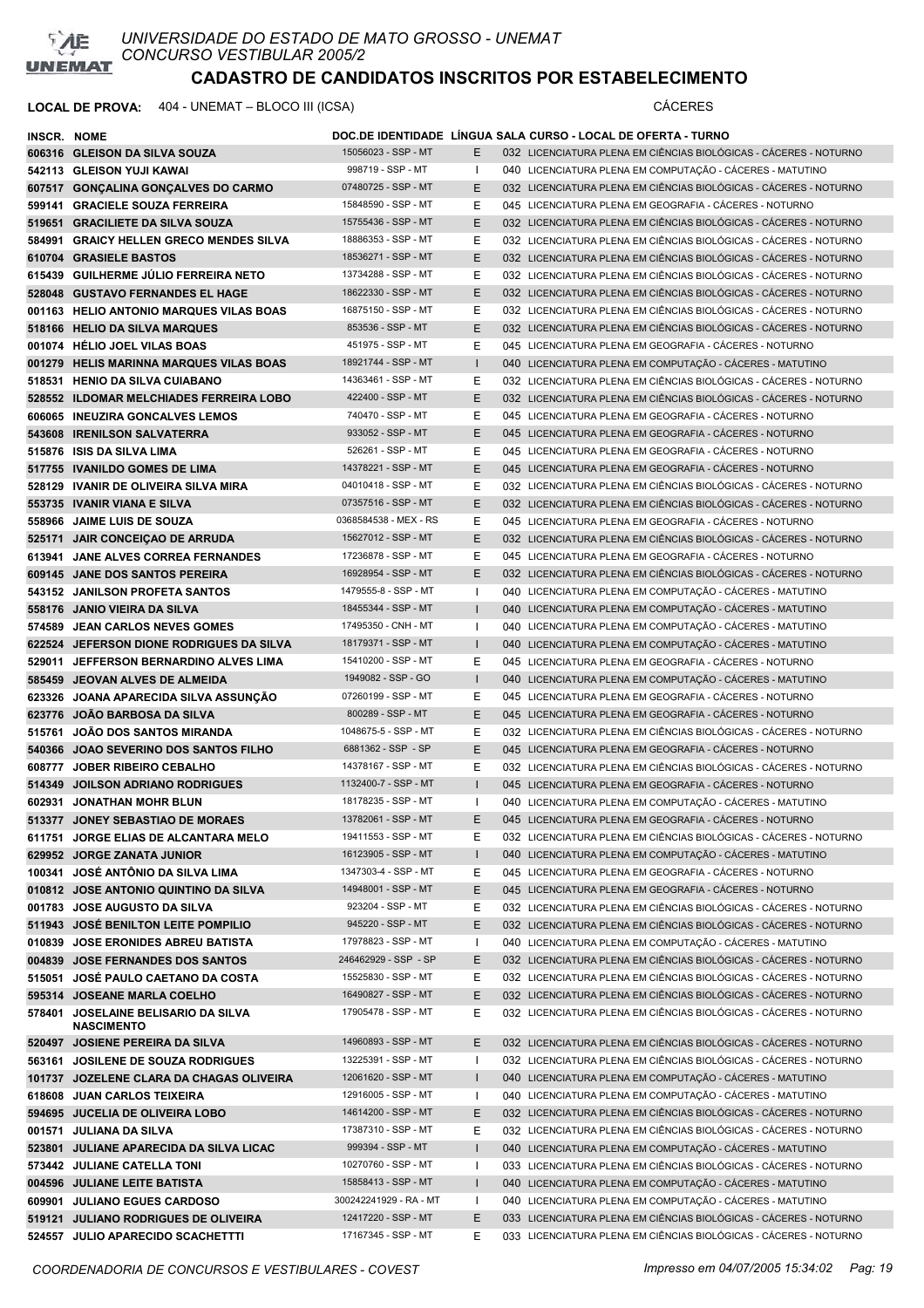

| <b>INSCR. NOME</b> |                                                          |                       |              | DOC.DE IDENTIDADE LINGUA SALA CURSO - LOCAL DE OFERTA - TURNO     |
|--------------------|----------------------------------------------------------|-----------------------|--------------|-------------------------------------------------------------------|
|                    | 631477 JULIO CEZAR VIEIRA DA SILVA                       | 729381 - SSP - RO     | $\mathbf{I}$ | 040 LICENCIATURA PLENA EM COMPUTAÇÃO - CÁCERES - MATUTINO         |
|                    | 514012 KEILA FERREIRA DA SILVA                           | 16078551 - SSP - MT   | $\mathbf{I}$ | 040 LICENCIATURA PLENA EM COMPUTAÇÃO - CÁCERES - MATUTINO         |
|                    | 534285 KELLY CRISTINA DE SOUZA                           | 15672565 - SSP - MT   | E.           | 033 LICENCIATURA PLENA EM CIÊNCIAS BIOLÓGICAS - CÁCERES - NOTURNO |
|                    | 513474 KENNER DE SOUZA CASTILHO                          | 998083 - SSP - MT     | Е            | 033 LICENCIATURA PLENA EM CIÊNCIAS BIOLÓGICAS - CÁCERES - NOTURNO |
|                    | 007501 KENNYA CRISTINE SERAPIAO MATOS                    | 17129850 - SSP - MT   |              | 041 LICENCIATURA PLENA EM COMPUTAÇÃO - CÁCERES - MATUTINO         |
|                    | 595578 KENYA CAMPOS CASTRILLON                           | 13960008 - SSP - MT   | $\mathbf{I}$ | 041 LICENCIATURA PLENA EM COMPUTAÇÃO - CÁCERES - MATUTINO         |
|                    | 531571 KEVIN DO ESPÍRITO SANTO BERNARDO                  | 17480582 - SSP - MT   |              | 041 LICENCIATURA PLENA EM COMPUTAÇÃO - CÁCERES - MATUTINO         |
|                    | 593851 KLEBER FRANCO DA SILVA                            | 15566820 - SSP - MT   | Ε            | 033 LICENCIATURA PLENA EM CIÊNCIAS BIOLÓGICAS - CÁCERES - NOTURNO |
|                    | 531545 LARISSA GENTIL LIMA                               | 19015500 - SSP - MT   | E            | 033 LICENCIATURA PLENA EM CIÊNCIAS BIOLÓGICAS - CÁCERES - NOTURNO |
|                    | 596761 LAUDICEIA PINHEIRO RAMOS                          | 10733574 - SJ - MT    | Е            | 033 LICENCIATURA PLENA EM CIÊNCIAS BIOLÓGICAS - CÁCERES - NOTURNO |
|                    | 570494 LEANDRA ANGELA DA SILVA                           | 12043583 - SSP - MT   | E            | 033 LICENCIATURA PLENA EM CIÊNCIAS BIOLÓGICAS - CÁCERES - NOTURNO |
|                    | 633331 LÉIA LIMA DE OLIVEIRA                             | 16548523 - SSP - MT   | Е            | 033 LICENCIATURA PLENA EM CIÊNCIAS BIOLÓGICAS - CÁCERES - NOTURNO |
|                    | 598712 LEIDIANE PEDROSO DE FREITAS                       | 17744989 - SSP - MT   |              | 041 LICENCIATURA PLENA EM COMPUTAÇÃO - CÁCERES - MATUTINO         |
|                    | 575429 LEONARDO BARROS CASTRILLON                        | 18098401 - SSP - MT   | Ι.           | 041 LICENCIATURA PLENA EM COMPUTAÇÃO - CÁCERES - MATUTINO         |
|                    | 010553 LILIAN DIAS LEITE                                 | 18459340 - SSP - MT   | $\mathbf{L}$ | 041 LICENCIATURA PLENA EM COMPUTAÇÃO - CÁCERES - MATUTINO         |
|                    | 565563 LILIAN FLORES POIQUI                              | 18162258 - SSP - MT   | Е            | 033 LICENCIATURA PLENA EM CIÊNCIAS BIOLÓGICAS - CÁCERES - NOTURNO |
|                    | 548189 LILIANE PATRICIA MARQUES                          | 15948382 - SSP - MT   | $\mathbf{I}$ | 041 LICENCIATURA PLENA EM COMPUTAÇÃO - CÁCERES - MATUTINO         |
|                    | 562971 LINDACI VIEIRA LIMA                               | 17518164 - SSP - MT   | $\mathbf{I}$ | 033 LICENCIATURA PLENA EM CIÊNCIAS BIOLÓGICAS - CÁCERES - NOTURNO |
|                    | 606995 LOUREANO DE MORAES DA SILVA                       | 18493106 - SSP - MT   | E            | 033 LICENCIATURA PLENA EM CIÊNCIAS BIOLÓGICAS - CÁCERES - NOTURNO |
|                    | 522325 LOURIVAL SANTANA DA SILVA                         | 735451 - SSP - MT     | Ε            | 033 LICENCIATURA PLENA EM CIÊNCIAS BIOLÓGICAS - CÁCERES - NOTURNO |
|                    | 515451 LUANA DE OLIVEIRA PINHEIRO                        | 19552408 - SSP - MT   | E            | 033 LICENCIATURA PLENA EM CIÊNCIAS BIOLÓGICAS - CÁCERES - NOTURNO |
|                    | 526525 LUCIANA MAGALHÃES ARTIAGA                         | 16820762 - SSP - MT   | Ε            | 033 LICENCIATURA PLENA EM CIÊNCIAS BIOLÓGICAS - CÁCERES - NOTURNO |
|                    | 515191 LUCIANA PANTALEAO AUGUSTO                         | 18536042 - SSP - MT   | E            | 033 LICENCIATURA PLENA EM CIÊNCIAS BIOLÓGICAS - CÁCERES - NOTURNO |
|                    | 527416 LUCIANE APARECIDA DO NASCIMENTO                   | 967904 - SSP - MT     | Ε            | 033 LICENCIATURA PLENA EM CIÊNCIAS BIOLÓGICAS - CÁCERES - NOTURNO |
|                    | 009075 LUCIANE APARECIDA GOMES ESPINOSA                  | 13849158 - SSP - MT   | E            | 033 LICENCIATURA PLENA EM CIÊNCIAS BIOLÓGICAS - CÁCERES - NOTURNO |
|                    | 588172 LUCIANO AUGUSTO CABANAS KANHET                    | 0202885349 - EB - RJ  | -1           | 041 LICENCIATURA PLENA EM COMPUTAÇÃO - CÁCERES - MATUTINO         |
|                    | 630675 LUCIANO DE JESUS                                  | 001441713 - SSP - MS  | $\mathbf{I}$ | 033 LICENCIATURA PLENA EM CIÊNCIAS BIOLÓGICAS - CÁCERES - NOTURNO |
|                    | 548251 LUCIENE DA COSTA RODRIGUES                        | 17237513 - SSP - MT   | Е            | 033 LICENCIATURA PLENA EM CIÊNCIAS BIOLÓGICAS - CÁCERES - NOTURNO |
|                    | 580431 LUCIMAR RIBEIRO DE OLIVEIRA                       | 17954371 - SSP - MT   | E            | 033 LICENCIATURA PLENA EM CIÊNCIAS BIOLÓGICAS - CÁCERES - NOTURNO |
|                    | 510921 LUCIMARA RIBEIRO SILVA                            | 15410420 - SSP - MT   | Е            | 033 LICENCIATURA PLENA EM CIÊNCIAS BIOLÓGICAS - CÁCERES - NOTURNO |
|                    | 555347 LUCIMEIRE APARECIDA BOMFIM                        | 18637264 - SSP - MT   | E            | 033 LICENCIATURA PLENA EM CIÊNCIAS BIOLÓGICAS - CÁCERES - NOTURNO |
|                    | 583146 LUCINEIA APARECIDA DE SOUZA                       | 1744307-5 - SSP - MT  | Е            | 033 LICENCIATURA PLENA EM CIÊNCIAS BIOLÓGICAS - CÁCERES - NOTURNO |
|                    | 593311 LUCINEIA RIBEIRO DE OLIVEIRA                      | 17396174 - SSP - MT   | E            | 033 LICENCIATURA PLENA EM CIÊNCIAS BIOLÓGICAS - CÁCERES - NOTURNO |
|                    | 622249 LUIZ CARLOS PEREIRA LEITE                         | 15662543 - SSP - MT   | Ε            | 033 LICENCIATURA PLENA EM CIÊNCIAS BIOLÓGICAS - CÁCERES - NOTURNO |
|                    | 510238 LUIZA DA HORA CARVALHO                            | 12918261 - SSP - MT   | E.           | 033 LICENCIATURA PLENA EM CIÊNCIAS BIOLÓGICAS - CÁCERES - NOTURNO |
|                    | 562271 MAIARA CRISTINA DAL TOÉ                           | 9083820614 - SJS - RS | Е            | 034 LICENCIATURA PLENA EM CIÊNCIAS BIOLÓGICAS - CÁCERES - NOTURNO |
|                    | 594377 MANOEL SURUBI                                     | 13617710 - CNH - MT   | E            | 034 LICENCIATURA PLENA EM CIÊNCIAS BIOLÓGICAS - CÁCERES - NOTURNO |
|                    | 629812 MANOEL VICENTE PEREIRA NETO                       | 11054964 - SSP - MT   | $\mathbf{I}$ | 041 LICENCIATURA PLENA EM COMPUTAÇÃO - CÁCERES - MATUTINO         |
|                    | 517518 MARCIA ALVES DE MENEZES                           | 13342738 - SSP - MT   | E.           | 034 LICENCIATURA PLENA EM CIÊNCIAS BIOLÓGICAS - CÁCERES - NOTURNO |
|                    | 590517 MARCIA APARECIDA RIBEIRO RODRIGUES                | 15660800 - SSP - MT   | Е            | 034 LICENCIATURA PLENA EM CIÊNCIAS BIOLÓGICAS - CÁCERES - NOTURNO |
|                    | 517321 MARCIELLEN FATIMA NASCIMENTO<br><b>PETRONILHO</b> | 17441498 - SSP - MT   | E.           | 034 LICENCIATURA PLENA EM CIÊNCIAS BIOLÓGICAS - CÁCERES - NOTURNO |
|                    | 595802 MARCIO DA CRUZ LEITE                              | 14200341 - CNH - MT   | Е            | 034 LICENCIATURA PLENA EM CIÊNCIAS BIOLÓGICAS - CÁCERES - NOTURNO |
|                    | 005274 MARCIO DIAS DE CARVALHO                           | 11801123 - SSP - MT   |              | 041 LICENCIATURA PLENA EM COMPUTAÇÃO - CÁCERES - MATUTINO         |
|                    | 637645 MÁRCIO FONTANA                                    | 0539767335 - MD - MS  | $\mathbf{I}$ | 034 LICENCIATURA PLENA EM CIÊNCIAS BIOLÓGICAS - CÁCERES - NOTURNO |
|                    | 515736 MARCIO HURTADO DE OLIVEIRA                        | 10132430 - SSP - MT   | E            | 034 LICENCIATURA PLENA EM CIÊNCIAS BIOLÓGICAS - CÁCERES - NOTURNO |
|                    | 554499 MARCIO PEREIRA DA SILVA                           | 14471582 - SSP - MT   | -1           | 041 LICENCIATURA PLENA EM COMPUTAÇÃO - CÁCERES - MATUTINO         |
|                    | 626007 MARCOS EDUARDO ROMANO                             | 065127 - DETRAN - RO  | $\mathbf{I}$ | 041 LICENCIATURA PLENA EM COMPUTAÇÃO - CÁCERES - MATUTINO         |
|                    | 007341 MARIA APARECIDA RAMOS DE OLIVEIRA                 | 14278618 - SSP - MT   | Е            | 034 LICENCIATURA PLENA EM CIÊNCIAS BIOLÓGICAS - CÁCERES - NOTURNO |
|                    | 575143 MARIA APARECIDA SOARES DE CARVALHO                | 06980961 - SSP - MT   | E.           | 034 LICENCIATURA PLENA EM CIÊNCIAS BIOLÓGICAS - CÁCERES - NOTURNO |
|                    | 558532 MARIA DA GUIA DE ARAUJO                           | 1591429 - SSP - RN    | Ι.           | 041 LICENCIATURA PLENA EM COMPUTAÇÃO - CÁCERES - MATUTINO         |
|                    | 570231 MARIA DANIELA CAVALCANTE ALVES                    | 10842845 - SSP - MT   | Е            | 034 LICENCIATURA PLENA EM CIÊNCIAS BIOLÓGICAS - CÁCERES - NOTURNO |
|                    | 007234 MARIA DE FÁTIMA GARCIA ROSA CARDOSO               | 14543354 - SSP - MT   | Е            | 034 LICENCIATURA PLENA EM CIÊNCIAS BIOLÓGICAS - CÁCERES - NOTURNO |
|                    | 005088 MARIA DIVINA GARCIA ORTIZ                         | 17442699 - SSP - MT   | Е            | 034 LICENCIATURA PLENA EM CIÊNCIAS BIOLÓGICAS - CÁCERES - NOTURNO |
|                    | 555151 MARIA ELENA MAGALHAES SANTOS                      | 15263908 - SSP - MT   | Е            | 034 LICENCIATURA PLENA EM CIÊNCIAS BIOLÓGICAS - CÁCERES - NOTURNO |
|                    | 001988 MARIA IZABEL FERNANDES                            | 998897 - SSP - MT     | E            | 034 LICENCIATURA PLENA EM CIÊNCIAS BIOLÓGICAS - CÁCERES - NOTURNO |
|                    | 530913 MARIA JAQUELINE FERREIRA DE OLIVEIRA              | 19098855 - SSP - MT   | Е            | 034 LICENCIATURA PLENA EM CIÊNCIAS BIOLÓGICAS - CÁCERES - NOTURNO |
|                    | 511391 MARIA JORGINA RODRIGUES CORREA                    | 948 470 - SSP - MT    | E.           | 034 LICENCIATURA PLENA EM CIÊNCIAS BIOLÓGICAS - CÁCERES - NOTURNO |
|                    | 101885 MARIA JOSÉ DA SILVA ARRUDA                        | 13104713 - SSP - MT   | -1           | 041 LICENCIATURA PLENA EM COMPUTAÇÃO - CÁCERES - MATUTINO         |
|                    | 001741 MARIA JOSÉ S. OLIVEIRA                            | 14835657 - SSP - MT   | Е            | 034 LICENCIATURA PLENA EM CIÊNCIAS BIOLÓGICAS - CÁCERES - NOTURNO |
|                    | 607053 MARIA RODRIGUES DE SOUZA MOREIRA                  | 21822783 - SSP - SP   | Е            | 034 LICENCIATURA PLENA EM CIÊNCIAS BIOLÓGICAS - CÁCERES - NOTURNO |
|                    | 611689 MARIANA PINHEIRO NANI DE SOUZA                    | 17441943 - SSP - MT   | Е            | 034 LICENCIATURA PLENA EM CIÊNCIAS BIOLÓGICAS - CÁCERES - NOTURNO |
|                    | 582662 MARILETE MARTA SILVA CRUZ                         | 16929292 - SSP - MT   |              | 041 LICENCIATURA PLENA EM COMPUTAÇÃO - CÁCERES - MATUTINO         |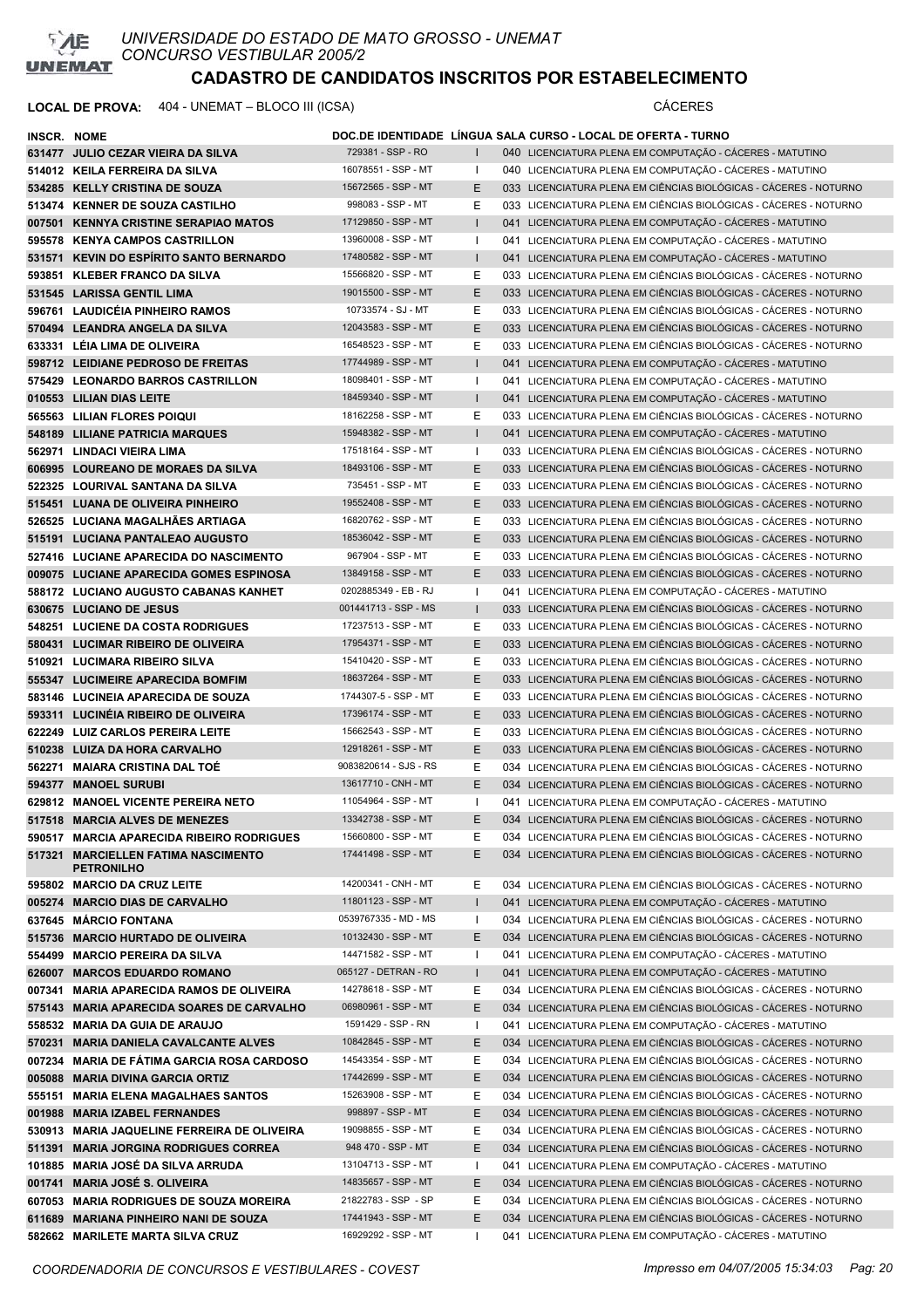

| INSCR. NOME |                                                    |                         |              | DOC.DE IDENTIDADE LINGUA SALA CURSO - LOCAL DE OFERTA - TURNO     |
|-------------|----------------------------------------------------|-------------------------|--------------|-------------------------------------------------------------------|
|             | 510327 MARINA DE FATIMA SOUZA                      | 345714 - SSP - RO       | E            | 034 LICENCIATURA PLENA EM CIÊNCIAS BIOLÓGICAS - CÁCERES - NOTURNO |
|             | 634581 MARINA PEDROSO ARDEVINO                     | 1383815-6 - SSP - MT    | Е            | 034 LICENCIATURA PLENA EM CIÊNCIAS BIOLÓGICAS - CÁCERES - NOTURNO |
|             | 603619 MARINEI DE OLIVEIRA                         | 19809163 - SSP - SP     | E            | 034 LICENCIATURA PLENA EM CIÊNCIAS BIOLÓGICAS - CÁCERES - NOTURNO |
|             | 102857 MARINETE AYARDES VALERIANO                  | 0926054248 - MEX - MT   | $\mathbf{I}$ | 041 LICENCIATURA PLENA EM COMPUTAÇÃO - CÁCERES - MATUTINO         |
|             | 563404 MARINETE JUDITE MARCAL                      | 1735154-5 - SSP - MT    | E            | 034 LICENCIATURA PLENA EM CIÊNCIAS BIOLÓGICAS - CÁCERES - NOTURNO |
|             | 010782 MARINO PEREIRA DOS SANTOS                   | 685276 - SSP - MT       | Е            | 034 LICENCIATURA PLENA EM CIÊNCIAS BIOLÓGICAS - CÁCERES - NOTURNO |
|             | 588296 MARIO JOSÉ LEITE DOS SANTOS                 | 14396122 - SSP - MT     | E            | 034 LICENCIATURA PLENA EM CIÊNCIAS BIOLÓGICAS - CÁCERES - NOTURNO |
|             | 521809 MARIVANIA DE OLIVEIRA MENDES                | 17302706 - SSP - MT     | Е            | 034 LICENCIATURA PLENA EM CIÊNCIAS BIOLÓGICAS - CÁCERES - NOTURNO |
|             | 597651 MARKUS VINYCIUS MARQUI PEGAIANI             | 17155851 - SSP - MT     |              | 034 LICENCIATURA PLENA EM CIÊNCIAS BIOLÓGICAS - CÁCERES - NOTURNO |
|             | 516601 MARLENE DIAS DE MOURA                       | 12759201 - SSP - MT     | Ε            | 035 LICENCIATURA PLENA EM CIÊNCIAS BIOLÓGICAS - CÁCERES - NOTURNO |
|             | 513271 MARLY ESTEFANIA DE ARRUDA SILVA             | 05697921 - SJ - MT      |              | 041 LICENCIATURA PLENA EM COMPUTAÇÃO - CÁCERES - MATUTINO         |
|             | 511684 MARTA APARECIDA FERREIRA                    | 15075451 - SSP - MT     | Е            | 035 LICENCIATURA PLENA EM CIÊNCIAS BIOLÓGICAS - CÁCERES - NOTURNO |
|             | 637335 MAURO ANTONIO FARIAS DA SILVA               | 0001065880 - SSP - MS   | $\mathsf{I}$ | 041 LICENCIATURA PLENA EM COMPUTAÇÃO - CÁCERES - MATUTINO         |
|             | 515108 MAURO AUGUSTO PEREIRA RIBEIRO JUNIOR        | 1560822-0 - SSP - MT    | Е            | 035 LICENCIATURA PLENA EM CIÊNCIAS BIOLÓGICAS - CÁCERES - NOTURNO |
|             | 520721 MAX PAULO BISPO DE FREITAS                  | 11780517 - SSP - MT     | E            | 035 LICENCIATURA PLENA EM CIÊNCIAS BIOLÓGICAS - CÁCERES - NOTURNO |
|             | 628166 MAYARA FIGUEIREDO ITO                       | 13140426 - SSP - MT     | ı            | 041 LICENCIATURA PLENA EM COMPUTAÇÃO - CÁCERES - MATUTINO         |
|             | 001791 MEIRE DE CAMPOS PESSOA                      | 04133110 - SSP - MT     | $\mathbf{I}$ | 041 LICENCIATURA PLENA EM COMPUTAÇÃO - CÁCERES - MATUTINO         |
|             | 529915 MERY ELLEN DE CAMPOS PESSOA                 | 18490271 - SSP - MT     | $\mathbf{I}$ | 041 LICENCIATURA PLENA EM COMPUTAÇÃO - CÁCERES - MATUTINO         |
|             | 557099 MICHELE FRANCIANE SOUZA RIBEIRO             | 18434126 - SSP - MT     | E            | 035 LICENCIATURA PLENA EM CIÊNCIAS BIOLÓGICAS - CÁCERES - NOTURNO |
|             | 606731 MICHELI ALVES DA SILVA                      | 17900743 - SSP - MT     | $\mathbf{I}$ | 035 LICENCIATURA PLENA EM CIÊNCIAS BIOLÓGICAS - CÁCERES - NOTURNO |
|             |                                                    | 19611285 - SSP - MT     | E            |                                                                   |
|             | 598101 MICHELI RODRIGUES DA COSTA                  |                         |              | 035 LICENCIATURA PLENA EM CIÊNCIAS BIOLÓGICAS - CÁCERES - NOTURNO |
|             | 592595 MICHELLY APERECIDA GARCIA DA SILVA          | 15970078 - SSP - MT     | Е            | 035 LICENCIATURA PLENA EM CIÊNCIAS BIOLÓGICAS - CÁCERES - NOTURNO |
|             | 606243 MILSON BATISTA ALVES                        | 794429 - SSP - MT       | E            | 035 LICENCIATURA PLENA EM CIÊNCIAS BIOLÓGICAS - CÁCERES - NOTURNO |
|             | 553591 MONICA APARECIDA GONÇALVES REGIS DE<br>LIMA | 10407758 - SSP - MT     | 1            | 035 LICENCIATURA PLENA EM CIÊNCIAS BIOLÓGICAS - CÁCERES - NOTURNO |
|             | 584193 MYCHELLE CISNEROS RECALDE                   | 16372034 - SSP - MT     | E.           | 035 LICENCIATURA PLENA EM CIÊNCIAS BIOLÓGICAS - CÁCERES - NOTURNO |
|             | 008532 NEIDE MARIANA ANICETO                       | 567514 - SSP - MT       | Е            | 035 LICENCIATURA PLENA EM CIÊNCIAS BIOLÓGICAS - CÁCERES - NOTURNO |
|             | 584703 NEIDE QUEIROS DE ARAUJO                     | 862028 - SSP - AM       | $\mathbf{I}$ | 041 LICENCIATURA PLENA EM COMPUTAÇÃO - CÁCERES - MATUTINO         |
|             | 529281 NEIDE SILVA                                 | 735461 - SSP - MT       | $\mathbf{I}$ | 041 LICENCIATURA PLENA EM COMPUTAÇÃO - CÁCERES - MATUTINO         |
|             | 515469 NEIVA ALVES GARCIA                          | 001102248 - SSP - MS    | Е            | 035 LICENCIATURA PLENA EM CIÊNCIAS BIOLÓGICAS - CÁCERES - NOTURNO |
|             | 594628 NEIVEDY NIVALDO APARECIDO R DA SILVA        | 17858860 - SSP - MT     | Е            | 035 LICENCIATURA PLENA EM CIÊNCIAS BIOLÓGICAS - CÁCERES - NOTURNO |
|             |                                                    | 1554595-4 - SSP - MT    |              |                                                                   |
|             | 520632 NEIZE DUARTE ARDAIA                         | 16191080 - SSP - MT     | E            | 035 LICENCIATURA PLENA EM CIÊNCIAS BIOLÓGICAS - CÁCERES - NOTURNO |
|             | 624314 NELCILENE MENACHO                           |                         | Е            | 035 LICENCIATURA PLENA EM CIÊNCIAS BIOLÓGICAS - CÁCERES - NOTURNO |
|             | 520561 NILVA DA SILVA ORTIZ                        | 14986663 - SSP - MT     | Е            | 035 LICENCIATURA PLENA EM CIÊNCIAS BIOLÓGICAS - CÁCERES - NOTURNO |
|             | 001848 NOELMA APARECIDA GONÇALVES                  | 17214190 - SSP - MT     | Е            | 035 LICENCIATURA PLENA EM CIÊNCIAS BIOLÓGICAS - CÁCERES - NOTURNO |
|             | 519847 ODIRLEI CHAVES NASCIMENTO                   | 14440725 - SSP - MT     | E            | 035 LICENCIATURA PLENA EM CIÊNCIAS BIOLÓGICAS - CÁCERES - NOTURNO |
|             | 600555 ODLANIER PINHEIRO DA SILVA                  | 18920942 - SSP - MT     | Е            | 035 LICENCIATURA PLENA EM CIÊNCIAS BIOLÓGICAS - CÁCERES - NOTURNO |
|             | 593192 OSMAIR DOS SANTOS                           | 15322343 - SSP - MT     | E            | 035 LICENCIATURA PLENA EM CIÊNCIAS BIOLÓGICAS - CÁCERES - NOTURNO |
|             | 593087 OZANA RODRIGUES DOS SANTOS                  | 16510739 - SSP - MT     | Е            | 035 LICENCIATURA PLENA EM CIÊNCIAS BIOLÓGICAS - CÁCERES - NOTURNO |
|             | 607428 PATRICIA CAMPOS SILVA                       | 15578720 - SSP - MT     |              | 041 LICENCIATURA PLENA EM COMPUTAÇÃO - CÁCERES - MATUTINO         |
|             | 637351 PATRICIA CORREIA DA SILVA                   | 36 518 084 1 - SSP - SP | J.           | 041 LICENCIATURA PLENA EM COMPUTAÇÃO - CÁCERES - MATUTINO         |
|             | 512591 PATRICIA GOMES DE ARRUDA CASTRILLON         | 14353253 - SSP - MT     | Е            | 035 LICENCIATURA PLENA EM CIÊNCIAS BIOLÓGICAS - CÁCERES - NOTURNO |
|             | 580503 PATRICIO BATISTA CORREIA                    | 15765539 - SSP - MT     | Е            | 035 LICENCIATURA PLENA EM CIÊNCIAS BIOLÓGICAS - CÁCERES - NOTURNO |
|             | 608701 PATRICK DE OLIVEIRA COSTA                   | 19351852 - SSP - MT     | Е            | 035 LICENCIATURA PLENA EM CIÊNCIAS BIOLÓGICAS - CÁCERES - NOTURNO |
|             | 008834 PAULO ANDRE DA SILVA SOUZA                  | 05582415 - SSP - MT     | Е            | 035 LICENCIATURA PLENA EM CIÊNCIAS BIOLÓGICAS - CÁCERES - NOTURNO |
|             | 634042 PAULO BISPO DA COSTA                        | 785065 - SSP - MT       | Ε            | 035 LICENCIATURA PLENA EM CIÊNCIAS BIOLÓGICAS - CÁCERES - NOTURNO |
|             | 519146 PAULO CESAR ALCANTARA DA CONCEIÇÃO          | 0937361145 - MEX - MS   | Ε            | 035 LICENCIATURA PLENA EM CIÊNCIAS BIOLÓGICAS - CÁCERES - NOTURNO |
|             | 563901 PAULO DANIEL CAZARIN                        | 945217 - SSP - MT       | Е            | 036 LICENCIATURA PLENA EM CIÊNCIAS BIOLÓGICAS - CÁCERES - NOTURNO |
|             | 549894 PAULO OLIVEIRA MOREIRA                      | 14796691 - SSP - MT     | $\mathbf{I}$ | 036 LICENCIATURA PLENA EM CIÊNCIAS BIOLÓGICAS - CÁCERES - NOTURNO |
|             | 606472 PAULO ROGERIO DOMENES GERALDES              | 15543978 - SSP - MT     | Ε            | 036 LICENCIATURA PLENA EM CIÊNCIAS BIOLÓGICAS - CÁCERES - NOTURNO |
|             | 610321 POLIANA DOS SANTOS SILVA                    | 13700898 - SSP - MT     | Е            | 036 LICENCIATURA PLENA EM CIÊNCIAS BIOLÓGICAS - CÁCERES - NOTURNO |
|             | 528498 POLIANI VIEIRA DE LIMA                      | 15009084 - SSP - MT     | Ε            | 036 LICENCIATURA PLENA EM CIÊNCIAS BIOLÓGICAS - CÁCERES - NOTURNO |
|             | 578584 PRISCILLA FRANCISCO RIBEIRO                 | 14668343 - SSP - MT     | Е            | 036 LICENCIATURA PLENA EM CIÊNCIAS BIOLÓGICAS - CÁCERES - NOTURNO |
|             | 595225 RAFAEL BATISTA BRUM                         | 15885623 - SSP - MT     |              | 041 LICENCIATURA PLENA EM COMPUTAÇÃO - CÁCERES - MATUTINO         |
|             | 582841 RAYNNER DOS SANTOS ARRUDA                   | 882332 - SSP - MT       | ı            | 041 LICENCIATURA PLENA EM COMPUTAÇÃO - CÁCERES - MATUTINO         |
|             | 608483 REJANE TARTARINI DE FREITAS                 | 27480959X - SSP - SP    | Е            | 036 LICENCIATURA PLENA EM CIÊNCIAS BIOLÓGICAS - CÁCERES - NOTURNO |
|             | 000914 RICHARDSON LACERDA DIAS                     | 1275940-6 - SSP - MT    | I.           | 041 LICENCIATURA PLENA EM COMPUTAÇÃO - CÁCERES - MATUTINO         |
|             | 619001 RODINEI RAMOS GONÇALO                       | 00017574 - SSP - MT     |              | 042 LICENCIATURA PLENA EM COMPUTAÇÃO - CÁCERES - MATUTINO         |
|             | 518735 RODRIGO DA CRUZ MENDES                      | 14643731 - SSP - MT     | $\mathbf{I}$ | 042 LICENCIATURA PLENA EM COMPUTAÇÃO - CÁCERES - MATUTINO         |
|             | 580376 RONEI PEREIRA SANTANA                       | 000789659 - SSP - RO    | Е            | 036 LICENCIATURA PLENA EM CIÊNCIAS BIOLÓGICAS - CÁCERES - NOTURNO |
|             | 562211 RONES BENEVIDES DA SILVA                    | 880648 - PM - MT        | $\mathbf{I}$ | 042 LICENCIATURA PLENA EM COMPUTAÇÃO - CÁCERES - MATUTINO         |
|             | 007821 RONICLEIA AIREES BELLA                      | 18416543 - SSP - MT     | Е            | 036 LICENCIATURA PLENA EM CIÊNCIAS BIOLÓGICAS - CÁCERES - NOTURNO |
|             | 544124 RONILMA DA CUNHA MARTINS SANTULLO           | 527.513 - SSP - MT      | Е            | 036 LICENCIATURA PLENA EM CIÊNCIAS BIOLÓGICAS - CÁCERES - NOTURNO |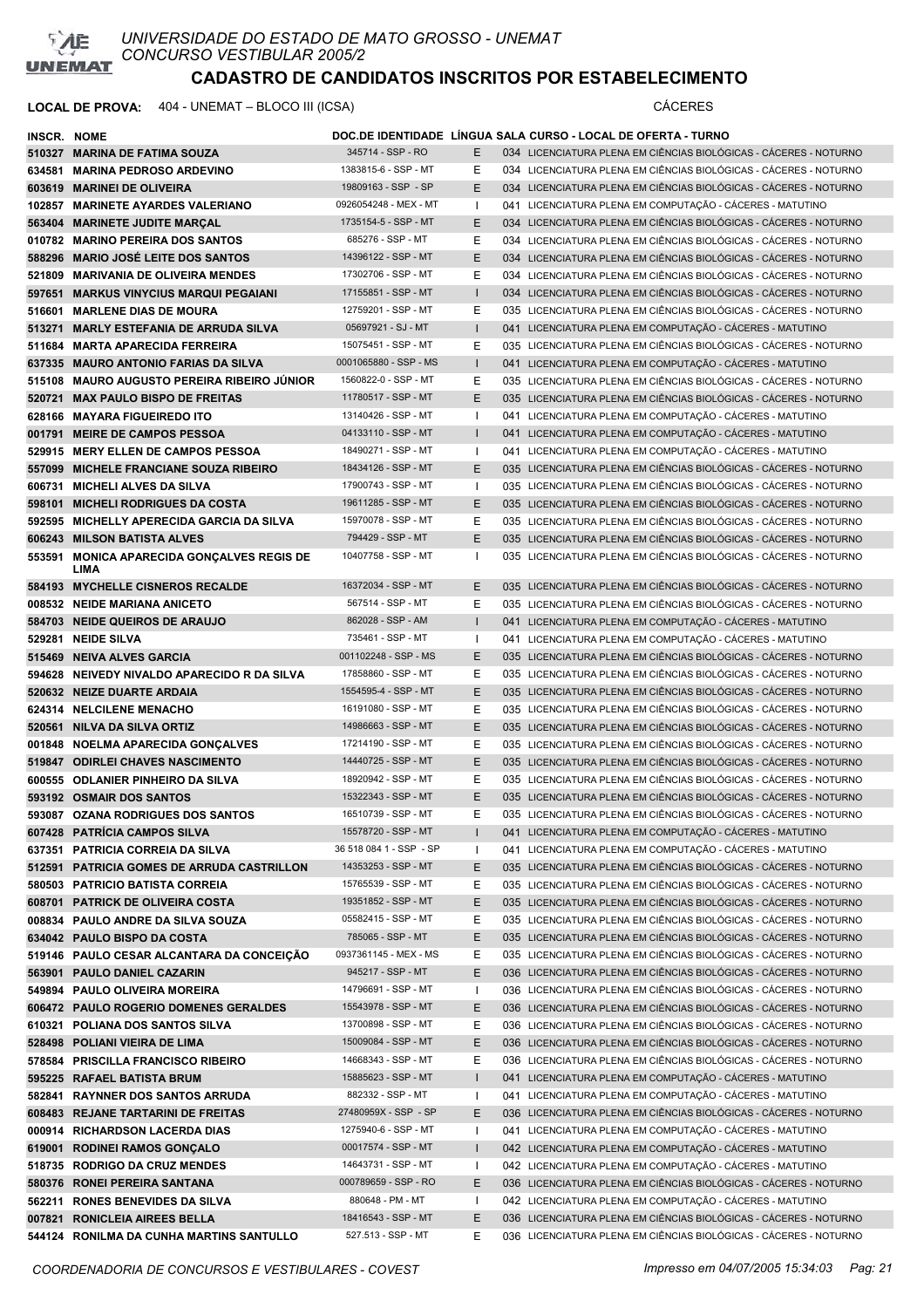

| INSCR. NOME |                                                         |                       |              | DOC.DE IDENTIDADE LÍNGUA SALA CURSO - LOCAL DE OFERTA - TURNO     |
|-------------|---------------------------------------------------------|-----------------------|--------------|-------------------------------------------------------------------|
|             | 006629 ROSALINO DA SILVA                                | 800385 - SSP - MT     | E.           | 036 LICENCIATURA PLENA EM CIÊNCIAS BIOLÓGICAS - CÁCERES - NOTURNO |
|             | 001431 ROSANGELA MARIA DA S. FERREIRA                   | 14225344 - SSP - MT   | Ε            | 036 LICENCIATURA PLENA EM CIÊNCIAS BIOLÓGICAS - CÁCERES - NOTURNO |
|             | 007358 ROSANGELA RIBEIRO DA SILVA                       | 728222 - SSP - MT     | E            | 036 LICENCIATURA PLENA EM CIÊNCIAS BIOLÓGICAS - CÁCERES - NOTURNO |
|             | 102202 ROSE DO CARMO ROSA DE OLIVEIRA                   | 17483182 - SSP - MT   | -1           | 042 LICENCIATURA PLENA EM COMPUTAÇÃO - CÁCERES - MATUTINO         |
|             | 609447 ROSELANE FERREIRA GARCIA DA SILVA                | 13796208 - SSP - MT   |              | 042 LICENCIATURA PLENA EM COMPUTAÇÃO - CÁCERES - MATUTINO         |
|             | 610984 ROSELI DA SILVA MARTINS                          | 15862372 - SSP - MT   | Е            | 036 LICENCIATURA PLENA EM CIÊNCIAS BIOLÓGICAS - CÁCERES - NOTURNO |
|             | 523046 ROSENILDO VENANCIO                               | 15754650 - SSP - MT   | $\mathsf{I}$ | 042 LICENCIATURA PLENA EM COMPUTAÇÃO - CÁCERES - MATUTINO         |
|             | 593451 ROSIANE DE OLIVEIRA SANTOS                       | 19064357 - SSP - MT   | Ε            | 036 LICENCIATURA PLENA EM CIÊNCIAS BIOLÓGICAS - CÁCERES - NOTURNO |
|             | 540821 ROSILAINY SURUBI FERNANDES                       | 17303290 - SSP - MT   | E            | 036 LICENCIATURA PLENA EM CIÊNCIAS BIOLÓGICAS - CÁCERES - NOTURNO |
|             | 527424 ROSINEI PACHORI RODRIGUES                        | 13174991 - SSP - MT   | Ε            | 036 LICENCIATURA PLENA EM CIÊNCIAS BIOLÓGICAS - CÁCERES - NOTURNO |
|             | 512338 ROSINEIA FERREIRA MENDES                         | 12600342 - SSP - MT   | E            | 036 LICENCIATURA PLENA EM CIÊNCIAS BIOLÓGICAS - CÁCERES - NOTURNO |
|             | 569976 ROSTER PEREIRA LEITE                             | 14250225 - SSP - MT   | $\mathbf{I}$ | 036 LICENCIATURA PLENA EM CIÊNCIAS BIOLÓGICAS - CÁCERES - NOTURNO |
|             | 517861 SAMARA PAULA TEIXEIRA                            | 14203235 - SSP - MT   | E            | 036 LICENCIATURA PLENA EM CIÊNCIAS BIOLÓGICAS - CÁCERES - NOTURNO |
|             | 103357 SANDER SOUZA RODRIGUES CINTRA                    | 13928740 - SSP - MT   | Ε            | 036 LICENCIATURA PLENA EM CIÊNCIAS BIOLÓGICAS - CÁCERES - NOTURNO |
|             | 580147 SANDRA DA SILVA CRUZ                             | 16592310 - SJ - MT    | $\mathbf{I}$ | 042 LICENCIATURA PLENA EM COMPUTAÇÃO - CÁCERES - MATUTINO         |
|             | 632813 SANDRA DE CAMPOS SILVA BORGES                    | 0938375342 - MEX - MS | $\mathbf{I}$ | 042 LICENCIATURA PLENA EM COMPUTAÇÃO - CÁCERES - MATUTINO         |
|             | 580831 SANDRA MENDES DA SILVA                           | 15318303 - SSP - MT   | E            | 036 LICENCIATURA PLENA EM CIÊNCIAS BIOLÓGICAS - CÁCERES - NOTURNO |
|             | 517453 SANDRO SALES DE BARROS                           | 1621174-0 - SSP - MT  | Ε            | 036 LICENCIATURA PLENA EM CIÊNCIAS BIOLÓGICAS - CÁCERES - NOTURNO |
|             | 100021 SARA ALEXANDRA SCHIRMANN                         | 88087798 - SSP - PR   | E            | 036 LICENCIATURA PLENA EM CIÊNCIAS BIOLÓGICAS - CÁCERES - NOTURNO |
|             | 569151 SEBASTIANA APARECIDA DE SOUZA NUNES              | 15849694 - SSP - MT   | -1           | 036 LICENCIATURA PLENA EM CIÊNCIAS BIOLÓGICAS - CÁCERES - NOTURNO |
|             | 633501 SEBASTIAO ALVES DA SILVA FILHO                   | 14460904 - SSP - MT   | $\mathbf{I}$ | 042 LICENCIATURA PLENA EM COMPUTAÇÃO - CÁCERES - MATUTINO         |
|             | 514853 SEBASTIÃO MAGALHÃES E SILVA                      | 10564420 - SSP - MT   | Ε            | 036 LICENCIATURA PLENA EM CIÊNCIAS BIOLÓGICAS - CÁCERES - NOTURNO |
|             | 007013 SELMA VIERA DE ALMEIDA                           | 724218 - SSP - MT     | E            | 036 LICENCIATURA PLENA EM CIÊNCIAS BIOLÓGICAS - CÁCERES - NOTURNO |
|             | 004316 SIDNEI BATISTA DA SILVA                          | 14874636 - SSP - MT   | -1           | 042 LICENCIATURA PLENA EM COMPUTAÇÃO - CÁCERES - MATUTINO         |
|             | 569453 SILVANIO DE ALMEIDA EGUES                        | 880655 - PM - MT      | E            | 036 LICENCIATURA PLENA EM CIÊNCIAS BIOLÓGICAS - CÁCERES - NOTURNO |
|             | 605311 SIMONE DA SILVA RAMOS                            | 19557868 - SSP - MT   | Ε            | 037 LICENCIATURA PLENA EM CIÊNCIAS BIOLÓGICAS - CÁCERES - NOTURNO |
|             | 517208 SIMONE DOS SANTOS SOUZA                          | 1770787;0 - SSP - RO  | E            | 037 LICENCIATURA PLENA EM CIÊNCIAS BIOLÓGICAS - CÁCERES - NOTURNO |
|             | 599221 SIMONE ESPINOSA LIMA                             | 17214394 - SSP - MT   | Ε            | 037 LICENCIATURA PLENA EM CIÊNCIAS BIOLÓGICAS - CÁCERES - NOTURNO |
|             | 545775 SIMONE ROSA DE OLIVEIRA                          | 17384745 - SSP - MT   | E            | 037 LICENCIATURA PLENA EM CIÊNCIAS BIOLÓGICAS - CÁCERES - NOTURNO |
|             | 532266 SIMONE TIROLTI COSTA                             | 14441683 - SSP - MT   | Е            | 037 LICENCIATURA PLENA EM CIÊNCIAS BIOLÓGICAS - CÁCERES - NOTURNO |
|             | 010642 SUELENA SANTOS DA SILVA                          | 1692935-7 - SSP - MT  | E            | 037 LICENCIATURA PLENA EM CIÊNCIAS BIOLÓGICAS - CÁCERES - NOTURNO |
|             | 003141 SUELLEN CARVALHO MARTINS                         | 16490398 - SSP - MT   | $\mathbf{I}$ | 042 LICENCIATURA PLENA EM COMPUTAÇÃO - CÁCERES - MATUTINO         |
|             | 602876 SUELLEN CRISTINE DA CRUZ                         | 14935040 - SSP - MT   | $\mathbf{I}$ | 042 LICENCIATURA PLENA EM COMPUTAÇÃO - CÁCERES - MATUTINO         |
|             | 516368 SUHELEN DEOLIVEIRA                               | 14595354 - SSP - MT   | $\mathbf{I}$ | 042 LICENCIATURA PLENA EM COMPUTAÇÃO - CÁCERES - MATUTINO         |
|             | 569682 SUZELI MARA SOUZA DE OLIVEIRA                    | 18690785 - SSP - MT   | E            | 037 LICENCIATURA PLENA EM CIÊNCIAS BIOLÓGICAS - CÁCERES - NOTURNO |
|             | 619272 SUZIANE APARECIDA RIBAS HURTADO                  | 16892267 - SSP - MT   | Ε            | 037 LICENCIATURA PLENA EM CIÊNCIAS BIOLÓGICAS - CÁCERES - NOTURNO |
|             | 002437 TACIANE DE ALMEIDA RAMOS                         | 18493831 - SSP - MT   | E            | 037 LICENCIATURA PLENA EM CIÊNCIAS BIOLÓGICAS - CÁCERES - NOTURNO |
|             | 008869 TÂNIA DE FÁTIMA OLIVEIRA                         | 14225670 - SSP - MT   | Ε            | 037 LICENCIATURA PLENA EM CIÊNCIAS BIOLÓGICAS - CÁCERES - NOTURNO |
|             | 625711 TATHIANE BACELLAR ARAUJO DE GODOY                | 14471710 - SSP - MT   | E            | 037 LICENCIATURA PLENA EM CIÊNCIAS BIOLÓGICAS - CÁCERES - NOTURNO |
|             | 519863 TATIANE DA SILVA PAULINO                         | 14587726 - SSP - MT   | Ε            | 037 LICENCIATURA PLENA EM CIÊNCIAS BIOLÓGICAS - CÁCERES - NOTURNO |
|             | 008771 TEREZINHA CHAVES AGUIAR                          | 208805 - SSP - MT     | E            | 037 LICENCIATURA PLENA EM CIÊNCIAS BIOLÓGICAS - CÁCERES - NOTURNO |
|             | 637173 TEREZINHA CHORÉ SURUBI                           | 12801674 - SSP - MT   | Е            | 037 LICENCIATURA PLENA EM CIÊNCIAS BIOLÓGICAS - CÁCERES - NOTURNO |
|             | 625027 THAISA VILELA FERREIRA                           | 13943305 - SSP - MG   | L            | 042 LICENCIATURA PLENA EM COMPUTAÇÃO - CÁCERES - MATUTINO         |
|             | 530271 TIAGO SOUZA RIBEIRO                              | 15764907 - SSP - MT   | Е            | 037 LICENCIATURA PLENA EM CIÊNCIAS BIOLÓGICAS - CÁCERES - NOTURNO |
|             | 558621 VAGNER NUNES VENDRAMI                            | 17518121 - SSP - MT   | Ε            | 037 LICENCIATURA PLENA EM CIÊNCIAS BIOLÓGICAS - CÁCERES - NOTURNO |
|             | 525294 VALBER LEMES ZACARKIM                            | 14147270 - SSP - MT   | H            | 042 LICENCIATURA PLENA EM COMPUTAÇÃO - CÁCERES - MATUTINO         |
|             | 623644 VALDECIR JOSÉ MENDES DE OLIVEIRA                 | 14396378 - SSP - MT   |              | 042 LICENCIATURA PLENA EM COMPUTAÇÃO - CÁCERES - MATUTINO         |
|             | 007421 VALDEMIR DA SILVA BATISTA                        | 11999446 - SSP - MT   | $\mathbf{I}$ | 042 LICENCIATURA PLENA EM COMPUTAÇÃO - CÁCERES - MATUTINO         |
|             | 009008 VALDENIRA FIRMINO MARIANO                        | 10351744 - SSP - MT   | Ε            | 037 LICENCIATURA PLENA EM CIÊNCIAS BIOLÓGICAS - CÁCERES - NOTURNO |
|             | 009342 VALDINEI MONTEIRO LEITE                          | 17128390 - SSP - MT   | H            | 037 LICENCIATURA PLENA EM CIÊNCIAS BIOLÓGICAS - CÁCERES - NOTURNO |
|             | 590487 VALDINEY GASPAR CEBALHO                          | 18681077 - SSP - MT   | T            | 042 LICENCIATURA PLENA EM COMPUTAÇÃO - CÁCERES - MATUTINO         |
|             | 623131 VALDIR GONÇALVES DE ARAUJO                       | 623832 - SSP - MT     | Е            | 037 LICENCIATURA PLENA EM CIÊNCIAS BIOLÓGICAS - CÁCERES - NOTURNO |
|             | 593231 VALERIA APARECIDA PEREIRA DA SILVA               | 16490088 - SSP - MT   |              | 042 LICENCIATURA PLENA EM COMPUTAÇÃO - CÁCERES - MATUTINO         |
|             | 530131 VALVENARG PEREIRA DA SILVA                       | 17156068 - SSP - MT   | Е            | 037 LICENCIATURA PLENA EM CIÊNCIAS BIOLÓGICAS - CÁCERES - NOTURNO |
|             | 009563 VANDERSON GARCIA LOBATO DO PRADO<br><b>LOPES</b> | 4274124 - SSP - GO    |              | 042 LICENCIATURA PLENA EM COMPUTAÇÃO - CÁCERES - MATUTINO         |
|             | 515541 VANDERSON SOUSA DE JESUS                         | 13639188 - SSP - MT   | H            | 042 LICENCIATURA PLENA EM COMPUTAÇÃO - CÁCERES - MATUTINO         |
|             | 599476 VANESSA FERNANDES SALOMÉ                         | 16123395 - SSP - MT   | L            | 042 LICENCIATURA PLENA EM COMPUTAÇÃO - CÁCERES - MATUTINO         |
|             | 588199 VÂNIA BATISTA MACHADO                            | 16735676 - SSP - MT   | Е            | 037 LICENCIATURA PLENA EM CIÊNCIAS BIOLÓGICAS - CÁCERES - NOTURNO |
|             | 633607 VÄNIA DA SILVA LARA                              | 12788627 - SSP - MT   | Е            | 037 LICENCIATURA PLENA EM CIÊNCIAS BIOLÓGICAS - CÁCERES - NOTURNO |
|             | 589993 VANICE CHARUPA                                   | 16155912 - SSP - MT   | Ε            | 037 LICENCIATURA PLENA EM CIÊNCIAS BIOLÓGICAS - CÁCERES - NOTURNO |
|             | 511811 VILMA DE OLIVEIRA                                | 995682 - SSP - MT     | E            | 037 LICENCIATURA PLENA EM CIÊNCIAS BIOLÓGICAS - CÁCERES - NOTURNO |
|             | 634913 VINICIUS CIRALLI BOERNER                         | 1555657-3 - SSP - MT  |              | 042 LICENCIATURA PLENA EM COMPUTAÇÃO - CÁCERES - MATUTINO         |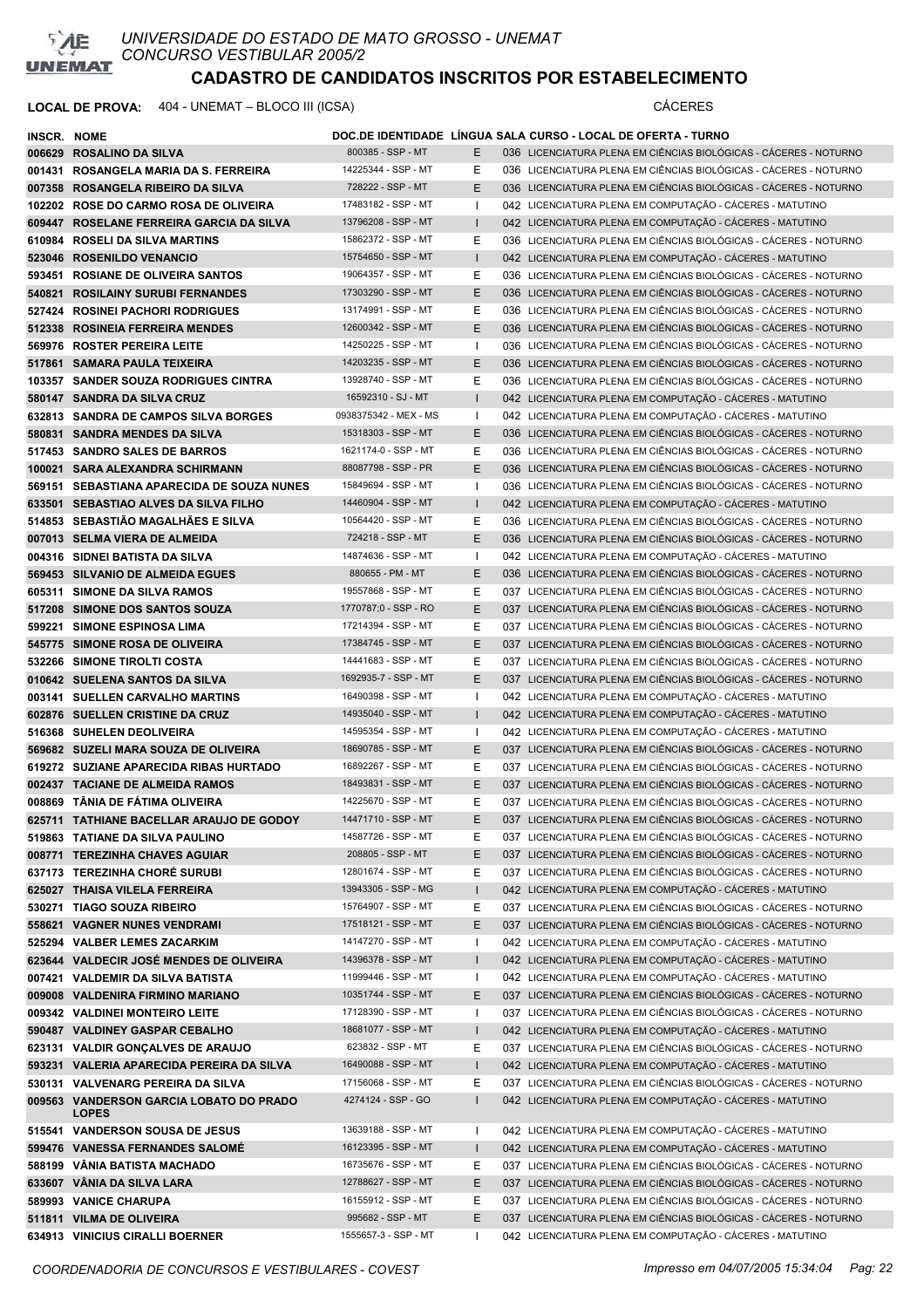

### **LOCAL DE PROVA:** 404 - UNEMAT – BLOCO III (ICSA) CÁCERES

| INSCR. NOME |                                           |                     |    | DOC.DE IDENTIDADE LÍNGUA SALA CURSO - LOCAL DE OFERTA - TURNO     |
|-------------|-------------------------------------------|---------------------|----|-------------------------------------------------------------------|
|             | 626627 WAGNER OLIVEIRA BORGES             | 14985268 - SSP - MT |    | 042 LICENCIATURA PLENA EM COMPUTAÇÃO - CÁCERES - MATUTINO         |
|             | 009849 WALDECY APARECIDO FARIA BRUNO      | 12426601 - SSP - MT |    | 042 LICENCIATURA PLENA EM COMPUTAÇÃO - CÁCERES - MATUTINO         |
|             | 590681 WALDEMIR IRACI DA SILVA            | 09411810 - SSP - MT | E  | 037 LICENCIATURA PLENA EM CIÊNCIAS BIOLÓGICAS - CÁCERES - NOTURNO |
|             | 570621 WANESSA FERNANDES DAROS            | 16391942 - SSP - MT | E. | 037 LICENCIATURA PLENA EM CIÊNCIAS BIOLÓGICAS - CÁCERES - NOTURNO |
|             | <b>632831 WASHINGTON ALVES DOS SANTOS</b> | 17198747 - SSP - MT |    | 042 LICENCIATURA PLENA EM COMPUTAÇÃO - CÁCERES - MATUTINO         |
|             | 103063 WELITON CEREZO BELTRAO             | 15062279 - SSP - MT | E. | 037 LICENCIATURA PLENA EM CIÊNCIAS BIOLÓGICAS - CÁCERES - NOTURNO |
|             | 593257 WELLINGTON MENDES SEBA             | 18590136 - SSP - MT | E  | 037 LICENCIATURA PLENA EM CIÊNCIAS BIOLÓGICAS - CÁCERES - NOTURNO |
|             | 629561 WELLYNGTON DE BARROS MACIEL        | 14928353 - SSP - MT |    | 042 LICENCIATURA PLENA EM COMPUTAÇÃO - CÁCERES - MATUTINO         |
|             | 524328 WENIS CARDOSO DA SILVA             | 13940503 - SSP - MT | E  | 038 LICENCIATURA PLENA EM CIÊNCIAS BIOLÓGICAS - CÁCERES - NOTURNO |
|             | 522775 WILLIAN ALVES COELHO               | 18434193 - SSP - MT | E  | 038 LICENCIATURA PLENA EM CIÊNCIAS BIOLÓGICAS - CÁCERES - NOTURNO |
|             | 569593 WILLIAN CAMPOS SILVA               | 17615046 - SSP - MT |    | 042 LICENCIATURA PLENA EM COMPUTAÇÃO - CÁCERES - MATUTINO         |
|             | 001708 ZENIL DA CONCEIÇAO MENDES          | 12534773 - SSP - MT | E. | 038 LICENCIATURA PLENA EM CIÊNCIAS BIOLÓGICAS - CÁCERES - NOTURNO |

**ZIRLENE PEREIRA DA SILVA** 18143156 - SSP - MT I 043 LICENCIATURA PLENA EM COMPUTAÇÃO - CÁCERES - MATUTINO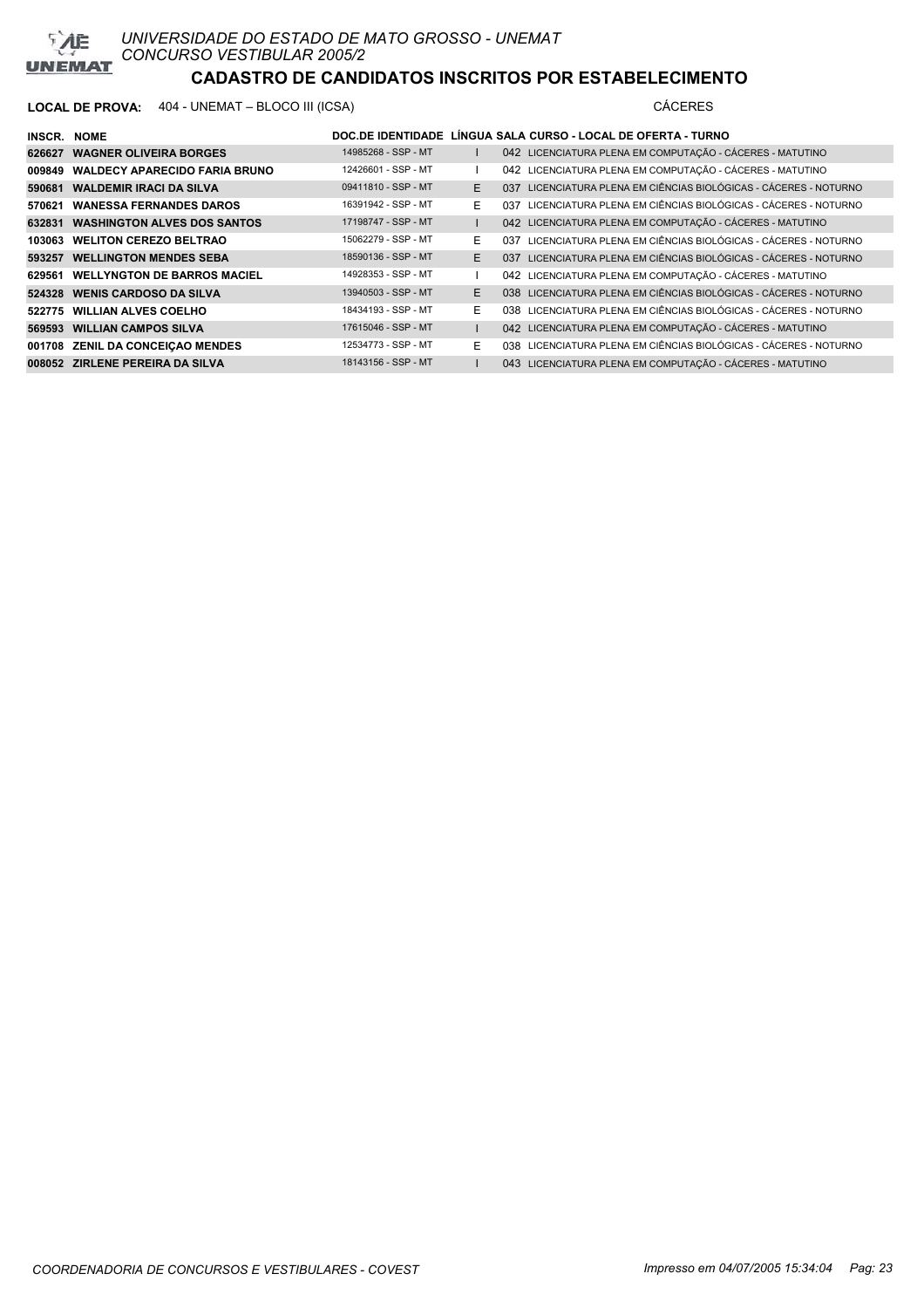

| INSCR. NOME |                                                              |                                            |              | DOC.DE IDENTIDADE LINGUA SALA CURSO - LOCAL DE OFERTA - TURNO                                                  |
|-------------|--------------------------------------------------------------|--------------------------------------------|--------------|----------------------------------------------------------------------------------------------------------------|
|             | 590053 ABEL CHUINA                                           | 1389913-9 - SSP - MT                       | Е            | 058 LICENCIATURA PLENA EM MATEMÁTICA - CÁCERES - NOTURNO                                                       |
|             | 514861 ABEL LUIZ RAMOS                                       | 14803356 - SSP - MT                        | E.           | 049 LICENCIATURA PLENA EM HISTÓRIA - CÁCERES - NOTURNO                                                         |
|             | 628204 ADAILSON CARDOSO MONTEIRO                             | 12238872 - SSP - MT                        | Е            | 053 LICENCIATURA PLENA EM LETRAS - CÁCERES - NOTURNO                                                           |
|             | 101869 ADAILSON LOPES DE SOUZA                               | 16837746 - SSP - MT                        | Е            | 058 LICENCIATURA PLENA EM MATEMÁTICA - CÁCERES - NOTURNO                                                       |
|             | 623695 ADAIR MARTINS PEREIRA                                 | 0434319042 - MEX - MS                      | Е            | 058 LICENCIATURA PLENA EM MATEMÁTICA - CÁCERES - NOTURNO                                                       |
|             | 529788 ADALBERTO CESAR SERAPIAO                              | 14301121 - SSP - MT                        | Е            | 049 LICENCIATURA PLENA EM HISTÓRIA - CÁCERES - NOTURNO                                                         |
|             | 005908 ADAO DA SILVA VIANA                                   | 14198410 - SSP - MT                        | Ε            | 049 LICENCIATURA PLENA EM HISTÓRIA - CÁCERES - NOTURNO                                                         |
|             | 009199 ADAO MARLON DE CARVALHO                               | 11130121 - SJ - MT                         | E            | 058 LICENCIATURA PLENA EM MATEMÁTICA - CÁCERES - NOTURNO                                                       |
|             | 004375 ADELANE LEITE DE SOUZA                                | 905782 - SSP - MT                          | Е            | 049 LICENCIATURA PLENA EM HISTÓRIA - CÁCERES - NOTURNO                                                         |
|             | 599999 ADELIA REIS OLIVEIRA                                  | 1330573-5 - SSP - MT                       | Е            | 058 LICENCIATURA PLENA EM MATEMÁTICA - CÁCERES - NOTURNO                                                       |
|             | 609561 ADELSON QUEIROZ DE ARAUJO                             | 13024540 - CNH - MT                        | Е            | 058 LICENCIATURA PLENA EM MATEMÁTICA - CÁCERES - NOTURNO                                                       |
|             | 616249 ADILSON DE CARVALHO PEREIRA                           | 16118987 - SSP - MT                        | $\mathbf{I}$ | 053 LICENCIATURA PLENA EM LETRAS - CÁCERES - NOTURNO                                                           |
|             | 526941 ADJANILDES OLIVEIRA DA SILVA                          | 16291450 - SSP - MT                        | Ε            | 053 LICENCIATURA PLENA EM LETRAS - CÁCERES - NOTURNO                                                           |
|             | 009679 ADONIAS XAVIER DE ALMEIDA                             | 895828 - SSP - MT                          | E.           | 049 LICENCIATURA PLENA EM HISTÓRIA - CÁCERES - NOTURNO                                                         |
|             | 515329 ADRIANA DA SILVA SOUZA                                | 1151840-5 - SSP - MT                       | Т.           | 049 LICENCIATURA PLENA EM HISTÓRIA - CÁCERES - NOTURNO                                                         |
|             | 589926 ADRIANE DA SILVA CORRÊA                               | 16447026 - SSP - MT                        | E.           | 054 LICENCIATURA PLENA EM LETRAS - CÁCERES - NOTURNO                                                           |
|             | 101672 ADRIANE SILVA SOUZA                                   | 1001749 - SSP - MT                         | Е            | 058 LICENCIATURA PLENA EM MATEMÁTICA - CÁCERES - NOTURNO                                                       |
|             | 513075 AFONSO BRASIL FEDOR                                   | 354317 - SSP - MT                          | E            | 049 LICENCIATURA PLENA EM HISTÓRIA - CÁCERES - NOTURNO                                                         |
|             | 627313 AILON DO VALE SIMÃO FILHO                             | 0131479040 - MDEF/EB - RJ                  | $\mathbf{I}$ | 058 LICENCIATURA PLENA EM MATEMÁTICA - CÁCERES - NOTURNO                                                       |
|             | 003311 ALCINO SEBASTIAO DE ANDRADE                           | 313215 - SSP - MT                          | E            | 059 LICENCIATURA PLENA EM MATEMÁTICA - CÁCERES - NOTURNO                                                       |
|             | 619582 ALDINEA OLIVEIRA DA SILVA                             | 2513143 - SSP - DF                         | Ε            | 054 LICENCIATURA PLENA EM LETRAS - CÁCERES - NOTURNO                                                           |
|             | 006408 ALESSANDRA BISPO DA SILVA                             | 16966171 - SSP - MT                        | E            | 049 LICENCIATURA PLENA EM HISTÓRIA - CÁCERES - NOTURNO                                                         |
|             | 527831 ALEX PAIVA BARBOSA                                    | 15040178 - SSP - MT                        | Е            | 049 LICENCIATURA PLENA EM HISTÓRIA - CÁCERES - NOTURNO                                                         |
|             | 593109 ALEXSANDRA LEITE DE FARIA                             | 0938407848 - SSP - MS                      | E.           | 049 LICENCIATURA PLENA EM HISTÓRIA - CÁCERES - NOTURNO                                                         |
|             | 610305 ALINE LUZIA GOMES CAETANO                             | 16223659 - SSP - MT                        | Е            | 054 LICENCIATURA PLENA EM LETRAS - CACERES - NOTURNO                                                           |
|             | 535427 ALINE TOMAZ DE CASTRO                                 | 14146126 - SSP - MT                        | E            | 054 LICENCIATURA PLENA EM LETRAS - CACERES - NOTURNO                                                           |
|             | 011381 ALINOR DE MORAES                                      | 1507829-9 - SSP - MT                       | Ι.           | 059 LICENCIATURA PLENA EM MATEMÁTICA - CÁCERES - NOTURNO                                                       |
|             | 612961 ALISSON FABIANO CASTRILLON LOPES                      | 16369106 - SSP - MT                        | E            | 049 LICENCIATURA PLENA EM HISTÓRIA - CÁCERES - NOTURNO                                                         |
|             | 523682 ALISSON RIBEIRO DE PINHO                              | 13937138 - SSP - MT                        | Е            | 059 LICENCIATURA PLENA EM MATEMÁTICA - CÁCERES - NOTURNO                                                       |
|             | 515981 ANA APARECIDA CHAVES DA SILVA                         | 12600466 - SSP - MT                        | E.           | 059 LICENCIATURA PLENA EM MATEMÁTICA - CÁCERES - NOTURNO                                                       |
|             | 622516 ANA CAROLINA LEOTI                                    | 11271205 - SSP - MT                        | Е.           | 054 LICENCIATURA PLENA EM LETRAS - CÁCERES - NOTURNO                                                           |
|             | 011241 ANA CLAUDIA FERREIRA                                  | 16837479 - SSP - MT                        | Е            | 049 LICENCIATURA PLENA EM HISTÓRIA - CÁCERES - NOTURNO                                                         |
|             | 599042 ANA GABRIELA FONTES RODRIGUES                         | 19111886 - SSP - MT                        | Ε            | 054 LICENCIATURA PLENA EM LETRAS - CÁCERES - NOTURNO                                                           |
|             | 527271 ANA LUCIA DE FIGUEIREDO                               | 1139099-9 - SSP - MT                       | E            | 049 LICENCIATURA PLENA EM HISTÓRIA - CÁCERES - NOTURNO                                                         |
|             | 513911 ANA LUIZA SEBALHO DE SOUZA                            | 998851 - SSP - MT                          | Е            | 059 LICENCIATURA PLENA EM MATEMÁTICA - CÁCERES - NOTURNO                                                       |
|             | 626708 ANA MARIA FERREIRA                                    | 864462 - SSP - MT                          | Е            | 054 LICENCIATURA PLENA EM LETRAS - CACERES - NOTURNO                                                           |
|             | 528277 ANA MARIA LEITE RIBEIRO                               | 09737197 - SSP - MT                        | Е            | 049 LICENCIATURA PLENA EM HISTÓRIA - CÁCERES - NOTURNO                                                         |
|             | 598216 ANA TEREZA DA SILVA RODRIGUES                         | 1358449-9 - SSP - MT                       | Е            | 054 LICENCIATURA PLENA EM LETRAS - CÁCERES - NOTURNO                                                           |
|             | 570109 ANA VANESSA CAXITO BRAGA                              | 0937730141 - MEX - MS                      | F.           | 054 LICENCIATURA PLENA EM LETRAS - CÁCERES - NOTURNO                                                           |
|             | 517411 ANATALIA RODRIGUES MARCELINO                          | 15855210 - SSP - MT                        | E.           | 054 LICENCIATURA PLENA EM LETRAS - CÁCERES - NOTURNO                                                           |
|             | 004324 ANDERSON DELUQUE FREITAS                              | 14161281 - SSP - MT                        | I.           | 059 LICENCIATURA PLENA EM MATEMÁTICA - CÁCERES - NOTURNO                                                       |
|             | 530311 ANDERSON DUARTE                                       | 15162389 - SSP - MT                        | E.           | 049 LICENCIATURA PLENA EM HISTÓRIA - CÁCERES - NOTURNO                                                         |
|             | 609072 ANDERSON MARTINS SOARES                               | 173724906 - SSP - MT                       | J.           | 054 LICENCIATURA PLENA EM LETRAS - CÁCERES - NOTURNO                                                           |
|             | 102131 ANDRÉ DE JESUS MOURA                                  | 0400146254 - EB - MG<br>6647944 - SSP - MT | $\mathbf{I}$ | 059 LICENCIATURA PLENA EM MATEMÁTICA - CÁCERES - NOTURNO                                                       |
|             | 634131 ANDRÉ LUIS BEPPU MUNIZ                                | 306819089 - SSP - MT                       | Е            | 059 LICENCIATURA PLENA EM MATEMÁTICA - CÁCERES - NOTURNO                                                       |
|             | 544051 ANDRE SOUZA LIMA<br>613746 ANDRÉIA APARECIDA BARBOSA. | 1299375-1 - SSP - MT                       | E            | 049 LICENCIATURA PLENA EM HISTÓRIA - CÁCERES - NOTURNO<br>054 LICENCIATURA PLENA EM LETRAS - CÁCERES - NOTURNO |
|             | 564664 ANDREIA PAULA JUSTINO CAMPOS                          | 18742416 - SSP - MT                        | Е<br>Е       | 059 LICENCIATURA PLENA EM MATEMÁTICA - CÁCERES - NOTURNO                                                       |
|             | 585751 ANIE CAROLINE DE OLIVEIRA                             | 2326571 - SSP - DF                         | Е            | 049 LICENCIATURA PLENA EM HISTÓRIA - CÁCERES - NOTURNO                                                         |
|             | 529834 ANTONIO CRISTIANI GOMES DA SILVA                      | 14643189 - SSP - MT                        | Е            | 054 LICENCIATURA PLENA EM LETRAS - CÁCERES - NOTURNO                                                           |
|             | 617539 ANTONIO EDINALDO RODRIGUES PEDROSA                    | 0926280447 - MEX - MS                      | Е            | 059 LICENCIATURA PLENA EM MATEMÁTICA - CÁCERES - NOTURNO                                                       |
|             | 530719 ANTONIO MARCIO DE CAMPOS CABRAL                       | 735469 - SSP - MT                          | E            | 054 LICENCIATURA PLENA EM LETRAS - CÁCERES - NOTURNO                                                           |
|             | 572306 ANTONIO ROBERTO DA SILVA                              | 12917435 - SSP - MT                        | Е            | 059 LICENCIATURA PLENA EM MATEMÁTICA - CÁCERES - NOTURNO                                                       |
|             | 513172 ANTONIZETE FERREIRA FIGUEIREDO                        | 10835555 - SJ - MT                         | Е            | 054 LICENCIATURA PLENA EM LETRAS - CÁCERES - NOTURNO                                                           |
|             | 002461 APARECIDA ARIANE DE SOUZA HILL                        | 16841573 - SSP - MT                        | Е            | 059 LICENCIATURA PLENA EM MATEMÁTICA - CÁCERES - NOTURNO                                                       |
|             | 570753 APARECIDA LUCINEIA DE SOUZA MORAES                    | 15020096 - SSP - MT                        | Е            | 054 LICENCIATURA PLENA EM LETRAS - CÁCERES - NOTURNO                                                           |
|             | 592471 APARECIDA MENDES BARBALHO                             | 14724375 - SSP - MT                        | Е            | 054 LICENCIATURA PLENA EM LETRAS - CÁCERES - NOTURNO                                                           |
|             | 511081 BENEDITO FERREIRA DA SILVA MIRANDA                    | 878188 - PM - MT                           | Е            | 049 LICENCIATURA PLENA EM HISTÓRIA - CÁCERES - NOTURNO                                                         |
|             | 556408 BEREL DO ESPIRITO SANTO MODESTO                       | 864094 - SSP - MT                          | Е            | 059 LICENCIATURA PLENA EM MATEMÁTICA - CÁCERES - NOTURNO                                                       |
|             | 007511 BERNADETE GONÇALINA FERREIRA DA SILVA                 | 14934990 - SSP - MT                        | Ε            | 059 LICENCIATURA PLENA EM MATEMÁTICA - CÁCERES - NOTURNO                                                       |
|             | 006866 BERNARDETE DA SILVA RAMOS                             | 15525090 - SSP - MT                        | Е            | 054 LICENCIATURA PLENA EM LETRAS - CÁCERES - NOTURNO                                                           |
|             | 585221 BRUNA APARECIDA GOMES NEIRA                           | 18820689 - SSP - MT                        | Ε            | 049 LICENCIATURA PLENA EM HISTÓRIA - CÁCERES - NOTURNO                                                         |
|             | 593575 CARLA DAIANE SANTOS RODRIGUES                         | 0938447240 - MEX - MT                      | Е            | 059 LICENCIATURA PLENA EM MATEMÁTICA - CÁCERES - NOTURNO                                                       |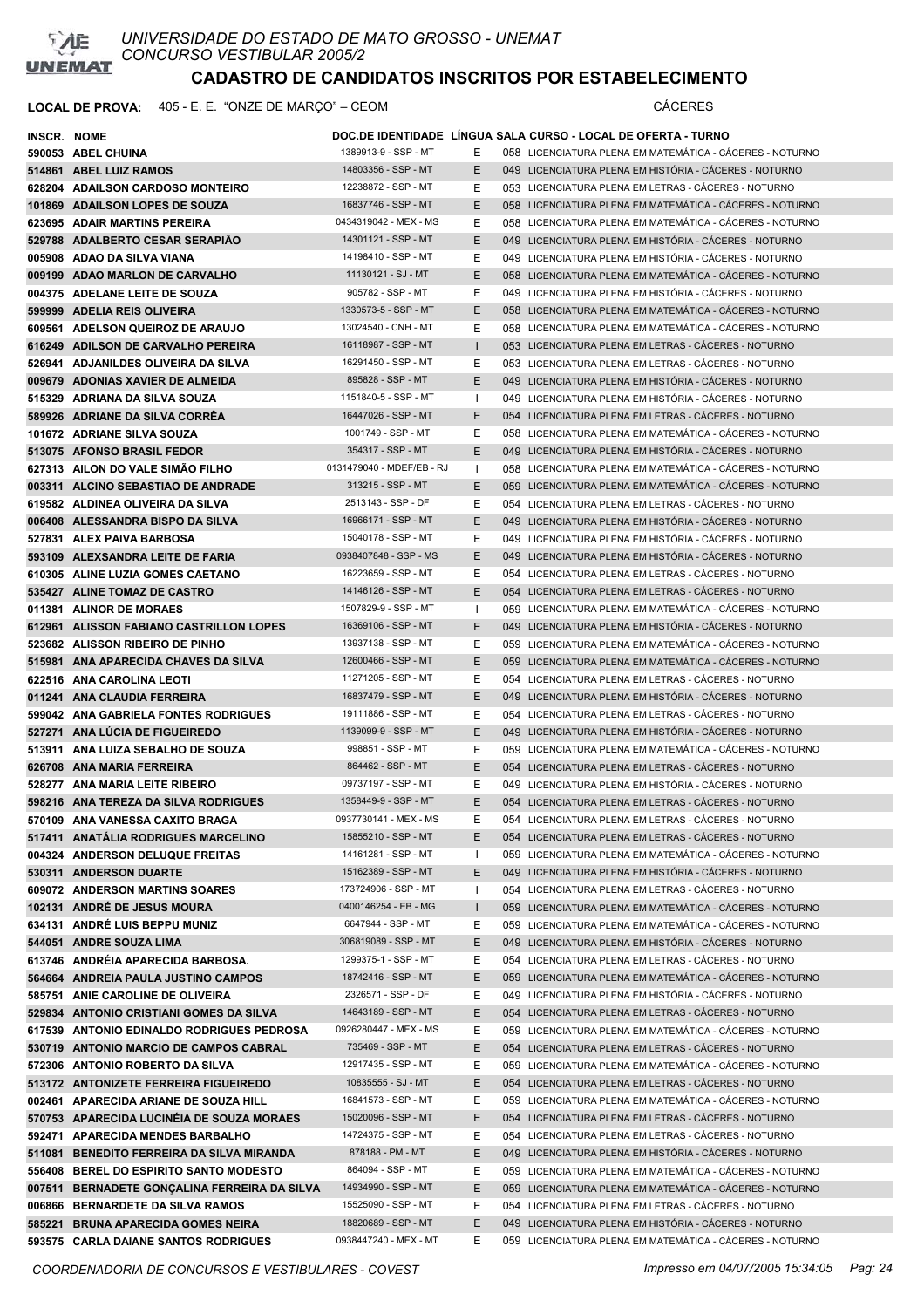

| INSCR. NOME |                                            |                         |              | DOC.DE IDENTIDADE LINGUA SALA CURSO - LOCAL DE OFERTA - TURNO |
|-------------|--------------------------------------------|-------------------------|--------------|---------------------------------------------------------------|
|             | 562947 CARLA MARIA PRADE CASTILHO          | 15515079 - SSP - MT     | E.           | 049 LICENCIATURA PLENA EM HISTÓRIA - CÁCERES - NOTURNO        |
|             | 611638 CARLOS ALBERTO DE SOUZA             | 18623573 - SSP - MT     | Е.           | 049 LICENCIATURA PLENA EM HISTÓRIA - CÁCERES - NOTURNO        |
|             | 002003 CARLOS ALEXANDRE ORNELAS SANTOS     | 18969720 - SSP - MT     | E            | 059 LICENCIATURA PLENA EM MATEMÁTICA - CÁCERES - NOTURNO      |
|             | 617921 CARLOS ANTONIO PEDRAZA PEREZ ROMERO | 598208 - CNH - MT       | Е            | 049 LICENCIATURA PLENA EM HISTÓRIA - CÁCERES - NOTURNO        |
|             | 582824 CARLOS HENRIQUE FERREIRA            | 1291698-6 - SSP - MT    | E            | 049 LICENCIATURA PLENA EM HISTÓRIA - CÁCERES - NOTURNO        |
|             | 517836 CARLUCE DA SILVA CAMPOS             | 14199572 - SSP - MT     | Е            | 049 LICENCIATURA PLENA EM HISTÓRIA - CÁCERES - NOTURNO        |
|             | 634999 CARMEM LUCI DA SILVA CAMPOS         | 13079808 - SSP - MT     | E            | 054 LICENCIATURA PLENA EM LETRAS - CACERES - NOTURNO          |
|             | 569038 CARMEN LUCIA RAYMUNDI               | 325376 - SSP - MT       | Ι.           | 054 LICENCIATURA PLENA EM LETRAS - CÁCERES - NOTURNO          |
|             | 622011 CAROLINA DELLA CHIESA               | 16554361 - SSP - MT     | E            | 054 LICENCIATURA PLENA EM LETRAS - CACERES - NOTURNO          |
|             | 518281 CLAUDIA APARECIDA DA SILVA          | 14224429 - SSP - MT     | Е            | 049 LICENCIATURA PLENA EM HISTÓRIA - CÁCERES - NOTURNO        |
|             | 584606 CLAUDIA FERREIRA DA SILVA           | 10630996 - SSP - MT     | E.           | 054 LICENCIATURA PLENA EM LETRAS - CACERES - NOTURNO          |
|             | 610674 CLAUDINEI DOS SANTOS FRANCISCO      | 16875702 - SSP - MT     | Е            | 049 LICENCIATURA PLENA EM HISTÓRIA - CÁCERES - NOTURNO        |
|             | 582808 CLEBER DO NASIMENTO                 | 12424773 - SSP - MT     | E.           | 059 LICENCIATURA PLENA EM MATEMÁTICA - CÁCERES - NOTURNO      |
|             | 515922 CLEDENILSON DOS SANTOS BRITO        | 1596961-4 - SSP - MT    | E.           | 059 LICENCIATURA PLENA EM MATEMÁTICA - CÁCERES - NOTURNO      |
|             | 010456 CLEDIR DOS SANTOS FERRAREZZI        | 1639164-0 - SSP - MT    | E.           | 059 LICENCIATURA PLENA EM MATEMÁTICA - CÁCERES - NOTURNO      |
|             | 511897 CLEUDE BORGES DA COSTA              | 681555 - SSP - MT       | Е            | 059 LICENCIATURA PLENA EM MATEMÁTICA - CÁCERES - NOTURNO      |
|             | 586731 CLEUZA SOUZA MELO                   | 751810 - SSP - MT       | E.           | 059 LICENCIATURA PLENA EM MATEMÁTICA - CÁCERES - NOTURNO      |
|             | 524352 CLOVIS SALVADOR DE OLIVEIRA         | 1444162-4 - SSP - MT    | Е            | 059 LICENCIATURA PLENA EM MATEMÁTICA - CÁCERES - NOTURNO      |
|             | 525707 CONSUELO CONCEIÇÃO FERREIRA GOMES   | 11429240 - SJ - MT      | E.           | 054 LICENCIATURA PLENA EM LETRAS - CÁCERES - NOTURNO          |
|             | 596124 CRISTIANA MOTTA                     | 16996666 - SSP - MT     | Е            | 049 LICENCIATURA PLENA EM HISTÓRIA - CÁCERES - NOTURNO        |
|             | 525601 CRISTIANE DE MIRANDA SILVA          | 14898330 - SSP - MT     | E            | 054 LICENCIATURA PLENA EM LETRAS - CÁCERES - NOTURNO          |
|             | 618969 CRISTIANE DOS SANTOS MASSON         | 14854678 - SSP - MT     | Е            | 054 LICENCIATURA PLENA EM LETRAS - CACERES - NOTURNO          |
|             | 532665 CRISTIANO DAVIM RAMOS               | 0400150454 - MEX - MG   | E.           | 059 LICENCIATURA PLENA EM MATEMÁTICA - CÁCERES - NOTURNO      |
|             | 637858 CRISTIANO PEREIRA DE ALMEIDA        | 0111027249 - M DEF - MS | Ι.           | 054 LICENCIATURA PLENA EM LETRAS - CÁCERES - NOTURNO          |
|             | 515906 CRISTINA FERREIRA DA SILVA          | 14944472 - SSP - MT     | E            | 059 LICENCIATURA PLENA EM MATEMÁTICA - CÁCERES - NOTURNO      |
|             | 544833 DAIANE APARECIDA ALMEIDA SANTOS     | 11503998 - SSP - MT     | Е            | 059 LICENCIATURA PLENA EM MATEMÁTICA - CÁCERES - NOTURNO      |
|             | 632661 DANIEL REUS SCHNEIDER               | 13248952 - SSP - MT     | $\mathbf{L}$ | 049 LICENCIATURA PLENA EM HISTÓRIA - CÁCERES - NOTURNO        |
|             | 624901 DANIELLE CRISTINA SOUSA SILVA       | 17934095 - SSP - MT     | E.           | 049 LICENCIATURA PLENA EM HISTÓRIA - CÁCERES - NOTURNO        |
|             | 534366 DANYELLE LUIZA PEREIRA MELO         | 16237277 - SSP - MT     | E.           | 050 LICENCIATURA PLENA EM HISTÓRIA - CÁCERES - NOTURNO        |
|             | 517887 DAYSE MARIA DE ARRUDA PINHEIRO      | 07399537 - SSP - MT     | Е            | 050 LICENCIATURA PLENA EM HISTÓRIA - CÁCERES - NOTURNO        |
|             | 008461 DEBHORA BELUSSI                     | 12798983 - SSP - MT     | $\mathbf{L}$ | 054 LICENCIATURA PLENA EM LETRAS - CACERES - NOTURNO          |
|             | 545449 DELBRA DA SILVA FELIPES             | 157554499 - SSP - MT    | Е            | 050 LICENCIATURA PLENA EM HISTÓRIA - CÁCERES - NOTURNO        |
|             | 598046 DÉLIA DE PAULA DO ESPIRITO SANTO    | 17386381 - SSP - MT     | $\mathbf{I}$ | 054 LICENCIATURA PLENA EM LETRAS - CACERES - NOTURNO          |
|             | 516112 DENISE MAGIO MAIA                   | 11025751 - SSP - MT     | Е            | 054 LICENCIATURA PLENA EM LETRAS - CÁCERES - NOTURNO          |
|             | 546151 DENISE MARIA ROZIN DE CARVALHO      | 15716406 - CCP - MT     | E            | 050 LICENCIATURA PLENA EM HISTÓRIA - CÁCERES - NOTURNO        |
|             | 602591 DOUGLAS DA CONCEICÃO RONDON         | 14199211 - SSP - MT     | Е            | 050 LICENCIATURA PLENA EM HISTÓRIA - CÁCERES - NOTURNO        |
|             | 609854 DULCILENE DA SILVA                  | 0942718-0 - SSP - MT    | E            | 054 LICENCIATURA PLENA EM LETRAS - CACERES - NOTURNO          |
|             | 609481 EDER FERREIRA DECAMPOS              | 16019911 - SSP - MT     | Е            | 050 LICENCIATURA PLENA EM HISTÓRIA - CÁCERES - NOTURNO        |
|             | 605247 EDERPAULO SOUZA MASSAVI             | 11574933 - SSP - MT     | E.           | 050 LICENCIATURA PLENA EM HISTÓRIA - CÁCERES - NOTURNO        |
|             | 551775 EDILMA BESERRA DA SILVA COSTA       | 19238606 - SSP - MT     | Е            | 059 LICENCIATURA PLENA EM MATEMÁTICA - CÁCERES - NOTURNO      |
|             | 631574 EDINA FERREIRA DA SILVA AMORIM      | 17254108 - SSP - MT     | E.           | 050 LICENCIATURA PLENA EM HISTÓRIA - CÁCERES - NOTURNO        |
|             | 583707 EDIVAN ORTIZ DA COSTA               | 17975620 - SSP - MT     | Е            | 059 LICENCIATURA PLENA EM MATEMÁTICA - CÁCERES - NOTURNO      |
|             | 592196 EDIVANI DO CARMO COSTA              | 18049672 - SSP - MT     | E.           | 050 LICENCIATURA PLENA EM HISTÓRIA - CÁCERES - NOTURNO        |
|             | 612121 EDMAR DE MATOS LUZ                  | 14516993 - SSP - MT     | Е            | 059 LICENCIATURA PLENA EM MATEMÁTICA - CÁCERES - NOTURNO      |
|             | 004308 EDNALDO VIEIRA DE MELO              | 0726153-5 - SSP - MT    | E.           | 050 LICENCIATURA PLENA EM HISTÓRIA - CÁCERES - NOTURNO        |
|             | 618021 EDNEIA DE ASSIS MALDONADO           | 925137 - SSP - MT       | Е            | 054 LICENCIATURA PLENA EM LETRAS - CÁCERES - NOTURNO          |
|             | 570133 EDRIANE ANDRADE DE SOUZA            | 18831540 - SSP - MT     | $\mathbf{I}$ | 054 LICENCIATURA PLENA EM LETRAS - CÁCERES - NOTURNO          |
|             | 518141 EDSON CANDIDO CANTO MARTINS         | 14276798 - SSP - MT     | Е            | 059 LICENCIATURA PLENA EM MATEMÁTICA - CÁCERES - NOTURNO      |
|             | 624811 EDSON DA SILVA CAMPOS               | 644799 - SSP - MT       | L            | 054 LICENCIATURA PLENA EM LETRAS - CÁCERES - NOTURNO          |
|             | 598682 EDSON JUSTINO                       | 12801038 - SSP - MT     | Е            | 050 LICENCIATURA PLENA EM HISTÓRIA - CÁCERES - NOTURNO        |
|             | 617407 EDUARDO DOS SANTOS VICENTE          | 345646691 - SSP - MT    | Е            | 059 LICENCIATURA PLENA EM MATEMÁTICA - CÁCERES - NOTURNO      |
|             | 605492 EDUARDO FERREIRA BERGANO            | 15969746 - SSP - MT     | Е            | 060 LICENCIATURA PLENA EM MATEMÁTICA - CÁCERES - NOTURNO      |
|             | 589713 EDVALDO GARCIA DO SACRAMENTO        | 14563541 - SSP - MT     | E            | 060 LICENCIATURA PLENA EM MATEMÁTICA - CÁCERES - NOTURNO      |
|             | 587966 ELAINE APARECIDA RIBEIRO DELUQUI    | 11654740 - SSP - MT     | E.           | 054 LICENCIATURA PLENA EM LETRAS - CACERES - NOTURNO          |
|             | 529401 ELAINE DE OLIVEIRA CUNHA            | 15479951 - SSP - MT     | E.           | 060 LICENCIATURA PLENA EM MATEMÁTICA - CÁCERES - NOTURNO      |
|             | 009474 ELAINE FERNANDA MARTINS MAMORE      | 17303281 - SSP - MT     | Е            | 054 LICENCIATURA PLENA EM LETRAS - CÁCERES - NOTURNO          |
|             | 000991 ELDER JONES DA SILVA CAMPOS         | 15105113 - SSP - MT     | E.           | 060 LICENCIATURA PLENA EM MATEMÁTICA - CÁCERES - NOTURNO      |
|             | 522431 ELENIR CRISTIANE CORREA             | 735560 - SSP - MT       | E.           | 050 LICENCIATURA PLENA EM HISTÓRIA - CÁCERES - NOTURNO        |
|             | 563676 ELIANE DE SOUZA RODRIGUES           | 13226495 - SSP - MT     | L            | 050 LICENCIATURA PLENA EM HISTÓRIA - CÁCERES - NOTURNO        |
|             | 618527 ELIANE IBARRA GONÇALVES             | 10157352 - SJ - MT      | Е            | 054 LICENCIATURA PLENA EM LETRAS - CÁCERES - NOTURNO          |
|             | 511994 ELIANE PEDROSA FRNÇA SILVA          | 16824377 - SSP - MT     | E.           | 050 LICENCIATURA PLENA EM HISTÓRIA - CÁCERES - NOTURNO        |
|             | 598275 ELIEL DOMINGUES DA ROCHA            | 10114831 - SSP - MT     | Е            | 050 LICENCIATURA PLENA EM HISTÓRIA - CÁCERES - NOTURNO        |
|             | 007242 ELIETE ALESSANDRA DA SILVA          | 07355238 - SSP - MT     | E.           | 050 LICENCIATURA PLENA EM HISTÓRIA - CÁCERES - NOTURNO        |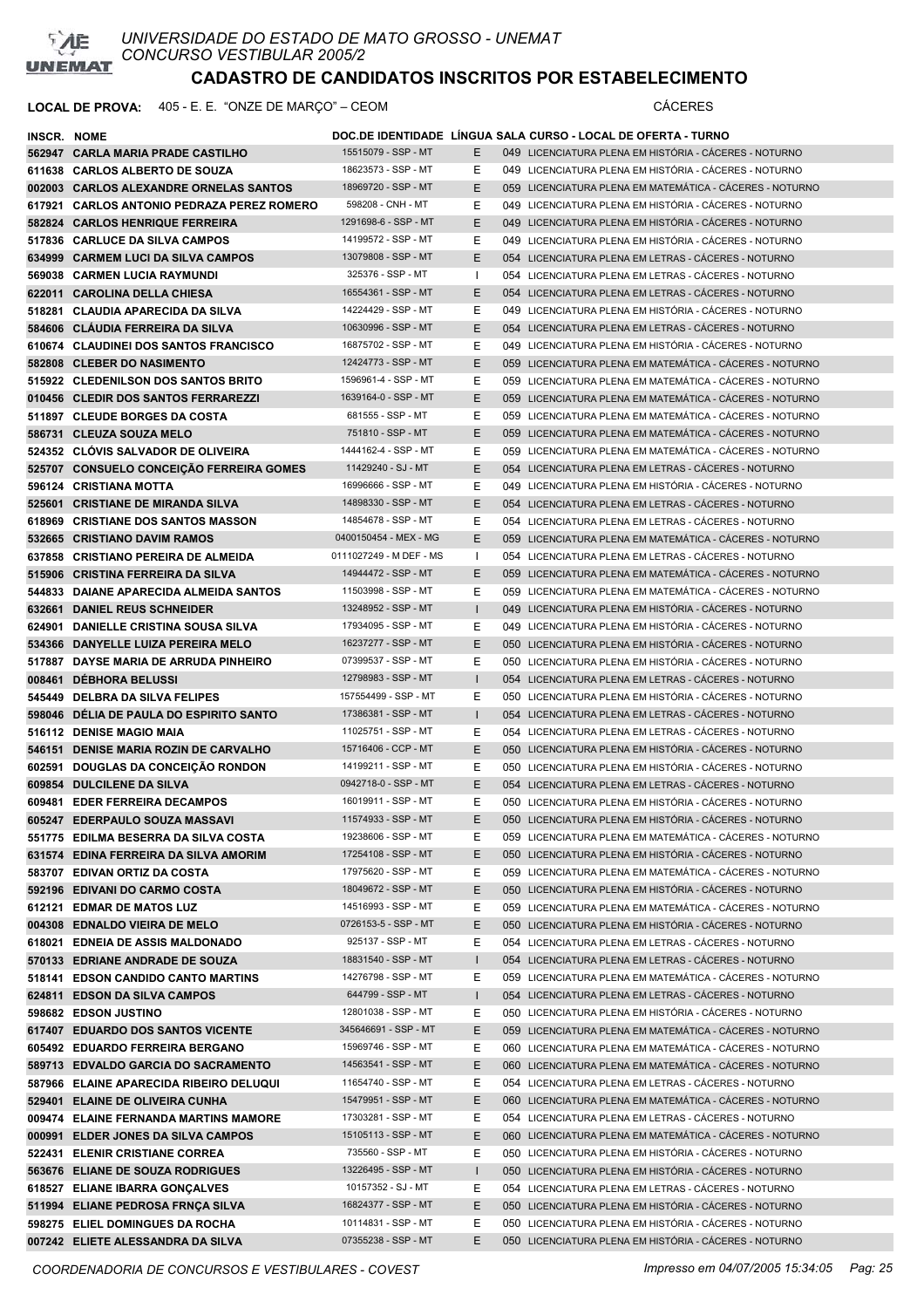

| INSCR. NOME |                                                 |                                         |              | DOC.DE IDENTIDADE LINGUA SALA CURSO - LOCAL DE OFERTA - TURNO                                                |
|-------------|-------------------------------------------------|-----------------------------------------|--------------|--------------------------------------------------------------------------------------------------------------|
|             | 585246 ELISANGELA DIAS MOREIRA                  | 902835 - SSP - MT                       | Е            | 050 LICENCIATURA PLENA EM HISTÓRIA - CÁCERES - NOTURNO                                                       |
|             | 511986 ELISANGELA MACEDO DA SILVA               | 1077375-4 - SJ - MT                     | E.           | 050 LICENCIATURA PLENA EM HISTÓRIA - CÁCERES - NOTURNO                                                       |
|             | 610453 ELISANGELA MENDES DE OLIVEIRA            | 980297 - SSP - MT                       | Ε            | 060 LICENCIATURA PLENA EM MATEMÁTICA - CÁCERES - NOTURNO                                                     |
|             | 525308 ELISANGELA SOARES                        | 13796798 - SSP - MT                     | E            | 050 LICENCIATURA PLENA EM HISTÓRIA - CÁCERES - NOTURNO                                                       |
|             | 520101 ELISETE DA COSTA VIANA                   | 17645492 - SSP - MT                     | Ε            | 054 LICENCIATURA PLENA EM LETRAS - CÁCERES - NOTURNO                                                         |
|             | 512672 ELIZABETH JERONIMO DA SILVA              | 1380753-6 - SSP - MT                    | E            | 054 LICENCIATURA PLENA EM LETRAS - CACERES - NOTURNO                                                         |
|             | 010731 ELIZENE PIRES DE PAULA                   | 1626935-7 - SSP - MT                    | Ε            | 060 LICENCIATURA PLENA EM MATEMÁTICA - CÁCERES - NOTURNO                                                     |
|             | 009601 EMERSON ORTEGA BARBOSA                   | 14945398 - SSP - MT                     | E            | 060 LICENCIATURA PLENA EM MATEMÁTICA - CÁCERES - NOTURNO                                                     |
|             | 519375 ERALDO ALVES DE CASTRO                   | 12947989 - SSP - MT                     | Ε            | 050 LICENCIATURA PLENA EM HISTÓRIA - CÁCERES - NOTURNO                                                       |
|             | 551813 ERICA ISABEL BATISTA DE OLIVEIRA         | 19211139 - SSP - MT                     | E            | 060 LICENCIATURA PLENA EM MATEMÁTICA - CÁCERES - NOTURNO                                                     |
|             | 516741 EVA MARTA DA SILVA                       | 14440946 - SSP - MT                     | Т.           | 054 LICENCIATURA PLENA EM LETRAS - CÁCERES - NOTURNO                                                         |
|             | 001473 EVANIL DE PAULA DOS REIS                 | 04817460 - SSP - MT                     | E            | 050 LICENCIATURA PLENA EM HISTÓRIA - CÁCERES - NOTURNO                                                       |
|             | 576638 EVELYN KARINNE NEVES SILVA               | 17385946 - SSP - MT                     | Ε            | 050 LICENCIATURA PLENA EM HISTÓRIA - CÁCERES - NOTURNO                                                       |
|             | 519693 EVENIR SOUZA CARVALHO                    | 13305263 - SSP - MT                     | E            | 054 LICENCIATURA PLENA EM LETRAS - CÁCERES - NOTURNO                                                         |
|             | 594512 EVERTON DOS SANTOS RIBEIRO               | 14123282 - SSP - MT                     | Ε            | 060 LICENCIATURA PLENA EM MATEMÁTICA - CÁCERES - NOTURNO                                                     |
|             | 511013 FABIANO RIBEIRO SILVA                    | 1541051-0 - SSP - MT                    | E            | 055 LICENCIATURA PLENA EM LETRAS - CACERES - NOTURNO                                                         |
|             | 529877 FABIO BISPO DE OLIVEIRA                  | 12326810 - SSP - MT                     | $\mathbf{I}$ | 050 LICENCIATURA PLENA EM HISTÓRIA - CÁCERES - NOTURNO                                                       |
|             | 555223 FATIMA CHORE                             | 13546856 - SSP - MT                     | Е            | 050 LICENCIATURA PLENA EM HISTÓRIA - CÁCERES - NOTURNO                                                       |
|             | 633101 FATIMA MALDONADO FERREIRA                | 880335 - SSP - MT                       | Ε            | 055 LICENCIATURA PLENA EM LETRAS - CÁCERES - NOTURNO                                                         |
|             | 513091 FATIMA ROSARIO MACEDO DA SILVA           | 10773738 - SSP - MT                     | E.           | 050 LICENCIATURA PLENA EM HISTÓRIA - CÁCERES - NOTURNO                                                       |
|             | 618586 FELIX DA SILVA FILHO                     | 10088059 - CNH - MT                     | Ε            | 050 LICENCIATURA PLENA EM HISTÓRIA - CÁCERES - NOTURNO                                                       |
|             | 512427 FERNANDA OLIVEIRA BISPO                  | 16996100 - SSP - MT                     | Ε            | 050 LICENCIATURA PLENA EM HISTÓRIA - CÁCERES - NOTURNO                                                       |
|             | 592871 FERNANDA SILVA DE SOUZA                  | 17616905 - SSP - MT                     | Е            | 055 LICENCIATURA PLENA EM LETRAS - CACERES - NOTURNO                                                         |
|             | 101974 FLAVIA MALDONADO FERREIRA PLAQUI         | 14724910 - SSP - MT                     | Е            | 060 LICENCIATURA PLENA EM MATEMÁTICA - CÁCERES - NOTURNO                                                     |
|             | 621641 FLAVIANO JUNIOR ALVES                    | 14562316 - SSP - MT                     | Ε            | 050 LICENCIATURA PLENA EM HISTÓRIA - CÁCERES - NOTURNO                                                       |
|             | 510998 FLAVIO SEBASTIÃO DE BARROS LARA          | 13989910 - SSP - MT                     | Е            | 055 LICENCIATURA PLENA EM LETRAS - CÁCERES - NOTURNO                                                         |
|             | 520748 FLAVIO ZANATTA                           | 11273631 - SSP - MT                     | Е            | 060 LICENCIATURA PLENA EM MATEMÁTICA - CÁCERES - NOTURNO                                                     |
|             | 519928 FRANCIANE DE OLIVEIRA DUARTE             | 13104950 - SSP - MT                     | E            | 060 LICENCIATURA PLENA EM MATEMÁTICA - CÁCERES - NOTURNO                                                     |
|             | 537896 FRANCILEY PAULA DE CASTRO                | 14378361 - SSP - MT                     | Е            | 060 LICENCIATURA PLENA EM MATEMÁTICA - CÁCERES - NOTURNO                                                     |
|             | 522023 GEISA APARECIDA DA SILVA                 | 1910839-7 - SSP - MT                    | Е            | 055 LICENCIATURA PLENA EM LETRAS - CACERES - NOTURNO                                                         |
|             | 519261 GENARIO ALVES DE MORAES                  | 10850422 - SJ - MT                      | Ε            | 050 LICENCIATURA PLENA EM HISTÓRIA - CÁCERES - NOTURNO                                                       |
|             | 006424 GENERIS JOSE DA SILVA                    | 14764032 - SSP - MT                     | $\mathbf{I}$ | 055 LICENCIATURA PLENA EM LETRAS - CACERES - NOTURNO                                                         |
|             | 008729 GEOVAIR PEREIRA DOS SANTOS               | 14904047 - SSP - MT                     | Ε            | 060 LICENCIATURA PLENA EM MATEMÁTICA - CÁCERES - NOTURNO                                                     |
|             | 005241 GEOVANE EMANOEL DE OLIVEIRA SILVA        | 13558498 - SSP - MT                     | Е            | 055 LICENCIATURA PLENA EM LETRAS - CÁCERES - NOTURNO                                                         |
|             | 638382 GEYSE PAULA JUVENAL                      | 1636928-9 - SJSP - MT                   | Е            | 050 LICENCIATURA PLENA EM HISTÓRIA - CÁCERES - NOTURNO                                                       |
|             | 002798 GILBERTO VICENTE DA SILVA                | 982965 - SSP - MT                       | E            | 060 LICENCIATURA PLENA EM MATEMÁTICA - CÁCERES - NOTURNO                                                     |
|             | 597848 GILCIMARA PEREIRA DE SOUZA               | 18821995 - SSP - MT                     | Е            | 055 LICENCIATURA PLENA EM LETRAS - CÁCERES - NOTURNO                                                         |
|             | 009131 GILDETE DE CAMPOS                        | 962637 - SSP - MT                       | E            | 055 LICENCIATURA PLENA EM LETRAS - CACERES - NOTURNO                                                         |
|             | 005291 GILDO GAMARRA DE MACEDO                  | 961480 - SSP - MT                       | E.           | 060 LICENCIATURA PLENA EM MATEMÁTICA - CÁCERES - NOTURNO                                                     |
|             | 006841 GILMAR DA SILVA CUNHA                    | 15008649 - SSP - MT                     | L            | 051 LICENCIATURA PLENA EM HISTÓRIA - CÁCERES - NOTURNO                                                       |
|             | 004634 GILMAR MARTINS DE SOUZA                  | 635825 - SSP - MT                       | Ε            | 051 LICENCIATURA PLENA EM HISTÓRIA - CÁCERES - NOTURNO                                                       |
|             | 006734 GILSON RIBEIRO                           | 722766 - SSP - MT                       | Ε            | 060 LICENCIATURA PLENA EM MATEMÁTICA - CÁCERES - NOTURNO                                                     |
|             | 604453 GIOVANNA LARISSI SOUTO RIBEIRO           | 14965933 - SSP - MT                     | I.           | 055 LICENCIATURA PLENA EM LETRAS - CÁCERES - NOTURNO                                                         |
|             | 628565 GIOVANNI CURVO GOTTARDI DE ALMEIDA       | 17480078 - SSP - MT                     | L            | 051 LICENCIATURA PLENA EM HISTÓRIA - CÁCERES - NOTURNO                                                       |
|             | 555071 GISLAINE PEREIRA DIAS                    | 16997557 - SSP - MT                     | Ε            | 055 LICENCIATURA PLENA EM LETRAS - CÁCERES - NOTURNO                                                         |
|             | 525154 GISLEINE TEREZINHA MATEUS ALVES          | 15811573 - SSP - MT                     | $\mathbf{I}$ | 055 LICENCIATURA PLENA EM LETRAS - CÁCERES - NOTURNO                                                         |
|             | 529966 GIVALDO CANDIDO DA SILVA                 | 10630732 - SSP - MT                     | Е            | 060 LICENCIATURA PLENA EM MATEMÁTICA - CÁCERES - NOTURNO                                                     |
|             | 007722 GLAUCIANE MONTEIRO DE SOUZA              | 16445422 - SSP - MT                     | Е            | 055 LICENCIATURA PLENA EM LETRAS - CÁCERES - NOTURNO                                                         |
|             | 006564 GLAUCIELE MONTEIRO DE SOUZA              | 16997824 - SSP - MT                     | Е            | 055 LICENCIATURA PLENA EM LETRAS - CÁCERES - NOTURNO                                                         |
|             | 516813 GLEIDISON DE SOUZA SOARES                | 16837320 - SSP - MT                     | Ε            | 060 LICENCIATURA PLENA EM MATEMÁTICA - CÁCERES - NOTURNO                                                     |
|             | 528481 GRACIELA LEITE DOS SANTOS                | 18187137 - SSP - MT                     | Е            | 055 LICENCIATURA PLENA EM LETRAS - CÁCERES - NOTURNO                                                         |
|             | 525201 GUILHERME PIRES DUARTE                   | 15627063 - SSP - MT                     | Е            | 060 LICENCIATURA PLENA EM MATEMÁTICA - CÁCERES - NOTURNO                                                     |
|             | 559891 GUILHERME SILVA SILVEIRA                 | 14084600 - SSP - MT                     | Е            | 060 LICENCIATURA PLENA EM MATEMÁTICA - CÁCERES - NOTURNO                                                     |
|             | 547948 HAIELL ANTONINI DIAS                     | 14618931 - SSP - MT                     | E            | 060 LICENCIATURA PLENA EM MATEMÁTICA - CÁCERES - NOTURNO                                                     |
|             | 540277 HEBER DE SOUZA SANTOS                    | 14268370 - SSP - MT                     | Ε            | 055 LICENCIATURA PLENA EM LETRAS - CACERES - NOTURNO                                                         |
|             | 593494 HEITOR FERNANDEZ GARCIA                  | 11757900 - SSP - SP                     | L            | 060 LICENCIATURA PLENA EM MATEMÁTICA - CÁCERES - NOTURNO                                                     |
|             | 584827 HELDER DIEGO GONCALVES MARTINS           | 18624170 - SSP - MT                     | Ε            | 051 LICENCIATURA PLENA EM HISTÓRIA - CÁCERES - NOTURNO                                                       |
|             | 001368 HELEN JOELMA MARQUES VILAS BOAS          | 15897532 - SSP - MT                     | Е            | 055 LICENCIATURA PLENA EM LETRAS - CÁCERES - NOTURNO                                                         |
|             | <b>PEREIRA LEITE</b>                            |                                         |              |                                                                                                              |
|             | 582361 HELENA BATISTA DE OLIVEIRA               | 18017169 - SSP - MT                     | Е            | 055 LICENCIATURA PLENA EM LETRAS - CÁCERES - NOTURNO                                                         |
|             | 609439 HELIO FERNANDO MACEDO                    | 880614 - PM - MT<br>14357062 - SSP - MT | Ε<br>Е       | 055 LICENCIATURA PLENA EM LETRAS - CÁCERES - NOTURNO                                                         |
|             | 624161 INES UPP LOIOLA<br>625371 IRANI DA SILVA | 800255 - SSP - MT                       | E.           | 055 LICENCIATURA PLENA EM LETRAS - CÁCERES - NOTURNO<br>055 LICENCIATURA PLENA EM LETRAS - CÁCERES - NOTURNO |
|             |                                                 |                                         |              |                                                                                                              |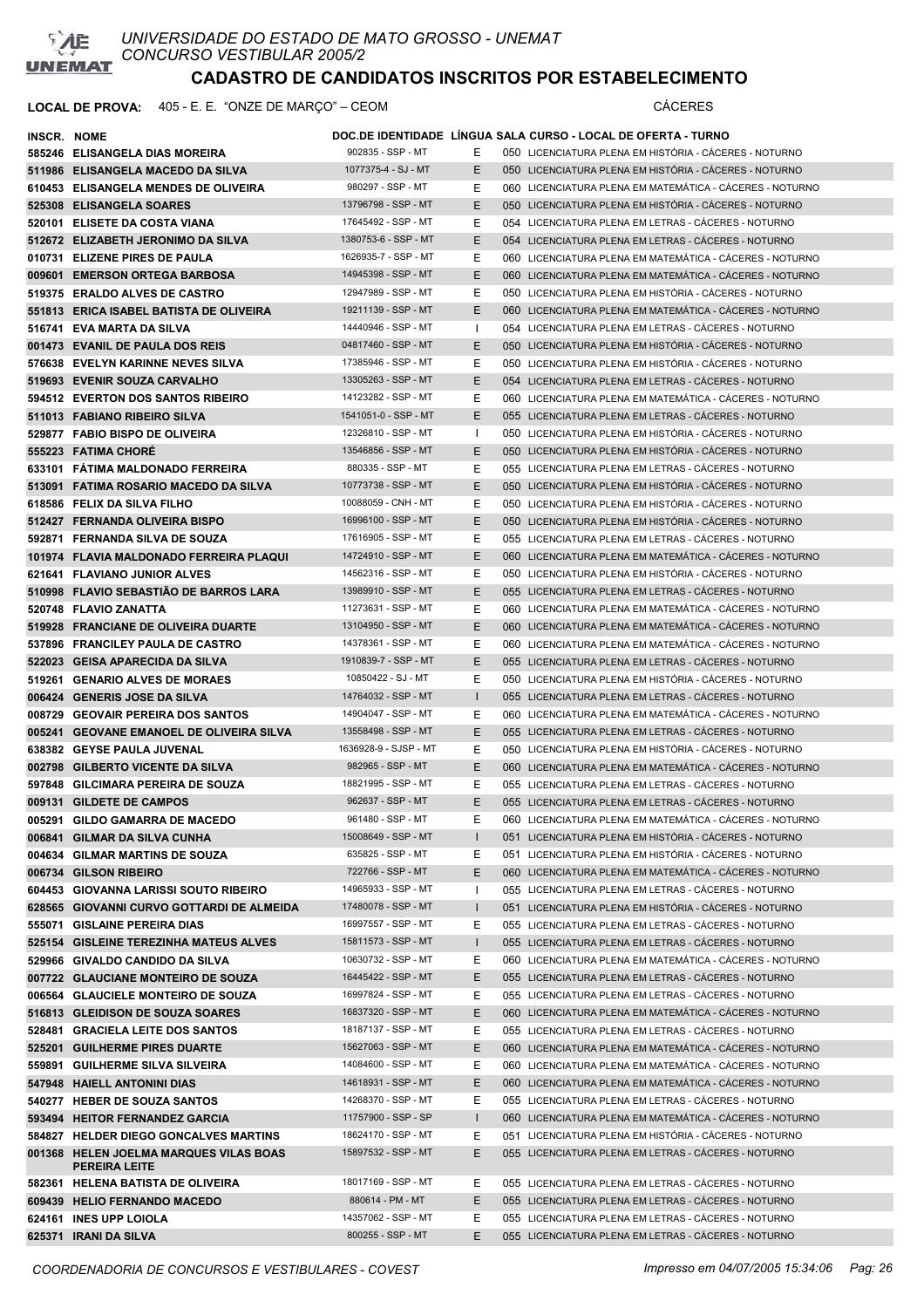

### LOCAL DE PROVA: 405 - E. E. "ONZE DE MARÇO" – CEOM **CÁCERES**

| <b>INSCR. NOME</b> |                                          |                         |              | DOC.DE IDENTIDADE LINGUA SALA CURSO - LOCAL DE OFERTA - TURNO |
|--------------------|------------------------------------------|-------------------------|--------------|---------------------------------------------------------------|
|                    | 523569 IRMA DA SILVA                     | 722796 - SSP - MT       | Е            | 055 LICENCIATURA PLENA EM LETRAS - CACERES - NOTURNO          |
|                    | 522937 ISABEL APARECIDA SILVA DOS SANTOS | 924299 - SSP - MT       | Е            | 055 LICENCIATURA PLENA EM LETRAS - CACERES - NOTURNO          |
|                    | 553271 ISABELA CAROLINE SANCHES MIGUEL   | 1888664-7 - SSP - MT    | Е            | 060 LICENCIATURA PLENA EM MATEMÁTICA - CÁCERES - NOTURNO      |
|                    | 590071 IVAN SILVA BORGES                 | 3877260 - DGPC - GO     |              | 060 LICENCIATURA PLENA EM MATEMÁTICA - CÁCERES - NOTURNO      |
|                    | 570257 IVANILSO MACIEL SALVATERRA        | 1549868-9 - SSP - MT    | Е            | 060 LICENCIATURA PLENA EM MATEMÁTICA - CÁCERES - NOTURNO      |
|                    | 565458 IVETTE CAMBUI DE MELO FERREIRA    | 075985 - 001-RO - RO    | $\mathbf{I}$ | 055 LICENCIATURA PLENA EM LETRAS - CACERES - NOTURNO          |
|                    | 510378 IVONE APARECIDA DA SILVA          | 16078250 - SSP - MT     | Е            | 051 LICENCIATURA PLENA EM HISTÓRIA - CÁCERES - NOTURNO        |
|                    | 618357 IVONETE MAGALHAES SANTOS          | 15363376 - SSP - MT     | E            | 055 LICENCIATURA PLENA EM LETRAS - CÁCERES - NOTURNO          |
|                    | 549941 JACILINA DO CARMO VIANA           | 17384478 - SSP - MT     | Е            | 051 LICENCIATURA PLENA EM HISTÓRIA - CÁCERES - NOTURNO        |
|                    | 582654 JACIMAR LEAL BORGES               | 12724920 - SSP - MT     | E            | 060 LICENCIATURA PLENA EM MATEMÁTICA - CÁCERES - NOTURNO      |
|                    | 560766 JACSON ALFREDO MICK               | 0331599340 - EXÉRCITO - | Е            | 055 LICENCIATURA PLENA EM LETRAS - CÁCERES - NOTURNO          |
|                    |                                          | МT                      |              |                                                               |
|                    | 519511 JAILTON DE ARRUDA MORAES          | 10366890 - SJ - MT      | E            | 060 LICENCIATURA PLENA EM MATEMÁTICA - CÁCERES - NOTURNO      |
|                    | 638048 JAIR DA SILVA CARVALHO            | 979242 - SSP - MT       | Ε            | 060 LICENCIATURA PLENA EM MATEMÁTICA - CÁCERES - NOTURNO      |
|                    | 605719 JANE CRISTINE SALES DUARTE        | 16334361 - SSP - MT     | E            | 055 LICENCIATURA PLENA EM LETRAS - CÁCERES - NOTURNO          |
|                    | 518506 JANE MARQUES DE ABREU             | 1758187 7 - SSP - MT    | Е            | 051 LICENCIATURA PLENA EM HISTÓRIA - CÁCERES - NOTURNO        |
|                    | 526134 JANIA CEBALHO                     | 724163 - SSP - MT       | E            | 055 LICENCIATURA PLENA EM LETRAS - CACERES - NOTURNO          |
|                    | 008877 JAQUELINE TAMIRES DE CAMPOS SILVA | 17308160 - SSP - MT     | Е            | 060 LICENCIATURA PLENA EM MATEMÁTICA - CÁCERES - NOTURNO      |
|                    | 511005 JARDEL GOMES DA SILVA             | 16609220 - SSP - MT     | E            | 055 LICENCIATURA PLENA EM LETRAS - CACERES - NOTURNO          |
|                    | 009326 JEFERSON DE SOUSA                 | 13174371 - SSP - MT     | Е            | 051 LICENCIATURA PLENA EM HISTÓRIA - CÁCERES - NOTURNO        |
|                    | 532312 JEFERSON GONCALVES SILVA          | 15754197 - SSP - MT     | E            | 061 LICENCIATURA PLENA EM MATEMÁTICA - CACERES - NOTURNO      |
|                    | 628425 JEFFERSON MOISES OLIVEIRA BORGES  | 000871815 - SSP - RO    | Е            | 051 LICENCIATURA PLENA EM HISTÓRIA - CÁCERES - NOTURNO        |
|                    | 633291 JENIS FERREIRA DE MOURA           | 000789965 - SSP - RO    | E            | 051 LICENCIATURA PLENA EM HISTÓRIA - CÁCERES - NOTURNO        |
|                    | 562051 JERRE DA COSTA MACHADO            | 0196373831 - EB - MS    | Е            | 051 LICENCIATURA PLENA EM HISTÓRIA - CÁCERES - NOTURNO        |
|                    | 004741 JOANA CONCEIÇÃO DE FIGUEIREDO     | 911747 - SSP - MT       | Е            | 051 LICENCIATURA PLENA EM HISTÓRIA - CÁCERES - NOTURNO        |
|                    | 520292 JOANA DA CRUZ                     | 830636 - SSP - MT       | Е            | 051 LICENCIATURA PLENA EM HISTÓRIA - CÁCERES - NOTURNO        |
|                    | 525383 JOANICE DE SOUZA DAS NEVES        | 18897517 - SSP - MT     | Е            | 061 LICENCIATURA PLENA EM MATEMÁTICA - CÁCERES - NOTURNO      |
|                    | 001902 JOAO ADOLFO NOGUEIRA GARCIA       | 686073 - SSP - MT       | Е            | 055 LICENCIATURA PLENA EM LETRAS - CÁCERES - NOTURNO          |
|                    | 101613 JOAO BATISTA RODRIGUËS            | 11805293 - SJ - MT      | E            | 061 LICENCIATURA PLENA EM MATEMÁTICA - CÁCERES - NOTURNO      |
|                    | 603538 JOEL DA SILVA BENEVIDES           | 12429767 - SSP - MT     | Ε            | 061 LICENCIATURA PLENA EM MATEMÁTICA - CÁCERES - NOTURNO      |
|                    | 545171 JOENIL RIBEIRO PIRES              | 879445 - PM - MT        | E            | 051 LICENCIATURA PLENA EM HISTÓRIA - CÁCERES - NOTURNO        |
|                    | 519791 JOICE APARECIDA GUERRA            | 1612362 0 - SSP - MT    | Е            | 061 LICENCIATURA PLENA EM MATEMÁTICA - CÁCERES - NOTURNO      |
|                    | 528676 JOICY SOUZA LARA                  | 15086348 - SSP - MT     | E            | 055 LICENCIATURA PLENA EM LETRAS - CÁCERES - NOTURNO          |
|                    | 517119 JOILSON DE SANTOS BELTRAME        | 14226049 - SSP - MT     |              | 061 LICENCIATURA PLENA EM MATEMÁTICA - CÁCERES - NOTURNO      |
|                    | 003913 JONILSON PINTO DE MIRANDA         | 9832386 - SSP - MT      | Е            | 055 LICENCIATURA PLENA EM LETRAS - CÁCERES - NOTURNO          |
|                    | 553026 JORGE PETRONIO LOPES              | 18999751 - SSP - MT     | Е            | 061 LICENCIATURA PLENA EM MATEMÁTICA - CÁCERES - NOTURNO      |
|                    | 010766 JORGELINA LEITE PAES DA SILVA     | 14814153 - SSP - MT     | L            | 055 LICENCIATURA PLENA EM LETRAS - CÁCERES - NOTURNO          |
|                    | 636134 JOSAIRO MIRANDA FERREIRA          | 388285 - SSP - MT       |              | 055 LICENCIATURA PLENA EM LETRAS - CÁCERES - NOTURNO          |
|                    | 008125 JOSE APARECIDO DA SILVA SANTOS    | 15619427 - SSP - MT     | E            | 055 LICENCIATURA PLENA EM LETRAS - CÁCERES - NOTURNO          |
|                    | 524751 JOSÉ CARLOS DE SOUZA DUTRA        | 000478 - CBM - MT       | Ε            | 051 LICENCIATURA PLENA EM HISTÓRIA - CÁCERES - NOTURNO        |
|                    | 100064 JOSE DALMIR NONATO ALVES          | 14441250 - SSP - MT     |              | 046 LICENCIATURA PLENA EM GEOGRAFIA - CÁCERES - NOTURNO       |
|                    | 633577 JOSÉ DELHIOMARIO JACINTO          | 15871991 - SSP - MT     | Е            | 061 LICENCIATURA PLENA EM MATEMÁTICA - CÁCERES - NOTURNO      |
|                    | 515655 JOSE DOS SANTOS MORENO            | 12826073 - SSP - MT     | L            | 046 LICENCIATURA PLENA EM GEOGRAFIA - CÁCERES - NOTURNO       |
|                    | 529303 JOSE FERREIRA BONFIM              | 11745797 - SSP - MT     | Е            | 051 LICENCIATURA PLENA EM HISTÓRIA - CÁCERES - NOTURNO        |
|                    | 530701 JOSE LEITE DE CAMPOS              | 313078 - SSP - MT       | Ε            | 046 LICENCIATURA PLENA EM GEOGRAFIA - CÁCERES - NOTURNO       |
|                    | 563307 JOSE MANOEL DE ALMEIDA FORNAZARI  | 18626270 - SSP - MT     | Ε            | 055 LICENCIATURA PLENA EM LETRAS - CÁCERES - NOTURNO          |
|                    | 510866 JOSÉ MARCIO LEITE BARBOSA         | 1526387-8 - SSP - MT    | Е            | 051 LICENCIATURA PLENA EM HISTÓRIA - CÁCERES - NOTURNO        |
|                    | 564397 JOSÈ PEREIRA DE ANDRADE           | 613683 - SSP - MT       | Е            | 051 LICENCIATURA PLENA EM HISTÓRIA - CÁCERES - NOTURNO        |
|                    | 009211 JOSÉ RIBEIRO DA SILVA             | 001313690 - SSP - MS    | Е            | 046 LICENCIATURA PLENA EM GEOGRAFIA - CÁCERES - NOTURNO       |
|                    | 596973 JOSE RICARDO MAZULA MARTINS       | 12852163 - SSP - MT     | Е            | 055 LICENCIATURA PLENA EM LETRAS - CÁCERES - NOTURNO          |
|                    | 002951 JOSE SILVIO CARDOSO DE OLIVEIRA   | 11246740 - SSP - MT     | Е            | 046 LICENCIATURA PLENA EM GEOGRAFIA - CÁCERES - NOTURNO       |
|                    | 528188 JOSEFA BATISTA ROSA               | 989387 - SSP - MT       | Е            | 046 LICENCIATURA PLENA EM GEOGRAFIA - CÁCERES - NOTURNO       |
|                    | 528463 JOSEFA GLORIA DE CAMPOS SILVA     | 599975 - SSP - MT       | E.           | 046 LICENCIATURA PLENA EM GEOGRAFIA - CÁCERES - NOTURNO       |
|                    | 528382 JOSELI ANTONIA DE CARVALHO        | 15543897 - SSP - MT     | Е            | 046 LICENCIATURA PLENA EM GEOGRAFIA - CÁCERES - NOTURNO       |
|                    | 587801 JOSELIA MOURA DA SILVA            | 232731913 - SSP - SP    | Е            | 055 LICENCIATURA PLENA EM LETRAS - CÁCERES - NOTURNO          |
|                    | 005509 JOSIANE LOPES DOS SANTOS          | 18940005 - SSP - MT     | Е            | 061 LICENCIATURA PLENA EM MATEMÁTICA - CÁCERES - NOTURNO      |
|                    | 585599 JOSIANE PEREIRA ALVES             | 1604668-4 - SSP - MT    | Е            | 055 LICENCIATURA PLENA EM LETRAS - CÁCERES - NOTURNO          |
|                    | 008192 JOSICELI MARTINS CASTILHO PEREIRA | 16552512 - SSP - MT     | Е            | 055 LICENCIATURA PLENA EM LETRAS - CÁCERES - NOTURNO          |
|                    | 004928 JOSIELE MARIA DE BRITO            | 11795778 - SJ - MT      | Е            | 046 LICENCIATURA PLENA EM GEOGRAFIA - CÁCERES - NOTURNO       |
|                    | 596531 JOSIMAR MODESTO DE OLIVEIRO       | 16155424 - SSP - MT     | Е            | 061 LICENCIATURA PLENA EM MATEMÁTICA - CÁCERES - NOTURNO      |
|                    | 615617 JOYCE MOREIRA DOS REIS            | 15105415 - SSP - MT     | Е            | 051 LICENCIATURA PLENA EM HISTÓRIA - CÁCERES - NOTURNO        |
|                    | 575046 JOZEAN APARECIDO DA SILVA         | 09151559 - SSP - MT     | Ε            | 061 LICENCIATURA PLENA EM MATEMÁTICA - CÁCERES - NOTURNO      |
|                    | 001872 JOZIANE LEITE DA SILVA            | 14278685 - SSP - MT     | Е            | 056 LICENCIATURA PLENA EM LETRAS - CÁCERES - NOTURNO          |
|                    | 608025 JUCINEIA DA SILVA BATISTA         | 14396351 - SSP - MT     | Е            | 056 LICENCIATURA PLENA EM LETRAS - CÁCERES - NOTURNO          |

*COORDENADORIA DE CONCURSOS E VESTIBULARES - COVEST Impresso em 04/07/2005 15:34:06 Pag: 27*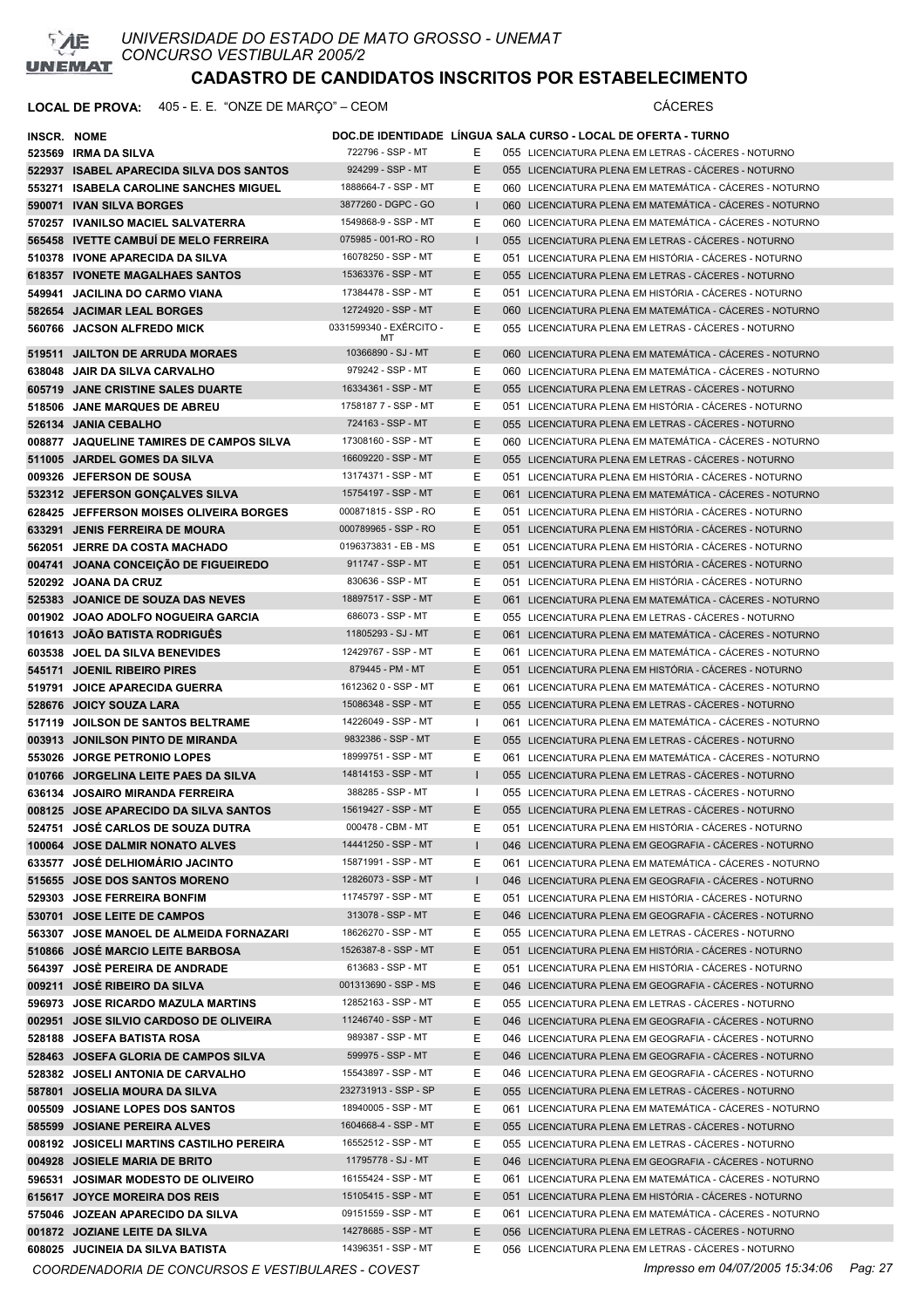

| INSCR. NOME |                                             |                         |              | DOC.DE IDENTIDADE LINGUA SALA CURSO - LOCAL DE OFERTA - TURNO |
|-------------|---------------------------------------------|-------------------------|--------------|---------------------------------------------------------------|
|             | 618535 JULIANA DE ARRUDA SILVA MIRANDA      | 1628984-6 - SSP - MT    | E.           | 061 LICENCIATURA PLENA EM MATEMÁTICA - CÁCERES - NOTURNO      |
|             | 594288 JULIANA ESTEVAN DA SILVA             | 15748502 - SSP - MT     | Е            | 056 LICENCIATURA PLENA EM LETRAS - CÁCERES - NOTURNO          |
|             | 524981 JULIANE MARTINS DE SOUZA             | 10425071 - SSP - MT     | E            | 056 LICENCIATURA PLENA EM LETRAS - CÁCERES - NOTURNO          |
|             | 525235 JULIO CESAR DA CRUZ LARA             | 14607565 - SSP - MT     | Е            | 046 LICENCIATURA PLENA EM GEOGRAFIA - CÁCERES - NOTURNO       |
|             | 543101 JULIO CESAR DE OLIVEIRA SILVA        | 18625274 - SSP - MT     | E.           | 046 LICENCIATURA PLENA EM GEOGRAFIA - CÁCERES - NOTURNO       |
|             | 520501 JULIOMAR PINHEIRO DE ALMEIDA         | 300242241234 - SSP - MT | Е            | 051 LICENCIATURA PLENA EM HISTÓRIA - CÁCERES - NOTURNO        |
|             | 624055 JUNIO CEZAR CANDIDO                  | 14007614 - SSP - MT     | E            | 046 LICENCIATURA PLENA EM GEOGRAFIA - CÁCERES - NOTURNO       |
|             | 002607 JUNIO DE OLIVEIRA CRUZ               | 1097963-8 - SJ - MT     | Ε            | 061 LICENCIATURA PLENA EM MATEMÁTICA - CÁCERES - NOTURNO      |
|             | 570036 JUNIOR MARTINS DA SILVA              | 17481643 - SSP - MT     | E.           | 051 LICENCIATURA PLENA EM HISTÓRIA - CÁCERES - NOTURNO        |
|             | 607762 JURANDIR GONCALVES F. XAVIIER        | 969670 - SSP - MT       | Е.           | 051 LICENCIATURA PLENA EM HISTÓRIA - CÁCERES - NOTURNO        |
|             | 547476 JUSCILENE FERRAZ DA SILVA            | 971656 - SSP - MT       | E            | 051 LICENCIATURA PLENA EM HISTÓRIA - CÁCERES - NOTURNO        |
|             | 009164 JUSSARA MIRANDA DO CARMO             | 378418579 - SSP - SP    | Е            | 056 LICENCIATURA PLENA EM LETRAS - CACERES - NOTURNO          |
|             | 548367 KAISA APARECIDA SILVA FREITAS        | 15970353 - SSP - MT     | $\mathbf{I}$ | 061 LICENCIATURA PLENA EM MATEMÁTICA - CÁCERES - NOTURNO      |
|             | 619523 KARLA ABREU DOS SANTOS               | 979608 - SSP - MG       | Е            | 056 LICENCIATURA PLENA EM LETRAS - CÁCERES - NOTURNO          |
|             | 582735 KARLA FERNANDA CASTILHO              | 15516601 - SSP - MT     | E            | 046 LICENCIATURA PLENA EM GEOGRAFIA - CÁCERES - NOTURNO       |
|             | 583413 KARLA RUBIA DALTO DA SILVA           | 10565140 - SJ - MT      | E.           | 056 LICENCIATURA PLENA EM LETRAS - CÁCERES - NOTURNO          |
|             | 514551 KATIA WALQUIRIA VEIGA DE ALMEIDA     | 16369033 - SSP - MT     | E.           | 056 LICENCIATURA PLENA EM LETRAS - CÁCERES - NOTURNO          |
|             | 101354 KEILA APARECIDA DE ALMEIDA MORAES    | 15906566 - SSP - MT     | E.           | 056 LICENCIATURA PLENA EM LETRAS - CÁCERES - NOTURNO          |
|             | 592935 KEILA DOS SANTOS SILVA               | 14124890 - SSP - MT     | Е            | 061 LICENCIATURA PLENA EM MATEMÁTICA - CÁCERES - NOTURNO      |
|             | 003107 KELE CRISTINA DOS REIS               | 08862702 - SSP - MT     | Ε            | 051 LICENCIATURA PLENA EM HISTÓRIA - CÁCERES - NOTURNO        |
|             | 623504 KELLIY RODRIGUES LEITE               | 18247547 - SSP - MT     | E            | 061 LICENCIATURA PLENA EM MATEMÁTICA - CÁCERES - NOTURNO      |
|             | 005479 KELLY CRISTINE SILVA SOUZA           | 11590467 - SSP - MT     | E.           | 061 LICENCIATURA PLENA EM MATEMÁTICA - CÁCERES - NOTURNO      |
|             |                                             | 13807307 - SSP - MT     | E            | 056 LICENCIATURA PLENA EM LETRAS - CÁCERES - NOTURNO          |
|             | 006467 KELLY LETICIA GERALDES DE ASSUNÇÃO   | 11190574 - SJ - MT      |              | 061 LICENCIATURA PLENA EM MATEMÁTICA - CÁCERES - NOTURNO      |
|             | 605743 KENNY HELLEN CRUZ SILVA              | 000000 - 00000 - MT     | Ε            |                                                               |
|             | 620351 KESIA CRISTHINNE DA SILVA            | 1058364-5 - SSP - MT    | E.           | 051 LICENCIATURA PLENA EM HISTÓRIA - CÁCERES - NOTURNO        |
|             | 604267 LARISSE FABIANE LEITE RIBEIRO        | 987872 - SSP - MT       | Е            | 046 LICENCIATURA PLENA EM GEOGRAFIA - CÁCERES - NOTURNO       |
|             | 588661 LAUBENILDO BARBOSA BENTO             | 071178 - SSP - MT       | E.           | 046 LICENCIATURA PLENA EM GEOGRAFIA - CÁCERES - NOTURNO       |
|             | 626831 LAZARO ANTONIO ALVES PIMENTA         |                         | Е            | 046 LICENCIATURA PLENA EM GEOGRAFIA - CÁCERES - NOTURNO       |
|             | 516155 LEANDRO MUNIZ NOBREGA                | 1738467-2 - SSP - MT    | E            | 056 LICENCIATURA PLENA EM LETRAS - CÁCERES - NOTURNO          |
|             | 521116 LECI MARTINS DE OLIVEIRA             | 0201946449 - SSP - RJ   | Е            | 046 LICENCIATURA PLENA EM GEOGRAFIA - CACERES - NOTURNO       |
|             | 510122 LEIA DA ROSA BARROS                  | 10954376 - SSP - MT     | E.           | 051 LICENCIATURA PLENA EM HISTÓRIA - CÁCERES - NOTURNO        |
|             | 515841 LEIDINALVA MUNIZ NOBREGA             | 1925119-0 - SSP - MT    | Ε            | 051 LICENCIATURA PLENA EM HISTÓRIA - CÁCERES - NOTURNO        |
|             | 011151 LELIANE BARROS DA SILVA              | 17130247 - SSP - MT     | E            | 051 LICENCIATURA PLENA EM HISTÓRIA - CÁCERES - NOTURNO        |
|             | 516783 LEONEI PEREIRA LEITE                 | 11160969 - SSP - MT     | Е            | 046 LICENCIATURA PLENA EM GEOGRAFIA - CÁCERES - NOTURNO       |
|             | 594199 LIDER ORLANDO RIBEIRO JUNIOR         | 1422435-6 - SSP - MT    | E.           | 061 LICENCIATURA PLENA EM MATEMÁTICA - CÁCERES - NOTURNO      |
|             | 616151 LIDIANE CRISTINA DO CARMO            | 00058939 - SSP - MT     | Е            | 046 LICENCIATURA PLENA EM GEOGRAFIA - CÁCERES - NOTURNO       |
|             | 516023 LIDIO ORTIZ HURTADO                  | 12852996 - SSP - MT     | Е            | 046 LICENCIATURA PLENA EM GEOGRAFIA - CÁCERES - NOTURNO       |
|             | 559555 LINDOMAR ANGELO DA SILVA             | 12509795 - SSP - MT     | Е            | 046 LICENCIATURA PLENA EM GEOGRAFIA - CACERES - NOTURNO       |
|             | 007498 LOURDES PINTO DE MIRANDA             | 07230621 - SJ - MT      | E            | 051 LICENCIATURA PLENA EM HISTÓRIA - CÁCERES - NOTURNO        |
|             | 581127 LUCELIA RODRIGUES BARBOSA            | 3814971 - DGPC - GO     | E.           | 056 LICENCIATURA PLENA EM LETRAS - CACERES - NOTURNO          |
|             | 520977 LUCIANA DOS REIS                     | 13603442 - SSP - MT     | E.           | 061 LICENCIATURA PLENA EM MATEMÁTICA - CÁCERES - NOTURNO      |
|             | 550833 LUCIANA ROCHA PEREIRA                | 14153424 - SSP - MT     | Е            | 056 LICENCIATURA PLENA EM LETRAS - CÁCERES - NOTURNO          |
|             | 528706 LUCIEL EVANINO OLIVEIRA DA SILVA     | 15662268 - SSP - MT     | E.           | 051 LICENCIATURA PLENA EM HISTÓRIA - CÁCERES - NOTURNO        |
|             | 009271 LUCIENE DE FÁTIMA MENDES             | 735216 - SSJ - MT       | E.           | 052 LICENCIATURA PLENA EM HISTÓRIA - CÁCERES - NOTURNO        |
|             | 568261 LUCIENE MARIA DA SILVA               | 952 684 - SSP - MT      | Е            | 056 LICENCIATURA PLENA EM LETRAS - CÁCERES - NOTURNO          |
|             | 514977 LUCILENE DA SILVA CASTRO             | 15899225 - SSP - MT     | Е            | 046 LICENCIATURA PLENA EM GEOGRAFIA - CÁCERES - NOTURNO       |
|             | 512877 LUCIMAR ALVES DOS REIS               | 1563868 - SSP - MT      | L            | 052 LICENCIATURA PLENA EM HISTÓRIA - CÁCERES - NOTURNO        |
|             | 568562 LUCINETE DA SILVA PEIXOTO            | 936794 - SSP - MT       | Е            | 061 LICENCIATURA PLENA EM MATEMÁTICA - CÁCERES - NOTURNO      |
|             | 101923 LUCIO DA SILVA VIANA                 | 17386217 - SSP - MT     | Е            | 061 LICENCIATURA PLENA EM MATEMÁTICA - CÁCERES - NOTURNO      |
|             | 605212 LUCIO RICARDO ORTEGA MOURA           | 16019962 - SSP - MT     | Е            | 046 LICENCIATURA PLENA EM GEOGRAFIA - CÁCERES - NOTURNO       |
|             | 513083 LUIZ AUGUSTO DE OLIVEIRA SOUZA       | 13175149 - SSP - MT     | E.           | 061 LICENCIATURA PLENA EM MATEMÁTICA - CÁCERES - NOTURNO      |
|             | 001236 LUIZ CABRAL DE CARVALHO              | 13603809 - SSP - MT     | E.           | 052 LICENCIATURA PLENA EM HISTÓRIA - CÁCERES - NOTURNO        |
|             | 515582 LUIZ CARLOS DOS PASSO VELOZO         | 921248 - SSP - MT       | E.           | 056 LICENCIATURA PLENA EM LETRAS - CÁCERES - NOTURNO          |
|             | 513351 LUIZ FERNANDO DE SOUZA NUNES         | 11037474 - SJ - MT      | Е            | 052 LICENCIATURA PLENA EM HISTÓRIA - CÁCERES - NOTURNO        |
|             | 518492 LUIZ HENRIQUE GALVAO                 | 12789526 - SSP - MT     | E.           | 061 LICENCIATURA PLENA EM MATEMÁTICA - CÁCERES - NOTURNO      |
|             | 558818 LUIZ MARCIO DOS REIS LEMES           | 13174304 - SSP - MT     | Е            | 046 LICENCIATURA PLENA EM GEOGRAFIA - CÁCERES - NOTURNO       |
|             | 522351 LUIZA GONCALVES VELOSO               | 16160190 - SSP - MT     | L            | 056 LICENCIATURA PLENA EM LETRAS - CÁCERES - NOTURNO          |
|             | 003069 LURDES DA CONCEIÇÃO CARVALHO MARTINS | 557470 - SSP - MT       | Е            | 046 LICENCIATURA PLENA EM GEOGRAFIA - CÁCERES - NOTURNO       |
|             | 515591 LUZENI DE OLIVEIRA PINHEIRO          | 812740 - SSP - MT       | E.           | 056 LICENCIATURA PLENA EM LETRAS - CÁCERES - NOTURNO          |
|             | 528234 LUZENI MONTEIRO                      | 14059037 - SSP - MT     | Е            | 061 LICENCIATURA PLENA EM MATEMÁTICA - CÁCERES - NOTURNO      |
|             | 584541 LUZIA CASTRO DA ROSA                 | 1035149-3 - SSP - MT    | E.           | 061 LICENCIATURA PLENA EM MATEMÁTICA - CÁCERES - NOTURNO      |
|             | 600369 LUZIA CRISTINA DE MATOS NUNES        | 16225694 - SSP - MT     | Ε            | 056 LICENCIATURA PLENA EM LETRAS - CÁCERES - NOTURNO          |
|             | 578691 LUZIA DE JESUS MADALENA              | 14488264 - SSP - MT     | E            | 046 LICENCIATURA PLENA EM GEOGRAFIA - CÁCERES - NOTURNO       |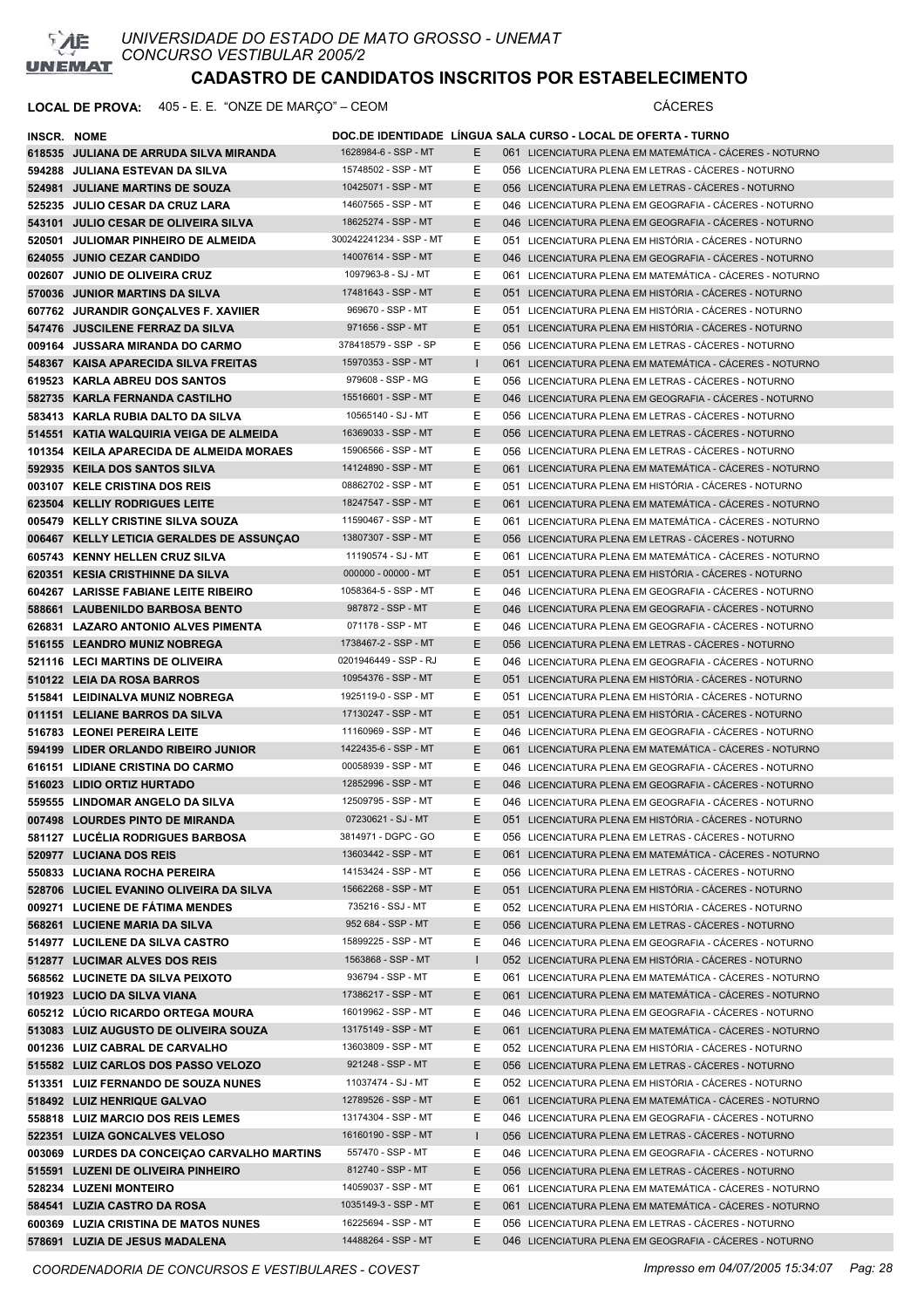

| INSCR. NOME |                                           |                        |              | DOC.DE IDENTIDADE LÍNGUA SALA CURSO - LOCAL DE OFERTA - TURNO |
|-------------|-------------------------------------------|------------------------|--------------|---------------------------------------------------------------|
|             | 009261 MACDONE RAMOS NEVES                | 11639032 - SSP - MT    | Е            | 052 LICENCIATURA PLENA EM HISTÓRIA - CÁCERES - NOTURNO        |
|             | 558796 MADALENA DOS REIS CARVALHO         | 10952250 - SJ - MT     | E.           | 056 LICENCIATURA PLENA EM LETRAS - CÁCERES - NOTURNO          |
|             | 528919 MAGNO RANGEL TRINDADE MEJIA        | 02777671468 - CNH - MT | Ε            | 061 LICENCIATURA PLENA EM MATEMÁTICA - CÁCERES - NOTURNO      |
|             | 518271 MAILSON ELBE DA ROSA               | 14487713 - SSP - MT    | Ε            | 046 LICENCIATURA PLENA EM GEOGRAFIA - CÁCERES - NOTURNO       |
|             | 005614 MALVINA RODRIGUES DE OLIVEIRA      | 14935350 - SSP - MT    | Ε            | 046 LICENCIATURA PLENA EM GEOGRAFIA - CACERES - NOTURNO       |
|             | 529605 MANOEL JOSE DA SILVA               | 14058898 - SSP - MT    | E            | 056 LICENCIATURA PLENA EM LETRAS - CÁCERES - NOTURNO          |
|             | 554601 MANOEL PEDRO DA SILVA CRUZ         | 663977 - SSP - MT      | Ε            | 061 LICENCIATURA PLENA EM MATEMÁTICA - CÁCERES - NOTURNO      |
|             | 631116 MARA LUCIA FERNANDES DEVETAK       | 15683753 - SSP - MT    | E.           | 046 LICENCIATURA PLENA EM GEOGRAFIA - CACERES - NOTURNO       |
|             | 529291 MARCEL DO ESPIRITO SANTO           | 15885348 - SSP - MT    | Ε            | 052 LICENCIATURA PLENA EM HISTÓRIA - CÁCERES - NOTURNO        |
|             | 521761 MARCELA DE MIRANDA PEREIRA         | 14722127 - SSP - MT    | Ε            | 052 LICENCIATURA PLENA EM HISTÓRIA - CÁCERES - NOTURNO        |
|             |                                           | 798246 - SSP - RO      |              | 052 LICENCIATURA PLENA EM HISTÓRIA - CÁCERES - NOTURNO        |
|             | 638251 MARCELA JOICE SERAFIM              |                        | Ε            |                                                               |
|             | 586331 MARCELA MAIA SILVA                 | 15586871 - SSP - MT    |              | 046 LICENCIATURA PLENA EM GEOGRAFIA - CÁCERES - NOTURNO       |
|             | 526568 MARCELO BATISTA ANGELINO           | 000887581 - SSP - MS   | Ε            | 061 LICENCIATURA PLENA EM MATEMÁTICA - CÁCERES - NOTURNO      |
|             | 636975 MARCELO BRAGA DE ALENCAR           | 16092325 - SSP - MT    | Е            | 046 LICENCIATURA PLENA EM GEOGRAFIA - CÁCERES - NOTURNO       |
|             | 602485 MARCELO CAMILO DE LIMA             | 897691 - SSP - MT      | ı            | 052 LICENCIATURA PLENA EM HISTÓRIA - CÁCERES - NOTURNO        |
|             | 512711 MARCELO CARVALHO DA SILVA          | 10944451 - SSP - MT    | $\mathbf{I}$ | 056 LICENCIATURA PLENA EM LETRAS - CÁCERES - NOTURNO          |
|             | 577863 MARCELO CAVALCANTE ROCHA           | 17579686 - SSP - MT    | Ι.           | 061 LICENCIATURA PLENA EM MATEMÁTICA - CÁCERES - NOTURNO      |
|             | 518131 MARCELO RENATO DE SOUZA            | 963516 - SSP - MT      | E.           | 046 LICENCIATURA PLENA EM GEOGRAFIA - CÁCERES - NOTURNO       |
|             | 002097 MARCIA APARECIDA DE SOUZA MEIRA    | 10196668 - SSP - MT    | Е            | 056 LICENCIATURA PLENA EM LETRAS - CÁCERES - NOTURNO          |
|             | 006068 MARCIA CRISTINA DA SILVA           | 11871245 - SJ - MT     | Ε            | 056 LICENCIATURA PLENA EM LETRAS - CACERES - NOTURNO          |
|             | 520853 MARCIA CRISTINA RODRIGUES RAMOS    | 16873599 - SSP - MT    | Ε            | 046 LICENCIATURA PLENA EM GEOGRAFIA - CÁCERES - NOTURNO       |
|             | 511234 MARCIA MELO DA SILVA               | 1761730-8 - SSP - MT   | Ε            | 056 LICENCIATURA PLENA EM LETRAS - CÁCERES - NOTURNO          |
|             | 009431 MARCIANO JUVENAL DA CONCEIÇAO      | 13617788 - SSP - MT    | Ε            | 052 LICENCIATURA PLENA EM HISTÓRIA - CÁCERES - NOTURNO        |
|             | 520063 MARCILENE MEDINA MARCAL            | 14869 - SSP - MT       | E.           | 052 LICENCIATURA PLENA EM HISTÓRIA - CÁCERES - NOTURNO        |
|             | 633739 MARCIO RODRIGUÊS DA SILVA          | 10951202 - SSP - MT    | Е            | 046 LICENCIATURA PLENA EM GEOGRAFIA - CACERES - NOTURNO       |
|             | 605204 MARCOS ALVES DE MENEZES            | 882686 - PM - MT       | E.           | 046 LICENCIATURA PLENA EM GEOGRAFIA - CÁCERES - NOTURNO       |
|             | 611026 MARCOS FLAVIO MORALECO             | 902515 - SSP - MS      | Ε            | 047 LICENCIATURA PLENA EM GEOGRAFIA - CACERES - NOTURNO       |
|             | 524131 MARCOS JOSE COSTA BERNARDES        | 800197 - SSP - MT      | E.           | 047 LICENCIATURA PLENA EM GEOGRAFIA - CACERES - NOTURNO       |
|             | 008681 MARCOS LEIZ DE OLIVEIRA NERY       | 12601411 - SSP - MT    | E.           | 047 LICENCIATURA PLENA EM GEOGRAFIA - CÁCERES - NOTURNO       |
|             | 593419 MARIA ANTONIA GOMES URUPI          | 14985802 - SSP - MT    | E            | 056 LICENCIATURA PLENA EM LETRAS - CACERES - NOTURNO          |
|             |                                           | 1842143 - SSP - GO     |              |                                                               |
|             | 515116 MARIA APARECIDA DA SILVA RIBEIRO   | 12311740 - SJ - MT     | Ε            | 047 LICENCIATURA PLENA EM GEOGRAFIA - CACERES - NOTURNO       |
|             | 577715 MARIA APARECIDA SANTANA            |                        | E.           | 052 LICENCIATURA PLENA EM HISTÓRIA - CÁCERES - NOTURNO        |
|             | 010911 MARIA AUXILIADORA RAMOS            | 1017218-1 - SSP - MT   | Ε            | 047 LICENCIATURA PLENA EM GEOGRAFIA - CACERES - NOTURNO       |
|             | 604127 MARIA DA GUIA SOUZA DE PAULA       | 14980878 - SSP - MT    | Е            | 047 LICENCIATURA PLENA EM GEOGRAFIA - CACERES - NOTURNO       |
|             | 516325 MARIA DE FATIMA ALMEIDA            | 13080172 - SSP - MT    | Ε            | 052 LICENCIATURA PLENA EM HISTÓRIA - CÁCERES - NOTURNO        |
|             | 006041 MARIA ELIZABETH DA SILVA PLAQUI    | 16830156 - SSP - MT    | Е            | 052 LICENCIATURA PLENA EM HISTÓRIA - CÁCERES - NOTURNO        |
|             | 009751 MARIA GISLAINE DE SANTANA          | 10747427 - SSP - MT    | Ε            | 052 LICENCIATURA PLENA EM HISTÓRIA - CÁCERES - NOTURNO        |
|             | 561411 MARIA JOSE DANTAS SOUZA            | 2762756 - SSP - PB     |              | 052 LICENCIATURA PLENA EM HISTÓRIA - CÁCERES - NOTURNO        |
|             | 515931 MARIA JOSÉ FARIAS DO SACRAMENTO    | 735618 - SSP - MT      | Е            | 056 LICENCIATURA PLENA EM LETRAS - CÁCERES - NOTURNO          |
|             | 520731 MARIA JOSE VIANA MARTINS           | 999.224 - SSP - MT     | E.           | 047 LICENCIATURA PLENA EM GEOGRAFIA - CÁCERES - NOTURNO       |
|             | 006793 MARIA SALETE DE MORAES             | 223411 - SSP - MT      | Е            | 056 LICENCIATURA PLENA EM LETRAS - CÁCERES - NOTURNO          |
|             | 593117 MARIA SELMA DOS SANTOS             | 13746090 - SSP - MT    | E.           | 047 LICENCIATURA PLENA EM GEOGRAFIA - CÁCERES - NOTURNO       |
|             | 615021 MARIA SUELI ROCHA LIMA             | 1127427142 - MEX - MS  | Е            | 047 LICENCIATURA PLENA EM GEOGRAFIA - CÁCERES - NOTURNO       |
|             | 001619 MARIA SUZANA DOS SANTOS            | 17645670 - SSP - MT    | E.           | 052 LICENCIATURA PLENA EM HISTÓRIA - CÁCERES - NOTURNO        |
|             | 517488 MARIA VALDICEIA SILVA NASCIMENTO   | 13821199 - SSP - MT    | Ε            | 047 LICENCIATURA PLENA EM GEOGRAFIA - CÁCERES - NOTURNO       |
|             | 521841 MARIANA DE CAMPOS SOUZA            | 11925647 - SSP - MT    | E.           | 052 LICENCIATURA PLENA EM HISTÓRIA - CÁCERES - NOTURNO        |
|             | 011142 MARIELLE MEIRE DE ANDRADE ALVES    | 13052748 - SSP - MT    | Ε            | 047 LICENCIATURA PLENA EM GEOGRAFIA - CÁCERES - NOTURNO       |
|             | 549762 MARILZA DE MOURA MENDES            | 989077 - SSP - MT      | Ε            | 056 LICENCIATURA PLENA EM LETRAS - CÁCERES - NOTURNO          |
|             | 635774 MARINA DE PAULA BATISTA            | 337771558 - SSP - SP   | H            | 056 LICENCIATURA PLENA EM LETRAS - CÁCERES - NOTURNO          |
|             | 530867 MARINALVA FERNANDES SANTANA        | 16546563 - SSP - MT    | E.           | 047 LICENCIATURA PLENA EM GEOGRAFIA - CÁCERES - NOTURNO       |
|             | 522163 MARINETE ROSA DE PAULA             | 15137570 - SSP - MT    | Е            | 052 LICENCIATURA PLENA EM HISTÓRIA - CÁCERES - NOTURNO        |
|             | 609226 MARINETH FERREIRA PEREIRA          | 17783577 - SSP - MT    | E.           | 056 LICENCIATURA PLENA EM LETRAS - CÁCERES - NOTURNO          |
|             | 003816 MARIO CESAR NASCIMENTO DE OLIVEIRA | 746795 - SSP - MT      | E            | 052 LICENCIATURA PLENA EM HISTÓRIA - CÁCERES - NOTURNO        |
|             |                                           | 11186143 - SJ - MT     |              | 057 LICENCIATURA PLENA EM LETRAS - CÁCERES - NOTURNO          |
|             | 517569 MARLENE SILVA DO NASCIMENTO        | 0715890-4 - SSP - MT   | E.           |                                                               |
|             | 001511 MARLENE SOCORE CORREA              |                        | E.           | 052 LICENCIATURA PLENA EM HISTÓRIA - CÁCERES - NOTURNO        |
|             | 610607 MARYFLAVIA CAMPOS MOREIRA          | 14869780 - SSP - MT    | Ε            | 057 LICENCIATURA PLENA EM LETRAS - CÁCERES - NOTURNO          |
|             | 540757 MAURILO VIANA RODRIGUES            | 16043634 - SSP - MT    | Е            | 047 LICENCIATURA PLENA EM GEOGRAFIA - CÁCERES - NOTURNO       |
|             | 618594 MAURO NERIS DE ASSUNÇÃO            | 068796 - SSP - MT      | E            | 047 LICENCIATURA PLENA EM GEOGRAFIA - CÁCERES - NOTURNO       |
|             | 595209 MAXKLEYSON DE SOUZA ANICETO        | 14757907 - SSP - MT    | E.           | 047 LICENCIATURA PLENA EM GEOGRAFIA - CÁCERES - NOTURNO       |
|             | 009784 MAYRIANY FERNANDES GARCIA          | 14224348 - SSP - MT    | E.           | 057 LICENCIATURA PLENA EM LETRAS - CÁCERES - NOTURNO          |
|             | 559491 MERYCLES GUEDES NUNES              | 0938457041 - SSP - MS  | Е            | 052 LICENCIATURA PLENA EM HISTÓRIA - CÁCERES - NOTURNO        |
|             | 591513 MICHELLE APARECIDA DA SILVA GOMES  | 16820606 - SSP - MT    | E            | 052 LICENCIATURA PLENA EM HISTÓRIA - CÁCERES - NOTURNO        |
|             | 557871 MICHELLI CARLA DE SOUZA            | 16917162 - SSP - MT    | Е            | 052 LICENCIATURA PLENA EM HISTÓRIA - CÁCERES - NOTURNO        |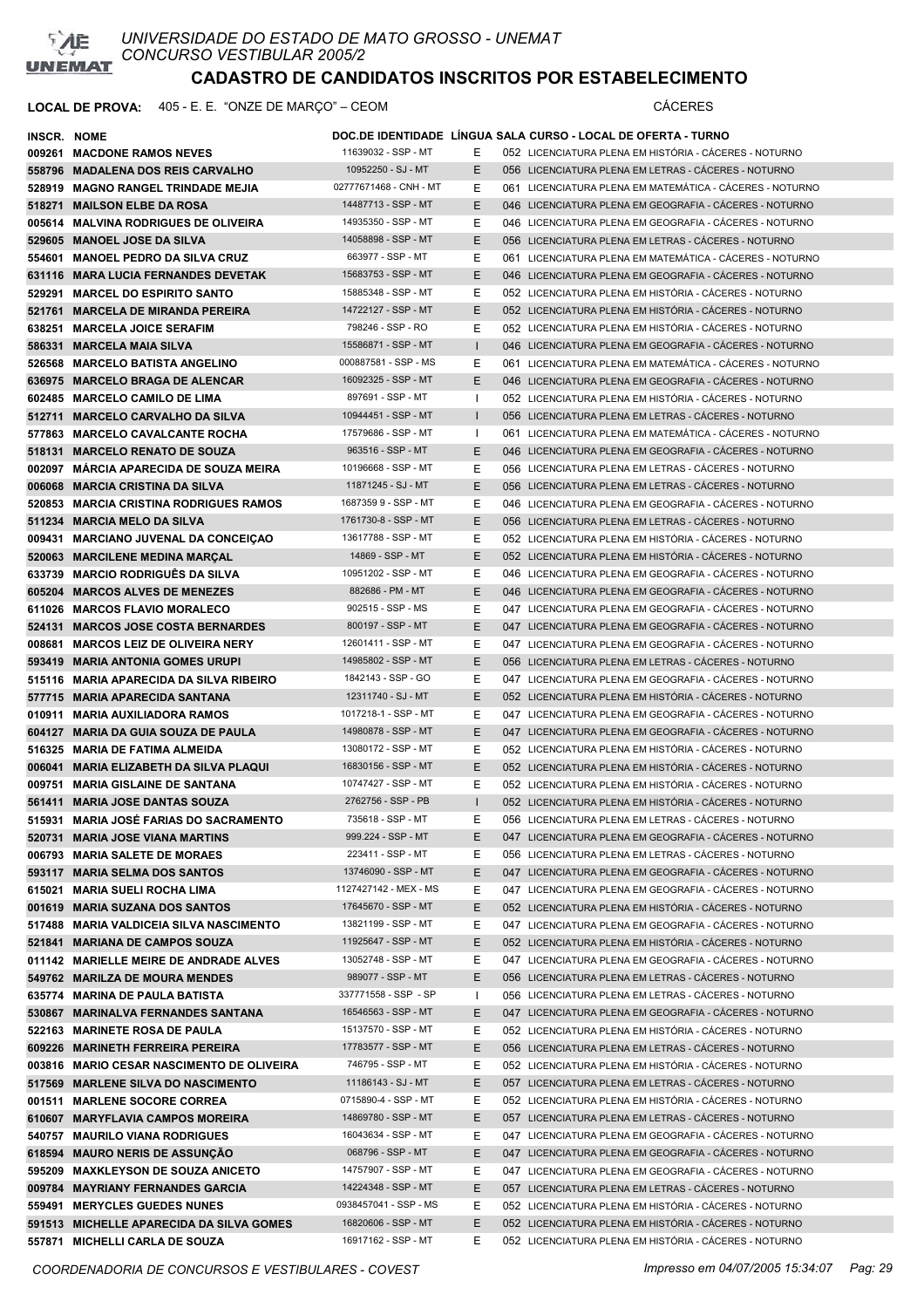

| <b>INSCR. NOME</b> |                                          |                       |    | DOC.DE IDENTIDADE LÍNGUA SALA CURSO - LOCAL DE OFERTA - TURNO |
|--------------------|------------------------------------------|-----------------------|----|---------------------------------------------------------------|
|                    | 514209 MIGUEL JULIANO SALES RIBEIRO      | 12847780 - SSP - MT   | E. | 052 LICENCIATURA PLENA EM HISTÓRIA - CÁCERES - NOTURNO        |
|                    | 596851 MILTON LACERDA DA SILVA CAMPOS    | 893828 - CNH - MT     | Ε  | 047 LICENCIATURA PLENA EM GEOGRAFIA - CÁCERES - NOTURNO       |
|                    | 593141 MISAEL MARIANO SÃO BERNADO        | 15543935 - SSP - MT   | E. | 052 LICENCIATURA PLENA EM HISTÓRIA - CÁCERES - NOTURNO        |
|                    | 626431 MONICKE SANT ANNA PINTO DE ARRUDA | 14994208 - SSP - MT   | Ε  | 052 LICENCIATURA PLENA EM HISTÓRIA - CÁCERES - NOTURNO        |
|                    | 616508 NADIR DA CONCEIÇÃO FIGUEIREDO     | 13009494 - SSP - MT   | E  | 057 LICENCIATURA PLENA EM LETRAS - CACERES - NOTURNO          |
|                    | 009202 NATALINA DA SILVA SANTOS          | 0907009336 - ME - MT  | Е  | 052 LICENCIATURA PLENA EM HISTÓRIA - CÁCERES - NOTURNO        |
|                    | 010537 NEIDE AMADA DA SILVA              | 730300 - SSP - MT     | Е  | 057 LICENCIATURA PLENA EM LETRAS - CÁCERES - NOTURNO          |
|                    | 010448 NEURILCE PEREIRA SOBRINHO         | 09940650 - SSP - MT   | Е  | 047 LICENCIATURA PLENA EM GEOGRAFIA - CÁCERES - NOTURNO       |
|                    | 628451 NEUZELI DAS DORES LIRA            | 10903259 - SJ - MT    | E. | 057 LICENCIATURA PLENA EM LETRAS - CÁCERES - NOTURNO          |
|                    | 629715 NILDA DA CRUZ GOMES               | 0937974145 - MEX - MS | Е  | 052 LICENCIATURA PLENA EM HISTÓRIA - CÁCERES - NOTURNO        |
|                    | 514918 NILSON CESAR DE PRADO             | 11654112 - SJ - MT    | Е  | 057 LICENCIATURA PLENA EM LETRAS - CÁCERES - NOTURNO          |
|                    | 007765 NILTON CARLOS SILVA DE SOUZA      | 13990667 - SSP - MT   | Ε  | 057 LICENCIATURA PLENA EM LETRAS - CÁCERES - NOTURNO          |
|                    | 597252 NILZANETE DA COSTA CEBALHO        | 16653149 - SSP - MT   | Ε  | 057 LICENCIATURA PLENA EM LETRAS - CACERES - NOTURNO          |
|                    | 558249 ODIRLEI ORTIZ RAMOS               | 14180448 - SSP - MT   | Е  | 057 LICENCIATURA PLENA EM LETRAS - CÁCERES - NOTURNO          |
|                    | 004901 OINDER PEDROSA DA COSTA NUNES     | 13342835 - SSP - MT   | Е  | 052 LICENCIATURA PLENA EM HISTÓRIA - CÁCERES - NOTURNO        |
|                    | 616842 ORIVALDO RAMOS COSTA JUNIOR       | 14200023 - SSP - MT   | Е  | 053 LICENCIATURA PLENA EM HISTÓRIA - CÁCERES - NOTURNO        |
|                    | 002178 OSVALINA MARIA DA SILVA           | 886246 - SSP - MT     | E. | 047 LICENCIATURA PLENA EM GEOGRAFIA - CÁCERES - NOTURNO       |
|                    | 580481 OVIDIO DE PAULA CARVALHO          | 13197045 - SSP - MT   | Ι. | 047 LICENCIATURA PLENA EM GEOGRAFIA - CÁCERES - NOTURNO       |
|                    | 604496 PATRICIA DOMENES GERALDES         | 18622151 - SSP - MT   | E. | 057 LICENCIATURA PLENA EM LETRAS - CÁCERES - NOTURNO          |
|                    | 604241 PAULINA LUCIENE SILVA DO PRADO    | 14318105 - SSP - MT   | Е  | 047 LICENCIATURA PLENA EM GEOGRAFIA - CÁCERES - NOTURNO       |
|                    | 010138 PAULINO MAMEDES PEREIRA GARCIA    | 985353 - SSP - MT     | Ε  | 047 LICENCIATURA PLENA EM GEOGRAFIA - CÁCERES - NOTURNO       |
|                    | 616907 PAULO SERGIO GENUINO              | 11038020 - SJ - MT    | Е  | 057 LICENCIATURA PLENA EM LETRAS - CÁCERES - NOTURNO          |
|                    | 004944 PAULO VINICIUS EGUES              | 10645179 - SSP - MT   | Е  | 047 LICENCIATURA PLENA EM GEOGRAFIA - CÁCERES - NOTURNO       |
|                    | 608491 PEDRO FERREIRA DA SILVA NETO      | 13079514 - CNH - MT   | Е  | 047 LICENCIATURA PLENA EM GEOGRAFIA - CÁCERES - NOTURNO       |
|                    | 009814 PEDRO HURTADO GARCIA              | 18489826 - SSP - MT   | Е  | 047 LICENCIATURA PLENA EM GEOGRAFIA - CÁCERES - NOTURNO       |
|                    | 516911 PEDRO MIGUEL PEREIRA              | 608132 - SSP - MT     | Е  | 057 LICENCIATURA PLENA EM LETRAS - CACERES - NOTURNO          |
|                    | 009644 PEDRO PAULO CARLINO               | 14109778 - SSP - MT   | Е  | 057 LICENCIATURA PLENA EM LETRAS - CACERES - NOTURNO          |
|                    | 006611 POLLYANA ESTEVES DA CRUZ          | 16356012 - SSP - MT   | Ε  | 047 LICENCIATURA PLENA EM GEOGRAFIA - CÁCERES - NOTURNO       |
|                    | 513989 RAFAEL HONORIO DE OLIVEIRA        | 35306479-8 - SSP - SP | Е  | 047 LICENCIATURA PLENA EM GEOGRAFIA - CÁCERES - NOTURNO       |
|                    | 005789 REGIANE LEITE MURJI               | 15647587 - SSP - MT   | Е  | 057 LICENCIATURA PLENA EM LETRAS - CÁCERES - NOTURNO          |
|                    | 002968 REGINALDO APARECIDO LOPES         | 882649 - PM - MT      | Е  | 047 LICENCIATURA PLENA EM GEOGRAFIA - CÁCERES - NOTURNO       |
|                    | 517291 REGINALDO EGUES                   | 951201 - SSP - MT     | Е  | 057 LICENCIATURA PLENA EM LETRAS - CÁCERES - NOTURNO          |
|                    | 609005 REGINALDO VIEIRA BRAZ             | 156555865 - SSP - MT  | E  | 047 LICENCIATURA PLENA EM GEOGRAFIA - CÁCERES - NOTURNO       |
|                    | 619051 REINALDO CEBALHO FERREIRA         | 14358689 - SSP - MT   | Е  | 047 LICENCIATURA PLENA EM GEOGRAFIA - CÁCERES - NOTURNO       |
|                    | 525961 REINALDO FARIAS PEREIRA           | 16092600 - SSP - MT   | E  | 047 LICENCIATURA PLENA EM GEOGRAFIA - CÁCERES - NOTURNO       |
|                    | 514081 RENATA ELIANE SOARES DA SILVA     | 13639676 - SSP - MT   | Ε  | 057 LICENCIATURA PLENA EM LETRAS - CÁCERES - NOTURNO          |
|                    | 575275 RENATO FONSECA DE ARRUDA          | 17646545MT - CHN - MT | E  | 053 LICENCIATURA PLENA EM HISTÓRIA - CÁCERES - NOTURNO        |
|                    | 618081 RIVALDO ARANHA DE ALMEIDA         | 0938349842 - MEX - MS | Е  | 047 LICENCIATURA PLENA EM GEOGRAFIA - CÁCERES - NOTURNO       |
|                    | 101877 ROBBER MIRANDA DOS SANTOS         | 15162060 - SSP - MT   | Ε  | 047 LICENCIATURA PLENA EM GEOGRAFIA - CÁCERES - NOTURNO       |
|                    | 606073 RODRIGO IVO LEITE                 | 15011046 - SSP - MT   | Е  | 053 LICENCIATURA PLENA EM HISTÓRIA - CÁCERES - NOTURNO        |
|                    | 523445 RODRIGO LARA ORTEGA               | 13007882 - SSP - MT   | Е  | 047 LICENCIATURA PLENA EM GEOGRAFIA - CÁCERES - NOTURNO       |
|                    | 515345 ROGER RIBEIRO PIRES DA SILVA      | 18433448 - SSP - MT   | Ε  | 053 LICENCIATURA PLENA EM HISTÓRIA - CÁCERES - NOTURNO        |
|                    | 006531 ROGER SILVANO FREIRE DE BARROS    | 1744169-2 - SSP - MT  | E  | 047 LICENCIATURA PLENA EM GEOGRAFIA - CÁCERES - NOTURNO       |
|                    | 516732 ROGERIO JOSE DE SOUZA             | 13796968 - SSP - MT   | Ι. | 053 LICENCIATURA PLENA EM HISTÓRIA - CÁCERES - NOTURNO        |
|                    | 102059 ROGÉRIO LEITE FERREIRA MENDES     | 17442168 - SSP - MT   | E  | 047 LICENCIATURA PLENA EM GEOGRAFIA - CÁCERES - NOTURNO       |
|                    | 010146 ROMOLITA ARRUDA TOLEDO            | 1073321-3 - SSP - MT  | Е  | 048 LICENCIATURA PLENA EM GEOGRAFIA - CÁCERES - NOTURNO       |
|                    | 101826 RONALDO DOS SANTOS DE OLIVEIRA    | 16078101 - SSP - MT   | Е  | 048 LICENCIATURA PLENA EM GEOGRAFIA - CÁCERES - NOTURNO       |
|                    | 578436 RONALDO FAQUINI                   | 589395 - SSP - MT     | Ε  | 053 LICENCIATURA PLENA EM HISTÓRIA - CÁCERES - NOTURNO        |
|                    | 563251 ROSA KELLY CAMPOS ALBUQUERQUE     | 14068214 - SSP - MT   | L  | 053 LICENCIATURA PLENA EM HISTÓRIA - CÁCERES - NOTURNO        |
|                    | 547621 ROSA MARIA DE JESUS BATISTA       | 18645488 - SSP - MT   | Ε  | 048 LICENCIATURA PLENA EM GEOGRAFIA - CÁCERES - NOTURNO       |
|                    | 541389 ROSANA DELUQUE LEITE              | 14163438 - SSP - MT   | E. | 057 LICENCIATURA PLENA EM LETRAS - CÁCERES - NOTURNO          |
|                    | 008281 ROSANE DE ALMEIDA                 | 1013219-8 - SJ - MT   | Е  | 053 LICENCIATURA PLENA EM HISTÓRIA - CÁCERES - NOTURNO        |
|                    | 597074 ROSANETE DA COSTA CEBALHO         | 16074866 - SSP - MT   | Е  | 057 LICENCIATURA PLENA EM LETRAS - CÁCERES - NOTURNO          |
|                    | 007285 ROSANGELA CAMPOS LEONEL           | 14656370 - SSP - MT   | Е  | 048 LICENCIATURA PLENA EM GEOGRAFIA - CÁCERES - NOTURNO       |
|                    | 002348 ROSANGELA DA SILVA CONCEIÇAO      | 07157304 - SSP - MT   | Е  | 048 LICENCIATURA PLENA EM GEOGRAFIA - CÁCERES - NOTURNO       |
|                    | 624527 ROSANGELA DE ARRUDA ALMEIDA       | 13617915 - SSP - MT   | Ε  | 048 LICENCIATURA PLENA EM GEOGRAFIA - CÁCERES - NOTURNO       |
|                    | 523585 ROSANGELA NUNES PAIXÃO            | 921997 - SSP - MT     | Е  | 048 LICENCIATURA PLENA EM GEOGRAFIA - CÁCERES - NOTURNO       |
|                    | 521159 ROSELI COSTA VIEIRA DA GAMA       | 1596944 4 - SSP - MT  | Ε  | 048 LICENCIATURA PLENA EM GEOGRAFIA - CÁCERES - NOTURNO       |
|                    | 000973 ROSEMARA DE MORAES DA SILVA       | 15350746 - SSP - MT   | Е  | 053 LICENCIATURA PLENA EM HISTÓRIA - CÁCERES - NOTURNO        |
|                    | 587371 ROSENAIRA GERIMINIANO TOMAZELLI   | 0938318243 - MEX - MS | Е  | 057 LICENCIATURA PLENA EM LETRAS - CÁCERES - NOTURNO          |
|                    | 555312 ROSENI OLIVEIRA MOURA             | 001135500 - SSP - MS  | E  | 053 LICENCIATURA PLENA EM HISTÓRIA - CÁCERES - NOTURNO        |
|                    | 521744 ROSENIL RODRIGUES RAMOS           | 14102293 - SSP - MT   | Е  | 053 LICENCIATURA PLENA EM HISTÓRIA - CÁCERES - NOTURNO        |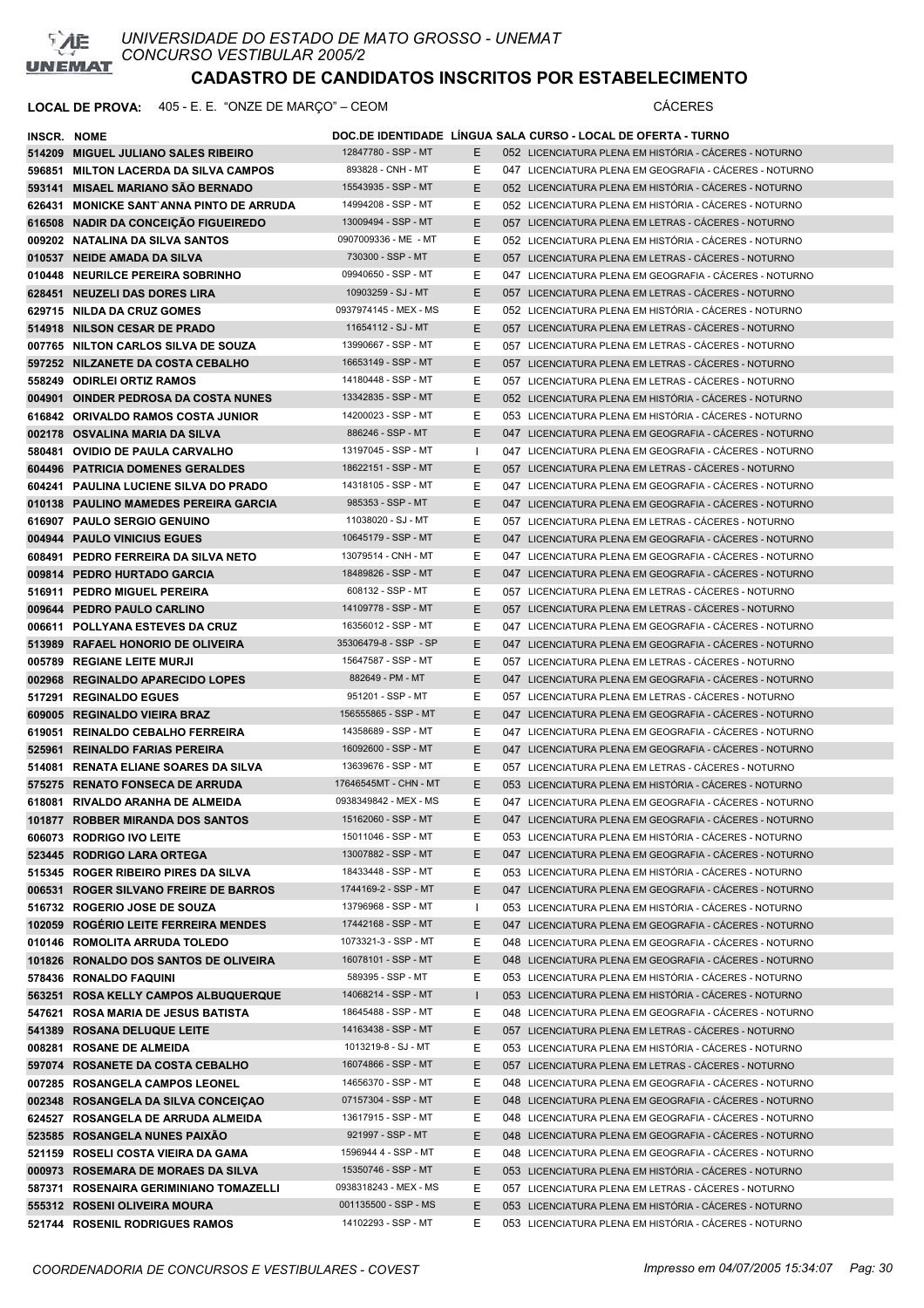

*UNIVERSIDADE DO ESTADO DE MATO GROSSO - UNEMAT CONCURSO VESTIBULAR 2005/2*

# **CADASTRO DE CANDIDATOS INSCRITOS POR ESTABELECIMENTO**

| INSCR. NOME |                                                          |                       |              | DOC.DE IDENTIDADE LINGUA SALA CURSO - LOCAL DE OFERTA - TURNO |
|-------------|----------------------------------------------------------|-----------------------|--------------|---------------------------------------------------------------|
|             | 635871 ROSENILDA PIMENTEL DO NASCIMENTO<br><b>ARAUJO</b> | 15147150 - SSP - MT   | E.           | 053 LICENCIATURA PLENA EM HISTÓRIA - CÁCERES - NOTURNO        |
|             | 622087 ROSILENE APARECIDA DE SOUZA                       | 12916110 - SSP - MT   | Е            | 057 LICENCIATURA PLENA EM LETRAS - CACERES - NOTURNO          |
|             | 524611 ROSILENE DE OLIVEIRA ASSIS                        | 16715225 - SSP - MT   | E.           | 057 LICENCIATURA PLENA EM LETRAS - CACERES - NOTURNO          |
|             | 101745 ROSILENE DO NASCIMENTO                            | 12613517 - SSP - MT   | Е            | 057 LICENCIATURA PLENA EM LETRAS - CÁCERES - NOTURNO          |
|             | 515825 ROSIMAR MACEDO DA SILVA                           | 14163799 - SSP - MT   | E.           | 053 LICENCIATURA PLENA EM HISTÓRIA - CÁCERES - NOTURNO        |
|             | 520951 ROSIMEIRE DOS REIS                                | 13603450 - SSP - MT   | E.           | 057 LICENCIATURA PLENA EM LETRAS - CÁCERES - NOTURNO          |
|             | 550231 ROSINALDO OLIVEIRA DA SILVA                       | 11216280 - SSP - MT   | E.           | 057 LICENCIATURA PLENA EM LETRAS - CACERES - NOTURNO          |
|             | 527734 ROSIVALDO FERREIRA MENDES                         | 14442574 - SSP - MT   | E.           | 048 LICENCIATURA PLENA EM GEOGRAFIA - CÁCERES - NOTURNO       |
|             | 526916 ROZIANE PIRES DE MORAES                           | 16966384 - SSP - MT   | E.           | 057 LICENCIATURA PLENA EM LETRAS - CÁCERES - NOTURNO          |
|             | 006165 ROZIANE TOMAZELLI                                 | 18685625 - SSP - MT   | $\mathbf{I}$ | 057 LICENCIATURA PLENA EM LETRAS - CÁCERES - NOTURNO          |
|             | 517437 ROZINEI CUIABANO DA SILVA                         | 12915653 - SSP - MT   | E            | 057 LICENCIATURA PLENA EM LETRAS - CÁCERES - NOTURNO          |
|             | 580708 RUBENS JOSÉ DA SILVA                              | 11998946 - SSP - MT   | Е            | 053 LICENCIATURA PLENA EM HISTÓRIA - CÁCERES - NOTURNO        |
|             | 007021 SANDER DA SILVA LEMES                             | 13821342 - SSP - MT   | E            | 048 LICENCIATURA PLENA EM GEOGRAFIA - CACERES - NOTURNO       |
|             | 539082 SANDER JOSE DA SILVA                              | 18490336 - SSP - MT   | Е            | 048 LICENCIATURA PLENA EM GEOGRAFIA - CÁCERES - NOTURNO       |
|             | 007633 SANDRA BATISTA SANTIAGO                           | 14318261 - SSP - MT   | E.           | 053 LICENCIATURA PLENA EM HISTÓRIA - CÁCERES - NOTURNO        |
|             | 593362 SANDRA CRISTINA COSTA NOVAES FIDELIS              | 11299576 - SSP - MT   | Е            | 053 LICENCIATURA PLENA EM HISTÓRIA - CÁCERES - NOTURNO        |
|             | 513652 SANDRA REGINA DE SA                               | 11282320 - SSP - MT   | E.           | 057 LICENCIATURA PLENA EM LETRAS - CACERES - NOTURNO          |
|             | 002992 SANDRA REGINA TOMICHA GOMES                       | 15627527 - SSP - MT   | $\mathbf{I}$ | 057 LICENCIATURA PLENA EM LETRAS - CÁCERES - NOTURNO          |
|             | 530786 SANDRO ROCHA DOS SANTOS                           | 09626670 - SSP - MT   | E            | 048 LICENCIATURA PLENA EM GEOGRAFIA - CÁCERES - NOTURNO       |
|             | 561282 SEBASTIANA CATARINA SURUBI                        | 16837231 - SSP - MT   | Е            | 053 LICENCIATURA PLENA EM HISTÓRIA - CÁCERES - NOTURNO        |
|             | 618004 SEBASTIANA DA SILVA PEREIRA                       | 735342 - SSP - MT     | E.           | 058 LICENCIATURA PLENA EM LETRAS - CÁCERES - NOTURNO          |
|             | 591009 SEBASTIÃO APARECIDO FARIA                         | 15724824 - SSP - MT   | Е            | 053 LICENCIATURA PLENA EM HISTÓRIA - CÁCERES - NOTURNO        |
|             | 583375 SEBASTIÃO BARBOSA DOS SANTOS JUNIOR               | 15244130 - SSP - MT   | E.           | 048 LICENCIATURA PLENA EM GEOGRAFIA - CÁCERES - NOTURNO       |
|             | 518591 SELMA BEATRIZ SALA DE ARRUDA                      | 15350932 - SSP - MT   | Е            | 048 LICENCIATURA PLENA EM GEOGRAFIA - CÁCERES - NOTURNO       |
|             | 597635 SELMA PARABA                                      | 17237866 - SSP - MT   | E.           | 048 LICENCIATURA PLENA EM GEOGRAFIA - CÁCERES - NOTURNO       |
|             | 556971 SHULLER REIS DA SILVA MORAIS                      | 17442524 - SSP - MT   | E.           | 053 LICENCIATURA PLENA EM HISTÓRIA - CÁCERES - NOTURNO        |
|             | 530492 SIDNEY GASPAR DA SILVA                            | 11315407 - SSP - MT   | E.           | 048 LICENCIATURA PLENA EM GEOGRAFIA - CÁCERES - NOTURNO       |
|             | 519499 SILENE PINHEIRO DA SILVA                          | 810993 - SSP - MT     | Е            | 048 LICENCIATURA PLENA EM GEOGRAFIA - CACERES - NOTURNO       |
|             | 007749 SILMARA ALVES DE MENEZES                          | 16381912 - SSP - MT   | E.           | 048 LICENCIATURA PLENA EM GEOGRAFIA - CÁCERES - NOTURNO       |
|             | 525791 SILVIO CESAR BOTELHO                              | 685261 - SSP - MT     | Е            | 048 LICENCIATURA PLENA EM GEOGRAFIA - CÁCERES - NOTURNO       |
|             | 519138 SILVIO PINHEIRO DA SILVIA                         | 1051114-8 - SJ - MT   | E.           | 048 LICENCIATURA PLENA EM GEOGRAFIA - CÁCERES - NOTURNO       |
|             | 596957 SIMONE SANTOS DA SILVA                            | 1412329-0 - SSP - MT  | Е            | 048 LICENCIATURA PLENA EM GEOGRAFIA - CÁCERES - NOTURNO       |
|             | 628141 SIMONI APARECIDA YUNES DOS SANTOS                 | 15848299 - SSP - MT   | E.           | 058 LICENCIATURA PLENA EM LETRAS - CÁCERES - NOTURNO          |
|             | 004987 SIMONI DO NASCIMENTO NUNES                        | 18595189 - SSP - MT   | E.           | 048 LICENCIATURA PLENA EM GEOGRAFIA - CÁCERES - NOTURNO       |
|             | 580244 SIMONI RIBEIRO DA SILVA                           | 16838360 - SSP - MT   | E.           | 058 LICENCIATURA PLENA EM LETRAS - CÁCERES - NOTURNO          |
|             | 008508 SIRLEI ANTUNES MAGALHAES                          | 17155789 - SSP - MT   | I.           | 048 LICENCIATURA PLENA EM GEOGRAFIA - CÁCERES - NOTURNO       |
|             | 607282 SIRLEIA DE ARRUDA FIALHO                          | 1128225-8 - SSP - MT  | E            | 058 LICENCIATURA PLENA EM LETRAS - CÁCERES - NOTURNO          |
|             | 008982 SIRLEIDE RODRIGUES GOMES                          | 14656140 - SSP - MT   | E            | 058 LICENCIATURA PLENA EM LETRAS - CÁCERES - NOTURNO          |
|             | 575721 SOLAINE DOS SANTOS MORÃO                          | 12586013 - SSP - MT   | Е            | 058 LICENCIATURA PLENA EM LETRAS - CÁCERES - NOTURNO          |
|             | 514357 SONIA FANIS                                       | 15607771 - SSP - MT   | Е            | 048 LICENCIATURA PLENA EM GEOGRAFIA - CÁCERES - NOTURNO       |
|             | 610615 SORAYA FERREIRA SANDER                            | 14396327 - SSP - MT   | E.           | 058 LICENCIATURA PLENA EM LETRAS - CÁCERES - NOTURNO          |
|             | 595594 SUELE APARECIDA LEITE DA SILVA                    | 17427290 - SSP - MT   | E            | 058 LICENCIATURA PLENA EM LETRAS - CÁCERES - NOTURNO          |
|             | 519235 SUELI DA SILVA CARDOSO                            | 16211049 - SSP - MT   | E.           | 053 LICENCIATURA PLENA EM HISTÓRIA - CÁCERES - NOTURNO        |
|             | 540391 SUELI MARIA DA SILVA                              | 120815 - PM - MT      | Е            | 048 LICENCIATURA PLENA EM GEOGRAFIA - CÁCERES - NOTURNO       |
|             | 600644 SUELI NATALINA JARA                               | 15348825 - SSP - SP   | E            | 053 LICENCIATURA PLENA EM HISTÓRIA - CÁCERES - NOTURNO        |
|             | 606626 SUELLEN APARECIDA VIANA RIBEIRO                   | 16624157 - SSP - MT   | E            | 053 LICENCIATURA PLENA EM HISTÓRIA - CÁCERES - NOTURNO        |
|             | 563561 SUSANA DE SOUZA RODRIGUES                         | 13481070 - SSP - MT   | $\mathsf{L}$ | 048 LICENCIATURA PLENA EM GEOGRAFIA - CÁCERES - NOTURNO       |
|             | 562335 SUSANITA DE SOUZA RODRIGUES                       | 13480995 - SSP - MT   | Е            | 058 LICENCIATURA PLENA EM LETRAS - CÁCERES - NOTURNO          |
|             | 003115 SUZIELEN APARECIDA CARVALHO MRATINS               | 16491211 - SJ - MT    | E.           | 048 LICENCIATURA PLENA EM GEOGRAFIA - CÁCERES - NOTURNO       |
|             | 632783 TAGIANA MARIA DA SILVA BANDEIRA                   | 5136767 - SSP - PA    | E            | 048 LICENCIATURA PLENA EM GEOGRAFIA - CÁCERES - NOTURNO       |
|             | 513636 TATIANE CAMPOS                                    | 1612400-6 - SSP - MT  | E.           | 058 LICENCIATURA PLENA EM LETRAS - CÁCERES - NOTURNO          |
|             | 555355 TATIANE MUSSATO DE CANDIO                         | 15443566 - SSP - MT   | E            | 053 LICENCIATURA PLENA EM HISTÓRIA - CÁCERES - NOTURNO        |
|             | 530522 TAYLA MICHELLEM MENDES                            | 17444312 1 - SSP - MT | E.           | 058 LICENCIATURA PLENA EM LETRAS - CÁCERES - NOTURNO          |
|             | 533203 TEODOMIRO GONÇALVES SERAPIÃO FILHO                | 0999962137 - MEX - MS | Е            | 048 LICENCIATURA PLENA EM GEOGRAFIA - CÁCERES - NOTURNO       |
|             | 554324 THAIS FONSECA DA SILVA                            | 14697033 - SSP - MT   | E            | 058 LICENCIATURA PLENA EM LETRAS - CÁCERES - NOTURNO          |
|             | 620051 VALDEIR FERREIRA                                  | 12635960 - SSP - MT   | Е            | 058 LICENCIATURA PLENA EM LETRAS - CÁCERES - NOTURNO          |
|             | 569488 VALDILÉA NASCIMENTO DA SILVA                      | 16997247 - SSP - MT   | E.           | 053 LICENCIATURA PLENA EM HISTÓRIA - CÁCERES - NOTURNO        |
|             | 011126 VALDINETE DA SILVA                                | 10457895 - SJ - MT    | Е            | 058 LICENCIATURA PLENA EM LETRAS - CÁCERES - NOTURNO          |
|             | 610577 VALDIR RODRIGUES DE FREITAS                       | 07172109 - SSP - MT   | E.           | 053 LICENCIATURA PLENA EM HISTÓRIA - CÁCERES - NOTURNO        |
|             | 547751 VALTER MANOEL GUAÇASSI                            | 10881670 - SSP - MT   | E.           | 053 LICENCIATURA PLENA EM HISTÓRIA - CÁCERES - NOTURNO        |
|             | 632279 VANDERSON MAIA DA SILVA                           | 0938216942 - MEX - MS | E.           | 048 LICENCIATURA PLENA EM GEOGRAFIA - CÁCERES - NOTURNO       |
|             | 517542 VANESSA IRACEMA BONFA RIBEIRO                     | 1596955;0 - SSP - MT  | Е            | 058 LICENCIATURA PLENA EM LETRAS - CÁCERES - NOTURNO          |
|             |                                                          |                       |              |                                                               |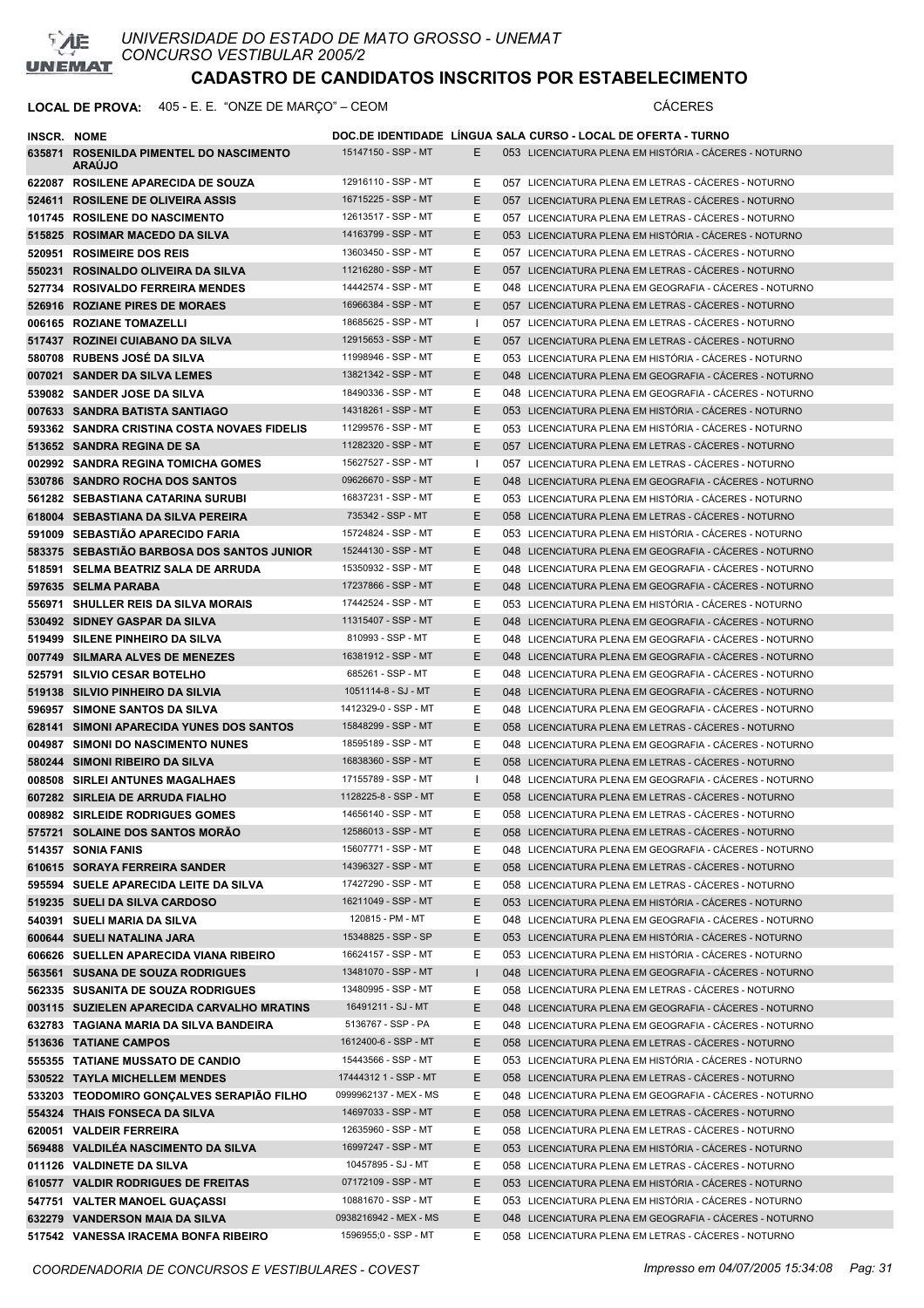

| <b>INSCR. NOME</b> |                                           |                     |    | DOC.DE IDENTIDADE LÍNGUA SALA CURSO - LOCAL DE OFERTA - TURNO |
|--------------------|-------------------------------------------|---------------------|----|---------------------------------------------------------------|
|                    | 516431 VANIA ROSA DE PINHO                | 739955 - SSP - MT   | E  | 053 LICENCIATURA PLENA EM HISTÓRIA - CÁCERES - NOTURNO        |
|                    | 594644 VANUSA ALVES DE SOUZA LESBON       | 1108794-3 - SJ - MT | E. | 058 LICENCIATURA PLENA EM LETRAS - CÁCERES - NOTURNO          |
|                    | 517917 VERA LÚCIA PEREIRA DOS SANTOS      | 516877 - SSP - MT   | E. | 058 LICENCIATURA PLENA EM LETRAS - CÁCERES - NOTURNO          |
|                    | 599506 VIVIANE SILVA PRADO                | 4871192 - DGPC - GO | E. | 058 LICENCIATURA PLENA EM LETRAS - CÁCERES - NOTURNO          |
|                    | 637971 WAGNER DE SOUZA SILVA              | 16875443 - SSP - MT | E. | 048 LICENCIATURA PLENA EM GEOGRAFIA - CÁCERES - NOTURNO       |
| 518301             | <b>WAGNER LUIZ DE OLIVEIRA CAETANO</b>    | 12801240 - SSP - MT | E. | 048 LICENCIATURA PLENA EM GEOGRAFIA - CÁCERES - NOTURNO       |
|                    | 528511 WAISTEIM JOSE LINO MUNIZ DE FARIAS | 15620069 - SSP - MT | E. | 058 LICENCIATURA PLENA EM LETRAS - CÁCERES - NOTURNO          |
|                    | 593303 WANDERLEY CONCEIÇÃO DE OLIVEIRA    | 11806036 - SSP - MT | E. | 048 LICENCIATURA PLENA EM GEOGRAFIA - CÁCERES - NOTURNO       |
|                    | 513458 WELLINGTON ALVES MARTINS           | 12777706 - SSP - MT | E. | 048 LICENCIATURA PLENA EM GEOGRAFIA - CÁCERES - NOTURNO       |
|                    | 510131 WENINGTON JESUS LEITE DA SILVA     | 15765091 - SSP - MT | E. | 058 LICENCIATURA PLENA EM LETRAS - CÁCERES - NOTURNO          |
|                    | 541354 WENZA RAFAELA SOARES DE SOUZA      | 16606566 - SSP - MT | E. | 058 LICENCIATURA PLENA EM LETRAS - CÁCERES - NOTURNO          |
|                    | 582506 WILZIANE SOCORRO ALVES LEITE       | 15754162 - SSP - MT | E. | 048 LICENCIATURA PLENA EM GEOGRAFIA - CÁCERES - NOTURNO       |
|                    | 621285 ZENILDA ANUNCIAÇÃO MENDES          | 980230 - SSP - MT   | E. | 058 LICENCIATURA PLENA EM LETRAS - CÁCERES - NOTURNO          |
|                    | 515621 ZILMA ANTONIA DE JESUS             | 686199 - SSP - MT   | E. | 049 LICENCIATURA PLENA EM GEOGRAFIA - CÁCERES - NOTURNO       |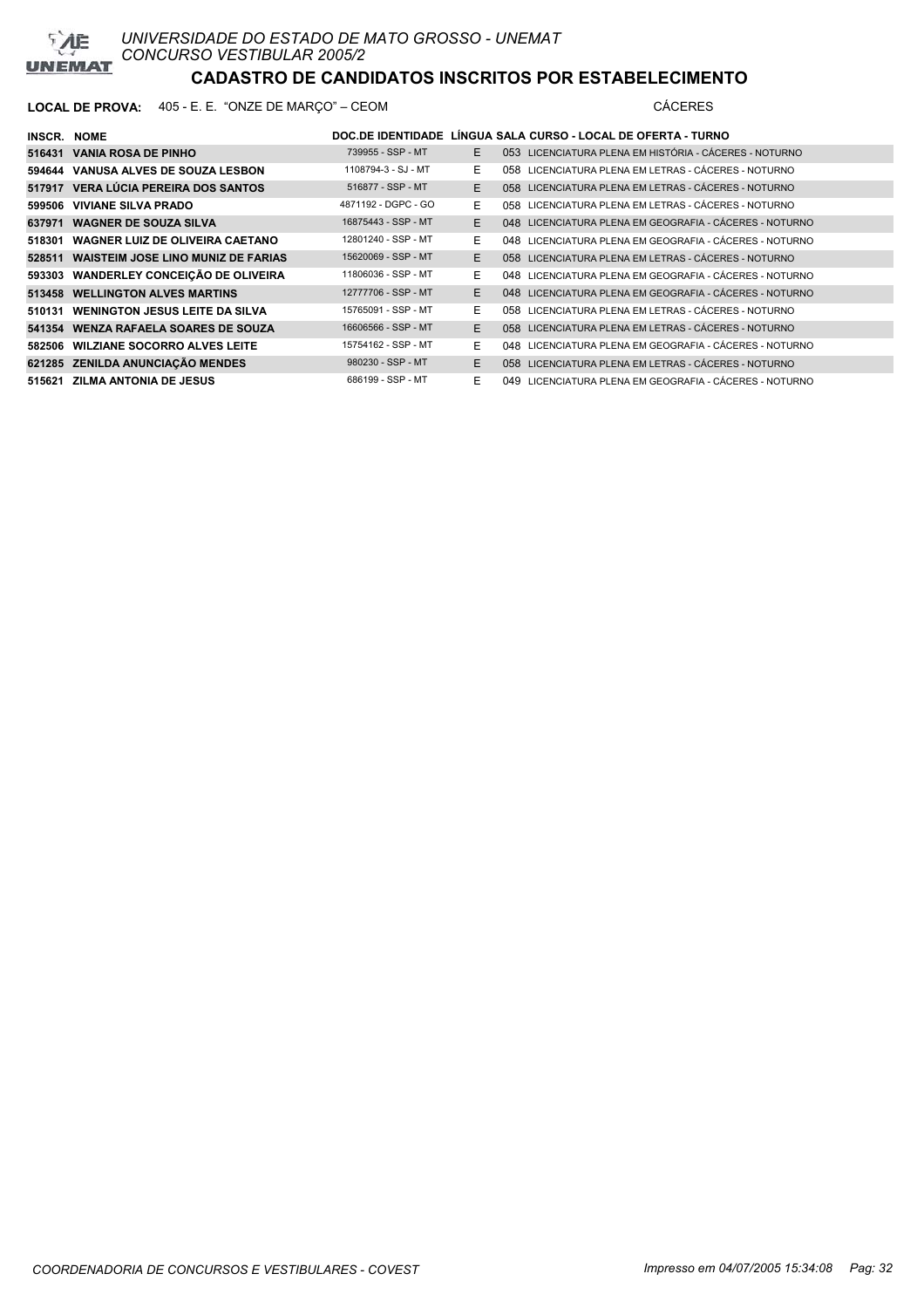

### **LOCAL DE PROVA:** 406 - E. E. "UNIÃO E FORÇA" CÁCERES

| <b>INSCR. NOME</b> |                                                |                          |              | DOC.DE IDENTIDADE LINGUA SALA CURSO - LOCAL DE OFERTA - TURNO                              |
|--------------------|------------------------------------------------|--------------------------|--------------|--------------------------------------------------------------------------------------------|
|                    | 010791 ADAIR DE ALMEIDA MAMORE                 | 17844835 - SSP - MT      | Е            | 063 LICENCIATURA PLENA EM PEDAGOGIA - CACERES - NOTURNO                                    |
|                    | 009181 ADELAIDE PENA                           | 926893 - SSP - MT        | Ε            | 063 LICENCIATURA PLENA EM PEDAGOGIA - CACERES - NOTURNO                                    |
|                    | 543829 ADILA DA SILVA CAMPOS                   | 17043174 - SSP - MT      | E            | 064 LICENCIATURA PLENA EM PEDAGOGIA - CACERES - NOTURNO                                    |
|                    | 524841 ADRIANA FATIMA OLIVEIRA CAETANO         | 13009630 - SSP - MT      | Е            | 064 LICENCIATURA PLENA EM PEDAGOGIA - CACERES - NOTURNO                                    |
|                    | 570516 ADRIANA PEREIRA RAMOS                   | 16075064 - SSP - MT      |              | 073 BACHARELADO EM ZOOTECNIA - PONTES E LACERDA - INTEGRAL                                 |
|                    | 581641 ADRIANA RODRIGUES DE ARAUJO             | 353871084 - SSP - SP     | Е            | 074 BACHARELADO EM ADMINISTRAÇÃO (EMPREENDEDORISMO) - TANGARA DA<br><b>SERRA - NOTURNO</b> |
|                    | 010341 ADRIANA RODRIGUES DE MIRANDA FARIA      | 10607013 - SSP - MT      | E.           | 064 LICENCIATURA PLENA EM PEDAGOGIA - CACERES - NOTURNO                                    |
|                    | 598925 ADRIENY CATARINA DE COSTA NUNES         | 17978394 - SSP - MT      | Е            | 064 LICENCIATURA PLENA EM PEDAGOGIA - CÁCERES - NOTURNO                                    |
|                    | 510051 ALADIL ROSA SILVA DE ALMEIDA            | 16875826 - SSP - MT      | Ε            | 064 LICENCIATURA PLENA EM PEDAGOGIA - CACERES - NOTURNO                                    |
|                    | 592056 ALCILANA MARIA DE OLIVEIRA RICCI        | 16874773 - SSP - MT      | Ε            | 064 LICENCIATURA PLENA EM PEDAGOGIA - CACERES - NOTURNO                                    |
|                    | 110017 ALCILENE FERREIRA DE CARVALHO           | 00113561 - SSP - MS      | Е            | 075 BACHARELADO EM CIÊNCIAS CONTÁBEIS - TANGARÁ DA SERRA - NOTURNO                         |
|                    | 583898 ALESSANDRA DELUQUE SILVA                | 15505170 - SSP - MT      | Е            | 064 LICENCIATURA PLENA EM PEDAGOGIA - CÁCERES - NOTURNO                                    |
|                    | 518841 ALESSANDRA RIBEIRO DE PINHO             | 14353415 - SSP - MT      | E            | 064 LICENCIATURA PLENA EM PEDAGOGIA - CACERES - NOTURNO                                    |
|                    | 001732 ALESSANDRO BATISTA SANTIAGO             | 16224108 - SSP - MT      | $\mathbf{I}$ | 064 LICENCIATURA PLENA EM PEDAGOGIA - CÁCERES - NOTURNO                                    |
|                    | 514322 ALEXANDRA SANTOS SOUZA                  | 18505686 - SSP - MT      | E            | 075 BACHARELADO EM AGRONOMIA - TANGARÀ DA SERRA - INTEGRAL                                 |
|                    | 581283 ALEXANDRE PASCOAL LOYOLA FILHO          | 94604362 - SSP - PR      | Е            | 075 BACHARELADO EM AGRONOMIA - TANGARÁ DA SERRA - INTEGRAL                                 |
|                    | 007102 ANA LUCIA FERREIRA DE OLIVEIRA          | 725982 - SSP - MT        | E            | 064 LICENCIATURA PLENA EM PEDAGOGIA - CÁCERES - NOTURNO                                    |
|                    | 010481 ANA MARCIA DA SILVA CRUZ                | 16873610 - SSP - MT      | Е            | 064 LICENCIATURA PLENA EM PEDAGOGIA - CACERES - NOTURNO                                    |
|                    | 624731 ANDERSON FERREIRA GARCIA                | 13797271 - SSP - MT      | E            | 064 LICENCIATURA PLENA EM PEDAGOGIA - CACERES - NOTURNO                                    |
|                    | 598976 ANDERSON ROBERTO SALGADO                | 994137 - SSP - MT        |              | 075 BACHARELADO EM AGRONOMIA - TANGARÀ DA SERRA - INTEGRAL                                 |
|                    | 595713 ANDREA DE SANTANA COELHO KOZA           | 1449527 - SSP - SE       | E            | 064 LICENCIATURA PLENA EM PEDAGOGIA - CACERES - NOTURNO                                    |
|                    | 633356 ANDREIA DE AGUIAR                       | 13676938 - SSP - MT      | Ε            | 064 LICENCIATURA PLENA EM PEDAGOGIA - CÁCERES - NOTURNO                                    |
|                    | 517178 ANDREIA DE OLIVEIRA PINTO               | 16140630 - SSP - MT      | E            | 064 LICENCIATURA PLENA EM PEDAGOGIA - CACERES - NOTURNO                                    |
|                    | 513547 ANDRELINA MAGALY DA SILVA               | 740265 - SSP - MT        | Ε            | 064 LICENCIATURA PLENA EM PEDAGOGIA - CÁCERES - NOTURNO                                    |
|                    | 525881 ANGELICA APARECIDA MIRANDA MACHADO      | 19085877 - SSP - MT      | Е            | 064 LICENCIATURA PLENA EM PEDAGOGIA - CACERES - NOTURNO                                    |
|                    | 611328 ANGELICA SILVA DO AMARAL                | 722745 - SSP - MT        | Е            | 074 BACHARELADO EM ADMINISTRAÇÃO (EMPREENDEDORISMO) - TANGARÁ DA<br>SERRA - NOTURNO        |
|                    | 636916 ANGELO JOSE SOUZA RODRIGUES             | 13546350 - SSP - MT      | Е            | 064 LICENCIATURA PLENA EM PEDAGOGIA - CACERES - NOTURNO                                    |
|                    | 007757 ANIELE CRISTINE COLETA VELOZO           | 18248110 - SSP - MT      | Ε            | 064 LICENCIATURA PLENA EM PEDAGOGIA - CACERES - NOTURNO                                    |
|                    | 537781 ANTONIA DORALUCIA DE SANTANA            | 374017 - SSP - MT        | Е            | 064 LICENCIATURA PLENA EM PEDAGOGIA - CACERES - NOTURNO                                    |
|                    | 547506 ANTONIA MARIA DOURADO MARQUES           | 15031616 - SSP - MT      | Ε            | 064 LICENCIATURA PLENA EM PEDAGOGIA - CACERES - NOTURNO                                    |
|                    | 608441 ANTONIO CARLOS DA SILVA JUNIOR          | 000797151 - SSP - RO     | E            | 075 BACHARELADO EM AGRONOMIA - TANGARÀ DA SERRA - INTEGRAL                                 |
|                    | 545279 APARECIDA DE FATIMA BATISTA DOS         | 107640114 - SSP - MT     | Ε            | 064 LICENCIATURA PLENA EM PEDAGOGIA - CÁCERES - NOTURNO                                    |
|                    | SANTOS<br>010626 APARECIDA SEBASTIANA COSTA DE | 10071067 - SSP - MT      |              | 064 LICENCIATURA PLENA EM PEDAGOGIA - CÁCERES - NOTURNO                                    |
|                    | MIRANDA<br>609188 APARECIDA SOARES DE ALMEIDA  | 1148682-1 - SSP - MT     | Е            | 064 LICENCIATURA PLENA EM PEDAGOGIA - CÁCERES - NOTURNO                                    |
|                    | 620841 ARIADINE DE MIRANDA OLIVEIRA            | 829006 - SSP - RO        | Е            | 064 LICENCIATURA PLENA EM PEDAGOGIA - CACERES - NOTURNO                                    |
|                    | 005363 ARIANE DA SILVA                         | 16916166 - SSP - MT      | E            | 064 LICENCIATURA PLENA EM PEDAGOGIA - CÁCERES - NOTURNO                                    |
|                    | 527815 ARLETE BORROMEU DA SILVA                | 16830431 - SSP - MT      | Е            | 064 LICENCIATURA PLENA EM PEDAGOGIA - CÁCERES - NOTURNO                                    |
|                    | 510181 AUDIRA BARROS LOPES                     | 722300 - SSP - MT        | Е            | 065 LICENCIATURA PLENA EM PEDAGOGIA - CÁCERES - NOTURNO                                    |
|                    | 001104 AZIZE FERREIRA DE CAMPOS                | 124141 - SSP - MT        | Е            | 065 LICENCIATURA PLENA EM PEDAGOGIA - CÁCERES - NOTURNO                                    |
|                    | 636606 CARLA FABIANE PANTALEAO LEITE           | 001799 - SSP - MT        | Е            | 065 LICENCIATURA PLENA EM PEDAGOGIA - CÁCERES - NOTURNO                                    |
|                    | 619922 CARMEN DE MATOS                         | 19661819 - SSP - MT      | Ε            | 065 LICENCIATURA PLENA EM PEDAGOGIA - CÁCERES - NOTURNO                                    |
|                    | 621081 CESAR SILVA                             | 1085044-9 - SSP - MT     | Е            | 065 LICENCIATURA PLENA EM PEDAGOGIA - CÁCERES - NOTURNO                                    |
|                    | 630748 CHRISTIANE PINTO DE ARRUDA              | 001281315 - SSP - MS     | Е            | 065 LICENCIATURA PLENA EM PEDAGOGIA - CÁCERES - NOTURNO                                    |
|                    | 609871 CINTHIA RODRIGUES LIMA                  | 15349136 - SSP - MT      | Ε            | 065 LICENCIATURA PLENA EM PEDAGOGIA - CÁCERES - NOTURNO                                    |
|                    | 634808 CINTIA FREIRE DE OLIVEIRA               | 17907420 - SSP - MT      | L            | 065 LICENCIATURA PLENA EM PEDAGOGIA - CÁCERES - NOTURNO                                    |
|                    | 562009 CINTIA TATIANE EGUES                    | 0938439940 - MEX - MS    | Е            | 065 LICENCIATURA PLENA EM PEDAGOGIA - CÁCERES - NOTURNO                                    |
|                    | 596795 CLAUDIANE FONTOURA COXEV DE AGUILAR     | 09992758 - SSP - MT      | E            | 065 LICENCIATURA PLENA EM PEDAGOGIA - CÁCERES - NOTURNO                                    |
|                    | 593648 CLAUDINÉIA ANTUNES DE ALCANTARA         | 12854832 - SSP - MT      | Е            | 065 LICENCIATURA PLENA EM PEDAGOGIA - CÁCERES - NOTURNO                                    |
|                    | 581771 CLAUDINETE VELARDE CUNHA                | 950267 - S.ORG.PUBL - MT | Е            | 065 LICENCIATURA PLENA EM PEDAGOGIA - CÁCERES - NOTURNO                                    |
|                    | 632341 CLEIDE DE ALCÃNTARA SILVA               | 0926050949 - MEX - MS    | Е            | 065 LICENCIATURA PLENA EM PEDAGOGIA - CÁCERES - NOTURNO                                    |
|                    | 558877 CLEIDIANE NUNES DE MOURA                | 17085012 - SSP - MT      | Е            | 065 LICENCIATURA PLENA EM PEDAGOGIA - CÁCERES - NOTURNO                                    |
|                    | 546691 CLEUDIDE GARCIA CAMPOS                  | 592690 - SSP - MT        | Е            | 065 LICENCIATURA PLENA EM PEDAGOGIA - CÁCERES - NOTURNO                                    |
|                    | 618829 CREUZA CUIABANO DA SILVA                | 11600934 - SSP - MT      | Е            | 065 LICENCIATURA PLENA EM PEDAGOGIA - CÁCERES - NOTURNO                                    |
|                    | 626538 CRISTIANE APARECIDA DA SILVA            | 12757330 - SSP - MT      | Е            | 065 LICENCIATURA PLENA EM PEDAGOGIA - CÁCERES - NOTURNO                                    |
|                    | 005657 DALVA GARCIA ORTIZ                      | 16958900 - SSP - MT      | E            | 065 LICENCIATURA PLENA EM PEDAGOGIA - CÁCERES - NOTURNO                                    |
|                    | 567469 DANIEL KLEYSSON SALLES DE SANTIAGO      | 1028702643 - MD - MS     | Е            | 065 LICENCIATURA PLENA EM PEDAGOGIA - CÁCERES - NOTURNO                                    |
|                    | 512249 DANIELE APARECIDA DE QUEIROZ SILVA      | 1737104-0 - SSP - MT     | Е            | 065 LICENCIATURA PLENA EM PEDAGOGIA - CÁCERES - NOTURNO                                    |
|                    | 637891 DAYD MARIA BERNARDO VIANA               | 1862115-5 - SSP - MT     | Е            | 065 LICENCIATURA PLENA EM PEDAGOGIA - CÁCERES - NOTURNO                                    |
|                    | 631272 DEJANIL SELENE CRUZ DE AMORIM           | 718639 - SSP - MT        | Е            | 065 LICENCIATURA PLENA EM PEDAGOGIA - CÁCERES - NOTURNO                                    |
|                    | 110016 DEJANIRA AURORA DE JESUS                | 16489977 - SSP - MT      |              | 065 LICENCIATURA PLENA EM PEDAGOGIA - CÁCERES - NOTURNO                                    |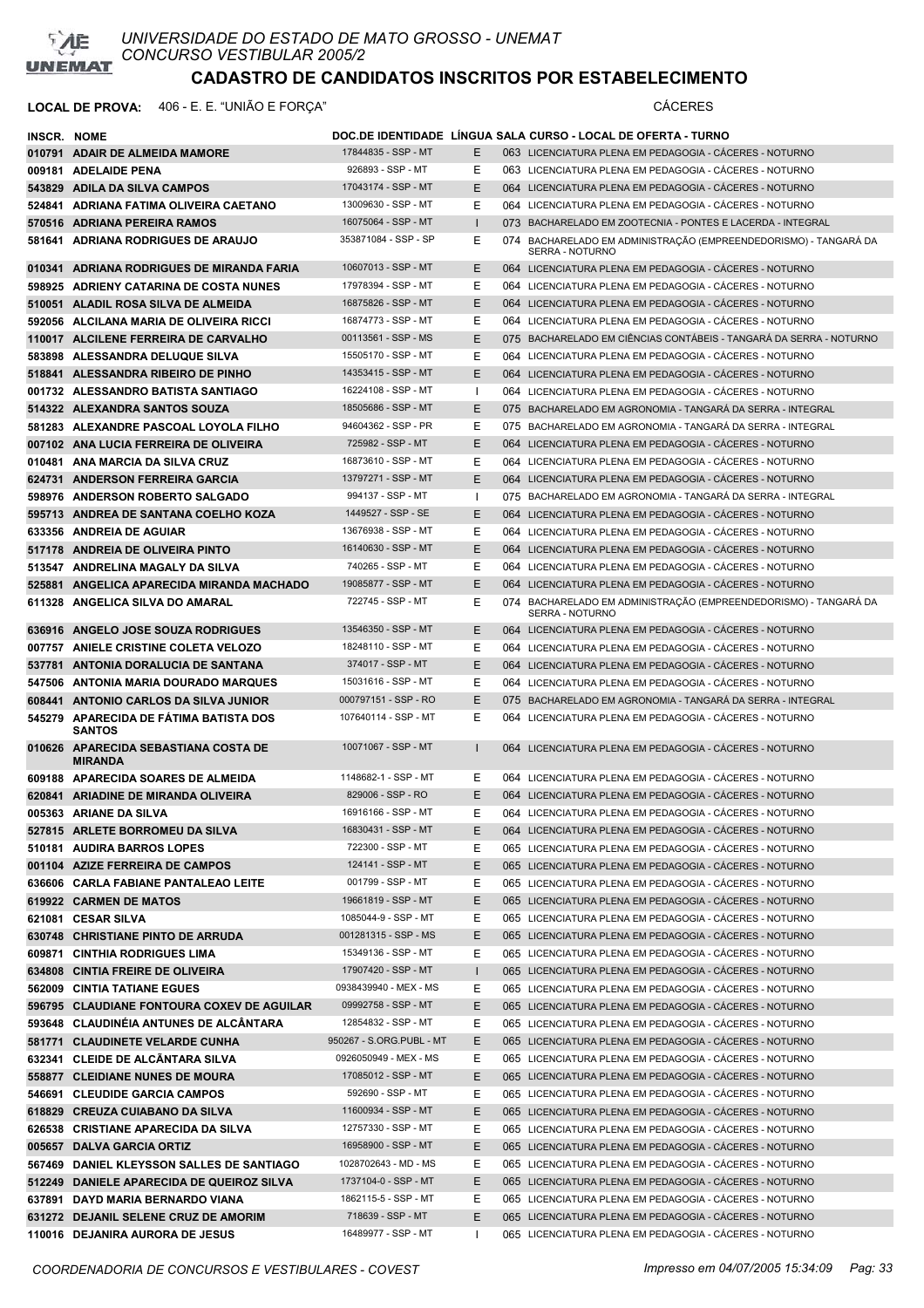

### **LOCAL DE PROVA:** 406 - E. E. "UNIÃO E FORÇA" CÁCERES

| INSCR. NOME |                                                                               |                                             |         | DOC.DE IDENTIDADE LINGUA SALA CURSO - LOCAL DE OFERTA - TURNO                                                            |
|-------------|-------------------------------------------------------------------------------|---------------------------------------------|---------|--------------------------------------------------------------------------------------------------------------------------|
|             | 569721 DELMA NUNES DE ASSUNÇÃO                                                | 16996143 - SSP - MT                         | E       | 073 BACHARELADO EM ZOOTECNIA - PONTES E LACERDA - INTEGRAL                                                               |
|             | 581682 DIOGLECYE DE MOURA PEREIRA                                             | 14919400 - SSP - MT                         |         | 075 BACHARELADO EM AGRONOMIA - TANGARÁ DA SERRA - INTEGRAL                                                               |
|             | 635715 EDIRAELSON ROSA ARAUJO                                                 | 16867203 - SSP - SP                         | E       | 065 LICENCIATURA PLENA EM PEDAGOGIA - CACERES - NOTURNO                                                                  |
|             | 011321 EDMARA MARQUES LEITE                                                   | 16554140 - SJ - MT                          | Е       | 065 LICENCIATURA PLENA EM PEDAGOGIA - CÁCERES - NOTURNO                                                                  |
|             | 555436 ELI DE FARIA MESQUITA                                                  | 0111301842 - M.EX - SP                      | Е       | 065 LICENCIATURA PLENA EM PEDAGOGIA - CACERES - NOTURNO                                                                  |
|             | 008559 ELIANE APARECIDA GONÇALVES DE ABREU                                    | 13098640 - SSP - MT                         | Е       | 065 LICENCIATURA PLENA EM PEDAGOGIA - CÁCERES - NOTURNO                                                                  |
|             | 631795 ELIANE BATISTA DA SILVA                                                | 17546036 - SSP - MT                         | Е       | 066 LICENCIATURA PLENA EM PEDAGOGIA - CACERES - NOTURNO                                                                  |
|             | 004359 ELIANE DA SILVA COUTO                                                  | 493230 - SSP - MT                           | Е       | 066 LICENCIATURA PLENA EM PEDAGOGIA - CACERES - NOTURNO                                                                  |
|             | 609544 ELIDA BARBOSA                                                          | 13342878 - SSP - MT                         | E       | 066 LICENCIATURA PLENA EM PEDAGOGIA - CÁCERES - NOTURNO                                                                  |
|             | 527051 ELIEN DEBORA PEREIRA DA SILVA                                          | 15203581 - SSP - MT                         | Е       | 074 BACHARELADO EM ADMINISTRAÇÃO (EMPREENDEDORISMO) - TANGARÁ DA<br>SERRA - NOTURNO                                      |
|             | 580694 ELIENI LEITE DA SILVA                                                  | 13080482 - SSP - MT                         | E       | 066 LICENCIATURA PLENA EM PEDAGOGIA - CÁCERES - NOTURNO                                                                  |
|             | 572713 ELIETE IBARRA GONÇALVES                                                | 1422256-6 - SSP - MT                        | Ε       | 066 LICENCIATURA PLENA EM PEDAGOGIA - CÁCERES - NOTURNO                                                                  |
|             | 515353 ELIMARCIA DE JESUS                                                     | 15803198 - SSP - MT                         | E       | 066 LICENCIATURA PLENA EM PEDAGOGIA - CACERES - NOTURNO                                                                  |
|             | 519383 ELISANGELA COSTA DA SILVA                                              | 1375796 2 - SSP - MT                        | Е       | 066 LICENCIATURA PLENA EM PEDAGOGIA - CÁCERES - NOTURNO                                                                  |
|             | 008427 ELISANGELA DOS SANTOS VARANDA                                          | 14688140 - SSP - MT                         | E       | 066 LICENCIATURA PLENA EM PEDAGOGIA - CACERES - NOTURNO                                                                  |
|             | 515183 ELIZABETH MARAES DA SILVA                                              | 11899069 - SJ - MT                          | Ε       | 066 LICENCIATURA PLENA EM PEDAGOGIA - CÁCERES - NOTURNO                                                                  |
|             | 528005 ELIZETE ALVES CORREIA                                                  | 12878596 - SSP - MT                         | E       | 066 LICENCIATURA PLENA EM PEDAGOGIA - CÁCERES - NOTURNO                                                                  |
|             | 008184 ELIZEU ALMEIDA DOS SANTOS                                              | 14469758 - SSP - MT                         | Е       | 074 LICENCIATURA PLENA EM LETRAS - PONTES E LACERDA - NOTURNO                                                            |
|             | 010618 ELIZIANE MARIA DA CONCEIÇÃO                                            | 1689220-8 - SSP - MT                        |         | 066 LICENCIATURA PLENA EM PEDAGOGIA - CÁCERES - NOTURNO                                                                  |
|             | 514497 ELKIA DUTRA RIBEIRO                                                    | 1292312-5 - SSP - MT                        | Е       | 066 LICENCIATURA PLENA EM PEDAGOGIA - CÁCERES - NOTURNO                                                                  |
|             | 616941 ELLEN CRISTIAN CAETANO ALVES                                           | 07355696 - SSP - MT                         | п       | 066 LICENCIATURA PLENA EM PEDAGOGIA - CÁCERES - NOTURNO                                                                  |
|             | 005932 EMMANUELLY GOMES DOS SANTOS                                            | 15849074 - SSP - MT                         | Ε       | 073 BACHARELADO EM ZOOTECNIA - PONTES E LACERDA - INTEGRAL                                                               |
|             | 588482 ENEDINA BENEDITA CORREA                                                | 14326370 - SSP - MT                         | Ε       | 075 LICENCIATURA PLENA EM LETRAS - TANGARÁ DA SERRA - NOTURNO                                                            |
|             | 556661 ERENI FERREIRA DA SILVA                                                | 1108398-0 - SJ - MT                         | Е       | 066 LICENCIATURA PLENA EM PEDAGOGIA - CÁCERES - NOTURNO                                                                  |
|             | 511633 ERICA FATIMA DA SILVA                                                  | 1721313100 - SSP - MT                       | Е       | 066 LICENCIATURA PLENA EM PEDAGOGIA - CÁCERES - NOTURNO                                                                  |
|             | 548227 EUDES DIAS DA SILVA JUNIOR                                             | 10290737 - SJ - MT                          | Е       | 073 BACHARELADO EM ZOOTECNIA - PONTES E LACERDA - INTEGRAL                                                               |
|             | 597937 EUZIKELLI CARVALHO DOS SANTOS                                          | 18896219 - SSP - MT                         | E       | 074 BACHARELADO EM ADMINISTRAÇÃO (AGRONEGÓCIOS) - TANGARÁ DA<br><b>SERRA - MATUTINO</b>                                  |
|             | 567213 EVA BATISTA DOS SANTOS SILVA                                           | 0938211646 - MEX - MS                       | Е       | 066 LICENCIATURA PLENA EM PEDAGOGIA - CACERES - NOTURNO                                                                  |
|             | 604186 EVANILSE POUCHE PEREIRA                                                | 16018982 - SSP - MT                         | E       | 066 LICENCIATURA PLENA EM PEDAGOGIA - CACERES - NOTURNO                                                                  |
|             | 552241 FABIANA MACIEL DOS SANTOS                                              | 18296939 - SSP - MT                         | Ε       | 066 LICENCIATURA PLENA EM PEDAGOGIA - CÁCERES - NOTURNO                                                                  |
|             | 523551 FABIANA PINHO                                                          | 1579845-3 - SSP - MT                        | E       | 066 LICENCIATURA PLENA EM PEDAGOGIA - CÁCERES - NOTURNO                                                                  |
|             | 617687 FABIANE DELUQUI VIEIRA                                                 | 17876818 - SSP - MT                         | Е       | 075 BACHARELADO EM AGRONOMIA - TANGARÁ DA SERRA - INTEGRAL                                                               |
|             | 008915 FABIO GLEYCIO FONSECA                                                  | 15007871 - SSP - MT                         | Е       | 066 LICENCIATURA PLENA EM PEDAGOGIA - CÁCERES - NOTURNO                                                                  |
|             | 529001 FATIMA APARECIDA DUARTE                                                | 14934965 - SSP - MT                         | Е       | 066 LICENCIATURA PLENA EM PEDAGOGIA - CÁCERES - NOTURNO                                                                  |
|             | 516198 FATIMA GONÇALINA DE ALMEIDA                                            | 11247380 - SJ - MT                          | E       | 066 LICENCIATURA PLENA EM PEDAGOGIA - CACERES - NOTURNO                                                                  |
|             | 595292 FERNANDA TAQUES DE OLIVEIRA LEITE                                      | 13023250 - SSP - MT                         | Е       | 066 LICENCIATURA PLENA EM PEDAGOGIA - CACERES - NOTURNO                                                                  |
|             | 550035 FLAVIA REGINA DA COSTA SILVA                                           | 16836871 - SSP - MT                         | E       | 066 LICENCIATURA PLENA EM PEDAGOGIA - CÁCERES - NOTURNO                                                                  |
|             | 517879 FLAVIANE DE CARVALHO PEREIRA                                           | 17616182 - SSP - MT                         | Е       | 066 LICENCIATURA PLENA EM PEDAGOGIA - CÁCERES - NOTURNO                                                                  |
|             | 008583 FRANCIANE SILVA DE SOUZA                                               | 1843384-7 - SSP - MT                        | E.      | 066 LICENCIATURA PLENA EM PEDAGOGIA - CACERES - NOTURNO                                                                  |
|             | 599816 FRANCIELY BARROS BORGES                                                | 16270576 - SSP - MT                         | Е       | 066 LICENCIATURA PLENA EM PEDAGOGIA - CÁCERES - NOTURNO                                                                  |
|             | 527891 FRANCISLAINE VERSALLI                                                  | 13063138 - SSP - MT                         | E.      | 067 LICENCIATURA PLENA EM PEDAGOGIA - CÁCERES - NOTURNO                                                                  |
|             | 583103 FRANCISLENE CIBELE SALGADO                                             | 11186224 - SJ - SJ                          | Е       | 073 BACHARELADO EM ZOOTECNIA - PONTES E LACERDA - INTEGRAL                                                               |
|             | 610381 GERALDO AGUIAR DOS SANTOS NETO                                         | 13675877 - SSP - MT                         | E.      | 075 BACHARELADO EM AGRONOMIA - TANGARÁ DA SERRA - INTEGRAL                                                               |
|             | 512801 GICELE CRISTINE ALCÂNTARA COSTA                                        | 093741124-7 - MEX - MS<br>826061 - SSP - RO | Е       | 067 LICENCIATURA PLENA EM PEDAGOGIA - CÁCERES - NOTURNO<br>073 BACHARELADO EM ZOOTECNIA - PONTES E LACERDA - INTEGRAL    |
|             | 510408 GILMARCO RIBEIRO NOGUEIRA                                              | 08109923 - SSP - MT                         | E.<br>Е | 067 LICENCIATURA PLENA EM PEDAGOGIA - CÁCERES - NOTURNO                                                                  |
|             | 100391 GILSA DOS SANTOS CAIXETA<br>001661 GISELE DO COUTO PEDROSO             | 14487330 - SSP - MT                         | Е       | 067 LICENCIATURA PLENA EM PEDAGOGIA - CÁCERES - NOTURNO                                                                  |
|             | 001686 GISELE SOUZA MORAES                                                    | 11902558 - SSP - MT                         | Е       | 067 LICENCIATURA PLENA EM PEDAGOGIA - CÁCERES - NOTURNO                                                                  |
|             | 594733 GLAUCIA MARIA RODRIGUES                                                | 14562545 - SSP - MT                         | Е       | 067 LICENCIATURA PLENA EM PEDAGOGIA - CÁCERES - NOTURNO                                                                  |
|             |                                                                               | 16928520 - SSP - MT                         | Е       | 067 LICENCIATURA PLENA EM PEDAGOGIA - CÁCERES - NOTURNO                                                                  |
|             | 570168 GLAZIELLA GARCIA DE OLIVEIRA<br>512745 GLORIA FRANCELINA SALES RIBEIRO | 995670 - SSP - MT                           | Е       | 067 LICENCIATURA PLENA EM PEDAGOGIA - CÁCERES - NOTURNO                                                                  |
|             |                                                                               | 000683807 - SSP - RO                        |         |                                                                                                                          |
|             | 551864 GRACIANA SANCHES DAS NEVES<br>621617 GRASIELI SCRIMIM RAZERA           | 14450267 - SSP - MT                         | Ε       | 073 BACHARELADO EM ZOOTECNIA - PONTES E LACERDA - INTEGRAL<br>067 LICENCIATURA PLENA EM PEDAGOGIA - CÁCERES - NOTURNO    |
|             | 625231 GRAZIELLY DA SILVA LEITE                                               | 15545733 - SSP - MT                         |         | 067 LICENCIATURA PLENA EM PEDAGOGIA - CÁCERES - NOTURNO                                                                  |
|             | 003042 HAGDA NUNES DOS SANTOS                                                 | 17157102 - SSP - MT                         | Ε<br>E  |                                                                                                                          |
|             |                                                                               | 14058383 - SSP - MT                         |         | 067 LICENCIATURA PLENA EM PEDAGOGIA - CÁCERES - NOTURNO                                                                  |
|             | 586153 HELENICE OLIVEIRA DA SILVA                                             |                                             | Ε       | 067 LICENCIATURA PLENA EM PEDAGOGIA - CÁCERES - NOTURNO                                                                  |
|             | 625426 HELIA ALVES ALMEIDA                                                    | 136866 - SSP - RO<br>16514645 - SSP - MT    | Е       | 067 LICENCIATURA PLENA EM PEDAGOGIA - CÁCERES - NOTURNO                                                                  |
|             | 521558 HELLEN CRISTINE ALMEIDA                                                | 3652488 - DGCP - GO                         | Е<br>E. | 067 LICENCIATURA PLENA EM PEDAGOGIA - CÁCERES - NOTURNO                                                                  |
|             | 580864 HENRIQUE TIAGO DE PAULA<br>610951 HERMES DE JESUS DE PAULA             | 16587766 - SSP - MT                         | Е       | 073 BACHARELADO EM ZOOTECNIA - PONTES E LACERDA - INTEGRAL<br>073 BACHARELADO EM ZOOTECNIA - PONTES E LACERDA - INTEGRAL |
|             |                                                                               | 725380 - SSP - MT                           |         |                                                                                                                          |
|             | 008389 ILZA MARIA DE ARRUDA                                                   | 17303613 - SSP - MT                         | Е<br>Е  | 067 LICENCIATURA PLENA EM PEDAGOGIA - CÁCERES - NOTURNO                                                                  |
|             | 625051 IRANI FERREIRA DA SILVA                                                |                                             |         | 067 LICENCIATURA PLENA EM PEDAGOGIA - CÁCERES - NOTURNO                                                                  |

*COORDENADORIA DE CONCURSOS E VESTIBULARES - COVEST Impresso em 04/07/2005 15:34:09 Pag: 34*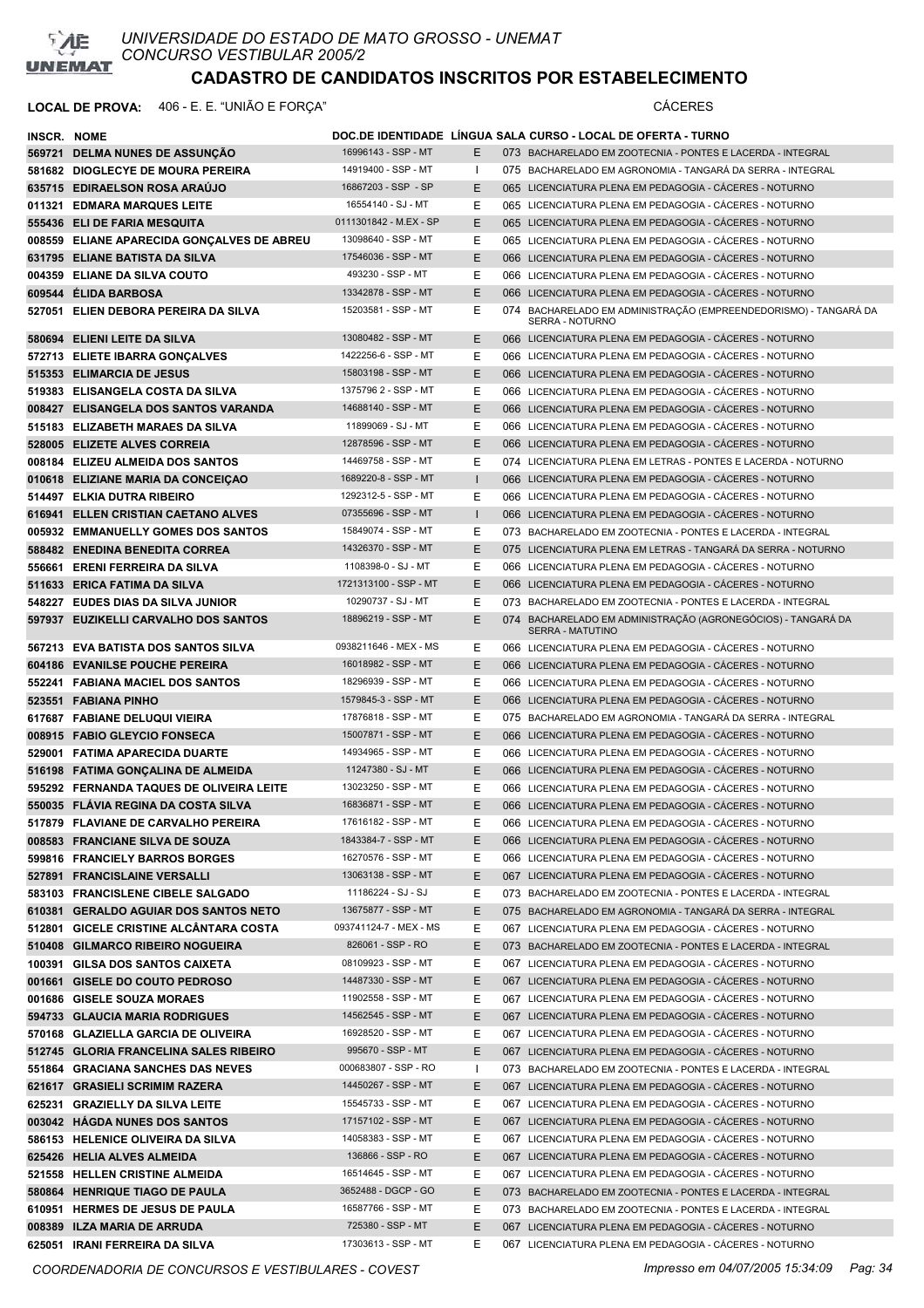

### **LOCAL DE PROVA:** 406 - E. E. "UNIÃO E FORÇA" CÁCERES

| <b>INSCR. NOME</b> |                                                                     |                                           |              | DOC.DE IDENTIDADE LINGUA SALA CURSO - LOCAL DE OFERTA - TURNO                                                      |
|--------------------|---------------------------------------------------------------------|-------------------------------------------|--------------|--------------------------------------------------------------------------------------------------------------------|
|                    | 621501 ISABELA SILVA MIRANDA                                        | 865363 - SSP - MT                         | Е            | 067 LICENCIATURA PLENA EM PEDAGOGIA - CÁCERES - NOTURNO                                                            |
|                    | 110020 ISRAEL CAMARGO DA SILVA JUNIOR                               | 18380476 - SSP - MT                       | Е            | 067 LICENCIATURA PLENA EM PEDAGOGIA - CÁCERES - NOTURNO                                                            |
|                    | 006106 IVONETE FERREIRA DA SILVA ALVES                              | 1531910-5 - SSP - MT                      | E            | 067 LICENCIATURA PLENA EM PEDAGOGIA - CÁCERES - NOTURNO                                                            |
|                    | 598071 JACKELINE FERNANDA CAMPOS CARDOSO                            | 14274973 - SSP - MT                       | Ε            | 074 LICENCIATURA PLENA EM LETRAS - PONTES E LACERDA - NOTURNO                                                      |
|                    | 512001 JACQUELINE BARBOSA DA SILVA                                  | 13918990 - SSP - MT                       | E            | 067 LICENCIATURA PLENA EM PEDAGOGIA - CÁCERES - NOTURNO                                                            |
|                    | 520284 JAINE NUNES GOMES                                            | 17434718 - SSP - MT                       | Е            | 067 LICENCIATURA PLENA EM PEDAGOGIA - CÁCERES - NOTURNO                                                            |
|                    | 580856 JANE ARRUDA SANCHES                                          | 07401604 - SSP - MT                       | E.           | 067 LICENCIATURA PLENA EM PEDAGOGIA - CÁCERES - NOTURNO                                                            |
|                    | 594407 JANE CRISTINA GONCALVES                                      | 967913 - SSP - MT                         | Ε            | 075 BACHARELADO EM CIÊNCIAS CONTÁBEIS - TANGARÁ DA SERRA - NOTURNO                                                 |
|                    | 516031 JANE DE ALMEIDA ANDRADE                                      | 1439691-2 - SSP - MT                      | E            | 067 LICENCIATURA PLENA EM PEDAGOGIA - CÁCERES - NOTURNO                                                            |
|                    | 526681 JANE MARCIA DA SILVA                                         | 14318342 - SSP - MT                       | Ε            | 067 LICENCIATURA PLENA EM PEDAGOGIA - CÁCERES - NOTURNO                                                            |
|                    | 002666 JANICE MARIA RODRIGUES                                       | 690921 - SSP - MT                         | E            | 067 LICENCIATURA PLENA EM PEDAGOGIA - CÁCERES - NOTURNO                                                            |
|                    | 010651 JANILDE BENTO SOARES DA SILVA                                | 869832 - SSP - MT                         | Ε            | 067 LICENCIATURA PLENA EM PEDAGOGIA - CÁCERES - NOTURNO                                                            |
|                    | 009806 JANILZA PEREIRA SANTOS                                       | 15626113 - SSP - MT                       | E            | 067 LICENCIATURA PLENA EM PEDAGOGIA - CÁCERES - NOTURNO                                                            |
| 511978             | <b>JOAO BATISTA DE FIGUEIREDO</b>                                   | 917517 - SSP - MT                         | Ε            | 068 LICENCIATURA PLENA EM PEDAGOGIA - CÁCERES - NOTURNO                                                            |
|                    | 520837 JOAO PAULO LEMES DA SILVA                                    | 14198789 - SSP - MT                       | Ε            | 074 BACHARELADO EM ADMINISTRAÇÃO (AGRONEGÓCIOS) - TANGARÁ DA<br><b>SERRA - MATUTINO</b>                            |
|                    | 511072 JOCILENE COSTA CAMPOS                                        | 16019261 - SSP - MT                       | E.           | 068 LICENCIATURA PLENA EM PEDAGOGIA - CÁCERES - NOTURNO                                                            |
|                    | 543233 JOICIANE GONÇALVES FARIAS                                    | 000925004 - SSP - RO                      |              | 075 BACHARELADO E LICENCIATURA PLENA EM CIÊNCIAS BIOLÓGICAS - TANGARÁ<br>DA SERRA - INTEGRAL                       |
|                    | 003247 JOICY CRISTINNE RIBEIRO DE SOUZA                             | 16818830 - SSP - MT                       | Е            | 068 LICENCIATURA PLENA EM PEDAGOGIA - CÁCERES - NOTURNO                                                            |
|                    | 616001 JOSE CLAUBERTO SILVEIRA MACHADO                              | 15114260 - SSP - MT                       | E            | 074 BACHARELADO EM ZOOTECNIA - PONTES E LACERDA - INTEGRAL                                                         |
|                    | 005691 JOSEANE DE FATIMA DA COSTA DUARTE                            | 16292472 - SSP - MT                       | Ε            | 068 LICENCIATURA PLENA EM PEDAGOGIA - CACERES - NOTURNO                                                            |
|                    | 623539 JOSILANE DELUQUE RIBEIRO                                     | 15008908 - SSP - MT                       | E.           | 068 LICENCIATURA PLENA EM PEDAGOGIA - CACERES - NOTURNO                                                            |
|                    | 635197 JOZELMA MESQUITA PINTO MAGALHÃES.                            | 12427047 - SSP - MT                       | Ε            | 068 LICENCIATURA PLENA EM PEDAGOGIA - CÁCERES - NOTURNO                                                            |
|                    | 556742 JUCELIA MAXIMO LACERDA                                       | 15055760 - SSP - MT                       | E.           | 068 LICENCIATURA PLENA EM PEDAGOGIA - CÁCERES - NOTURNO                                                            |
|                    | 619681 JUCIMEIRE CARDOSO GONÇALVES                                  | 10268855 - SJ - MT                        | Ε            | 068 LICENCIATURA PLENA EM PEDAGOGIA - CACERES - NOTURNO                                                            |
|                    | 589004 JULIANA MACHADO                                              | 19552068 - SSP - MT                       | т.           | 068 LICENCIATURA PLENA EM PEDAGOGIA - CÁCERES - NOTURNO                                                            |
|                    | 001066 JULIANE APARECIDA CUIABANO DA SILVA                          | 14636417 - SSP - MT                       | Е            | 068 LICENCIATURA PLENA EM PEDAGOGIA - CÁCERES - NOTURNO                                                            |
|                    | 627348 JULIANO OLIVEIRA DE MORAES                                   | 12950084 - SSP - MT                       | $\mathbf{I}$ | 075 BACHARELADO EM AGRONOMIA - TANGARÀ DA SERRA - INTEGRAL                                                         |
|                    | 006114 JULIETA ANTONIA DA SILVA                                     | 13821164 - SSP - MT                       | Ε            | 068 LICENCIATURA PLENA EM PEDAGOGIA - CÁCERES - NOTURNO                                                            |
| 530361             | KARINE APARECIDA DA SILVA                                           | 710558 - SSP - MT                         | E            | 068 LICENCIATURA PLENA EM PEDAGOGIA - CACERES - NOTURNO                                                            |
|                    | 621862 KAROLINNE CAMARGO ROSA                                       | 1845522-0 - SSP - MT                      | Е            | 074 BACHARELADO EM ADMINISTRAÇÃO (AGRONEGÓCIOS) - TANGARÁ DA<br><b>SERRA - MATUTINO</b>                            |
|                    | 517925 KATIA SILENE FERNANDES ARAUJO COSTA                          | 13175165 - SSP - MT                       | E.           | 068 LICENCIATURA PLENA EM PEDAGOGIA - CÁCERES - NOTURNO                                                            |
|                    | 598062 KELLY APARECIDA JUSTINIANO RODRIGUES                         | 17580684 - SSP - MT                       | Е            | 068 LICENCIATURA PLENA EM PEDAGOGIA - CÁCERES - NOTURNO                                                            |
|                    | 005517 KELLYN APARECIDA LEMES DA SILVA                              | 15489396 - SSP - MT                       | E            | 068 LICENCIATURA PLENA EM PEDAGOGIA - CÁCERES - NOTURNO                                                            |
|                    | 009776 KELMA JOSELINE DA CRUZ RIBEIRO                               | 14197910 - SSP - MT                       | Ε            | 068 LICENCIATURA PLENA EM PEDAGOGIA - CÁCERES - NOTURNO                                                            |
|                    | 005819 KELVIA CHRISTIANE LEMES DA SILVA                             | 12244376 - SSP - MT                       | E            | 068 LICENCIATURA PLENA EM PEDAGOGIA - CÁCERES - NOTURNO                                                            |
|                    | 517232 KELVIA REGINA DE OLIVEIRA PINTO                              | 16140664 - SSP - MT                       | Е            | 068 LICENCIATURA PLENA EM PEDAGOGIA - CÁCERES - NOTURNO                                                            |
|                    | 512567 KENIA APARECIDA SILVA DE MORAES                              | 1564921-0 - SSP - MT                      | E            | 068 LICENCIATURA PLENA EM PEDAGOGIA - CÁCERES - NOTURNO                                                            |
|                    | 522821 KENIA BORROMEU DA SILVA                                      | 17582172 - SSP - MT                       | Ε            | 068 LICENCIATURA PLENA EM PEDAGOGIA - CÁCERES - NOTURNO                                                            |
|                    | 528961 KLEISIANE DE FATIMA DOS SANTOS                               | 1493487-6 - SSP - MT                      | E            | 068 LICENCIATURA PLENA EM PEDAGOGIA - CÁCERES - NOTURNO                                                            |
|                    | 520391 LAURA GRAZIELE MARINHO GARCIA                                | 12326305 - SJ - MT<br>18143814 - SSP - MT | Е            | 068 LICENCIATURA PLENA EM PEDAGOGIA - CÁCERES - NOTURNO                                                            |
|                    | 631876 LEILIANE SILVA DA CRUZ COSTA                                 | 16140540 - SSP - MT                       | E.           | 068 LICENCIATURA PLENA EM PEDAGOGIA - CÁCERES - NOTURNO                                                            |
|                    | 583961 LENAMARA CARVALHO GONÇALVES                                  | 10968300 - SJ - MT                        | Е<br>E.      | 068 LICENCIATURA PLENA EM PEDAGOGIA - CÁCERES - NOTURNO<br>068 LICENCIATURA PLENA EM PEDAGOGIA - CÁCERES - NOTURNO |
|                    | 515957 LENI SOBRINHA RAMOS DE SOUZA<br>526151 LETICIA DA SILVA CRUZ | 15858189 - SSP - MT                       | Е            | 068 LICENCIATURA PLENA EM PEDAGOGIA - CÁCERES - NOTURNO                                                            |
|                    | 008516 LIAN HELENA SILVA SERAPIAO                                   | 17308089 - SSP - MT                       | E.           | 068 LICENCIATURA PLENA EM PEDAGOGIA - CÁCERES - NOTURNO                                                            |
|                    | 515701 LIBÊNCIO LEITE DA CRUZ                                       | 738109 - SSP - MT                         | Е            | 069 LICENCIATURA PLENA EM PEDAGOGIA - CÁCERES - NOTURNO                                                            |
|                    | 518379 LILIANE RAMOS DA SILVA                                       | 674289 - SSP - MT                         | E            | 069 LICENCIATURA PLENA EM PEDAGOGIA - CÁCERES - NOTURNO                                                            |
|                    | 008222 LILLYANNE CAVALCANTE ROCHA                                   | 1322346-1 - SSP - MT                      | Е            | 069 LICENCIATURA PLENA EM PEDAGOGIA - CÁCERES - NOTURNO                                                            |
|                    | 586706 LOYANE LEITE DE MIRANDA                                      | 14487292 - SSP - MT                       | E.           | 074 BACHARELADO EM ZOOTECNIA - PONTES E LACERDA - INTEGRAL                                                         |
|                    | 566985 LUCIA DO MONTE MAGALHAES                                     | 090944881 - SSP - MT                      | Е            | 069 LICENCIATURA PLENA EM PEDAGOGIA - CÁCERES - NOTURNO                                                            |
|                    | 007099 LUCIANA COSTA SALES                                          | 001272937 - SSP - MS                      | E.           | 069 LICENCIATURA PLENA EM PEDAGOGIA - CÁCERES - NOTURNO                                                            |
|                    | 510841 LUCIANA SILVESTRE DOS SANTOS FERREIRA                        | 16997506 - SSP - MT                       | E            | 069 LICENCIATURA PLENA EM PEDAGOGIA - CÁCERES - NOTURNO                                                            |
|                    | 009598 LUCIDAY DE SOUZA OLIVEIRA                                    | 602358 - SSP - MT                         | E.           | 069 LICENCIATURA PLENA EM PEDAGOGIA - CÁCERES - NOTURNO                                                            |
|                    | 637531 LUCILENE CORIM DE BARROS                                     | 15601986 - SSP - MT                       | Е            | 069 LICENCIATURA PLENA EM PEDAGOGIA - CÁCERES - NOTURNO                                                            |
|                    | 540528 LUCILENE PEREIRA SILVA                                       | 12472743 - SSP - MT                       | E.           | 069 LICENCIATURA PLENA EM PEDAGOGIA - CÁCERES - NOTURNO                                                            |
|                    | 002623 LUCINAITH MARIA CRISTO                                       | 15619109 - SSP - MT                       | Е            | 069 LICENCIATURA PLENA EM PEDAGOGIA - CÁCERES - NOTURNO                                                            |
|                    | 633917 LUIZ CARLOS PIRES JUNIOR                                     | 10914013 - SSP - MT                       | E.           | 074 BACHARELADO EM ZOOTECNIA - PONTES E LACERDA - INTEGRAL                                                         |
|                    | 510831 LUZIA MAGALHAES DA SILVA                                     | 14102102 - SSP - MT                       | $\mathbf{I}$ | 069 LICENCIATURA PLENA EM PEDAGOGIA - CÁCERES - NOTURNO                                                            |
|                    | 589421 MAGNA ALVES COELHO                                           | 15488993 - SSP - MT                       | E            | 069 LICENCIATURA PLENA EM PEDAGOGIA - CÁCERES - NOTURNO                                                            |
|                    | 635405 MARCELA MARIA MAFRA FREITAS                                  | 1738654-3 - SSP - MT                      | Е            | 074 BACHARELADO EM ADMINISTRAÇÃO - SINOP - NOTURNO                                                                 |
|                    | 636339 MARCELO POQUIVIQUI                                           | 213723323 - DETRAN - RJ                   | E.           | 075 BACHARELADO E LICENCIATURA PLENA EM CIÊNCIAS BIOLÓGICAS - TANGARÁ<br>DA SERRA - INTEGRAL                       |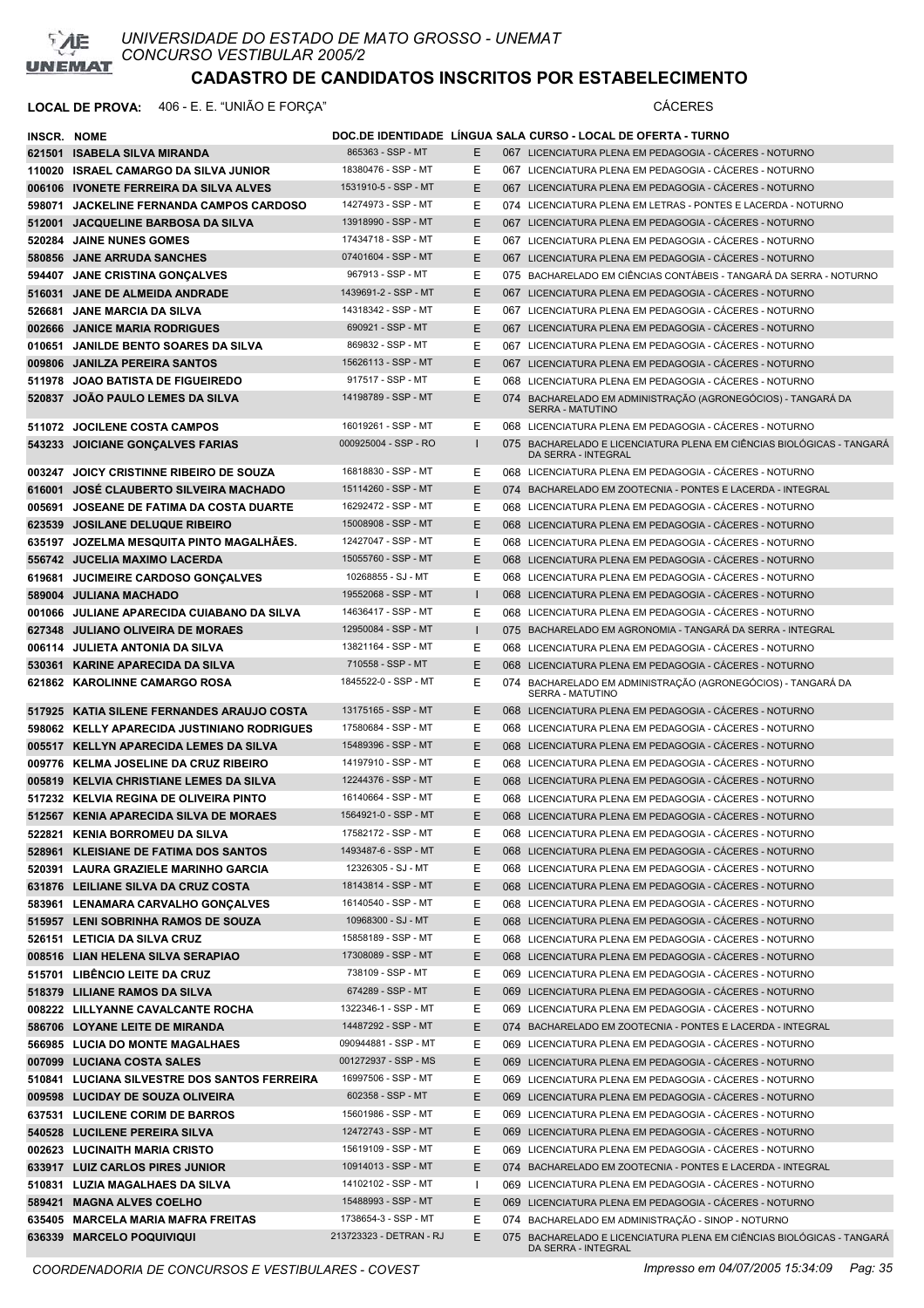

### **LOCAL DE PROVA:** 406 - E. E. "UNIÃO E FORÇA" CÁCERES

| <b>INSCR. NOME</b> |                                             |                        |              | DOC.DE IDENTIDADE LINGUA SALA CURSO - LOCAL DE OFERTA - TURNO                           |
|--------------------|---------------------------------------------|------------------------|--------------|-----------------------------------------------------------------------------------------|
|                    | 515795 MARCELO TOMAZ DA SILVA               | 06842992 - SSP - MT    | Е            | 069 LICENCIATURA PLENA EM PEDAGOGIA - CACERES - NOTURNO                                 |
|                    | 516848 MARCIA ALMEIDA DE OLIVEIRA BELTRAME  | 14318008 - SSP - MT    | $\mathbf{L}$ | 062 LICENCIATURA PLENA EM MATEMÁTICA - CÁCERES - NOTURNO                                |
|                    | 009695 MARCIA DA SILVA QUEIROZ              | 105909904 - SJ - MT    | Е            | 069 LICENCIATURA PLENA EM PEDAGOGIA - CÁCERES - NOTURNO                                 |
|                    | 605727 MARCO ANTONIO DALMAS RODRIGUES       | 15619117 - SSP - MT    | E.           | 074 BACHARELADO EM ADMINISTRAÇÃO (AGRONEGÓCIOS) - TANGARÁ DA<br><b>SERRA - MATUTINO</b> |
|                    | 636053 MARCOS CHAVES                        | 11315504 - SJ - MT     | E            | 069 LICENCIATURA PLENA EM PEDAGOGIA - CÁCERES - NOTURNO                                 |
|                    | 525863 MARIA APARECIDA ANDRADE GONZAGA      | 0999023039 - MEX - MS  | E            | 069 LICENCIATURA PLENA EM PEDAGOGIA - CACERES - NOTURNO                                 |
|                    | 512061 MARIA APARECIDA DOS SANTOS           | 777057 - SSP - MT      | Е            | 069 LICENCIATURA PLENA EM PEDAGOGIA - CÁCERES - NOTURNO                                 |
|                    | 515868 MARIA APRECIDA ARRUDA                | 13193198 - SSP - MT    | Е            | 062 LICENCIATURA PLENA EM MATEMÁTICA - CÁCERES - NOTURNO                                |
|                    | 582859 MARIA AUXILIADORA DA SILVA RODRIGUES | 14935074 - SSP - MT    | Е            | 062 LICENCIATURA PLENA EM MATEMÁTICA - CÁCERES - NOTURNO                                |
|                    | 007226 MARIA CATARINA CEBALHO               | 11800593 - SJ - MT     | E.           | 062 LICENCIATURA PLENA EM MATEMÁTICA - CÁCERES - NOTURNO                                |
|                    | 513679 MARIA CRISTINA PINHEIRO DA SILVA     | 15753778 - SSP - MT    | Ε            | 069 LICENCIATURA PLENA EM PEDAGOGIA - CÁCERES - NOTURNO                                 |
|                    | 618934 MARIA DA PENHA DE ANDRADE            | 14353229 - SSP - MT    | E.           | 069 LICENCIATURA PLENA EM PEDAGOGIA - CÁCERES - NOTURNO                                 |
|                    | 513415 MARIA DE FATIMA RAMOS DE ALMEIDA     | 722744 - SSP - MT      | Е            | 062 LICENCIATURA PLENA EM MATEMÁTICA - CÁCERES - NOTURNO                                |
|                    | 526177 MARIA DE LOURDES GONÇALVES DE ABREU  | 942791 - SSP - MT      | Ε            | 069 LICENCIATURA PLENA EM PEDAGOGIA - CÁCERES - NOTURNO                                 |
|                    | 560847 MARIA ELIANE PAIVA DA SILVA          | 59366483 - SSP - CE    | Ε            | 069 LICENCIATURA PLENA EM PEDAGOGIA - CÁCERES - NOTURNO                                 |
|                    | 512982 MARIA EVA JAIVONES                   | 735640 - SSP - MT      | E            | 069 LICENCIATURA PLENA EM PEDAGOGIA - CÁCERES - NOTURNO                                 |
|                    | 588474 MARIA HELENA RIBEIRO SILVA MOURA     | 3451842 - SSP - MG     | Е            | 069 LICENCIATURA PLENA EM PEDAGOGIA - CACERES - NOTURNO                                 |
|                    | 512151 MARIA JOSÉ ANTUNES MAGALHAES         | 07356951 - SSP - MT    | E            | 069 LICENCIATURA PLENA EM PEDAGOGIA - CACERES - NOTURNO                                 |
|                    | 008036 MARIA JOSÉ DA SILVA                  | 13677330 - SSP - MT    | Ε            | 075 LICENCIATURA PLENA EM LETRAS - TANGARÁ DA SERRA - NOTURNO                           |
|                    | 613878 MARIA JOSÉ RODRIGUES DOS SANTOS      | 000855927 - SSP - MS   | E.           | 069 LICENCIATURA PLENA EM PEDAGOGIA - CÁCERES - NOTURNO                                 |
|                    | 610933 MARIA LUZIA LARA NEVES               | 754282 - SSP - MT      | Ε            | 069 LICENCIATURA PLENA EM PEDAGOGIA - CÁCERES - NOTURNO                                 |
|                    | 010375 MARIA MATIAS ALVES                   | 883407 - SSP - MT      | E.           | 069 LICENCIATURA PLENA EM PEDAGOGIA - CÁCERES - NOTURNO                                 |
|                    | 550991 MARIA MOREIRA CURTY                  | 16862120 - SSP - MT    | Е            | 062 LICENCIATURA PLENA EM MATEMÁTICA - CÁCERES - NOTURNO                                |
|                    | 625582 MARIA NADIR FONTES RODRIGUES         | 641534 - SSP - MT      | E.           | 070 LICENCIATURA PLENA EM PEDAGOGIA - CÁCERES - NOTURNO                                 |
|                    | 514543 MARIA ROSA DA SILVA                  | 11746831 - SJ - MT     | Е            | 070 LICENCIATURA PLENA EM PEDAGOGIA - CÁCERES - NOTURNO                                 |
|                    | 611697 MARILENE DE SOUSA SILVA              | 15008398 - SSP - MT    | Е            | 062 LICENCIATURA PLENA EM MATEMÁTICA - CÁCERES - NOTURNO                                |
|                    | 599719 MARILENE DO CARMO RAMOS              | 800363 - SSP - MT      | Ε            | 070 LICENCIATURA PLENA EM PEDAGOGIA - CACERES - NOTURNO                                 |
|                    | 530751 MARILENE LINA DA SILVA CAMPOS        | 477238 - SSP - MT      | E.           | 070 LICENCIATURA PLENA EM PEDAGOGIA - CACERES - NOTURNO                                 |
|                    | 510319 MARILZA DE ARAUJO                    | 14159562 - SSP - MT    | Е            | 070 LICENCIATURA PLENA EM PEDAGOGIA - CÁCERES - NOTURNO                                 |
|                    | 580945 MARILZA ELI BASTO                    | 07962339 - SSP - MT    | E.           | 070 LICENCIATURA PLENA EM PEDAGOGIA - CÁCERES - NOTURNO                                 |
|                    | 596299 MARIO CEZAR FERRI                    | 07254806 - SSP - MT    | Е            | 062 LICENCIATURA PLENA EM MATEMÁTICA - CACERES - NOTURNO                                |
|                    | 584517 MARIVONE SILVA MEIRA                 | 10529101 - SSP - MT    | E            | 062 LICENCIATURA PLENA EM MATEMÁTICA - CÁCERES - NOTURNO                                |
|                    | 520888 MARIZETE DA SILVA RODRIGUES          | 12539295 - SSP - MT    | E.           | 070 LICENCIATURA PLENA EM PEDAGOGIA - CÁCERES - NOTURNO                                 |
|                    | 005835 MARLEI JUVENAL DA CONCEIÇÃO          | 11186119 - SSP - MT    | Е            | 070 LICENCIATURA PLENA EM PEDAGOGIA - CÁCERES - NOTURNO                                 |
|                    | 005665 MARLENE MARIA DA SILVA               | 11436140 - SSP - MT    | Ε            | 062 LICENCIATURA PLENA EM MATEMÁTICA - CÁCERES - NOTURNO                                |
|                    | 594822 MARTA ALMEIDA MATOS                  | 16759346 - SSP - MT    | E.           | 062 LICENCIATURA PLENA EM MATEMÁTICA - CÁCERES - NOTURNO                                |
|                    | 003514 MARTA FIGUEIREDO ALVES DA SILVA      | 1723831-5 - SSP - MT   | E.           | 070 LICENCIATURA PLENA EM PEDAGOGIA - CÁCERES - NOTURNO                                 |
|                    | 521531 MARYSTELLA VIEGAS MUNIZ              | 13586211 - SSP - MT    | E            | 062 LICENCIATURA PLENA EM MATEMÁTICA - CÁCERES - NOTURNO                                |
|                    | 596612 MAURENIL ESTACIO DA CRUZ             | 905295 - SSP - MT      | Е            | 062 LICENCIATURA PLENA EM MATEMÁTICA - CÁCERES - NOTURNO                                |
|                    | 637254 MAURILIO CARVALHO                    | 274298 - SSP - MT      | Ε            | 070 LICENCIATURA PLENA EM PEDAGOGIA - CÁCERES - NOTURNO                                 |
|                    | 599131 MAYARA FERNANDES GARCIA              | 18177409 - SSP - MT    | E            | 070 LICENCIATURA PLENA EM PEDAGOGIA - CÁCERES - NOTURNO                                 |
|                    | 560529 MEIRE DE ALMEIDA DE LAZARI           | 04978803 - SSP - MT    |              | 062 LICENCIATURA PLENA EM MATEMÁTICA - CÁCERES - NOTURNO                                |
|                    | 540625 MICHELLE DE ALMEIDA LIMA             | 93002320894 - SSP - CE |              | 070 LICENCIATURA PLENA EM PEDAGOGIA - CÁCERES - NOTURNO                                 |
|                    | 005495 MILENE APARECIDA REDEZ               | 16829948 - SSP - MT    | Ε            | 070 LICENCIATURA PLENA EM PEDAGOGIA - CÁCERES - NOTURNO                                 |
|                    | 600792 MILENE ROCA DE ARAUJO                | 15405699 - SSP - MT    | E.           | 070 LICENCIATURA PLENA EM PEDAGOGIA - CÁCERES - NOTURNO                                 |
|                    | 570273 MIRELA FERREIRA DA SILVA             | 14199742 - SSP - MT    | E            | 070 LICENCIATURA PLENA EM PEDAGOGIA - CÁCERES - NOTURNO                                 |
|                    | 008648 MIRIAN CARLA DO PRADO DE OLIVEIRA    | 14390795 - SSP - MT    | E.           | 070 LICENCIATURA PLENA EM PEDAGOGIA - CÁCERES - NOTURNO                                 |
|                    | 007901 MIRIAN DA SILVA MARINHO MOREIRA      | 2821333 - SSP - MT     | E.           | 070 LICENCIATURA PLENA EM PEDAGOGIA - CÁCERES - NOTURNO                                 |
|                    | 005011 MIRIAN SIQUEIRA MELO                 | 0938432341 - MEX - MS  | Е            | 070 LICENCIATURA PLENA EM PEDAGOGIA - CÁCERES - NOTURNO                                 |
|                    | 568848 MONICA URCINO AQUINO DE LA VOR       | 16564375 - SSP - MT    | E.           | 070 LICENCIATURA PLENA EM PEDAGOGIA - CÁCERES - NOTURNO                                 |
|                    | 011207 MONICIA PERERA DE ARAUJO             | 15505332 - SSP - MT    | Ε            | 070 LICENCIATURA PLENA EM PEDAGOGIA - CÁCERES - NOTURNO                                 |
|                    | 100358 MYRIAM DIVINA DE SOUZA               | 06384773 - SSP - MT    | E.           | 070 LICENCIATURA PLENA EM PEDAGOGIA - CÁCERES - NOTURNO                                 |
|                    | 538711 NATALIE CRISTINA DO NASCIMENTO       | 925534 - SSP - RO      | H            | 074 BACHARELADO EM ZOOTECNIA - PONTES E LACERDA - INTEGRAL                              |
|                    | 511749 NAUDETE DE SOUZA                     | 08897794 - SSP - MT    | E            | 070 LICENCIATURA PLENA EM PEDAGOGIA - CÁCERES - NOTURNO                                 |
|                    | 590967 NOIZE BENEDITA DA SILVA              | 18235816 - SSP - MT    | Е            | 062 LICENCIATURA PLENA EM MATEMÁTICA - CÁCERES - NOTURNO                                |
|                    | 581951 OTALIA APARECIDA AMARANTE            | 120426 - PM - MT       | Ε            | 070 LICENCIATURA PLENA EM PEDAGOGIA - CÁCERES - NOTURNO                                 |
|                    | 575682 PABLO ROGERIO LOPES                  | 0937858645 - MEX - MS  | Ε            | 062 LICENCIATURA PLENA EM MATEMÁTICA - CÁCERES - NOTURNO                                |
|                    | 515477 PATRICIA DE FIQUEIREDO ALVES         | 9791900016 - SSP - MT  | Ε            | 070 LICENCIATURA PLENA EM PEDAGOGIA - CÁCERES - NOTURNO                                 |
|                    | 631914 PATRICIA OLIVEIRA DA SILVA           | 15056333 - SSP - MT    | E.           | 062 LICENCIATURA PLENA EM MATEMÁTICA - CÁCERES - NOTURNO                                |
|                    | 524786 PAULA DOMINGAS DE ALMEIDA JESUS      | 11036400 - SSP - MT    | E.           | 070 LICENCIATURA PLENA EM PEDAGOGIA - CÁCERES - NOTURNO                                 |
|                    | 625337 PAULO CESAR DA MOTTA                 | 942761 - SSP - MT      | E.           | 062 LICENCIATURA PLENA EM MATEMÁTICA - CÁCERES - NOTURNO                                |
|                    | 008893 PAULO RONEY CRISTO                   | 9107185 - SSP - MT     | E            | 062 LICENCIATURA PLENA EM MATEMÁTICA - CÁCERES - NOTURNO                                |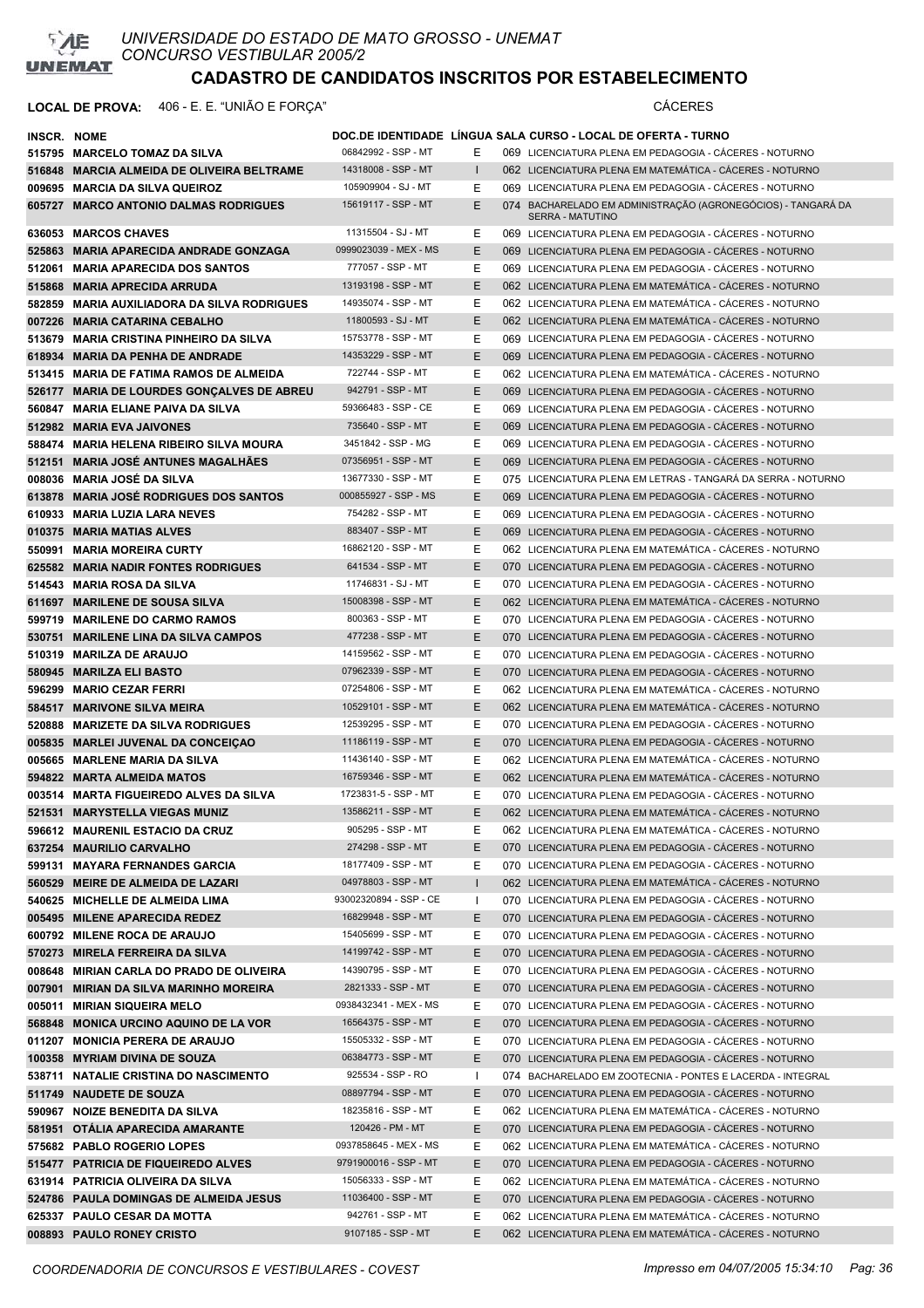

### **LOCAL DE PROVA:** 406 - E. E. "UNIÃO E FORÇA" CÁCERES

| INSCR. NOME |                                                              |                                            |              | DOC.DE IDENTIDADE LINGUA SALA CURSO - LOCAL DE OFERTA - TURNO                                                      |
|-------------|--------------------------------------------------------------|--------------------------------------------|--------------|--------------------------------------------------------------------------------------------------------------------|
|             | 619302 PAULO SEZA RIBEIRO MAGALHAES                          | 14763770 - SSP - MT                        | Е            | 062 LICENCIATURA PLENA EM MATEMÁTICA - CÁCERES - NOTURNO                                                           |
|             | 570631 POLLYANE NUNES DE MORAES                              | 15982823 - SSP - MT                        | E            | 070 LICENCIATURA PLENA EM PEDAGOGIA - CÁCERES - NOTURNO                                                            |
|             | 610151 RAPHAEL ANDRIOLI DE OLIVEIRA                          | 17605385 - SSP - MT                        | Ε            | 075 BACHARELADO EM AGRONOMIA - TANGARÁ DA SERRA - INTEGRAL                                                         |
|             | 520641 RASANA DE OLIVEIRA                                    | 15350231 - SSP - MT                        | E            | 070 LICENCIATURA PLENA EM PEDAGOGIA - CÁCERES - NOTURNO                                                            |
|             | 609889 RASANGELA CARVALHO DOS SANTOS                         | 12144509 - SSP - MT                        | Ε            | 071 LICENCIATURA PLENA EM PEDAGOGIA - CÁCERES - NOTURNO                                                            |
|             | 525219 REGIANE MICHELLE CHAVES CAMPOS                        | 1738552 0 - SSP - MT                       | E            | 074 LICENCIATURA PLENA EM LETRAS - PONTES E LACERDA - NOTURNO                                                      |
|             | 597856 RENATA KARLA PINTO DE OLIVEIRA                        | 1730878-0 - SSP - MT                       | Ε            | 071 LICENCIATURA PLENA EM PEDAGOGIA - CÁCERES - NOTURNO                                                            |
|             | 518883 RIVALDO DELCARO                                       | 10545727 - SSP - MT                        | E            | 071 LICENCIATURA PLENA EM PEDAGOGIA - CÁCERES - NOTURNO                                                            |
|             | 637068 ROBERTO ELIZIO SICONELLI DE AZEVEDO                   | 10030981 - SSP - MG                        | Е            | 062 LICENCIATURA PLENA EM MATEMÁTICA - CÁCERES - NOTURNO                                                           |
|             | 521061 ROBERTO MORAIS CATELLAN                               | 14722925 - SSP - MT                        | Ε            | 062 LICENCIATURA PLENA EM MATEMÁTICA - CÁCERES - NOTURNO                                                           |
|             | 580392 ROBSON COSTA DE 0LIVEIRA                              | 000894788 - SSP - MT                       | - 1          | 062 LICENCIATURA PLENA EM MATEMÁTICA - CÁCERES - NOTURNO                                                           |
|             | 598518 RODINEY DA SILVA RODRIGUES                            | 879664 - PM - MT                           | E            | 062 LICENCIATURA PLENA EM MATEMÁTICA - CÁCERES - NOTURNO                                                           |
|             | 514217 ROGER ADAO DO CARMO VILA NOVA                         | 15242706 - SSP - MT                        | Ε            | 073 BACHARELADO EM TURISMO - NOVA XAVANTINA - MATUTINO                                                             |
|             | 534463 ROGERIO SAMPAIO GOMES                                 | 15106861 - SSP - MT                        | Ε            | 062 LICENCIATURA PLENA EM MATEMÁTICA - CÁCERES - NOTURNO                                                           |
|             | 575127 ROMILDA RAMIRES MAGALHAES                             | 644801 - SSP - MT                          | Ε            | 071 LICENCIATURA PLENA EM PEDAGOGIA - CÁCERES - NOTURNO                                                            |
|             | 558079 RONALDO DA SILVA                                      | 10768432 - SJ - MT                         | Ε            | 062 LICENCIATURA PLENA EM MATEMÁTICA - CÁCERES - NOTURNO                                                           |
|             | 620394 RONDINELI COSTA LIMA                                  | 16831438 - SSP - MT                        | $\mathbf{I}$ | 062 LICENCIATURA PLENA EM MATEMÁTICA - CÁCERES - NOTURNO                                                           |
|             | 526053 ROSA MARIA RAMOS LEMES                                | 10583734 - SSP - MT                        | E            | 071 LICENCIATURA PLENA EM PEDAGOGIA - CÁCERES - NOTURNO                                                            |
|             | 514501 ROSALI CUSTODIA GOMES DE CAMPOS                       | 13710079 - SSP - MT                        | Ε            | 071 LICENCIATURA PLENA EM PEDAGOGIA - CÁCERES - NOTURNO                                                            |
|             | 529796 ROSALI DA SILVA                                       | 06031960 - SSP - MT                        | E            | 071 LICENCIATURA PLENA EM PEDAGOGIA - CÁCERES - NOTURNO                                                            |
|             | 584983 ROSANA APARECIDA DO NASCIMENTO DA<br><b>SILVA</b>     | 1211238-0 - SSP - MT                       | Е            | 063 LICENCIATURA PLENA EM MATEMÁTICA - CÁCERES - NOTURNO                                                           |
|             | 588326 ROSANA CLAUDINO CABANAS KANHET                        | 053538604-9 - NB - PR                      | Е            | 071 LICENCIATURA PLENA EM PEDAGOGIA - CÁCERES - NOTURNO                                                            |
|             | 510416 ROSANA GONCALVES DOS SANTOS                           | 1548842-0 - SSP - MT                       | Ε            | 071 LICENCIATURA PLENA EM PEDAGOGIA - CACERES - NOTURNO                                                            |
|             | 621994 ROSANE MASJIONE FERREIRA                              | 18417221 - SSP - MT                        | E            | 071 LICENCIATURA PLENA EM PEDAGOGIA - CÁCERES - NOTURNO                                                            |
|             | 545457 ROSANGELA DE LIMA                                     | 7197644-0 - PR - PR                        | Е            | 071 LICENCIATURA PLENA EM PEDAGOGIA - CÁCERES - NOTURNO                                                            |
|             | 011231 ROSELI CATARINA DE CAMPOS RODRIGUES                   | 05697883 - SSP - MT                        | Е            | 063 LICENCIATURA PLENA EM MATEMÁTICA - CÁCERES - NOTURNO                                                           |
|             | 100153 ROSELI GOMES DE PONTES                                | 16606990 - SSP - MT                        | Ε            | 063 LICENCIATURA PLENA EM MATEMÁTICA - CÁCERES - NOTURNO                                                           |
|             | 514055 ROSELY CONCEIÇÃO DE CAMPOS                            | 15172732 - SSP - MT                        |              | 071 LICENCIATURA PLENA EM PEDAGOGIA - CÁCERES - NOTURNO                                                            |
|             | 616613 ROSENIR DA SILVA COSTA                                | 00062496 - SSP - MT                        | Е            | 071 LICENCIATURA PLENA EM PEDAGOGIA - CÁCERES - NOTURNO                                                            |
|             | 003859 ROSIANE DE ALMEIDA                                    | 1512004-0 - SSP - MT                       | Ε            | 071 LICENCIATURA PLENA EM PEDAGOGIA - CACERES - NOTURNO                                                            |
|             | 528293 ROSIANI DOS SANTOS FARIAS                             | 1436338-0 - SSP - MT                       | Е            | 071 LICENCIATURA PLENA EM PEDAGOGIA - CÁCERES - NOTURNO                                                            |
|             | 511889 ROSILANE APARECIDA FREITAS                            | 1393213-6 - SSP - MS                       | E            | 071 LICENCIATURA PLENA EM PEDAGOGIA - CÁCERES - NOTURNO                                                            |
|             | 525901 ROSILENE DA SILVA CAMPOS                              | 17823170 - SSP - MT                        | Ε            | 071 LICENCIATURA PLENA EM PEDAGOGIA - CÁCERES - NOTURNO                                                            |
|             | 520901 ROSIMAR MENDES GONÇALVES                              | 10448330 - SJ - MT                         | Ε            | 071 LICENCIATURA PLENA EM PEDAGOGIA - CÁCERES - NOTURNO                                                            |
|             | 525511 ROSINEIRE DOS SANTOS PEREIRA                          | 12426873 - SSP - MT<br>92433420 - SSP - PR | Ε<br>E       | 071 LICENCIATURA PLENA EM PEDAGOGIA - CÁCERES - NOTURNO                                                            |
|             | 622672 ROZALINA SERENINI<br>525561 ROZELVIRA SERPA DE SALLES | 1254916 - SSP - DF                         | Е            | 071 LICENCIATURA PLENA EM PEDAGOGIA - CÁCERES - NOTURNO<br>071 LICENCIATURA PLENA EM PEDAGOGIA - CÁCERES - NOTURNO |
|             | 612383 RUBNER APARECIDO VELOSO DE PAULA                      | 19150296 - SSP - MT                        | E            | 063 LICENCIATURA PLENA EM MATEMÁTICA - CÁCERES - NOTURNO                                                           |
|             | 633216 RUTH DE CARVALHO                                      | 12826235 - SSP - MT                        | H            | 071 LICENCIATURA PLENA EM PEDAGOGIA - CÁCERES - NOTURNO                                                            |
|             | 009725 SAMUEL ROSA GARCIA                                    | 12930644 - SSP - MT                        | E            | 063 LICENCIATURA PLENA EM MATEMÁTICA - CÁCERES - NOTURNO                                                           |
|             | 582328 SAMUEL SOUSA MELO                                     | 1207869740 - SSP - MG                      | Е            | 063 LICENCIATURA PLENA EM MATEMÁTICA - CÁCERES - NOTURNO                                                           |
|             | 102067 SANDRA LIMA ESCOBAR                                   | 18896995 - SSP - MT                        | Ε            | 071 LICENCIATURA PLENA EM PEDAGOGIA - CÁCERES - NOTURNO                                                            |
|             | 596884 SANDRA MIRANDA DE ALMEIDA                             | 1654693-8 - SSP - MT                       | ı            | 072 LICENCIATURA PLENA EM PEDAGOGIA - CÁCERES - NOTURNO                                                            |
|             | 634212 SANDRA SOARES DE CASTRO                               | 18624120 - SSP - MT                        | Е            | 072 LICENCIATURA PLENA EM PEDAGOGIA - CÁCERES - NOTURNO                                                            |
|             | 006335 SANDRO BISPO DA SILVA                                 | 16965388 - SSP - MT                        | Е            | 072 LICENCIATURA PLENA EM PEDAGOGIA - CÁCERES - NOTURNO                                                            |
|             | 517551 SAULO ALMEIDA SILVA                                   | 10747699 - SSP - MT                        | Ε            | 063 LICENCIATURA PLENA EM MATEMÁTICA - CÁCERES - NOTURNO                                                           |
|             | 540684 SEBASTIÃO CLAUDIMAR DA SILVA                          | 0400145454 - MEX - MG                      | Ε            | 063 LICENCIATURA PLENA EM MATEMÁTICA - CÁCERES - NOTURNO                                                           |
|             | 606081 SEBASTIÃO VIEIRA DA CRUZ                              | 881.767 - PM - MT                          | Ε            | 072 LICENCIATURA PLENA EM PEDAGOGIA - CÁCERES - NOTURNO                                                            |
|             | 007439 SERGIO DA SILVA LARA TORIBE                           | 16447514 - SSP - MT                        | H            | 074 BACHARELADO EM ZOOTECNIA - PONTES E LACERDA - INTEGRAL                                                         |
|             | 611808 SIDNEI DA SILVA RODRIGUES                             | 13278100 - SSP - MT                        | E.           | 063 LICENCIATURA PLENA EM MATEMÁTICA - CÁCERES - NOTURNO                                                           |
|             | 008656 SILVANA FERREIRA DA CRUZ                              | 15897265 - SSP - MT                        | Е            | 072 LICENCIATURA PLENA EM PEDAGOGIA - CÁCERES - NOTURNO                                                            |
|             | 525693 SILVANA SANTOS DA SILVA                               | 14934817 - SSP - MT                        | E.           | 072 LICENCIATURA PLENA EM PEDAGOGIA - CÁCERES - NOTURNO                                                            |
|             | 607096 SILVANEIDE GONÇALVES OBARA                            | 14613832 - SSP - MT                        | Е            | 074 BACHARELADO EM ZOOTECNIA - PONTES E LACERDA - INTEGRAL                                                         |
|             | 002704 SILVANIA DE SOUZA                                     | 724226 - SSP - MT                          | E.           | 072 LICENCIATURA PLENA EM PEDAGOGIA - CÁCERES - NOTURNO                                                            |
|             | 527751 SINAMARA APARECIDA FERREIRA DE<br><b>MORAES</b>       | 14102854 - SSP - MT                        | Ε            | 072 LICENCIATURA PLENA EM PEDAGOGIA - CÁCERES - NOTURNO                                                            |
|             | 524808 SINEZIA APARECIDA TAVARES SILVA                       | 16892488 - SSP - MT                        | E.           | 063 LICENCIATURA PLENA EM MATEMÁTICA - CÁCERES - NOTURNO                                                           |
|             | 634751 SIRLANDE PEREIRA                                      | MG-11068344 - SSP - MG                     | E.           | 072 LICENCIATURA PLENA EM PEDAGOGIA - CÁCERES - NOTURNO                                                            |
|             | 002021 SIRLEI CRISTIANE DA SILVA                             | 14890836 - SSP - MT                        |              | 072 LICENCIATURA PLENA EM PEDAGOGIA - CÁCERES - NOTURNO                                                            |
|             | 510301 SIRLENE DA GUIA DA SILVA LARA TORIBE                  | 1784488-6 - SSP - MT                       | Е            | 074 BACHARELADO EM ZOOTECNIA - PONTES E LACERDA - INTEGRAL                                                         |
|             | 566136 SOLANGE ARRUDA SOUZA E SILVA                          | 809397 - SSP - MT                          | Ε            | 072 LICENCIATURA PLENA EM PEDAGOGIA - CÁCERES - NOTURNO                                                            |
|             | 556009 SOLANGE SOLIS DA SILVA                                | 14171171 - SSP - MT                        | Ε            | 072 LICENCIATURA PLENA EM PEDAGOGIA - CÁCERES - NOTURNO                                                            |
|             | 513504 SONIA CADOSO TOFOLETTE                                | 13636995 - SSP - MT                        | Ε            | 072 LICENCIATURA PLENA EM PEDAGOGIA - CÁCERES - NOTURNO                                                            |

*COORDENADORIA DE CONCURSOS E VESTIBULARES - COVEST Impresso em 04/07/2005 15:34:10 Pag: 37*